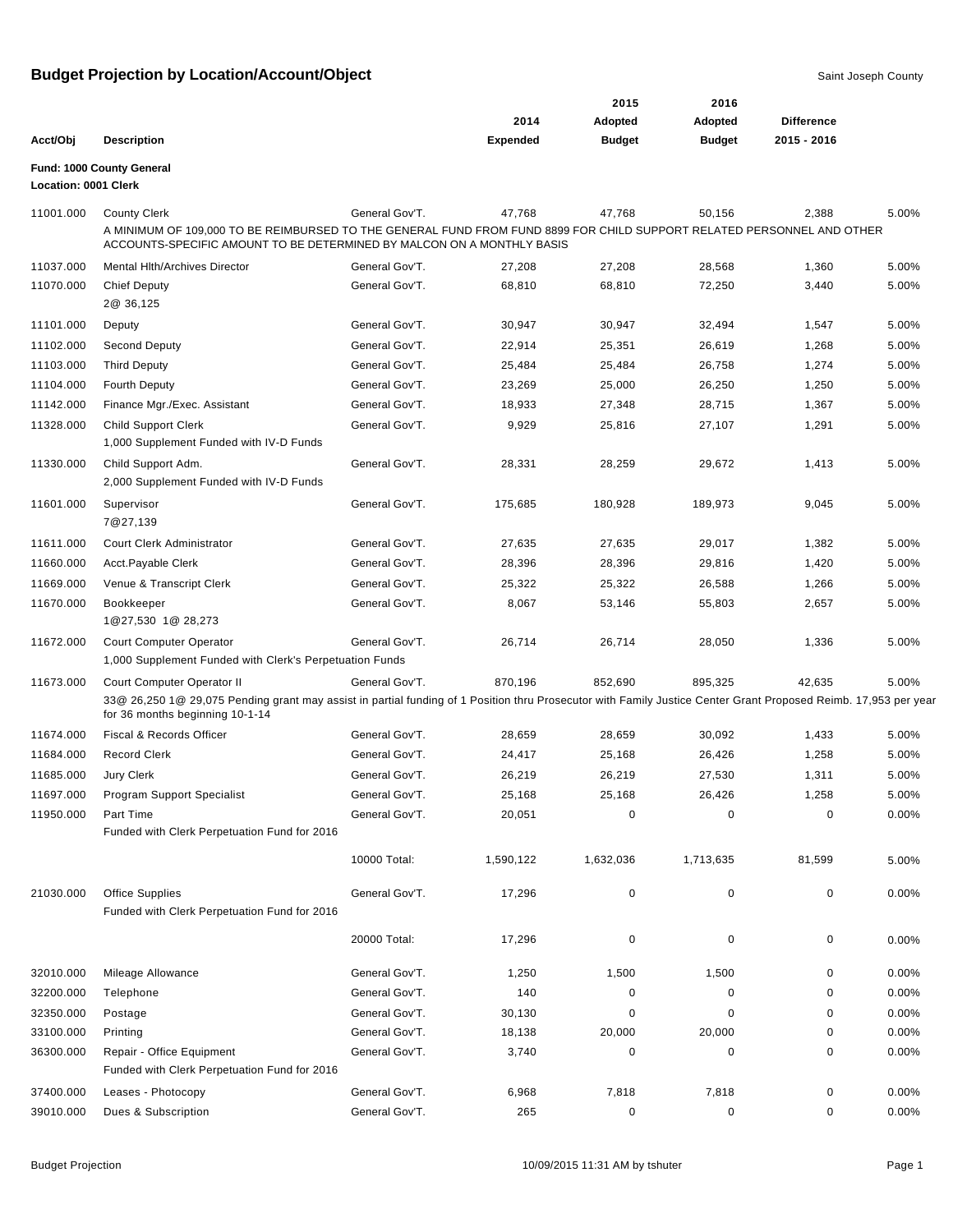|                      |                                                 |                 |                  | 2015<br>Adopted<br><b>Budget</b> | 2016          |                   |          |
|----------------------|-------------------------------------------------|-----------------|------------------|----------------------------------|---------------|-------------------|----------|
| Acct/Obj             | <b>Description</b><br>Fund: 1000 County General |                 | 2014<br>Expended |                                  | Adopted       | <b>Difference</b> |          |
|                      |                                                 |                 |                  |                                  | <b>Budget</b> | 2015 - 2016       |          |
| Location: 0001 Clerk |                                                 |                 |                  |                                  |               |                   |          |
|                      |                                                 | 30000 Total:    | 60,631           | 29,318                           | 29,318        | 0                 | $0.00\%$ |
|                      |                                                 | Location Total: | 1,668,049        | 1,661,354                        | 1,742,953     | 81,599            | 4.91%    |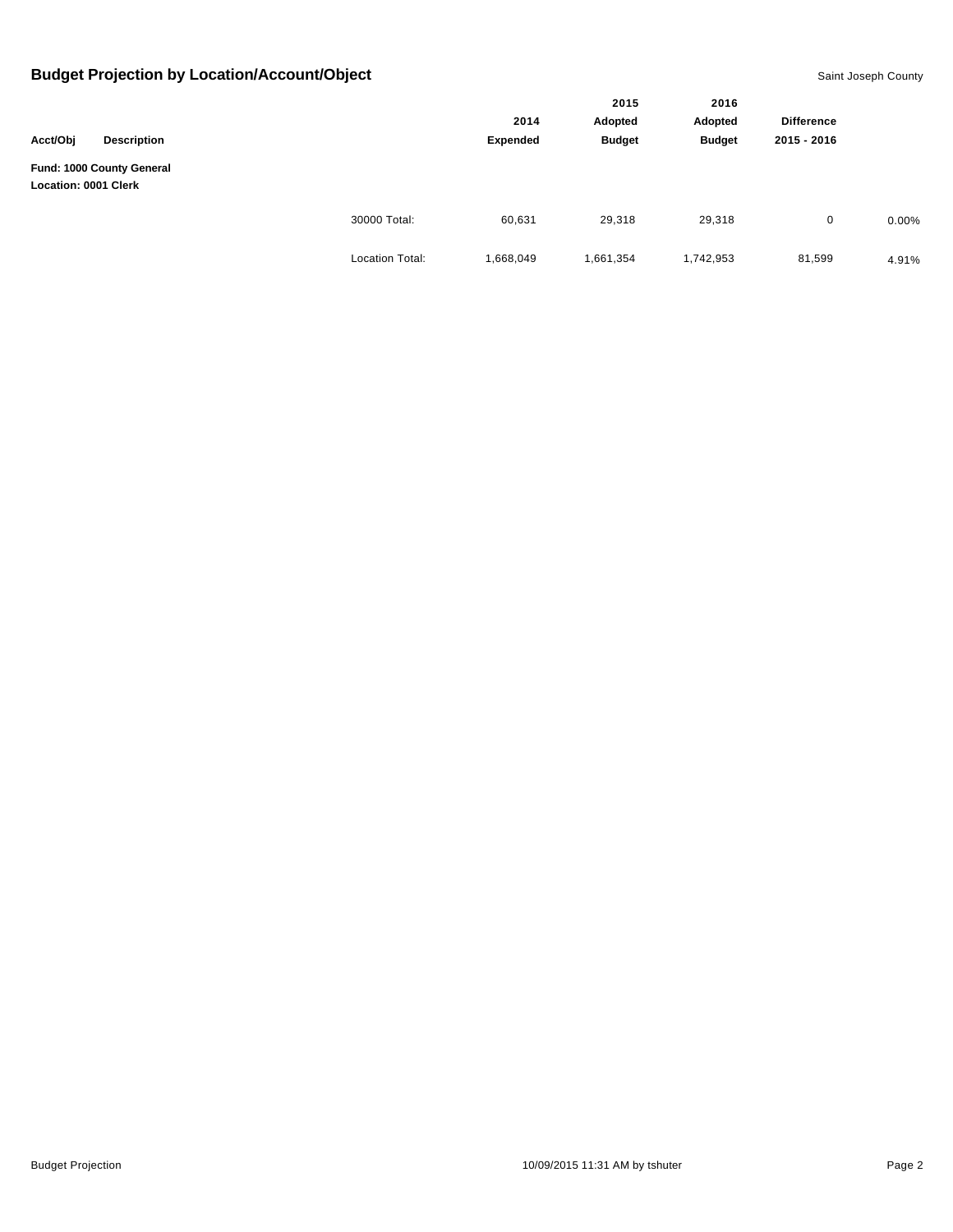|                        |                                                                                                                   |                 | 2014            | 2015<br>Adopted | 2016<br>Adopted | <b>Difference</b> |          |
|------------------------|-------------------------------------------------------------------------------------------------------------------|-----------------|-----------------|-----------------|-----------------|-------------------|----------|
| Acct/Obj               | <b>Description</b>                                                                                                |                 | <b>Expended</b> | <b>Budget</b>   | <b>Budget</b>   | 2015 - 2016       |          |
| Location: 0002 Auditor | Fund: 1000 County General                                                                                         |                 |                 |                 |                 |                   |          |
| 11002.000              | <b>County Auditor</b><br>Ineligible Deduction to fund 10,526 for Management and Oversight of Tech Refresh Project | General Gov'T.  | 51,974          | 51,974          | 62,500          | 10,526            | 20.25%   |
| 11070.000              | <b>Chief Deputy</b><br>Ineligible Deduction to fund 10,000                                                        | General Gov'T.  | 63,175          | 63,175          | 63,175          | $\mathbf 0$       | 0.00%    |
| 11082.000              | Adm. Assistant - I.T. Liaison                                                                                     | General Gov'T.  | 31,824          | 31,824          | 31,824          | $\mathbf 0$       | 0.00%    |
| 11083.000              | County Budget Administrator<br>Ineligible Deduction to fund 4,500                                                 | General Gov'T.  | 36,171          | 37,671          | 42,171          | 4,500             | 11.95%   |
| 11084.000              | Acct Pay/Payroll Manager                                                                                          | General Gov'T.  | 41,147          | 41,897          | 41,897          | $\mathbf 0$       | 0.00%    |
| 11109.000              | Real Mapping & Transfer Deputy                                                                                    | General Gov'T.  | 33,267          | 34,017          | 34,017          | 0                 | 0.00%    |
| 11207.000              | <b>Grant Coordinator</b>                                                                                          | General Gov'T.  | 22,974          | 50,490          | 50,490          | $\mathbf 0$       | 0.00%    |
| 11602.000              | Office Mgr/Settlmnt Specialist<br>Moved to Ineligible Deduction Fund                                              | General Gov'T.  | 35,882          | 0               | 0               | 0                 | 0.00%    |
| 11603.000              | <b>Property Tax Supervisor</b><br>Moved to Ineligible Deduction Fund                                              | General Gov'T.  | 31,824          | 0               | $\mathbf 0$     | $\mathbf 0$       | 0.00%    |
| 11605.000              | <b>Transfer Deputy</b>                                                                                            | General Gov'T.  | 27,490          | 27,490          | 28,240          | 750               | 2.73%    |
| 11609.000              | Plat Room Supervisor<br>Moved to Plat Book Maintenance Fund 1181                                                  | General Gov'T.  | 31,824          | 0               | 0               | $\pmb{0}$         | 0.00%    |
| 11660.000              | Acct.Payable Clerk<br>Moved to Ineligible Deduction Fund                                                          | General Gov'T.  | 24,317          | $\pmb{0}$       | $\mathbf 0$     | $\mathbf 0$       | 0.00%    |
| 11661.000              | <b>Demand Clerk</b>                                                                                               | General Gov'T.  | 28,043          | 28,947          | 28,947          | $\mathbf 0$       | 0.00%    |
| 11663.000              | <b>Tax Sales Manager</b><br>Moved to Ineligible Deduction Fund                                                    | General Gov'T.  | 33,089          | 0               | 0               | 0                 | 0.00%    |
| 11664.000              | <b>Property Tax Clerk</b><br>2@ 28,240 3@27,490                                                                   | General Gov'T.  | 146,121         | 139,700         | 138,950         | (750)             | (0.54)%  |
| 11950.000              | Part Time<br>Moved to Ineligible Deduction Fund                                                                   | General Gov'T.  | 2,403           | 0               | $\mathbf 0$     | 0                 | 0.00%    |
| 14800.000              | <b>Fica Contribution</b>                                                                                          | General Gov'T.  | 1,387,369       | 2,160,335       | 2,451,725       | 291,390           | 13.49%   |
| 14810.000              | P.E.R.F.<br>11.2%-Funded in the COIT Fund                                                                         | General Gov'T.  | 2,214,027       | 0               | $\pmb{0}$       | $\mathbf 0$       | 0.00%    |
| 14850.000              | Unemployment                                                                                                      | General Gov'T.  | 84,276          | 250,000         | 250,000         | 0                 | 0.00%    |
|                        |                                                                                                                   | 10000 Total:    | 4,327,197       | 2,917,520       | 3,223,936       | 306,416           | 10.50%   |
| 21020.000              | <b>Official Forms &amp; Records</b>                                                                               | General Gov'T.  | 334             | 500             | 500             | $\pmb{0}$         | $0.00\%$ |
| 21030.000              | <b>Office Supplies</b>                                                                                            | General Gov'T.  | 1,471           | 1,500           | 1,500           | 0                 | 0.00%    |
|                        |                                                                                                                   | 20000 Total:    | 1,805           | 2,000           | 2,000           | 0                 | 0.00%    |
| 32020.000              | Travel                                                                                                            | General Gov'T.  | 237             | 1,500           | 1,500           | 0                 | 0.00%    |
| 36300.000              | Repair - Office Equipment                                                                                         | General Gov'T.  | 35              | 75              | 75              | 0                 | $0.00\%$ |
| 39750.000              | Data Processing<br>Funded with COIT Funds                                                                         | General Gov'T.  | 752,896         | $\pmb{0}$       | 0               | 0                 | 0.00%    |
|                        |                                                                                                                   | 30000 Total:    | 753,168         | 1,575           | 1,575           | 0                 | 0.00%    |
|                        |                                                                                                                   | Location Total: | 5,082,170       | 2,921,095       | 3,227,511       | 306,416           | 10.49%   |

Budget Projection **10/09/2015 11:31 AM by tshuter** Page 3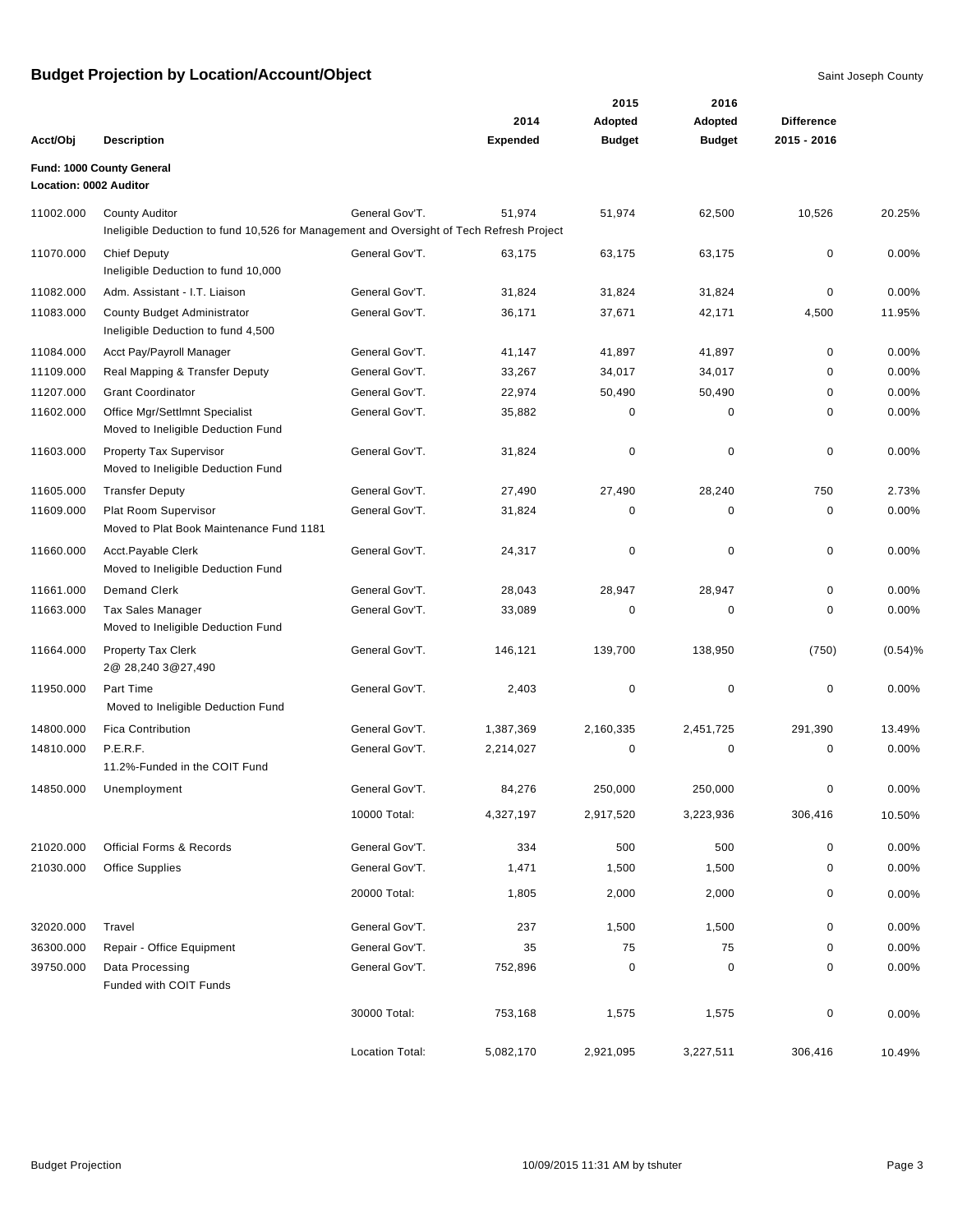|           |                                          |                        |          | 2015          | 2016          |                   |             |
|-----------|------------------------------------------|------------------------|----------|---------------|---------------|-------------------|-------------|
|           |                                          |                        | 2014     | Adopted       | Adopted       | <b>Difference</b> |             |
| Acct/Obj  | <b>Description</b>                       |                        | Expended | <b>Budget</b> | <b>Budget</b> | 2015 - 2016       |             |
|           | Fund: 1000 County General                |                        |          |               |               |                   |             |
|           | Location: 0003 Treasurer                 |                        |          |               |               |                   |             |
| 11003.000 | <b>County Treasurer</b>                  | General Gov'T.         | 48,612   | 48,612        | 50,907        | 2,295             | 4.72%       |
| 11070.000 | <b>Chief Deputy</b>                      | General Gov'T.         | 45,565   | 45,565        | 47,860        | 2,295             | 5.04%       |
| 11608.000 | Dep Treas/Finance                        | General Gov'T.         | 40,096   | 40,096        | 41,096        | 1,000             | 2.49%       |
| 11610.000 | Office Mgr                               | General Gov'T.         | 33,267   | 33,267        | 35,562        | 2,295             | 6.90%       |
| 11675.000 | Senior Clerk                             | General Gov'T.         | 28,951   | 28,951        | 30,867        | 1,916             | 6.62%       |
| 11677.000 | Mortgage Clerk                           | General Gov'T.         | 28,635   | 28,635        | 30,551        | 1,916             | 6.69%       |
| 11681.000 | <b>Accounting Clerk</b>                  | General Gov'T.         | 28,846   | 28,846        | 29,846        | 1,000             | 3.47%       |
| 11682.000 | Cashier/Clerk                            | General Gov'T.         | 96,041   | 103,102       | 84,720        | (18, 382)         | $(17.83)\%$ |
|           | 3@28,240 (Enhanced Access to fund 2,353) |                        |          |               |               |                   |             |
| 11683.000 | Senior Cashier                           | General Gov'T.         | 28,005   | 28,005        | 29,005        | 1,000             | 3.57%       |
| 11950.000 | Part Time                                | General Gov'T.         | 2,848    | $\mathbf 0$   | 4,800         | 4,800             | 0.00%       |
|           |                                          | 10000 Total:           | 380,866  | 385,079       | 385,214       | 135               | 0.04%       |
| 21020.000 | <b>Official Forms &amp; Records</b>      | General Gov'T.         | 1,967    | 2,500         | 2,500         | $\mathbf 0$       | 0.00%       |
| 21030.000 | <b>Office Supplies</b>                   | General Gov'T.         | 3,533    | 3,500         | 4,500         | 1,000             | 28.57%      |
|           |                                          | 20000 Total:           | 5,500    | 6,000         | 7,000         | 1,000             | 16.67%      |
| 31070.000 | <b>Other Contractual Services</b>        | General Gov'T.         | 22,147   | 22,000        | 23,000        | 1,000             | 4.55%       |
| 32020.000 | Travel                                   | General Gov'T.         | 140      | $\mathbf 0$   | 60            | 60                | 0.00%       |
| 32350.000 | Postage                                  | General Gov'T.         | 45,954   | 46,000        | 46,158        | 158               | 0.34%       |
| 36300.000 | Repair - Office Equipment                | General Gov'T.         | 1,831    | 1,850         | 1,850         | 0                 | 0.00%       |
| 39010.000 | Dues & Subscription                      | General Gov'T.         | 253      | 255           | 255           | 0                 | 0.00%       |
|           |                                          | 30000 Total:           | 70,325   | 70,105        | 71,323        | 1,218             | 1.74%       |
|           |                                          | <b>Location Total:</b> | 456,691  | 461,184       | 463,537       | 2,353             | 0.51%       |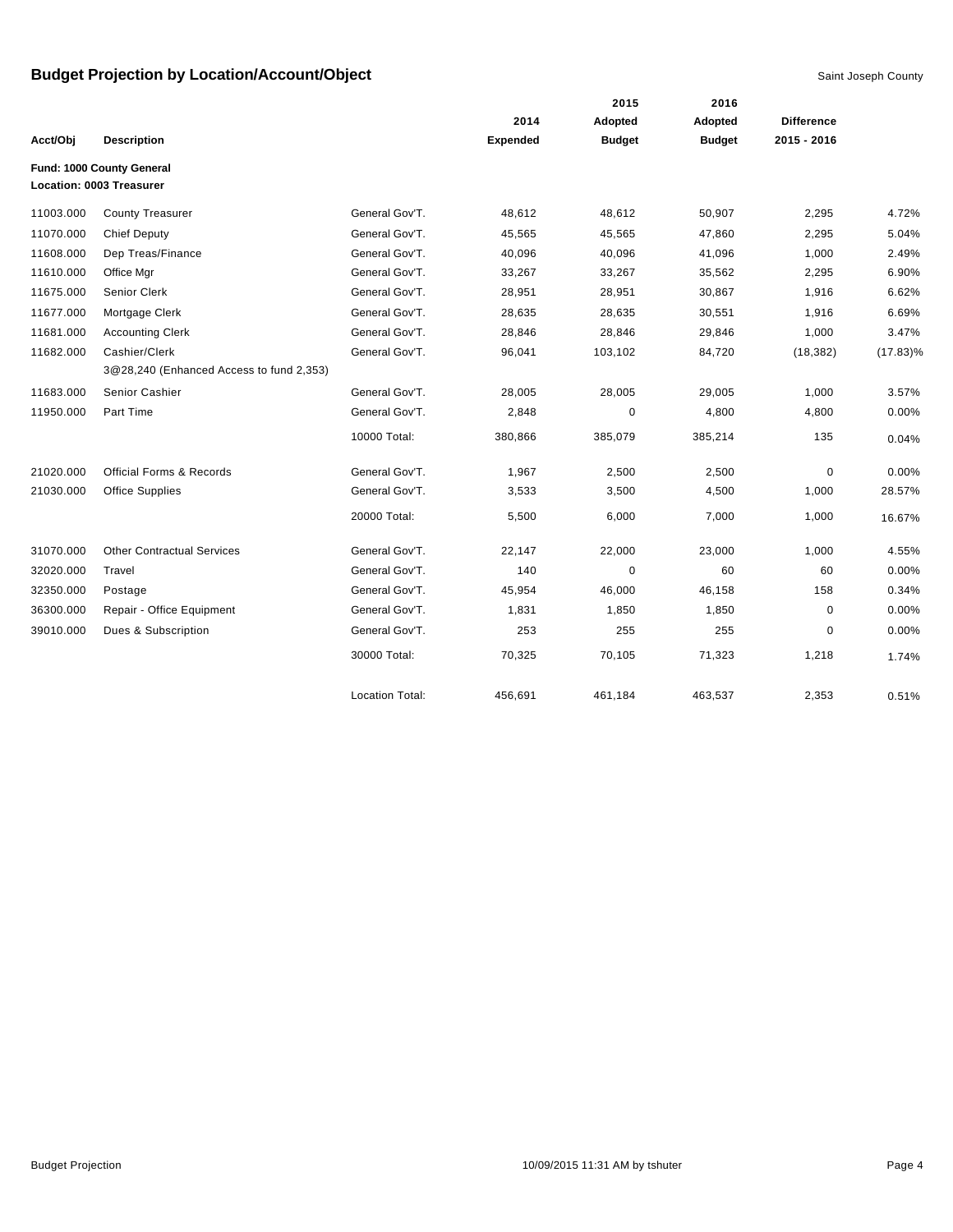|           |                                                      |                                                                                           |                 | 2015          | 2016<br>Adopted | <b>Difference</b> |             |
|-----------|------------------------------------------------------|-------------------------------------------------------------------------------------------|-----------------|---------------|-----------------|-------------------|-------------|
|           |                                                      |                                                                                           | 2014            | Adopted       |                 |                   |             |
| Acct/Obj  | <b>Description</b>                                   |                                                                                           | <b>Expended</b> | <b>Budget</b> | <b>Budget</b>   | 2015 - 2016       |             |
|           | Fund: 1000 County General<br>Location: 0004 Recorder |                                                                                           |                 |               |                 |                   |             |
| 11004.000 | <b>County Recorder</b>                               | General Gov'T.                                                                            | 43,457          | 43,457        | 48,457          | 5,000             | 11.51%      |
| 11070.000 | <b>Chief Deputy</b>                                  | General Gov'T.                                                                            | 34,255          | 34,255        | 39,255          | 5,000             | 14.60%      |
| 11360.000 | Technician I                                         | General Gov'T.                                                                            | 0               | 0             | 0               | $\mathbf 0$       | $0.00\%$    |
|           |                                                      | Position, FICA, Insurance, and PERF to be funded with Recorder Perpetuation Fund for 2016 |                 |               |                 |                   |             |
| 11607.000 | Cashier Bookkeeper                                   | General Gov'T.                                                                            | 28,003          | 28,003        | 33,003          | 5,000             | 17.86%      |
| 11676.000 | <b>Counter Clerk</b><br>1@ 31,445                    | General Gov'T.                                                                            | 45,262          | 52,890        | 31,445          | (21, 445)         | $(40.55)\%$ |
|           |                                                      | 10000 Total:                                                                              | 150,977         | 158,605       | 152,160         | (6, 445)          | $(4.06)\%$  |
|           |                                                      | <b>Location Total:</b>                                                                    | 150,977         | 158,605       | 152,160         | (6, 445)          | $(4.06)\%$  |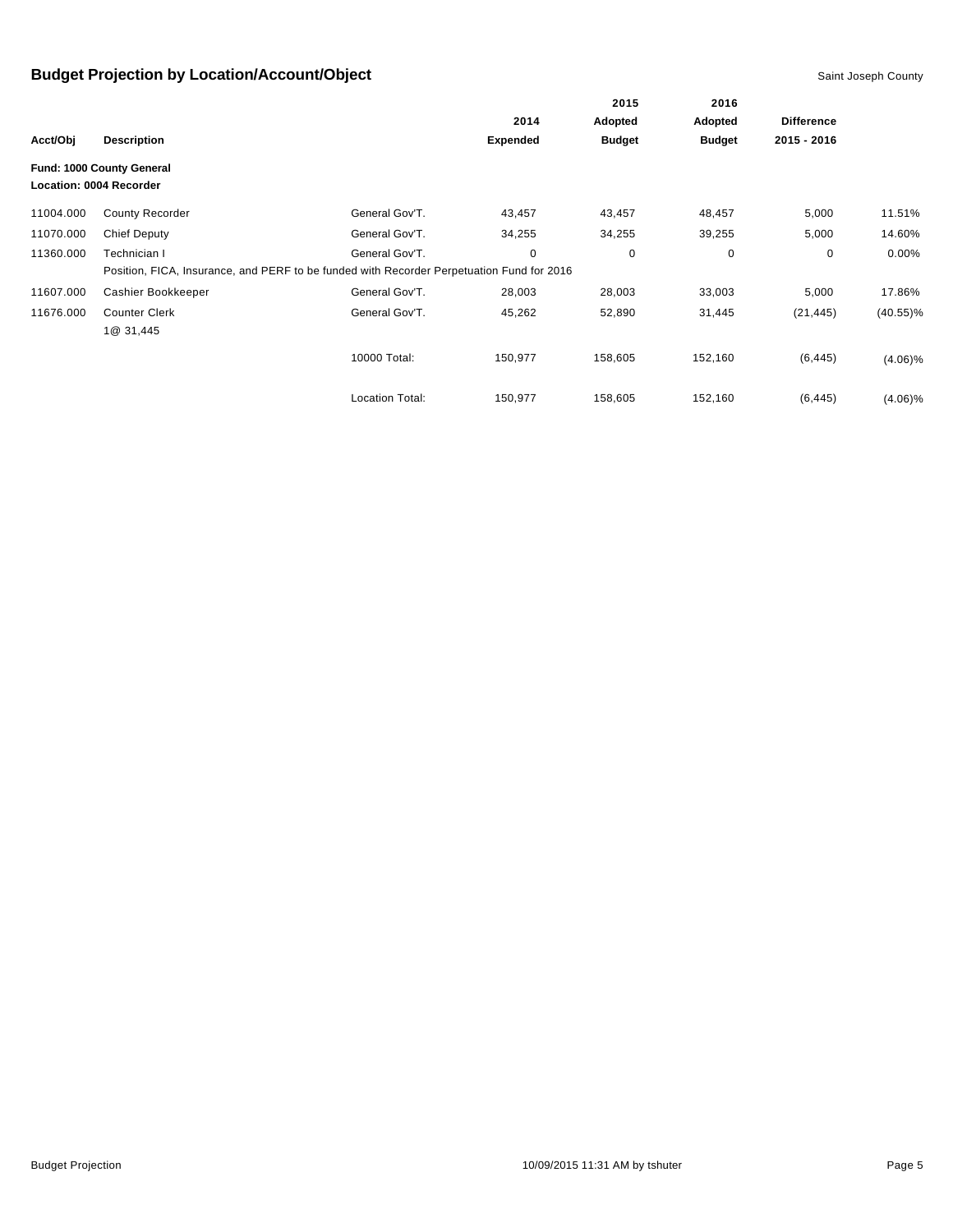|           |                                                                                                                                |                |                 | 2015          | 2016          |                   |             |
|-----------|--------------------------------------------------------------------------------------------------------------------------------|----------------|-----------------|---------------|---------------|-------------------|-------------|
|           |                                                                                                                                |                | 2014            | Adopted       | Adopted       | <b>Difference</b> |             |
| Acct/Obj  | <b>Description</b>                                                                                                             |                | <b>Expended</b> | <b>Budget</b> | <b>Budget</b> | 2015 - 2016       |             |
|           | Fund: 1000 County General<br>Location: 0005 County Police                                                                      |                |                 |               |               |                   |             |
| 11005.000 | <b>County Sheriff</b>                                                                                                          | General Gov'T. | 136,129         | 136,794       | 138,537       | 1,743             | 1.27%       |
|           | 134,112 Mandated by State and 2,682 adjustment                                                                                 |                |                 |               |               |                   |             |
| 11040.000 | <b>Board Member</b>                                                                                                            | General Gov'T. | 3,402           | 5,400         | 5,400         | 0                 | 0.00%       |
|           | 5 Board Members. - \$63 per meeting                                                                                            |                |                 |               |               |                   |             |
| 11041.000 | <b>Attorney Part Time</b>                                                                                                      | General Gov'T. | 68,258          | 68,258        | 68,258        | 0                 | 0.00%       |
| 11077.000 | Admin. Assistant                                                                                                               | General Gov'T. | 30,691          | 30,691        | 31,731        | 1,040             | 3.39%       |
| 11290.000 | <b>Coordinator Support Services</b>                                                                                            | General Gov'T. | 0               | 29,355        | 29,355        | 0                 | 0.00%       |
| 11312.000 | I.T. Manager                                                                                                                   | General Gov'T. | 45,900          | 46,920        | 46,920        | 0                 | 0.00%       |
| 11400.000 | Payroll Adm/Adm Assistant                                                                                                      | General Gov'T. | 31,168          | 31,168        | 31,168        | 0                 | 0.00%       |
| 11452.000 | Administrative Manager                                                                                                         | General Gov'T. | 80,250          | 80,250        | 53,500        | (26, 750)         | $(33.33)\%$ |
|           | 2 @ \$26,750                                                                                                                   |                |                 |               |               |                   |             |
| 11501.000 | Chief Of Police                                                                                                                | General Gov'T. | 76,177          | 76,177        | 76,177        | 0                 | 0.00%       |
| 11502.000 | Asst. Chief Of Police                                                                                                          | General Gov'T. | 71,968          | 71,968        | 71,968        | 0                 | 0.00%       |
| 11504.000 | Major                                                                                                                          | General Gov'T. | 64,133          | 64,133        | 64,133        | 0                 | 0.00%       |
| 11505.000 | Captain                                                                                                                        | General Gov'T. | 296,775         | 414,213       | 414,213       | 0                 | 0.00%       |
|           | 7 @ 59,173                                                                                                                     |                |                 |               |               |                   |             |
| 11508.000 | Lieutenant<br>7@ 54,384                                                                                                        | General Gov'T. | 280,287         | 380,691       | 380,691       | 0                 | 0.00%       |
| 11511.000 | Sergeant-Middle<br>2@51,264                                                                                                    | General Gov'T. | 0               | $\mathbf 0$   | 102,528       | 102,528           | 0.00%       |
| 11512.000 | Sergeant - Senior<br>20 @ 51.855                                                                                               | General Gov'T. | 919,798         | 1,140,810     | 1,037,100     | (103, 710)        | (9.09)%     |
| 11515.000 | Corporal II Base<br>8 @ 48,498                                                                                                 | General Gov'T. | 721,874         | 630,474       | 387,984       | (242, 490)        | $(38.46)\%$ |
| 11516.000 | Corporal II Senior<br>34 @ 49,181                                                                                              | General Gov'T. | 1,577,106       | 1,721,335     | 1,672,154     | (49, 181)         | $(2.86)\%$  |
| 11517.000 | <b>Corporal Base</b><br>24 @ 45,879                                                                                            | General Gov'T. | 225,715         | 779,943       | 1,101,096     | 321,153           | 41.18%      |
| 11518.000 | <b>Corporal Middle</b><br>3 @ 46,724                                                                                           | General Gov'T. | 217,466         | 140,172       | 140,172       | 0                 | 0.00%       |
| 11520.000 | Patrolman<br>7 @ 44,075                                                                                                        | General Gov'T. | 1,134,202       | 352,600       | 308,525       | (44, 075)         | $(12.50)\%$ |
| 11535.000 | <b>Special Deputy</b><br>1@ 39,248 8@ 30,404 5@ 29,894 1@ 30,606                                                               | General Gov'T. | 457,121         | 459,376       | 462,556       | 3,180             | 0.69%       |
| 11540.000 | Radio Dispatcher II                                                                                                            | General Gov'T. | 426,045         | $\mathbf 0$   | 0             | 0                 | 0.00%       |
| 11547.000 | <b>School Patrol</b><br>11 @ \$4,170                                                                                           | General Gov'T. | 36,372          | 45,870        | 45,870        | 0                 | 0.00%       |
| 11560.000 | Mechanic Full Time<br>1@ 37,912 1@ 35,875                                                                                      | General Gov'T. | 73,787          | 73,787        | 73,787        | 0                 | 0.00%       |
| 11571.000 | Overtime                                                                                                                       | General Gov'T. | 431,165         | 300,000       | 325,000       | 25,000            | 8.33%       |
| 11572.000 | <b>Holiday Pay</b>                                                                                                             | General Gov'T. | 69,857          | 49,400        | 64,400        | 15,000            | 30.36%      |
|           | Uniformed Officers (including Probationary Patrolman) \$12.50 per hour; Special Deputies - \$9.00 per hour                     |                |                 |               |               |                   |             |
| 11576.000 | Night Incentive<br>Uniformed Officers (incl Prob Patrolman) \$3.30 per day; Civilian Emp \$1.50 day                            | General Gov'T. | 31,388          | 36,373        | 36,373        | 0                 | 0.00%       |
| 11577.000 | <b>Special Service</b><br>\$1,100 per yr; K-9; SWAT; Divers; Techs; Accident Inv; Drug Unit; \$2500 per yr; Undercover Ofcer's | General Gov'T. | 46,026          | 48,400        | 48,400        | 0                 | 0.00%       |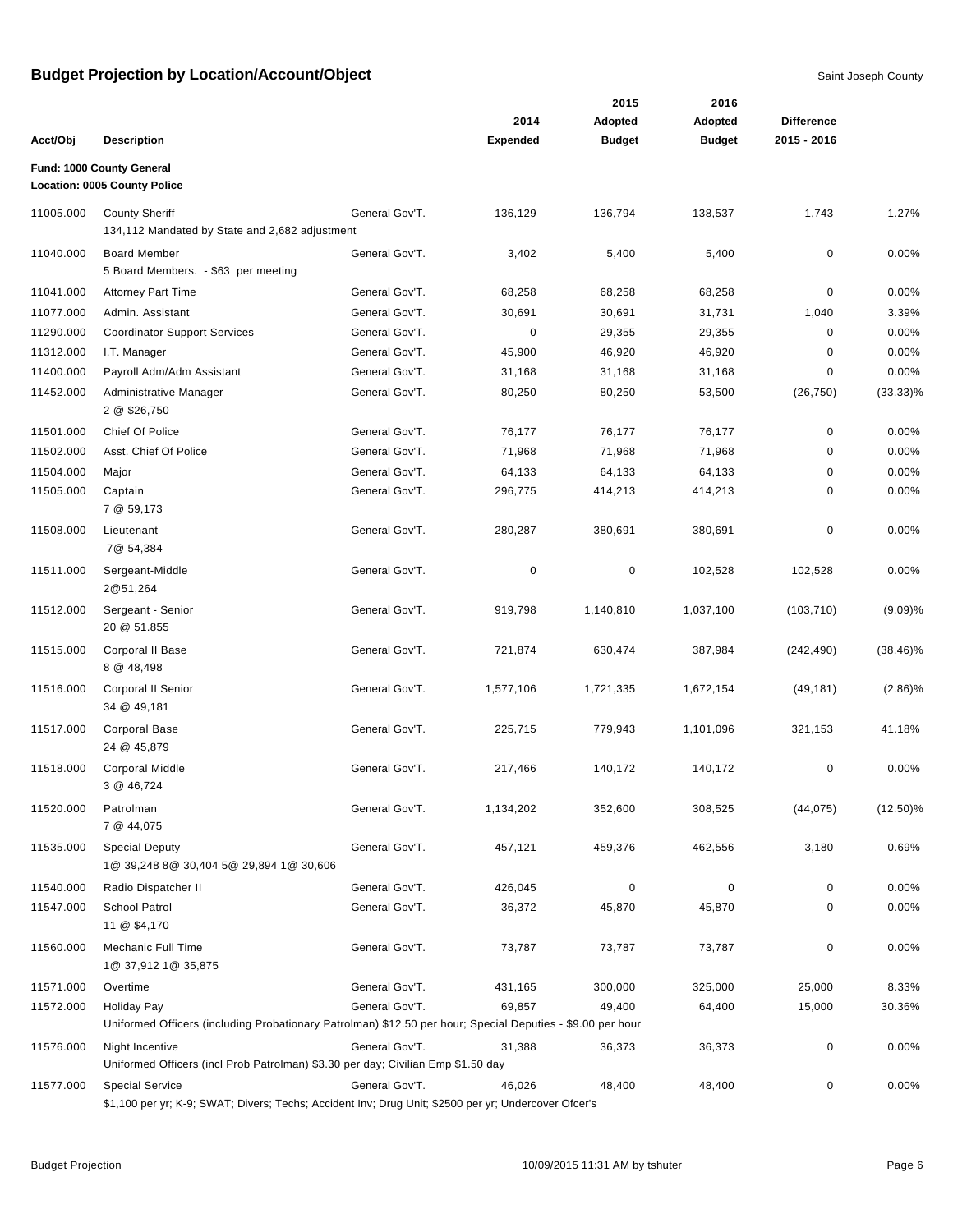|           |                                                                                                                                                                          |                 |                 | 2015          | 2016          |                   |              |
|-----------|--------------------------------------------------------------------------------------------------------------------------------------------------------------------------|-----------------|-----------------|---------------|---------------|-------------------|--------------|
|           |                                                                                                                                                                          |                 | 2014            | Adopted       | Adopted       | <b>Difference</b> |              |
| Acct/Obj  | <b>Description</b>                                                                                                                                                       |                 | <b>Expended</b> | <b>Budget</b> | <b>Budget</b> | 2015 - 2016       |              |
|           | Fund: 1000 County General<br>Location: 0005 County Police                                                                                                                |                 |                 |               |               |                   |              |
| 11647.000 | TAX & A/R MANAGER                                                                                                                                                        | General Gov'T.  | 27,806          | 27,806        | 27,806        | 0                 | 0.00%        |
| 11654.000 | Secretary III                                                                                                                                                            | General Gov'T.  | 179,673         | 154,260       | 179,970       | 25,710            | 16.67%       |
|           | 7 @ \$25,710                                                                                                                                                             |                 |                 |               |               |                   |              |
| 11950.000 | Part Time<br>20 P/T Special Deputies 18.77 HOUR Moved to PS LOIT fUND 6005                                                                                               | General Gov'T.  | 248,535         | 273,290       | 0             | (273, 290)        | $(100.00)\%$ |
| 14830.000 | Police Pension                                                                                                                                                           | General Gov'T.  | 0               | $\mathbf 0$   | 0             | 0                 | 0.00%        |
|           | Recommended County Contribution of 2,380,133 with 2,140,133 To be funded with Public Safety LOIT Fund 6005 240,000 To be funded with Police Pension Fund<br>1193 in 2016 |                 |                 |               |               |                   |              |
| 14900.000 | Uniforms                                                                                                                                                                 | General Gov'T.  | 166,930         | 167,400       | 167,400       | 0                 | 0.00%        |
|           | 1,200 PER FULL TIME MERIT EMPLOYEE 300 PER PART TIME SPECIAL DEPUTY 600 PER FULL TIME SPECIAL DEPUTY                                                                     |                 |                 |               |               |                   |              |
|           |                                                                                                                                                                          | 10000 Total:    | 8,176,004       | 7,837,314     | 7,593,172     | (244, 142)        | $(3.12)\%$   |
| 21030.000 | <b>Office Supplies</b>                                                                                                                                                   | General Gov'T.  | 22,271          | 18,200        | 18,200        | 0                 | 0.00%        |
| 21100.000 | Photographic Supplies                                                                                                                                                    | General Gov'T.  | 1,200           | 3,800         | 3,800         | 0                 | 0.00%        |
| 22010.000 | Gas Oil & Lubricants                                                                                                                                                     | General Gov'T.  | 501,176         | 512,000       | 512,000       | 0                 | 0.00%        |
| 22100.000 | <b>Tires &amp; Tubes</b>                                                                                                                                                 | General Gov'T.  | 28,342          | 32,000        | 35,000        | 3,000             | 9.38%        |
| 22120.000 | Garage & Motor Supplies                                                                                                                                                  | General Gov'T.  | 96,016          | 95,000        | 95,000        | 0                 | 0.00%        |
| 22400.000 | Ammunition                                                                                                                                                               | General Gov'T.  | 17,949          | 30,000        | 0             | (30,000)          | $(100.00)\%$ |
|           | To be Funded with Firearms and Training Fund for 2016                                                                                                                    |                 |                 |               |               |                   |              |
| 22401.000 | <b>Flares</b>                                                                                                                                                            | General Gov'T.  | 2,490           | 2,500         | 2,500         | 0                 | 0.00%        |
| 22404.000 | <b>Canine Supplies</b>                                                                                                                                                   | General Gov'T.  | 404             | 1,000         | 1,000         | 0                 | 0.00%        |
| 22417.000 | <b>General Supplies</b>                                                                                                                                                  | General Gov'T.  | 14,954          | 6,400         | 6,400         | 0                 | 0.00%        |
|           |                                                                                                                                                                          | 20000 Total:    | 684,802         | 700,900       | 673,900       | (27,000)          | $(3.85)\%$   |
| 31070.000 | <b>Other Contractual Services</b>                                                                                                                                        | General Gov'T.  | 60,044          | 64,000        | 88,031        | 24,031            | 37.55%       |
| 31158.000 | <b>Veterinary Services</b>                                                                                                                                               | General Gov'T.  | 3,589           | 2,000         | 2,000         | 0                 | 0.00%        |
| 32050.000 | Instruction & Training                                                                                                                                                   | General Gov'T.  | 678             | 13,500        | 0             | (13,500)          | $(100.00)\%$ |
|           | To be Funded with Firearms and Training Fund for 2016                                                                                                                    |                 |                 |               |               |                   |              |
| 32200.000 | Telephone                                                                                                                                                                | General Gov'T.  | 89,718          | 83,000        | 83,000        | 0                 | 0.00%        |
| 32350.000 | Postage                                                                                                                                                                  | General Gov'T.  | 8,798           | 3,000         | 3,000         | 0                 | 0.00%        |
| 36100.000 | Repairs - Auto & Truck                                                                                                                                                   | General Gov'T.  | 33,890          | 29,000        | 37,600        | 8,600             | 29.66%       |
| 36200.000 | Repairs - Other Equipment                                                                                                                                                | General Gov'T.  | 24,157          | 20,000        | 20,000        | 0                 | 0.00%        |
| 37010.000 | Rent - Bldgs & Office Space                                                                                                                                              | General Gov'T.  | 25,000          | 25,000        | 25,000        | 0                 | 0.00%        |
| 39750.000 | Data Processing                                                                                                                                                          | General Gov'T.  | 32,347          | 42,000        | 28,000        | (14,000)          | $(33.33)\%$  |
|           |                                                                                                                                                                          | 30000 Total:    | 278,221         | 281,500       | 286,631       | 5,131             | 1.82%        |
| 44010.000 | Equipment<br>FUNDED IN PS LOIT-FUND 6005                                                                                                                                 | General Gov'T.  | 0               | $\mathbf 0$   | 20,260        | 20,260            | 0.00%        |
| 45010.000 | Autos<br>FUNDED IN CCD-FUND 1138                                                                                                                                         | General Gov'T.  | 0               | $\mathbf 0$   | $\pmb{0}$     | 0                 | 0.00%        |
|           |                                                                                                                                                                          | 40000 Total:    | 0               | 0             | 20,260        | 20,260            | 0.00%        |
|           |                                                                                                                                                                          | Location Total: | 9,139,027       | 8,819,714     | 8,573,963     | (245, 751)        | (2.79)%      |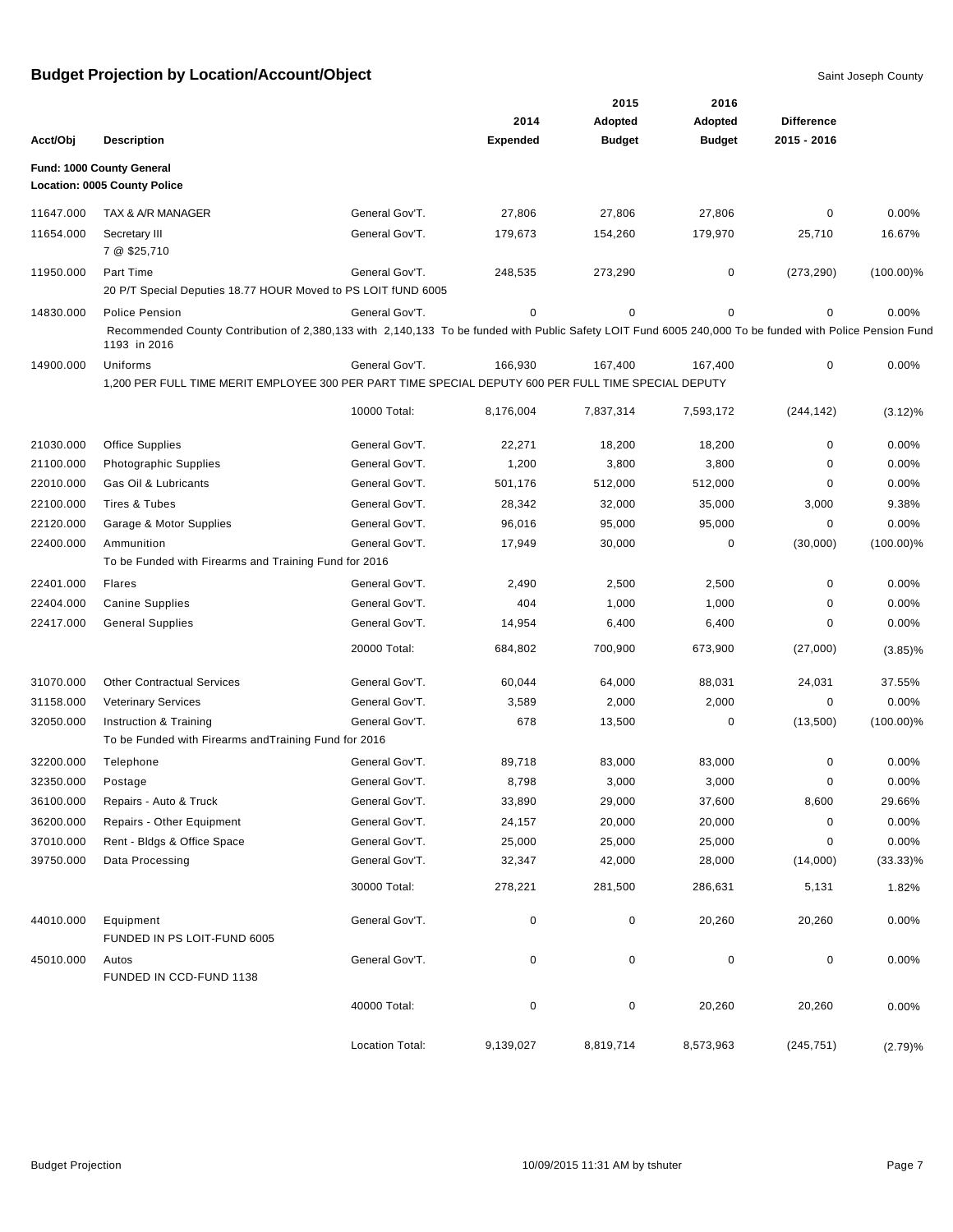|           |                                                                                                                        |                 |                 | 2015          | 2016          |                   |              |
|-----------|------------------------------------------------------------------------------------------------------------------------|-----------------|-----------------|---------------|---------------|-------------------|--------------|
|           |                                                                                                                        |                 | 2014            | Adopted       | Adopted       | <b>Difference</b> |              |
| Acct/Obj  | <b>Description</b>                                                                                                     |                 | <b>Expended</b> | <b>Budget</b> | <b>Budget</b> | 2015 - 2016       |              |
|           | Fund: 1000 County General<br>Location: 0006 Cty Jail Admin                                                             |                 |                 |               |               |                   |              |
| 11312.000 | I.T. Manager                                                                                                           | General Gov'T.  | 45,900          | 45,900        | 45,900        | 0                 | 0.00%        |
| 11503.000 | Jail Commander-Major                                                                                                   | General Gov'T.  | 54,264          | 54,264        | 64,000        | 9,736             | 17.94%       |
| 11507.000 | Deputy Jail Commander/Matron                                                                                           | General Gov'T.  | 50,398          | 50,398        | 59,000        | 8,602             | 17.07%       |
| 11531.000 | Cooks<br>6 @ \$27,054                                                                                                  | General Gov'T.  | 162,012         | 162,324       | 162,324       | 0                 | 0.00%        |
| 11534.000 | <b>Correction Officer Sergeant</b><br>4@ 51,500 5@ 49,000                                                              | General Gov'T.  | 363,995         | 369,927       | 451,000       | 81,073            | 21.92%       |
| 11536.000 | <b>Correction Officer Lieutenant</b><br>1@ 54,000 1@ 51,500 1@ 49,000                                                  | General Gov'T.  | 127,545         | 129,993       | 154,500       | 24,507            | 18.85%       |
| 11537.000 | <b>Head Cook</b>                                                                                                       | General Gov'T.  | 28,210          | 28,210        | 33,000        | 4,790             | 16.98%       |
| 11538.000 | Prg/Grant Admin. - Chaplain                                                                                            | General Gov'T.  | 30,500          | 30,500        | 30,500        | 0                 | 0.00%        |
| 11541.000 | <b>Correction Officers</b>                                                                                             | General Gov'T.  | 3,020,693       | 3,407,922     | 5,274,500     | 1,866,578         | 54.77%       |
|           | 15@ 49,000 6@ 46,500 7@ 44,000 21@ 41,500 43@ 39,000 39@ 36,000                                                        |                 |                 |               |               |                   |              |
| 11571.000 | Overtime                                                                                                               | General Gov'T.  | 567,371         | 200,000       | 200,000       | $\pmb{0}$         | 0.00%        |
| 11572.000 | <b>Holiday Pay</b><br>Uniformed Ofcrs (incl Prob Patrol & Matron) -\$12.50 per hour; Other employees - \$9.00 per hour | General Gov'T.  | 72,977          | 78,672        | 78,672        | 0                 | 0.00%        |
| 11576.000 | Night Incentive<br>Uniformed Officers(including Prob Patrolman & Matrons) - \$3.30 per day & Cooks - \$1.50 per day    | General Gov'T.  | 20,222          | 20,280        | 20,280        | 0                 | 0.00%        |
| 11577.000 | <b>Special Service</b><br>DETENTION RESPONSE TEAM 15 POSITIONS1,000 PER PERSON                                         | General Gov'T.  | 11,307          | 15,000        | 15,000        | 0                 | 0.00%        |
| 11674.000 | Fiscal & Records Officer                                                                                               | General Gov'T.  | 32,612          | 32,612        | 32,612        | 0                 | 0.00%        |
| 11706.000 | <b>Food Service Supervisor</b>                                                                                         | General Gov'T.  | 43,000          | 43,000        | 43,000        | 0                 | 0.00%        |
| 14900.000 | Uniforms                                                                                                               | General Gov'T.  | 2,871           | 15,000        | 25,000        | 10,000            | 66.67%       |
|           |                                                                                                                        | 10000 Total:    | 4,633,877       | 4,684,002     | 6,689,288     | 2,005,286         | 42.81%       |
| 21010.000 | <b>Stationery &amp; Printing</b>                                                                                       | General Gov'T.  | 4,216           | 8,800         | 0             | (8,800)           | $(100.00)\%$ |
| 21030.000 | <b>Office Supplies</b>                                                                                                 | General Gov'T.  | 0               | 0             | 10,000        | 10,000            | 0.00%        |
| 22010.000 | Gas Oil & Lubricants<br>Prisoner Transport Vans.                                                                       | General Gov'T.  | 14,500          | 34,000        | 34,000        | 0                 | 0.00%        |
| 24010.000 | <b>Other Supplies</b><br>Kitchen Cleaning Chemicals                                                                    | General Gov'T.  | 26,731          | 20,150        | 20,150        | 0                 | 0.00%        |
| 24100.000 | Food<br>Recommended to be funded with Public Safety LOIT Fund 6005                                                     | General Gov'T.  | 608,539         | 0             | 0             | 0                 | 0.00%        |
| 24110.000 | Clothing                                                                                                               | General Gov'T.  | 2,159           | 8,000         | 8,000         | 0                 | 0.00%        |
| 24115.000 | <b>Expenses For Jail Inmates</b>                                                                                       | General Gov'T.  | 17,109          | 35,000        | 35,000        | 0                 | 0.00%        |
|           |                                                                                                                        | 20000 Total:    | 673,254         | 105,950       | 107,150       | 1,200             | 1.13%        |
| 31150.000 | <b>Medical Services</b>                                                                                                | General Gov'T.  | 0               | $\pmb{0}$     | $\pmb{0}$     | 0                 | 0.00%        |
|           | Recommended to be funded through Public Safety LOIT (Fund 6005)                                                        |                 |                 |               |               |                   |              |
|           |                                                                                                                        | 30000 Total:    | $\pmb{0}$       | $\pmb{0}$     | $\pmb{0}$     | $\pmb{0}$         | 0.00%        |
|           |                                                                                                                        | Location Total: | 5,307,131       | 4,789,952     | 6,796,438     | 2,006,486         | 41.89%       |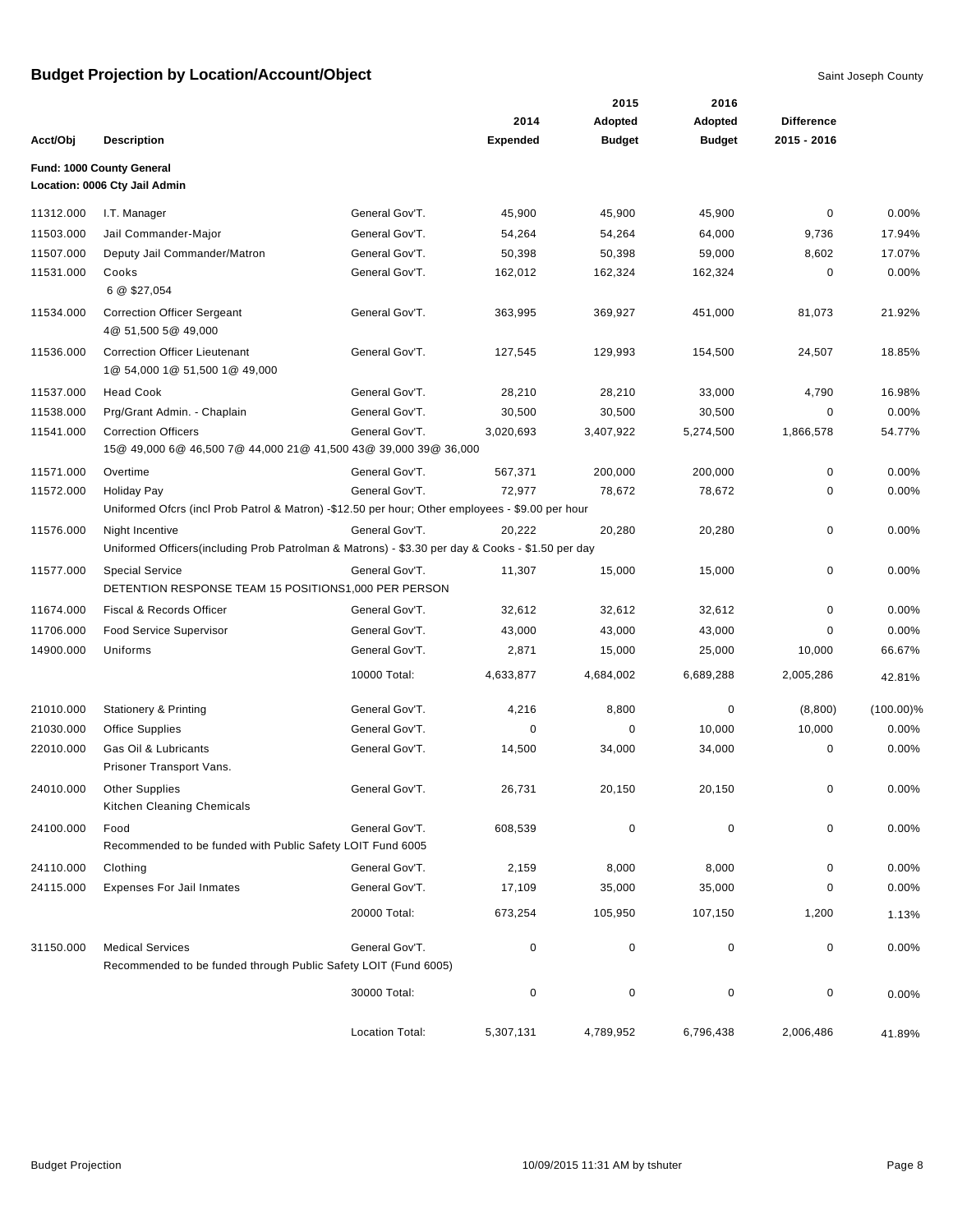|           |                                                        |                        |          | 2015          | 2016          |                   |              |
|-----------|--------------------------------------------------------|------------------------|----------|---------------|---------------|-------------------|--------------|
|           |                                                        |                        | 2014     | Adopted       | Adopted       | <b>Difference</b> |              |
| Acct/Obj  | <b>Description</b>                                     |                        | Expended | <b>Budget</b> | <b>Budget</b> | 2015 - 2016       |              |
|           | Fund: 1000 County General<br>Location: 0008 Agri Agent |                        |          |               |               |                   |              |
| 11610.000 | Office Mgr                                             | General Gov'T.         | 25,201   | 25,695        | 0             | (25, 695)         | $(100.00)\%$ |
| 11652.000 | Secretary I<br>3@ 25,000                               | General Gov'T.         | 49,414   | 50,000        | 75,000        | 25,000            | 50.00%       |
| 11950.000 | Part Time<br>1@ 10.00 per hr as needed                 | General Gov'T.         | 0        | 510           | 510           | $\pmb{0}$         | 0.00%        |
|           |                                                        | 10000 Total:           | 74,615   | 76,205        | 75,510        | (695)             | $(0.91)\%$   |
| 21030.000 | <b>Office Supplies</b>                                 | General Gov'T.         | 2,945    | 3,000         | 3,000         | 0                 | 0.00%        |
|           |                                                        | 20000 Total:           | 2,945    | 3,000         | 3,000         | 0                 | 0.00%        |
| 31070.000 | <b>Other Contractual Services</b>                      | General Gov'T.         | 0        | 0             | 3,000         | 3,000             | 0.00%        |
| 32020.000 | Travel                                                 | General Gov'T.         | 6,547    | 8,185         | 8,185         | $\mathbf 0$       | 0.00%        |
| 32053.000 | <b>Public Relations</b>                                | General Gov'T.         | 0        | 0             | 12,000        | 12,000            | 0.00%        |
| 32200.000 | Telephone                                              | General Gov'T.         | 806      | 0             | 900           | 900               | 0.00%        |
| 32350.000 | Postage                                                | General Gov'T.         | 567      | 0             | $\mathbf 0$   | 0                 | 0.00%        |
| 36015.000 | <b>Contractual Services</b>                            | General Gov'T.         | 107,440  | 108,520       | 110,150       | 1,630             | 1.50%        |
| 36200.000 | Repairs - Other Equipment                              | General Gov'T.         | 153      | 0             | $\mathbf 0$   | 0                 | 0.00%        |
| 36300.000 | Repair - Office Equipment                              | General Gov'T.         | 836      | 4,000         | 100           | (3,900)           | $(97.50)\%$  |
| 39010.000 | Dues & Subscription                                    | General Gov'T.         | 0        | 200           | 200           | 0                 | 0.00%        |
|           |                                                        | 30000 Total:           | 116,349  | 120,905       | 134,535       | 13,630            | 11.27%       |
|           |                                                        | <b>Location Total:</b> | 193,909  | 200,110       | 213,045       | 12,935            | 6.46%        |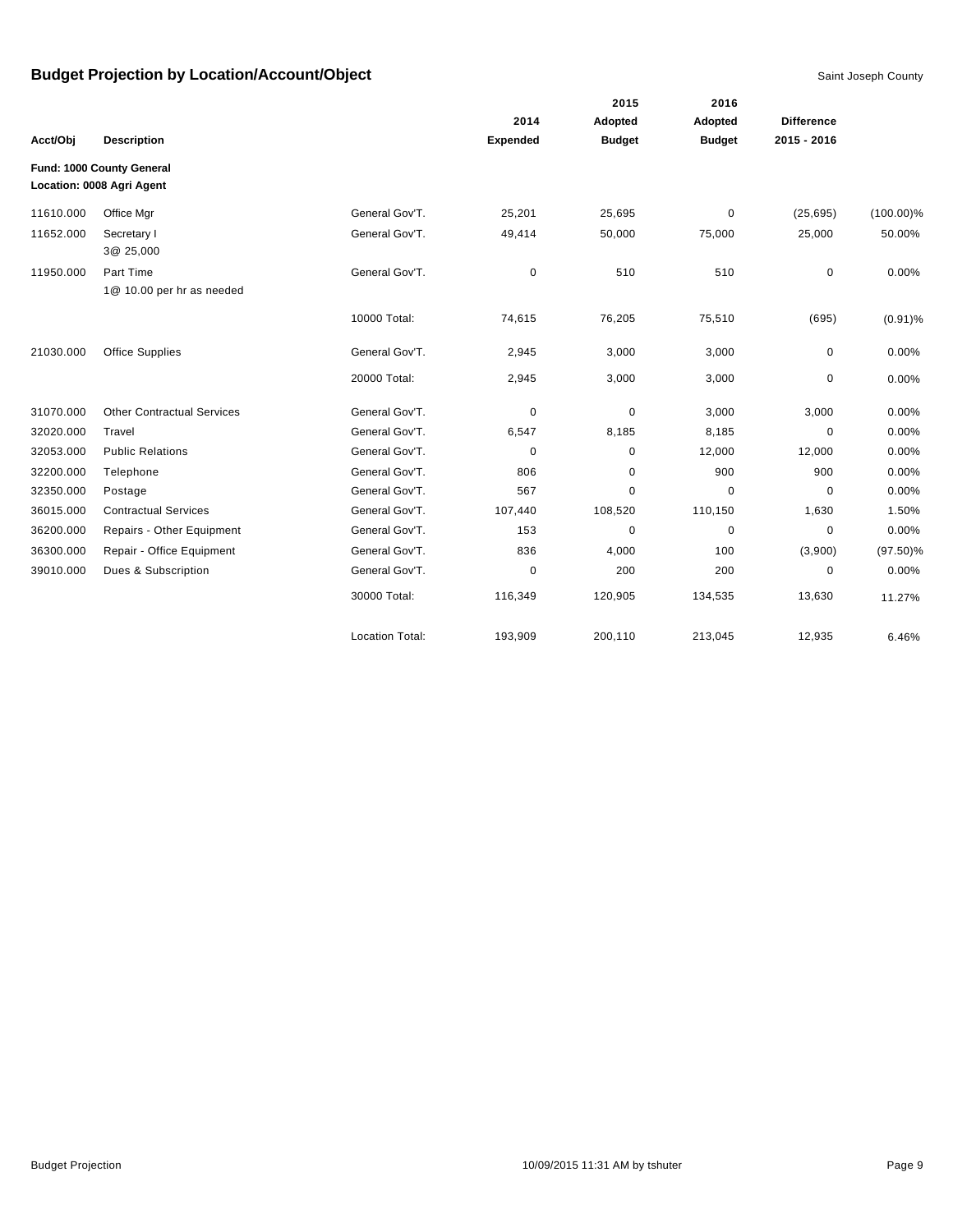|           |                                                                         |                        |                 | 2015          | 2016          |                   |              |
|-----------|-------------------------------------------------------------------------|------------------------|-----------------|---------------|---------------|-------------------|--------------|
|           |                                                                         |                        | 2014            | Adopted       | Adopted       | <b>Difference</b> |              |
| Acct/Obj  | <b>Description</b>                                                      |                        | <b>Expended</b> | <b>Budget</b> | <b>Budget</b> | 2015 - 2016       |              |
|           | Fund: 1000 County General<br>Location: 0009 Emergency Management Agency |                        |                 |               |               |                   |              |
| 11009.000 | Director<br>Reimbursed at a rate of 50% from the State                  | General Gov'T.         | 35,256          | 44,000        | 50,000        | 6,000             | 13.64%       |
| 11077.000 | Admin. Assistant<br>Reimbursed at a rate of 50% from the State          | General Gov'T.         | 24,197          | 28,596        | 30,026        | 1,430             | 5.00%        |
| 11101.000 | Deputy<br>Reimbursed at a rate of 50% from the State                    | General Gov'T.         | 36,341          | 36,000        | 37,800        | 1,800             | 5.00%        |
| 11957.000 | <b>Interns Part Time</b>                                                | General Gov'T.         | 3,295           | $\mathbf 0$   | $\mathbf 0$   | $\pmb{0}$         | 0.00%        |
|           |                                                                         | 10000 Total:           | 99,089          | 108,596       | 117,826       | 9,230             | 8.50%        |
| 21030.000 | <b>Office Supplies</b>                                                  | General Gov'T.         | 482             | 400           | 2,400         | 2,000             | 500.00%      |
| 22010.000 | Gas Oil & Lubricants                                                    | General Gov'T.         | 2,048           | 4,000         | 4,000         | $\mathbf 0$       | 0.00%        |
| 24010.000 | <b>Other Supplies</b>                                                   | General Gov'T.         | 1,343           | 400           | 400           | $\mathbf 0$       | 0.00%        |
| 24110.000 | Clothing                                                                | General Gov'T.         | 689             | 300           | 300           | 0                 | 0.00%        |
|           |                                                                         | 20000 Total:           | 4,562           | 5,100         | 7,100         | 2,000             | 39.22%       |
| 31070.000 | <b>Other Contractual Services</b>                                       | General Gov'T.         | 784             | 500           | 500           | $\pmb{0}$         | 0.00%        |
| 32020.000 | Travel                                                                  | General Gov'T.         | 411             | 1,000         | 1,000         | $\pmb{0}$         | 0.00%        |
| 32050.000 | Instruction & Training                                                  | General Gov'T.         | $\mathbf 0$     | 300           | 4,000         | 3,700             | 1,233.33%    |
| 32200.000 | Telephone<br>Radio Frequencies                                          | General Gov'T.         | 1,914           | 4,000         | 4,000         | $\mathbf 0$       | 0.00%        |
| 32350.000 | Postage                                                                 | General Gov'T.         | 15              | 250           | 250           | 0                 | 0.00%        |
| 33100.000 | Printing                                                                | General Gov'T.         | 237             | 250           | 250           | 0                 | 0.00%        |
| 34030.000 | Insurance Coverage                                                      | General Gov'T.         | 350             | 240           | 240           | 0                 | 0.00%        |
| 35015.000 | <b>Utilities</b><br>Sirens                                              | General Gov'T.         | 5,262           | 6,500         | 6,500         | 0                 | 0.00%        |
| 36100.000 | Repairs - Auto & Truck                                                  | General Gov'T.         | 1,367           | 1,500         | 1,500         | $\pmb{0}$         | 0.00%        |
| 36200.000 | Repairs - Other Equipment<br>Sirens-To be Funded with PS LOIT           | General Gov'T.         | 26,785          | $\mathbf 0$   | $\mathbf 0$   | 0                 | 0.00%        |
| 36300.000 | Repair - Office Equipment                                               | General Gov'T.         | 206             | 250           | 5,000         | 4,750             | 1,900.00%    |
| 37010.000 | Rent - Bldgs & Office Space                                             | General Gov'T.         | 5,000           | 5,000         | 0             | (5,000)           | $(100.00)\%$ |
| 39010.000 | Dues & Subscription                                                     | General Gov'T.         | 80              | 80            | 80            | 0                 | 0.00%        |
|           |                                                                         | 30000 Total:           | 42,411          | 19,870        | 23,320        | 3,450             | 17.36%       |
|           |                                                                         | <b>Location Total:</b> | 146,062         | 133,566       | 148,246       | 14,680            | 10.99%       |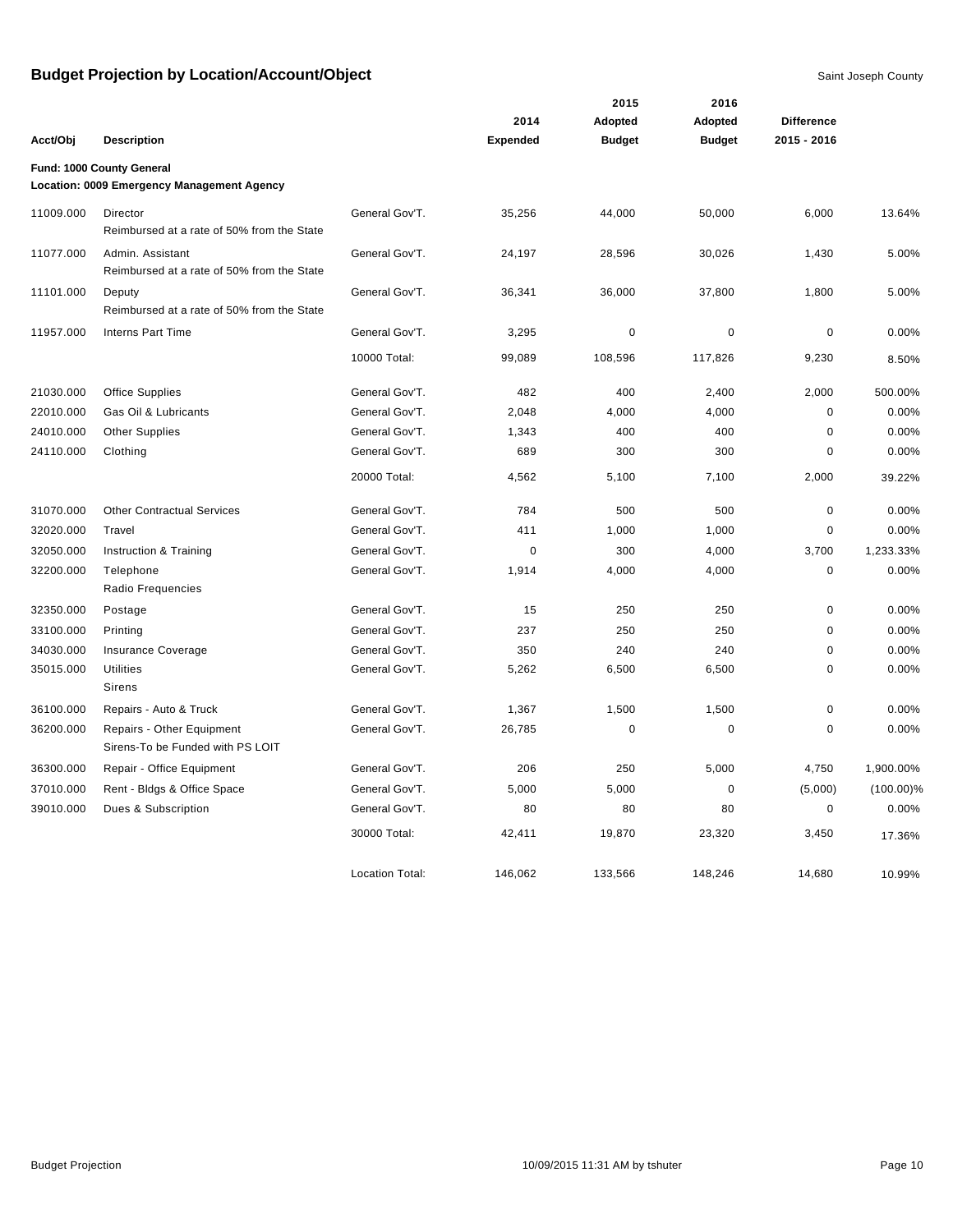|           |                                           |                 |                 | 2015          | 2016          |                   |             |
|-----------|-------------------------------------------|-----------------|-----------------|---------------|---------------|-------------------|-------------|
|           |                                           |                 | 2014            | Adopted       | Adopted       | <b>Difference</b> |             |
| Acct/Obj  | <b>Description</b>                        |                 | <b>Expended</b> | <b>Budget</b> | <b>Budget</b> | 2015 - 2016       |             |
|           | Fund: 1000 County General                 |                 |                 |               |               |                   |             |
|           | Location: 0010 County/South Bend Archives |                 |                 |               |               |                   |             |
| 11033.000 | Archivist/Records Director                | General Gov'T.  | 40,854          | 40,854        | 40,854        | 0                 | 0.00%       |
| 11407.000 | Supervisor                                | General Gov'T.  | 25,317          | 26,082        | 26,082        | 0                 | 0.00%       |
| 11628.000 | Records Center Coordinator                | General Gov'T.  | 28,591          | 28,591        | 28,591        | 0                 | 0.00%       |
| 11629.000 | Microfilm Coordinator                     | General Gov'T.  | 22,405          | 28,591        | 28,591        | 0                 | 0.00%       |
| 11630.000 | Warehouse Manager                         | General Gov'T.  | 26,082          | 26,082        | 26,082        | 0                 | 0.00%       |
| 11633.000 | <b>Inventory Specialist</b>               | General Gov'T.  | 25,000          | 25,000        | 25,000        | 0                 | 0.00%       |
| 14800.000 | <b>Fica Contribution</b>                  | General Gov'T.  | 12,176          | 13,403        | 13,403        | $\mathbf 0$       | 0.00%       |
| 14810.000 | P.E.R.F.                                  | General Gov'T.  | 15,984          | 19,272        | 19,624        | 352               | 1.83%       |
|           | 11.2%                                     |                 |                 |               |               |                   |             |
| 14840.000 | Group Insurance                           | General Gov'T.  | 35,000          | 35,000        | 72,000        | 37,000            | 105.71%     |
|           |                                           | 10000 Total:    | 231,409         | 242,875       | 280,227       | 37,352            | 15.38%      |
| 21030.000 | Office Supplies                           | General Gov'T.  | 1,058           | 1,000         | 1,000         | 0                 | 0.00%       |
| 22010.000 | Gas Oil & Lubricants                      | General Gov'T.  | 568             | 500           | 500           | 0                 | 0.00%       |
| 22210.000 | <b>Institutional Supplies</b>             | General Gov'T.  | 255             | 400           | 400           | 0                 | 0.00%       |
| 22225.000 | <b>Archival Supplies</b>                  | General Gov'T.  | 77              | 500           | 500           | 0                 | 0.00%       |
| 22226.000 | Microfilm Supplies                        | General Gov'T.  | 330             | 3,200         | 3,200         | 0                 | 0.00%       |
| 24010.000 | <b>Other Supplies</b>                     | General Gov'T.  | 6,442           | 3,460         | 3,460         | 0                 | 0.00%       |
|           |                                           | 20000 Total:    | 8,730           | 9,060         | 9,060         | 0                 | 0.00%       |
| 32020.000 | Travel                                    | General Gov'T.  | 80              | 80            | 80            | 0                 | 0.00%       |
| 32200.000 | Telephone                                 | General Gov'T.  | 190             | 415           | 415           | 0                 | 0.00%       |
| 32350.000 | Postage                                   | General Gov'T.  | 39              | 100           | 100           | 0                 | 0.00%       |
| 33100.000 | Printing                                  | General Gov'T.  | 142             | 100           | 100           | 0                 | 0.00%       |
| 34030.000 | Insurance Coverage                        | General Gov'T.  | 1,500           | 1,500         | 1,500         | 0                 | 0.00%       |
| 35015.000 | <b>Utilities</b>                          | General Gov'T.  | 17,550          | 19,000        | 19,000        | 0                 | 0.00%       |
| 36010.000 | Repairs-Bldgs & Structures                | General Gov'T.  | 293             | 350           | 350           | 0                 | 0.00%       |
| 36011.000 | <b>Bldg Maintenance</b>                   | General Gov'T.  | 1,002           | 1,076         | 1,076         | 0                 | 0.00%       |
| 36015.000 | <b>Contractual Services</b>               | General Gov'T.  | 870             | 2,500         | 2,500         | 0                 | 0.00%       |
| 36100.000 | Repairs - Auto & Truck                    | General Gov'T.  | 188             | 300           | 300           | 0                 | 0.00%       |
| 36200.000 | Repairs - Other Equipment                 | General Gov'T.  | $\pmb{0}$       | 500           | 500           | $\pmb{0}$         | 0.00%       |
| 36300.000 | Repair - Office Equipment                 | General Gov'T.  | 0               | 500           | 500           | 0                 | 0.00%       |
| 37010.000 | Rent - Bldgs & Office Space               | General Gov'T.  | 39,900          | 46,791        | 39,900        | (6, 891)          | $(14.73)\%$ |
|           |                                           | 30000 Total:    | 61,754          | 73,212        | 66,321        | (6, 891)          | $(9.41)\%$  |
| 44250.000 | <b>Office Machines</b>                    | General Gov'T.  | 0               | $\pmb{0}$     | 0             | 0                 | 0.00%       |
|           |                                           | 40000 Total:    | 0               | $\pmb{0}$     | $\pmb{0}$     | 0                 | 0.00%       |
|           |                                           | Location Total: | 301,893         | 325,147       | 355,608       | 30,461            | 9.37%       |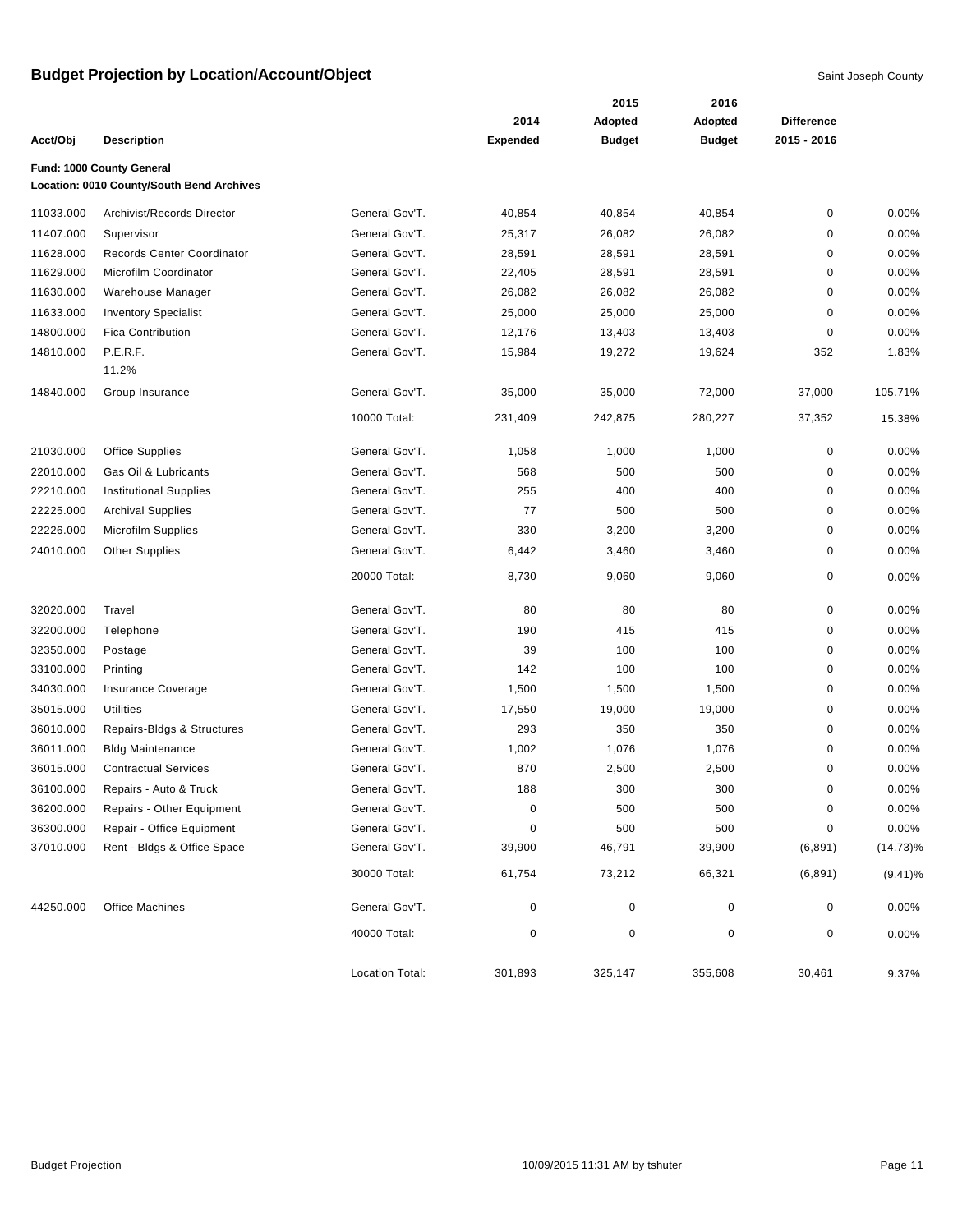|                        |                              |                        |                 | 2015          | 2016          |                   |              |
|------------------------|------------------------------|------------------------|-----------------|---------------|---------------|-------------------|--------------|
|                        |                              |                        | 2014            | Adopted       | Adopted       | <b>Difference</b> |              |
| Acct/Obj               | <b>Description</b>           |                        | <b>Expended</b> | <b>Budget</b> | <b>Budget</b> | 2015 - 2016       |              |
| Location: 0011 Coroner | Fund: 1000 County General    |                        |                 |               |               |                   |              |
| 11011.000              | <b>County Coroner</b>        | General Gov'T.         | 27,795          | 27,795        | 27,795        | 0                 | 0.00%        |
| 11070.000              | <b>Chief Deputy</b>          | General Gov'T.         | 24,043          | 24,643        | 24,643        | 0                 | 0.00%        |
| 11077.000              | Admin. Assistant             | General Gov'T.         | $\Omega$        | $\Omega$      | 26,000        | 26,000            | 0.00%        |
| 11101.000              | Deputy<br>2 @ 18,270         | General Gov'T.         | 36,540          | 36,540        | 36,540        | 0                 | 0.00%        |
| 11656.000              | Clerk/Typist<br>12.50 per hr | General Gov'T.         | 9,696           | 13,000        | $\mathbf 0$   | (13,000)          | $(100.00)\%$ |
|                        |                              | 10000 Total:           | 98,074          | 101,978       | 114,978       | 13,000            | 12.75%       |
| 21030.000              | <b>Office Supplies</b>       | General Gov'T.         | 313             | 297           | 300           | 3                 | 1.01%        |
|                        |                              | 20000 Total:           | 313             | 297           | 300           | 3                 | 1.01%        |
| 31200.000              | <b>Autopsy Fees</b>          | General Gov'T.         | 268,387         | 264,858       | 375,000       | 110,142           | 41.59%       |
| 31210.000              | <b>Pathological Services</b> | General Gov'T.         | 58,856          | 85,929        | 109,000       | 23,071            | 26.85%       |
| 31212.000              | <b>Ambulance Fees</b>        | General Gov'T.         | 34,514          | 32,000        | 87,000        | 55,000            | 171.88%      |
| 32200.000              | Telephone                    | General Gov'T.         | 3,400           | 3,800         | 5,000         | 1,200             | 31.58%       |
| 32350.000              | Postage                      | General Gov'T.         | 67              | $\mathbf 0$   | 0             | 0                 | 0.00%        |
| 32550.000              | <b>Miscellaneous Costs</b>   | General Gov'T.         | 3,000           | 3,000         | 3,000         | 0                 | 0.00%        |
| 39750.000              | Data Processing              | General Gov'T.         | 2,075           | 0             | 0             | 0                 | 0.00%        |
|                        |                              | 30000 Total:           | 370,299         | 389,587       | 579,000       | 189,413           | 48.62%       |
|                        |                              | <b>Location Total:</b> | 468,686         | 491,862       | 694,278       | 202,416           | 41.15%       |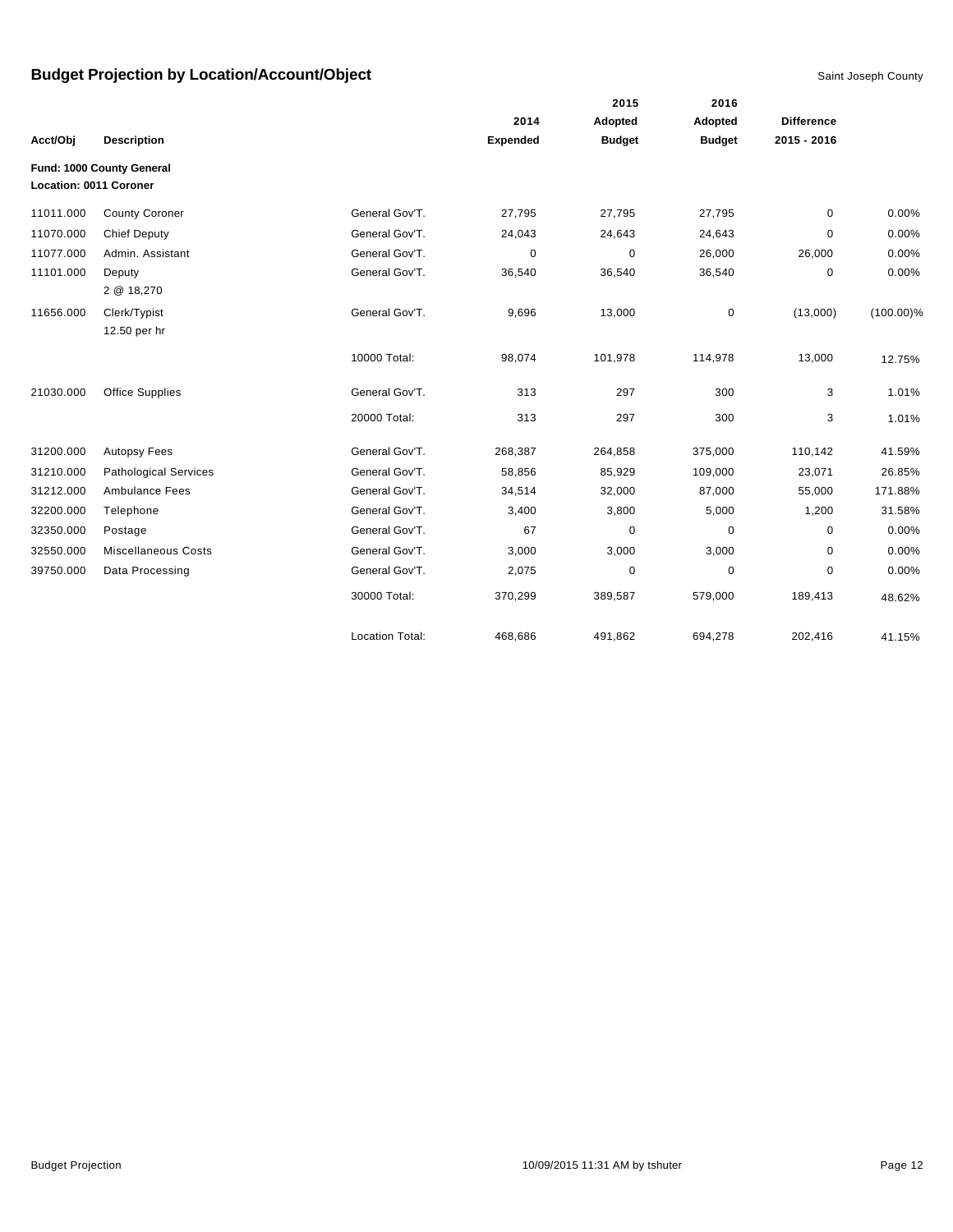|           |                                                                                                                                                           |                 |                 | 2015          | 2016          |                   |             |
|-----------|-----------------------------------------------------------------------------------------------------------------------------------------------------------|-----------------|-----------------|---------------|---------------|-------------------|-------------|
|           |                                                                                                                                                           |                 | 2014            | Adopted       | Adopted       | <b>Difference</b> |             |
| Acct/Obj  | <b>Description</b>                                                                                                                                        |                 | <b>Expended</b> | <b>Budget</b> | <b>Budget</b> | $2015 - 2016$     |             |
|           | Fund: 1000 County General                                                                                                                                 |                 |                 |               |               |                   |             |
|           | Location: 0012 County Assessor                                                                                                                            |                 |                 |               |               |                   |             |
| 11012.000 | <b>County Assessor</b>                                                                                                                                    | General Gov'T.  | 48,348          | 48,348        | 48,348        | $\mathbf 0$       | $0.00\%$    |
| 11070.000 | <b>Chief Deputy</b>                                                                                                                                       | General Gov'T.  | 39,474          | 39,474        | 39,474        | $\mathbf 0$       | 0.00%       |
| 11100.000 | Director of Assessments                                                                                                                                   | General Gov'T.  | 1,481           | 41,343        | 40,000        | (1, 343)          | $(3.25)\%$  |
| 11101.000 | Deputy                                                                                                                                                    | General Gov'T.  | 71,625          | 51,558        | 51,558        | $\mathbf 0$       | 0.00%       |
|           | 2@ 25,779                                                                                                                                                 |                 |                 |               |               |                   |             |
| 11102.000 | Second Deputy                                                                                                                                             | General Gov'T.  | 117,885         | 129,532       | 129,532       | $\mathbf 0$       | 0.00%       |
|           | 3@ 32,844 1@ 31,000                                                                                                                                       |                 |                 |               |               |                   |             |
| 11103.000 | <b>Third Deputy</b>                                                                                                                                       | General Gov'T.  | 175,294         | 202,500       | 172,000       | (30, 500)         | $(15.06)\%$ |
|           | 2@ 35,000 3@ 34,000                                                                                                                                       |                 |                 |               |               |                   |             |
| 11109.000 | Real Mapping & Transfer Deputy                                                                                                                            | General Gov'T.  | 0               | $\pmb{0}$     | 35,000        | 35,000            | 0.00%       |
| 11950.000 | Part Time                                                                                                                                                 | General Gov'T.  | 54,827          | 84,482        | 80,000        | (4, 482)          | $(5.31)\%$  |
|           | \$9,500 Certification Pay By Statute 1@ 2,500 for Level III for Assessor 14@ 500 for Level II/ Certificates Provided and 70,500 for Part Time Hourly Paid |                 |                 |               |               |                   |             |
|           | Employees paid \$ 12.00-15.71 per hour maximum                                                                                                            |                 |                 |               |               |                   |             |
|           |                                                                                                                                                           | 10000 Total:    | 508,934         | 597,237       | 595,912       | (1,325)           | (0.22)%     |
|           |                                                                                                                                                           |                 |                 |               |               |                   |             |
| 21010.000 | <b>Stationery &amp; Printing</b>                                                                                                                          | General Gov'T.  | 10              | $\mathbf 0$   | 10            | 10                | 0.00%       |
|           | Subsidized by Reassessment Funds                                                                                                                          |                 |                 |               |               |                   |             |
| 21020.000 | <b>Official Forms &amp; Records</b>                                                                                                                       | General Gov'T.  | 0               | $\pmb{0}$     | 10            | 10                | $0.00\%$    |
|           | Subsidized by Reassessment Funds                                                                                                                          |                 |                 |               |               |                   |             |
| 21030.000 | <b>Office Supplies</b>                                                                                                                                    | General Gov'T.  | 3,297           | 2,500         | 2,500         | $\mathbf 0$       | 0.00%       |
|           | Subsidized by Reassessment Fund                                                                                                                           |                 |                 |               |               |                   |             |
|           |                                                                                                                                                           | 20000 Total:    | 3,307           | 2,500         | 2,520         | 20                | 0.80%       |
|           |                                                                                                                                                           |                 |                 |               |               |                   |             |
| 32010.000 | Mileage Allowance                                                                                                                                         | General Gov'T.  | 959             | 1,000         | 1,000         | $\mathbf 0$       | $0.00\%$    |
|           | Inheritance Tax Duties.                                                                                                                                   |                 |                 |               |               |                   |             |
| 32020.000 | Travel                                                                                                                                                    | General Gov'T.  | 965             | 1,000         | 1,000         | $\mathbf 0$       | $0.00\%$    |
|           | State Called Meetings and Training.                                                                                                                       |                 |                 |               |               |                   |             |
| 32200.000 | Telephone                                                                                                                                                 | General Gov'T.  | 95              | 100           | 100           | $\mathbf 0$       | 0.00%       |
| 32350.000 | Postage                                                                                                                                                   | General Gov'T.  | 1,189           | 100           | 100           | 0                 | 0.00%       |
|           | Subsidized by Reassessment Fund                                                                                                                           |                 |                 |               |               |                   |             |
| 36300.000 | Repair - Office Equipment                                                                                                                                 | General Gov'T.  | 0               | 270           | 270           | $\pmb{0}$         | 0.00%       |
|           | Subsidized by Reassessment Fund                                                                                                                           |                 |                 |               |               |                   |             |
| 37400.000 | Leases - Photocopy                                                                                                                                        | General Gov'T.  | 0               | $\pmb{0}$     | 10            | 10                | 0.00%       |
|           | Subsidized by Reassessment Fund                                                                                                                           |                 |                 |               |               |                   |             |
| 39010.000 | Dues & Subscription                                                                                                                                       | General Gov'T.  | 0               | 710           | 710           | $\pmb{0}$         | 0.00%       |
|           | Subsidized by Reassessment Fund                                                                                                                           |                 |                 |               |               |                   |             |
|           |                                                                                                                                                           | 30000 Total:    | 3,208           | 3,180         | 3,190         | 10                | 0.31%       |
|           |                                                                                                                                                           |                 |                 |               |               |                   |             |
|           |                                                                                                                                                           | Location Total: | 515,449         | 602,917       | 601,622       | (1, 295)          | $(0.21)\%$  |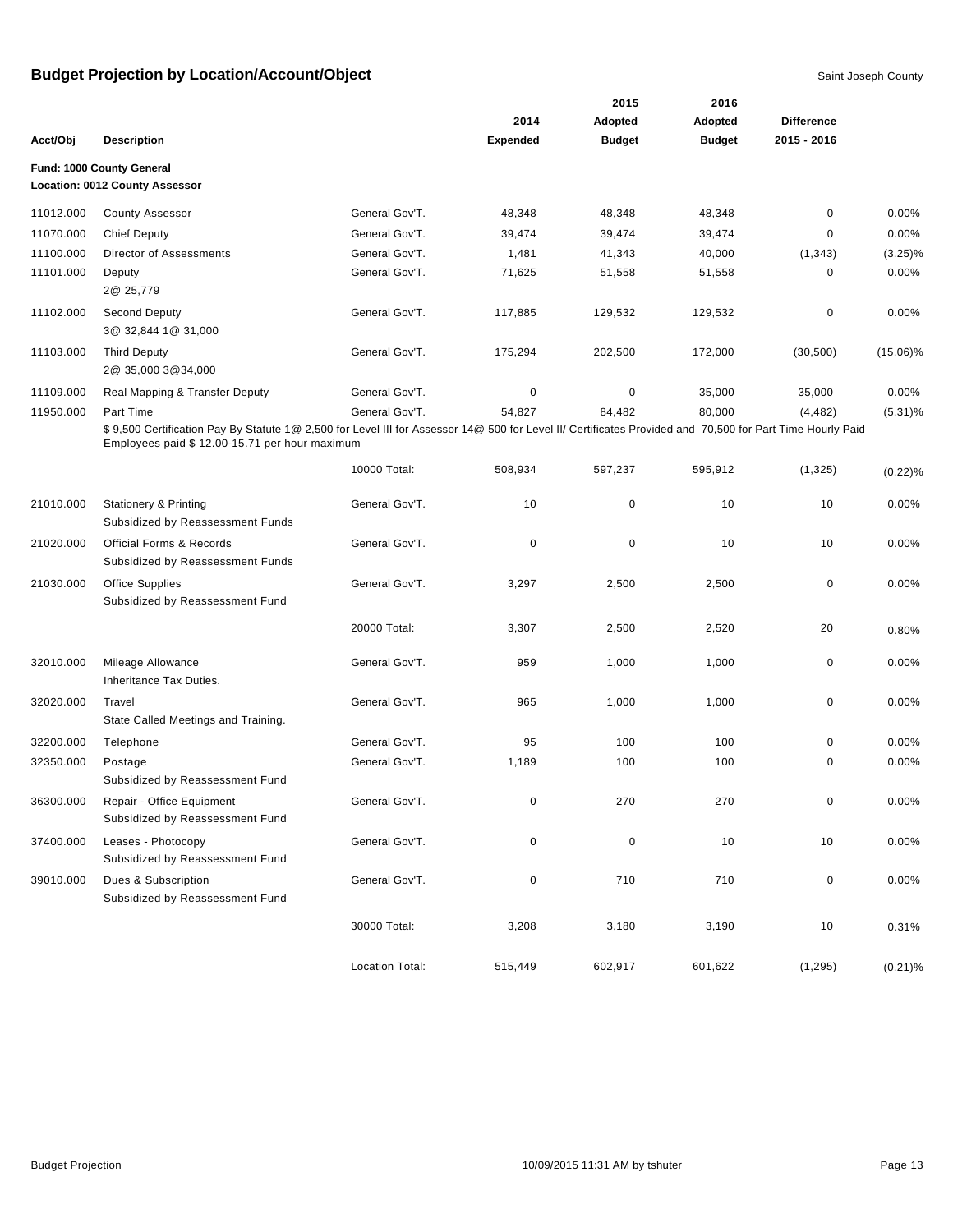|           |                                                              |                        | 2014            | 2015<br>Adopted | 2016<br>Adopted | <b>Difference</b> |       |
|-----------|--------------------------------------------------------------|------------------------|-----------------|-----------------|-----------------|-------------------|-------|
| Acct/Obj  | <b>Description</b>                                           |                        | <b>Expended</b> | <b>Budget</b>   | <b>Budget</b>   | 2015 - 2016       |       |
|           | Fund: 1000 County General<br>Location: 0017 Board Of Review  |                        |                 |                 |                 |                   |       |
| 11040.000 | <b>Board Member</b><br>\$12 per hour                         | General Gov'T.         | 2,970           | 3,000           | 3,000           | $\mathbf 0$       | 0.00% |
| 11657.000 | Clerk                                                        | General Gov'T.         | $\pmb{0}$       | $\mathbf 0$     | 10              | 10                | 0.00% |
|           |                                                              | 10000 Total:           | 2,970           | 3,000           | 3,010           | 10                | 0.33% |
| 21010.000 | <b>Stationery &amp; Printing</b><br>Subsidized by Reass Fund | General Gov'T.         | 0               | $\mathbf 0$     | 10              | 10                | 0.00% |
| 21020.000 | Official Forms & Records<br>Subsidized by Reass Fund         | General Gov'T.         | 0               | $\mathbf 0$     | 10              | 10                | 0.00% |
| 21030.000 | <b>Office Supplies</b><br>Subsidized by Reass Fund           | General Gov'T.         | 0               | $\pmb{0}$       | 10              | 10                | 0.00% |
|           |                                                              | 20000 Total:           | 0               | $\mathbf 0$     | 30              | 30                | 0.00% |
| 32010.000 | Mileage Allowance<br>Subsidized by Reass Fund                | General Gov'T.         | 0               | $\mathbf 0$     | 10              | 10                | 0.00% |
| 32350.000 | Postage<br>Subsidized by Reass Fund                          | General Gov'T.         | 0               | $\mathbf 0$     | 10              | 10                | 0.00% |
|           |                                                              | 30000 Total:           | 0               | $\pmb{0}$       | 20              | 20                | 0.00% |
|           |                                                              | <b>Location Total:</b> | 2,970           | 3,000           | 3,060           | 60                | 2.00% |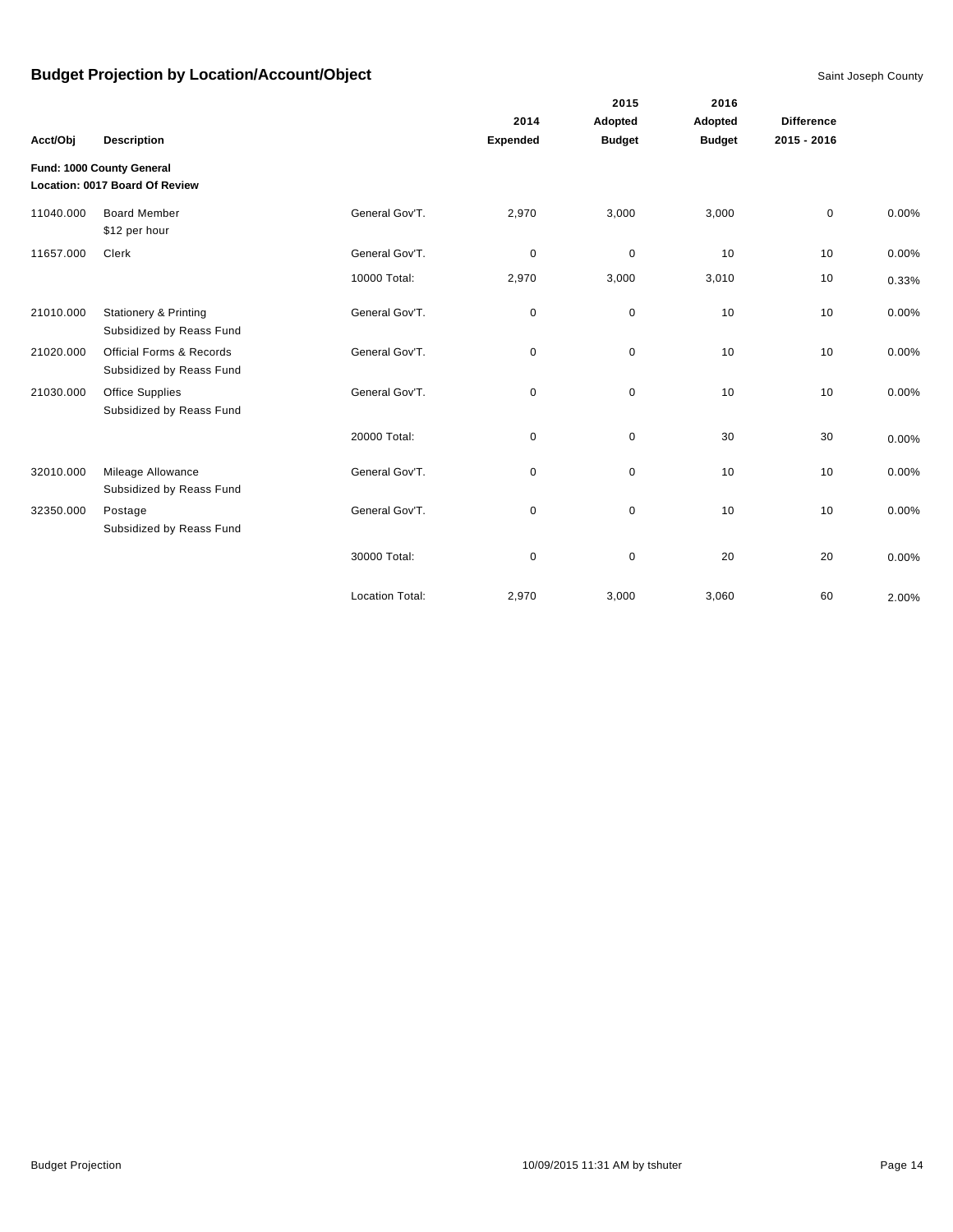|           |                                                                                                                                                                                                                                        |                |                 | 2015          | 2016          |                   |              |
|-----------|----------------------------------------------------------------------------------------------------------------------------------------------------------------------------------------------------------------------------------------|----------------|-----------------|---------------|---------------|-------------------|--------------|
|           |                                                                                                                                                                                                                                        |                | 2014            | Adopted       | Adopted       | <b>Difference</b> |              |
| Acct/Obj  | <b>Description</b>                                                                                                                                                                                                                     |                | <b>Expended</b> | <b>Budget</b> | <b>Budget</b> | 2015 - 2016       |              |
|           | Fund: 1000 County General<br>Location: 0018 Prosecutor                                                                                                                                                                                 |                |                 |               |               |                   |              |
| 11018.000 | Prosecutor                                                                                                                                                                                                                             | General Gov'T. | 5,000           | 5,000         | 0             | (5,000)           | $(100.00)\%$ |
| 11070.000 | <b>Chief Deputy</b><br>1@ 41,119 1@ 60.636 One Chief Deputy also paid from Location 48                                                                                                                                                 | General Gov'T. | 123,936         | 111,205       | 101,755       | (9, 450)          | $(8.50)\%$   |
| 11077.000 | Admin. Assistant                                                                                                                                                                                                                       | General Gov'T. | 40,096          | 40,096        | 40,096        | 0                 | $0.00\%$     |
| 11080.000 | Chief Of Admin/Finance<br>Position also paid from Location 48                                                                                                                                                                          | General Gov'T. | 41,904          | 41,904        | 41,904        | 0                 | 0.00%        |
| 11081.000 | Asst. Chief - Admin./Finance<br>Position also paid from Location 48                                                                                                                                                                    | General Gov'T. | 18,319          | 18,319        | 18,319        | $\mathbf 0$       | 0.00%        |
| 11101.000 | Deputy<br>DPA'S HAVE A SALARY RANGE OF 30,940-80,000 BASED ON EXPERIENCE AS FOLLOWS 1@77,500 1@72,000 1@62,000 2@61,000 1@57,000 1@56,000<br>2@55,000 1@54,511 2@54,000 1@53,000 2@52,000 2@51,000 4@50,000 1@37,925 1@31,671 1@30,940 | General Gov'T. | 1,247,101       | 1,263,686     | 1,278,547     | 14,861            | 1.18%        |
| 11120.000 | Commander<br>COUNTY SUPPLEMENT FOR SVU GRANT 1 @ 58,171 DRUG UNIT ADDED 1 @64,634 NEW FOR 2016 Verify the ability to secure new federal grant funding with<br>the collaborative effort for a Drug Unit                                 | General Gov'T. | 43.675          | 58,171        | 122,805       | 64,634            | 111.11%      |
| 11120.605 | Commander<br><b>CMHU-NOT A GRANT</b>                                                                                                                                                                                                   | C.M.H.U.       | 64,634          | 64,634        | 64,634        | $\mathbf 0$       | 0.00%        |
| 11121.000 | Victim Advocate<br>1@ 32,742 2@ 31,525 1@16,533 1@ 16,278                                                                                                                                                                              | General Gov'T. | 119,947         | 128,603       | 133,567       | 4,964             | 3.86%        |
| 11121.605 | Victim Advocate<br>MOVED FROM INVESTIGATOR-CMHU NOT A GRANT                                                                                                                                                                            | C.M.H.U.       | 0               | 50,977        | 50,977        | $\mathbf 0$       | 0.00%        |
| 11295.000 | Community Prosecution Coord.<br>COMMUNITY PROSECUTION-NOT A GRANT                                                                                                                                                                      | General Gov'T. | 26,837          | 34,371        | 0             | (34, 371)         | $(100.00)\%$ |
| 11317.000 | Director Victim Witness Prog<br>COUNTY SUPPLEMENT FOR VICTIM WITNESS PROGRAM 1@ 3,422 1@ 28,019                                                                                                                                        | General Gov'T. | 3,422           | 3,422         | 31,441        | 28,019            | 818.79%      |
| 11318.000 | <b>Investigator APS</b><br>COUNTY SUPPLEMENT FOR APS PROGRAM 1@ 4,175 1@ 3,380 1@ 2,898 1@ 2,843 1@ 2,742 1@ 1,000                                                                                                                     | General Gov'T. | 14,632          | 15,131        | 17,038        | 1,907             | 12.60%       |
| 11319.000 | <b>Director APS</b><br>COUNTY SUPPLEMENT FOR APS PROGRAM                                                                                                                                                                               | General Gov'T. | 9,238           | 9,453         | 9,453         | $\mathbf 0$       | 0.00%        |
| 11320.000 | <b>Coordinator Pre-Trial</b><br>FUNDED WITH PRE-TRIAL DEFERRAL-NOT A GRANT                                                                                                                                                             | General Gov'T. | 26,604          | 30,422        | 30,422        | 0                 | 0.00%        |
| 11321.000 | Dir. Str. Pros./Diversion<br>FUNDED WITH PRE-TRIAL DEFERRAL-NOT A GRANT                                                                                                                                                                | General Gov'T. | 35,422          | 35,422        | 35,422        |                   | $0.00\%$     |
| 11324.000 | Asst. Dir. St. Pros/Grnt<br>MOVED TO LEGAL SECRETARY                                                                                                                                                                                   | General Gov'T. | 29,896          | 0             | 0             | 0                 | 0.00%        |
| 11329.000 | Coordinator-Victim Witness<br>VICTIM WITNESS GRANT - COUNTY SUPPLEMENT FOR VICTIM WITNESS PROGRAM                                                                                                                                      | General Gov'T. | 8,287           | 9,287         | 9,287         | 0                 | $0.00\%$     |
| 11348.000 | Comms. & I.T. Coordinator<br>1@ 30,505 1@ 24,990 INCLUDES I NEW @ 24,990 FOR THE YEAR 2014 ONLY- POSITIONS ARE ALSO PAID FROM LOCATION 48                                                                                              | General Gov'T. | 55,495          | 55,495        | 55,495        | 0                 | 0.00%        |
| 11351.000 | Para Legals<br>2@ 42,177 5@36,000 1@ 18,312 1@ 17,500                                                                                                                                                                                  | General Gov'T. | 309,827         | 328,185       | 300,166       | (28, 019)         | (8.54)%      |
| 11355.000 | Investigator<br>1@ 43987 1@ 34,371 1@29,081 1@15,320 One Investigator also paid from Location 48                                                                                                                                       | General Gov'T. | 99,226          | 102,929       | 122,759       | 19,830            | 19.27%       |
| 11355.605 | Investigator<br><b>CMHU-NOT A GRANT</b>                                                                                                                                                                                                | C.M.H.U.       | 10,583          | 0             | 0             | 0                 | 0.00%        |
| 11650.000 | <b>Executive Secretary</b>                                                                                                                                                                                                             | General Gov'T. | 0               | 0             | 28,320        | 28,320            | 0.00%        |
| 11652.000 | Secretary I<br>1@ 34,752 2@ 29,896 9@ 28,320 INCLUDES 1 SECRETARY MOVED FROM ACCT 11324                                                                                                                                                | General Gov'T. | 343,079         | 384,615       | 349,424       | (35, 191)         | $(9.15)\%$   |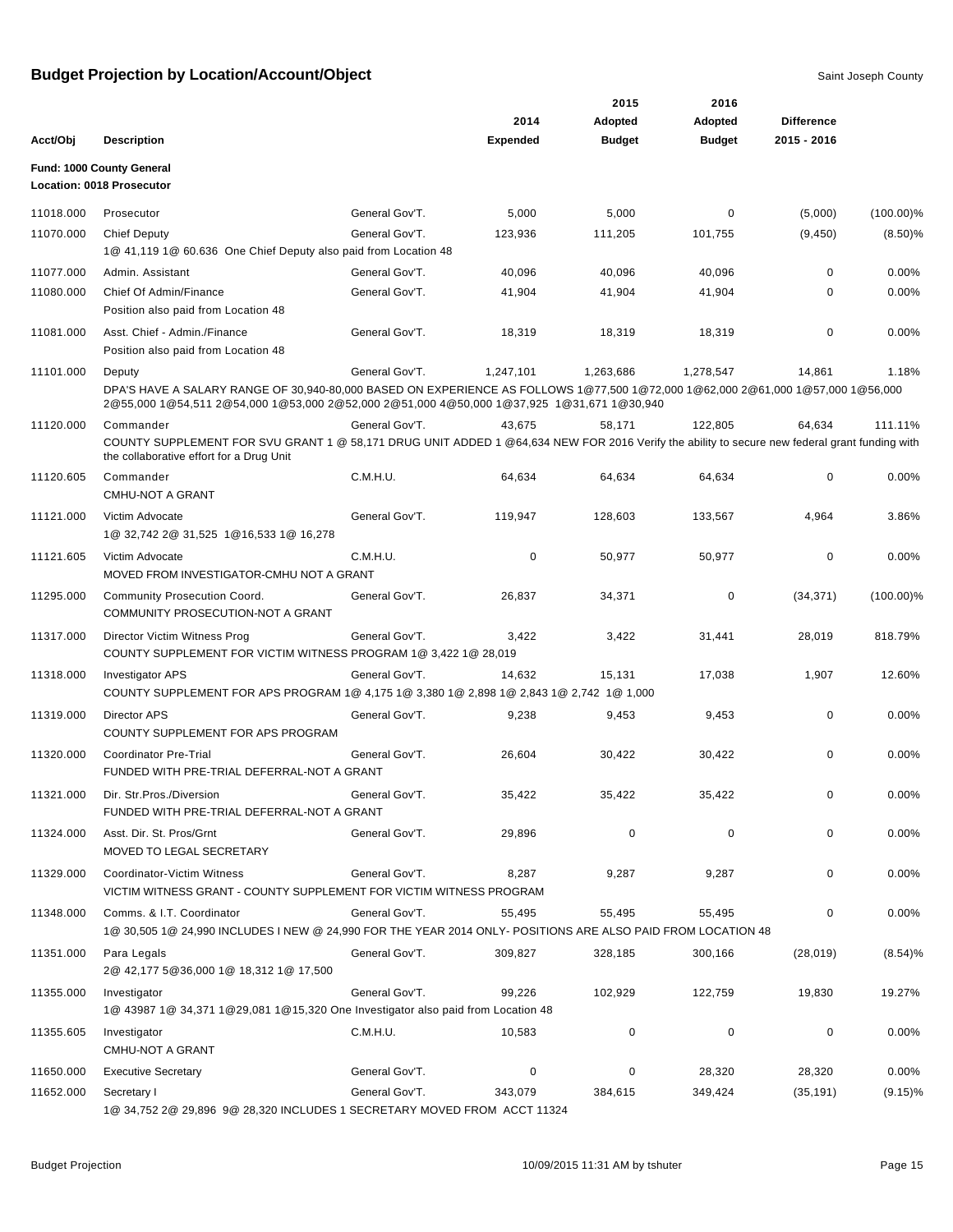|           |                                                                   |                |                 | 2015          | 2016          |                   |       |
|-----------|-------------------------------------------------------------------|----------------|-----------------|---------------|---------------|-------------------|-------|
|           |                                                                   |                | 2014            | Adopted       | Adopted       | <b>Difference</b> |       |
| Acct/Obj  | <b>Description</b>                                                |                | <b>Expended</b> | <b>Budget</b> | <b>Budget</b> | 2015 - 2016       |       |
|           | Fund: 1000 County General                                         |                |                 |               |               |                   |       |
|           | Location: 0018 Prosecutor                                         |                |                 |               |               |                   |       |
| 11652.605 | Secretary I                                                       | C.M.H.U.       | 29,392          | 29,392        | 29,392        | $\mathbf 0$       | 0.00% |
|           | <b>CMHU-NOT A GRANT</b>                                           |                |                 |               |               |                   |       |
| 11694.000 | P T D Program Secretary                                           | General Gov'T. | 32,567          | 34,371        | 34,371        | 0                 | 0.00% |
|           | FUNDED WITH PRE-TRIAL DEFERRAL-NOT A GRANT                        |                |                 |               |               |                   |       |
| 11957.000 | <b>Interns Part Time</b>                                          | General Gov'T. | 16,109          | 7,210         | 7,210         | 0                 | 0.00% |
|           | 15.00 per hr max                                                  |                |                 |               |               |                   |       |
| 16300.000 | <b>Witness Fees</b>                                               | General Gov'T. | 7,944           | 15,000        | 15,000        | $\mathbf 0$       | 0.00% |
| 16700.000 | <b>Police Services</b>                                            | General Gov'T. | 7,281           | 11,000        | 11,000        | 0                 | 0.00% |
|           | FACT Team-NEW IN 2014                                             |                |                 |               |               |                   |       |
|           |                                                                   | 10000 Total:   | 2,770,453       | 2,888,300     | 2,938,804     | 50,504            | 1.75% |
| 21010.000 | <b>Stationery &amp; Printing</b>                                  | General Gov'T. | 4,267           | 4,500         | 4,500         | 0                 | 0.00% |
| 21020.000 | Official Forms & Records                                          | General Gov'T. | 26,333          | 26,000        | 26,000        | $\pmb{0}$         | 0.00% |
| 21030.000 | <b>Office Supplies</b>                                            | General Gov'T. | 19,707          | 16,285        | 16,285        | 0                 | 0.00% |
| 21030.605 | <b>Office Supplies</b>                                            | C.M.H.U.       | 5,118           | 7,000         | 7,000         | 0                 | 0.00% |
|           | <b>CMHU-NOT A GRANT</b>                                           |                |                 |               |               |                   |       |
| 21100.605 | Photographic Supplies<br><b>CMHU-NOT A GRANT</b>                  | C.M.H.U.       | 621             | 750           | 750           | 0                 | 0.00% |
| 22010.000 | Gas Oil & Lubricants                                              | General Gov'T. | 14,744          | 15,200        | 15,200        | $\mathbf 0$       | 0.00% |
| 22010.605 | Gas Oil & Lubricants<br><b>CMHU-NOT A GRANT</b>                   | C.M.H.U.       | 2,706           | 5,000         | 5,000         | 0                 | 0.00% |
| 22402.000 | <b>Investigative Supplies</b>                                     | General Gov'T. | 3,700           | 3,700         | 3,700         | $\pmb{0}$         | 0.00% |
| 22402.605 | <b>Investigative Supplies</b>                                     | C.M.H.U.       | 3,500           | 3,500         | 3,500         | 0                 | 0.00% |
|           | <b>CMHU-NOT A GRANT</b>                                           |                |                 |               |               |                   |       |
| 24010.000 | <b>Other Supplies</b>                                             | General Gov'T. | 14,294          | 14,000        | 14,000        | 0                 | 0.00% |
|           |                                                                   | 20000 Total:   | 94,990          | 95,935        | 95,935        | 0                 | 0.00% |
| 31070.000 | <b>Other Contractual Services</b><br>30,000-FACT Team NEW IN 2014 | General Gov'T. | 11,368          | 35,300        | 35,300        | 0                 | 0.00% |
| 32020.000 | Travel                                                            | General Gov'T. | 44,645          | 34,500        | 34,500        | 0                 | 0.00% |
|           | 15,000-FACT Team NEW IN 2014                                      |                |                 |               |               |                   |       |
| 32020.605 | Travel<br><b>CMHU-NOT A GRANT</b>                                 | C.M.H.U.       | 5,000           | 5,000         | 5,000         | 0                 | 0.00% |
| 32050.000 | Instruction & Training                                            | General Gov'T. | 10,500          | 9,500         | 9,500         | 0                 | 0.00% |
| 32050.605 | Instruction & Training<br><b>CMHU-NOT A GRANT</b>                 | C.M.H.U.       | 1,400           | 1,400         | 1,400         | 0                 | 0.00% |
| 32200.000 | Telephone                                                         | General Gov'T. | 37,757          | 35,570        | 35,570        | 0                 | 0.00% |
| 32200.605 | Telephone                                                         | C.M.H.U.       | 11,770          | 14,828        | 14,828        | 0                 | 0.00% |
|           | <b>CMHU-NOT A GRANT</b>                                           |                |                 |               |               |                   |       |
| 32350.000 | Postage                                                           | General Gov'T. | 5,398           | 3,868         | 3,868         | 0                 | 0.00% |
| 32350.605 | Postage<br><b>CMHU-NOT A GRANT</b>                                | C.M.H.U.       | 111             | 500           | 500           | 0                 | 0.00% |
| 35015.605 | Utilities<br><b>CMHU-NOT A GRANT</b>                              | C.M.H.U.       | 7,514           | 14,000        | 14,000        | 0                 | 0.00% |
| 36015.000 | <b>Contractual Services</b>                                       | General Gov'T. | 4,400           | 4,000         | 4,000         | 0                 | 0.00% |
| 36015.605 | <b>Contractual Services</b><br>CMHU-NOT A GRANT                   | C.M.H.U.       | 5,747           | 4,800         | 4,800         | 0                 | 0.00% |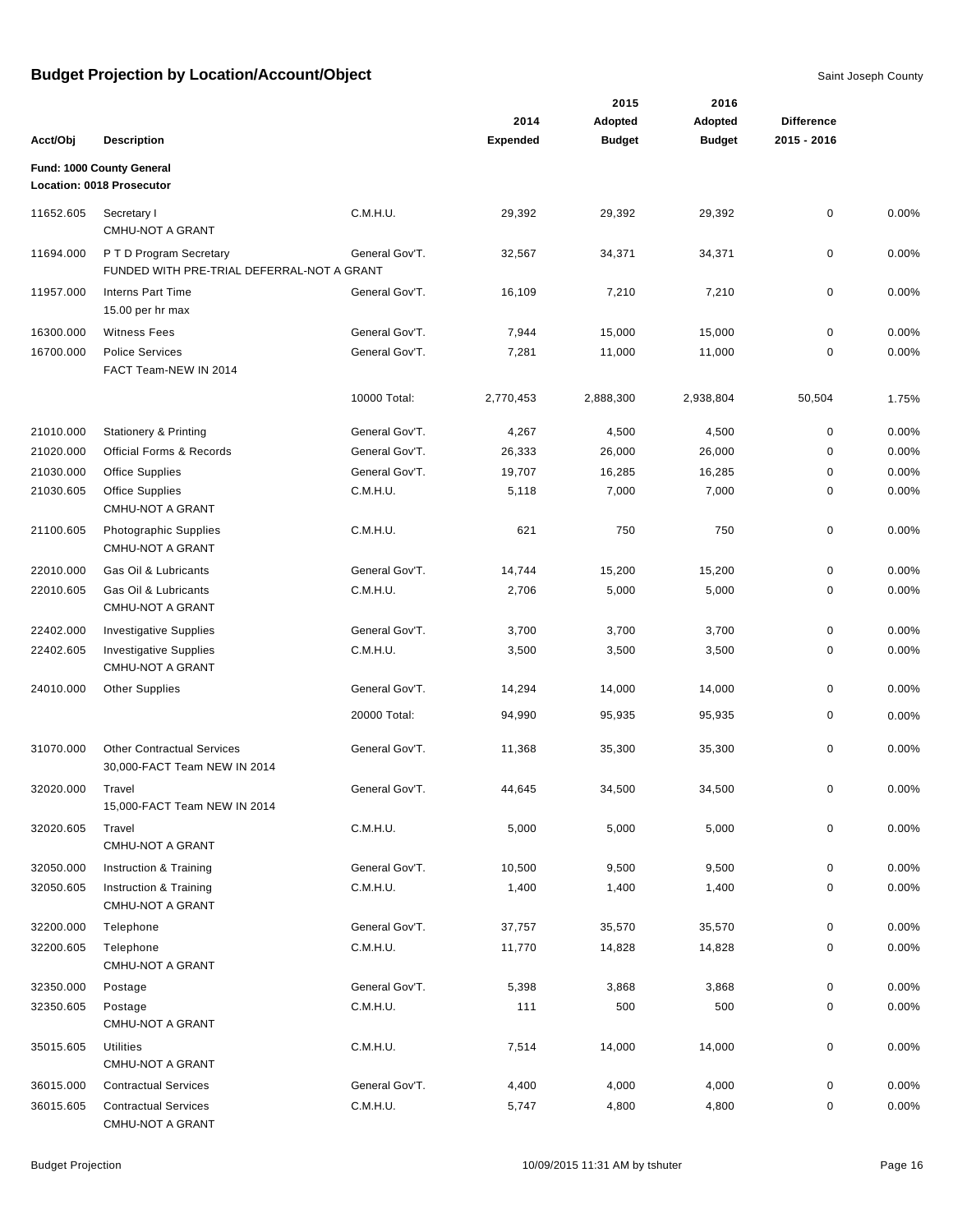|           |                                                                            |                        |             | 2015          | 2016          |                   |         |
|-----------|----------------------------------------------------------------------------|------------------------|-------------|---------------|---------------|-------------------|---------|
|           |                                                                            |                        | 2014        | Adopted       | Adopted       | <b>Difference</b> |         |
| Acct/Obj  | <b>Description</b>                                                         |                        | Expended    | <b>Budget</b> | <b>Budget</b> | 2015 - 2016       |         |
|           | Fund: 1000 County General<br>Location: 0018 Prosecutor                     |                        |             |               |               |                   |         |
| 36100.000 | Repairs - Auto & Truck                                                     | General Gov'T.         | 3,267       | 3,500         | 3,500         | $\mathbf 0$       | 0.00%   |
| 36300.000 | Repair - Office Equipment                                                  | General Gov'T.         | 3,774       | 6,000         | 6,000         | $\Omega$          | 0.00%   |
| 37010.000 | Rent - Bldgs & Office Space<br>COUNTY SUPPLEMENT FOR APS PROGRAM & SVU     | General Gov'T.         | 53,000      | 58,000        | 58,000        | $\mathbf 0$       | 0.00%   |
| 37010.605 | Rent - Bldgs & Office Space<br><b>CMHU-NOT A GRANT</b>                     | C.M.H.U.               | 46,358      | 48,676        | 51,110        | 2,434             | 5.00%   |
| 37100.000 | Auto Lease                                                                 | General Gov'T.         | 24,519      | 25,888        | 25,888        | $\mathbf 0$       | 0.00%   |
| 39010.000 | Dues & Subscription                                                        | General Gov'T.         | 33,736      | 31,060        | 31,060        | $\mathbf 0$       | 0.00%   |
| 39010.605 | Dues & Subscription<br>CMHU-NOT A GRANT                                    | C.M.H.U.               | 386         | 500           | 500           | 0                 | 0.00%   |
| 39605.605 | Informer Fees & Buy Money<br>INCLUDES \$400 FOR SVU GRANT INCREASE OF 1000 | C.M.H.U.               | 1,000       | 1,900         | 1,900         | 0                 | 0.00%   |
| 39750.000 | Data Processing                                                            | General Gov'T.         | 106,964     | 64,000        | 64,000        | $\mathbf 0$       | 0.00%   |
|           |                                                                            | 30000 Total:           | 418,614     | 402,790       | 405,224       | 2,434             | 0.60%   |
| 44250.605 | <b>Office Machines</b><br><b>CMHU-NOT A GRANT</b>                          | C.M.H.U.               | 632         | 1,000         | 1,000         | $\mathbf 0$       | 0.00%   |
| 44600.000 | <b>Special Equipment</b><br>FOR FACT TEAM                                  | General Gov'T.         | 2,170       | $\mathbf 0$   | 5,000         | 5,000             | 0.00%   |
| 44600.605 | <b>Special Equipment</b><br><b>CMHU-NOT A GRANT</b>                        | C.M.H.U.               | 2,500       | 2,500         | 2,500         | 0                 | 0.00%   |
| 45510.000 | Furniture & Fixtures                                                       | General Gov'T.         | $\mathbf 0$ | $\pmb{0}$     | $\mathbf 0$   | $\mathbf 0$       | 0.00%   |
|           |                                                                            | 40000 Total:           | 5,302       | 3,500         | 8,500         | 5,000             | 142.86% |
|           |                                                                            | <b>Location Total:</b> | 3,289,359   | 3,390,525     | 3,448,463     | 57,938            | 1.71%   |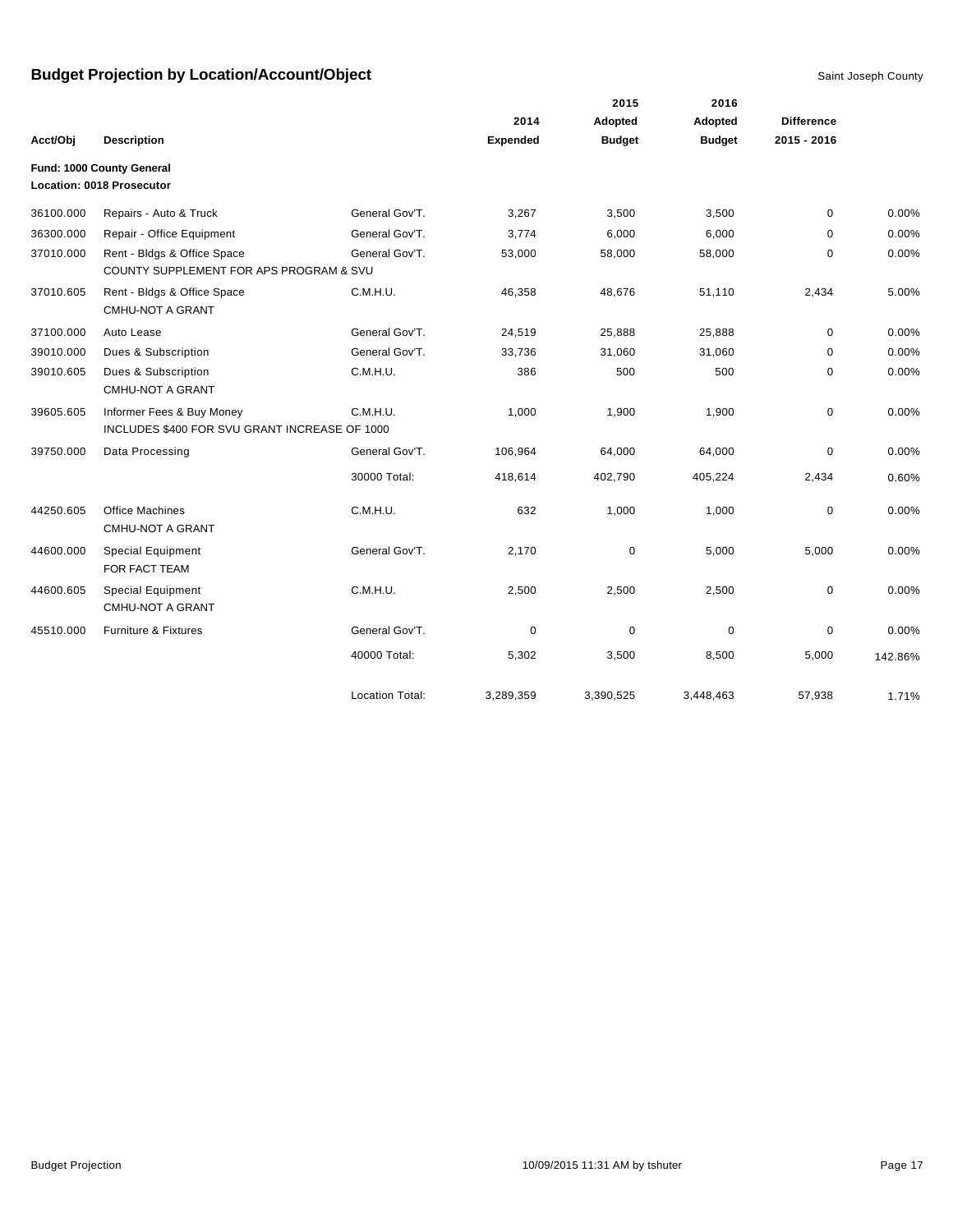|           |                                                                     |                        |                 | 2015          | 2016          |                   |        |
|-----------|---------------------------------------------------------------------|------------------------|-----------------|---------------|---------------|-------------------|--------|
|           |                                                                     |                        | 2014            | Adopted       | Adopted       | <b>Difference</b> |        |
| Acct/Obj  | <b>Description</b>                                                  |                        | <b>Expended</b> | <b>Budget</b> | <b>Budget</b> | 2015 - 2016       |        |
|           | Fund: 1000 County General<br>Location: 0019 Circuit Court           |                        |                 |               |               |                   |        |
| 11019.000 | Judge Circuit Court<br>2011 Max Co Share per Statute                | General Gov'T.         | 5,000           | 5,000         | 5,000         | $\mathbf 0$       | 0.00%  |
| 11065.000 | <b>Court Magistrate</b><br>3 @ 4,000 ea Maximum County Contribution | General Gov'T.         | 8,000           | 8,000         | 12,000        | 4,000             | 50.00% |
| 11077.000 | Admin. Assistant<br>2@ 32,100 3@ 29,676                             | General Gov'T.         | 101,447         | 153,228       | 153,228       | 0                 | 0.00%  |
| 11079.000 | Court Administrator<br>2013 - \$7,317to be paid from ADR fund       | General Gov'T.         | 50,000          | 50,000        | 50,000        | 0                 | 0.00%  |
| 11302.000 | <b>Court Reporters</b><br>3 @ \$45,679                              | General Gov'T.         | 128,692         | 137,037       | 137,037       | 0                 | 0.00%  |
| 11350.000 | Stenographer                                                        | General Gov'T.         | 16,610          | $\mathbf 0$   | $\mathbf 0$   | $\mathbf 0$       | 0.00%  |
| 11352.000 | <b>Court Bailiff</b><br>1 @ \$26,541                                | General Gov'T.         | 51,858          | 26,541        | 26,541        | 0                 | 0.00%  |
| 11950.000 | Part Time                                                           | General Gov'T.         | 9,612           | 17,850        | 17,850        | 0                 | 0.00%  |
| 16100.000 | <b>Grand Jurors</b>                                                 | General Gov'T.         | $\mathbf 0$     | 1,000         | 1,000         | $\mathbf 0$       | 0.00%  |
| 16200.000 | Petit Jurors                                                        | General Gov'T.         | 5,762           | 14,750        | 14,750        | 0                 | 0.00%  |
|           |                                                                     | 10000 Total:           | 376,981         | 413,406       | 417,406       | 4,000             | 0.97%  |
| 21030.000 | <b>Office Supplies</b>                                              | General Gov'T.         | 5,665           | 6,350         | 6,350         | $\mathbf 0$       | 0.00%  |
| 24102.000 | Meals & Etc Jurors & Witnesses                                      | General Gov'T.         | 151             | 200           | 200           | $\mathbf 0$       | 0.00%  |
|           |                                                                     | 20000 Total:           | 5,816           | 6,550         | 6,550         | 0                 | 0.00%  |
| 31070.000 | <b>Other Contractual Services</b>                                   | General Gov'T.         | 148             | 50            | 50            | 0                 | 0.00%  |
| 32050.000 | Instruction & Training                                              | General Gov'T.         | 3,492           | 4,000         | 5,500         | 1,500             | 37.50% |
| 32200.000 | Telephone                                                           | General Gov'T.         | 1,025           | 1,200         | 1,200         | $\mathbf 0$       | 0.00%  |
| 32350.000 | Postage                                                             | General Gov'T.         | 1,652           | $\mathbf 0$   | $\mathbf 0$   | $\mathbf 0$       | 0.00%  |
| 36300.000 | Repair - Office Equipment                                           | General Gov'T.         | 1,247           | 800           | 800           | $\mathbf 0$       | 0.00%  |
| 39010.000 | Dues & Subscription                                                 | General Gov'T.         | 1,190           | 1,050         | 1,700         | 650               | 61.90% |
| 39015.000 | Legal Books & Report Services                                       | General Gov'T.         | 11,786          | 10,000        | 12,000        | 2,000             | 20.00% |
|           |                                                                     | 30000 Total:           | 20,540          | 17,100        | 21,250        | 4,150             | 24.27% |
|           |                                                                     | <b>Location Total:</b> | 403,337         | 437,056       | 445,206       | 8,150             | 1.86%  |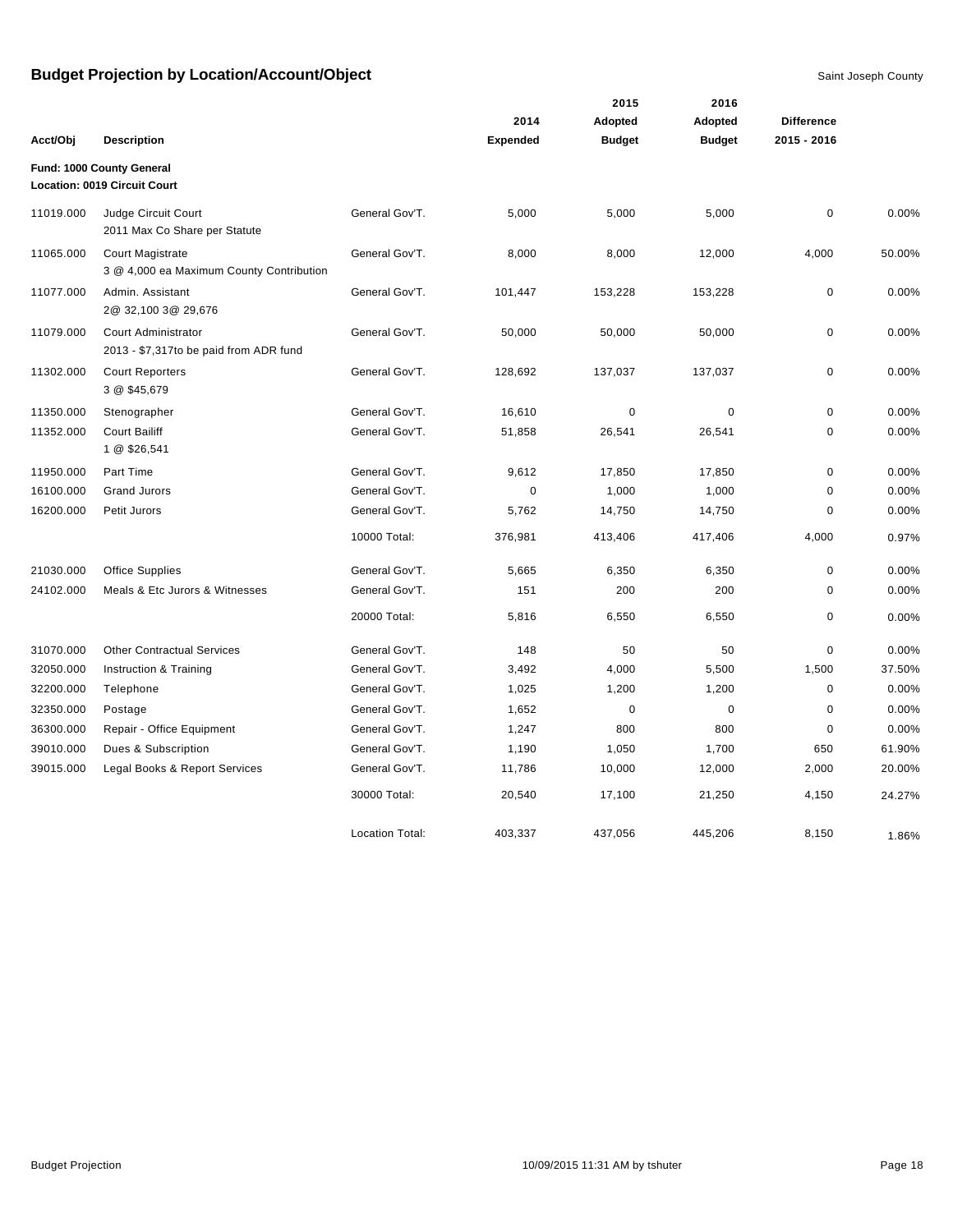|           |                                                                                                       |                 |                 | 2015          | 2016          |                   |         |
|-----------|-------------------------------------------------------------------------------------------------------|-----------------|-----------------|---------------|---------------|-------------------|---------|
|           |                                                                                                       |                 | 2014            | Adopted       | Adopted       | <b>Difference</b> |         |
| Acct/Obj  | <b>Description</b>                                                                                    |                 | <b>Expended</b> | <b>Budget</b> | <b>Budget</b> | 2015 - 2016       |         |
|           | Fund: 1000 County General                                                                             |                 |                 |               |               |                   |         |
|           | Location: 0020 Superior Court                                                                         |                 |                 |               |               |                   |         |
| 11020.000 | Judge Superior Court<br>8 @ \$5000.; Maximum County Share per statute.                                | General Gov'T.  | 40,000          | 40,000        | 40,000        | 0                 | 0.00%   |
| 11065.000 | <b>Court Magistrate</b><br>4 @ \$4,000; Maximum County Share per Statute                              | General Gov'T.  | 8,000           | 8,000         | 16,000        | 8,000             | 100.00% |
| 11077.000 | Admin. Assistant<br>1@ 32,440 8 @ 32,100                                                              | General Gov'T.  | 287,573         | 257,140       | 289,240       | 32,100            | 12.48%  |
| 11079.000 | Court Administrator<br>New title to replace Asst. to Chief Judge                                      | General Gov'T.  | 39,329          | 39,329        | 39,329        | 0                 | 0.00%   |
| 11085.000 | Court Reporter/Administrative<br>2@ 38,641 INCLUDES 2 EMPLOYEES JOB SHARING 1/2 TIME IN EACH POSITION | General Gov'T.  | 0               | 77,282        | 77,282        | 0                 | 0.00%   |
| 11302.000 | <b>Court Reporters</b><br>7@ 45,181                                                                   | General Gov'T.  | 361,448         | 316,267       | 316,267       | 0                 | 0.00%   |
| 11352.000 | <b>Court Bailiff</b><br>12@ 28,572                                                                    | General Gov'T.  | 285,720         | 285,720       | 342,864       | 57,144            | 20.00%  |
| 11950.000 | Part Time<br>Maximum 12.00 per hour                                                                   | General Gov'T.  | 8,418           | 18,000        | 18,000        | 0                 | 0.00%   |
| 16019.000 | Judge Pro Tem                                                                                         | General Gov'T.  | 100             | 500           | 500           | 0                 | 0.00%   |
| 16023.000 | <b>Emergency Employees</b>                                                                            | General Gov'T.  | 5,310           | 5,000         | 5,000         | 0                 | 0.00%   |
| 16200.000 | Petit Jurors                                                                                          | General Gov'T.  | 101,547         | 110,480       | 110,480       | 0                 | 0.00%   |
|           |                                                                                                       | 10000 Total:    | 1,137,445       | 1,157,718     | 1,254,962     | 97,244            | 8.40%   |
| 21010.000 | <b>Stationery &amp; Printing</b>                                                                      | General Gov'T.  | 59              | 1,500         | 1,500         | 0                 | 0.00%   |
| 21020.000 | <b>Official Forms &amp; Records</b>                                                                   | General Gov'T.  | 4,745           | 5,900         | 5,900         | 0                 | 0.00%   |
| 21030.000 | <b>Office Supplies</b>                                                                                | General Gov'T.  | 18,175          | 16,300        | 16,300        | 0                 | 0.00%   |
| 24102.000 | Meals & Etc Jurors & Witnesses                                                                        | General Gov'T.  | 3,555           | 6,000         | 6,000         | 0                 | 0.00%   |
|           |                                                                                                       | 20000 Total:    | 26,534          | 29,700        | 29,700        | 0                 | 0.00%   |
| 32050.000 | Instruction & Training                                                                                | General Gov'T.  | 5,631           | 8,000         | 10,000        | 2,000             | 25.00%  |
| 32350.000 | Postage                                                                                               | General Gov'T.  | 20,815          | 21,500        | 21,500        | 0                 | 0.00%   |
| 33010.000 | <b>Publication Of Legal Notices</b>                                                                   | General Gov'T.  | 0               | 1,000         | 1,000         | 0                 | 0.00%   |
| 36300.000 | Repair - Office Equipment                                                                             | General Gov'T.  | 4,049           | 5,000         | 5,000         | 0                 | 0.00%   |
| 39010.000 | Dues & Subscription                                                                                   | General Gov'T.  | 2,050           | 2,500         | 2,900         | 400               | 16.00%  |
| 39015.000 | Legal Books & Report Services                                                                         | General Gov'T.  | 58,141          | 57,000        | 59,000        | 2,000             | 3.51%   |
|           |                                                                                                       | 30000 Total:    | 90,686          | 95,000        | 99,400        | 4,400             | 4.63%   |
|           |                                                                                                       | Location Total: | 1,254,665       | 1,282,418     | 1,384,062     | 101,644           | 7.93%   |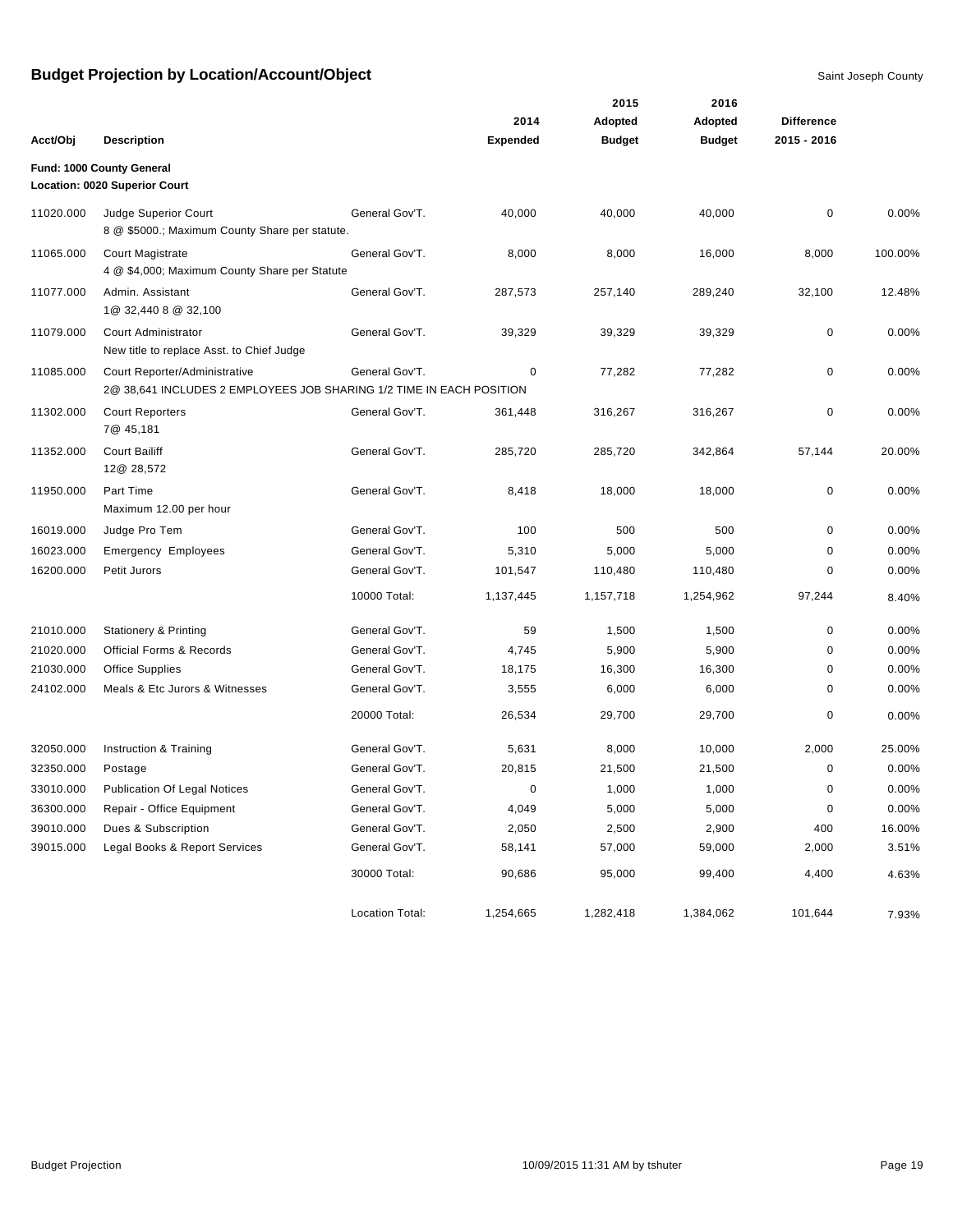|           |                                                                                                                                                                        |                        |                 | 2015          | 2016          |                   |        |
|-----------|------------------------------------------------------------------------------------------------------------------------------------------------------------------------|------------------------|-----------------|---------------|---------------|-------------------|--------|
|           |                                                                                                                                                                        |                        | 2014            | Adopted       | Adopted       | <b>Difference</b> |        |
| Acct/Obj  | <b>Description</b>                                                                                                                                                     |                        | <b>Expended</b> | <b>Budget</b> | <b>Budget</b> | 2015 - 2016       |        |
|           | Fund: 1000 County General<br>Location: 0021 County-City Bldg.                                                                                                          |                        |                 |               |               |                   |        |
| 11021.000 | <b>Buildings Engineer</b><br>68% of Salary; 32% in Dept. 038. Ord 64-06                                                                                                | General Gov'T.         | 43,915          | 43,915        | 43,915        | 0                 | 0.00%  |
| 11374.000 | <b>Telephone Coordinator</b>                                                                                                                                           | General Gov'T.         | 25,000          | 25,000        | 25,000        | 0                 | 0.00%  |
| 11407.000 | Supervisor                                                                                                                                                             | General Gov'T.         | 25,000          | 25,000        | 25,000        | 0                 | 0.00%  |
| 11650.000 | <b>Executive Secretary</b>                                                                                                                                             | General Gov'T.         | 29,151          | 29,151        | 29,151        | 0                 | 0.00%  |
| 11657.000 | Clerk                                                                                                                                                                  | General Gov'T.         | 25,000          | 25,000        | 25,000        | 0                 | 0.00%  |
| 11689.000 | Lead Maintenance Man                                                                                                                                                   | General Gov'T.         | 34,023          | 34,023        | 34,023        | 0                 | 0.00%  |
| 11691.000 | Maintenance Man Class I<br>8@ 29,693                                                                                                                                   | General Gov'T.         | 200,066         | 207,851       | 237,544       | 29,693            | 14.29% |
| 11780.000 | Housekeeper/Security<br>1300 Hrs x 8.03 (10,439) each for 10 Part Time Housekeepers                                                                                    | General Gov'T.         | 81,457          | 93,951        | 104,390       | 10,439            | 11.11% |
| 11959.000 | Maintenance Part Time Class 3<br>1300 Hrs @ 8.03 per hour (10,439) each for 8 Part Time Housekeepers & 1921 Hrs @ 9.34 per hour (17,942) each for 2 Part Time Security | General Gov'T.         | 101,342         | 119,396       | 119,396       | $\pmb{0}$         | 0.00%  |
| 14800.000 | <b>Fica Contribution</b>                                                                                                                                               | General Gov'T.         | 43,830          | 46,151        | 46,151        | 0                 | 0.00%  |
| 14810.000 | P.E.R.F.<br>11.2%                                                                                                                                                      | General Gov'T.         | 38,328          | 42,894        | 44,311        | 1,417             | 3.30%  |
| 14840.000 | Group Insurance                                                                                                                                                        | General Gov'T.         | 140,160         | 140,160       | 157,200       | 17,040            | 12.16% |
| 14900.000 | Uniforms                                                                                                                                                               | General Gov'T.         | 868             | 1,000         | 1,000         | 0                 | 0.00%  |
|           |                                                                                                                                                                        | 10000 Total:           | 788,140         | 833,492       | 892,081       | 58,589            | 7.03%  |
| 22417.000 | <b>General Supplies</b>                                                                                                                                                | General Gov'T.         | 67,865          | 79,000        | 79,000        | $\mathbf 0$       | 0.00%  |
| 23460.000 | <b>Other Materials</b>                                                                                                                                                 | General Gov'T.         | 59,985          | 60,000        | 60,000        | 0                 | 0.00%  |
|           |                                                                                                                                                                        | 20000 Total:           | 127,850         | 139,000       | 139,000       | 0                 | 0.00%  |
| 34030.000 | Insurance Coverage                                                                                                                                                     | General Gov'T.         | 30,000          | 30,000        | 30,000        | 0                 | 0.00%  |
| 35015.000 | <b>Utilities</b>                                                                                                                                                       | General Gov'T.         | 529,734         | 617,202       | 617,202       | 0                 | 0.00%  |
| 36010.000 | Repairs-Bldgs & Structures                                                                                                                                             | General Gov'T.         | 2,500           | 2,500         | 2,500         | 0                 | 0.00%  |
| 36011.000 | <b>Bldg Maintenance</b>                                                                                                                                                | General Gov'T.         | 3,728           | 5,000         | 5,000         | 0                 | 0.00%  |
| 36017.000 | <b>Professional Services</b>                                                                                                                                           | General Gov'T.         | 0               | 49,000        | 49,000        | 0                 | 0.00%  |
| 36200.000 | Repairs - Other Equipment                                                                                                                                              | General Gov'T.         | 74,838          | 41,000        | 41,000        | 0                 | 0.00%  |
| 39750.000 | Data Processing                                                                                                                                                        | General Gov'T.         | 2,306           | $\mathbf 0$   | $\pmb{0}$     | $\mathbf 0$       | 0.00%  |
|           |                                                                                                                                                                        | 30000 Total:           | 643,106         | 744,702       | 744,702       | 0                 | 0.00%  |
|           |                                                                                                                                                                        | <b>Location Total:</b> | 1,559,096       | 1,717,194     | 1,775,783     | 58,589            | 3.41%  |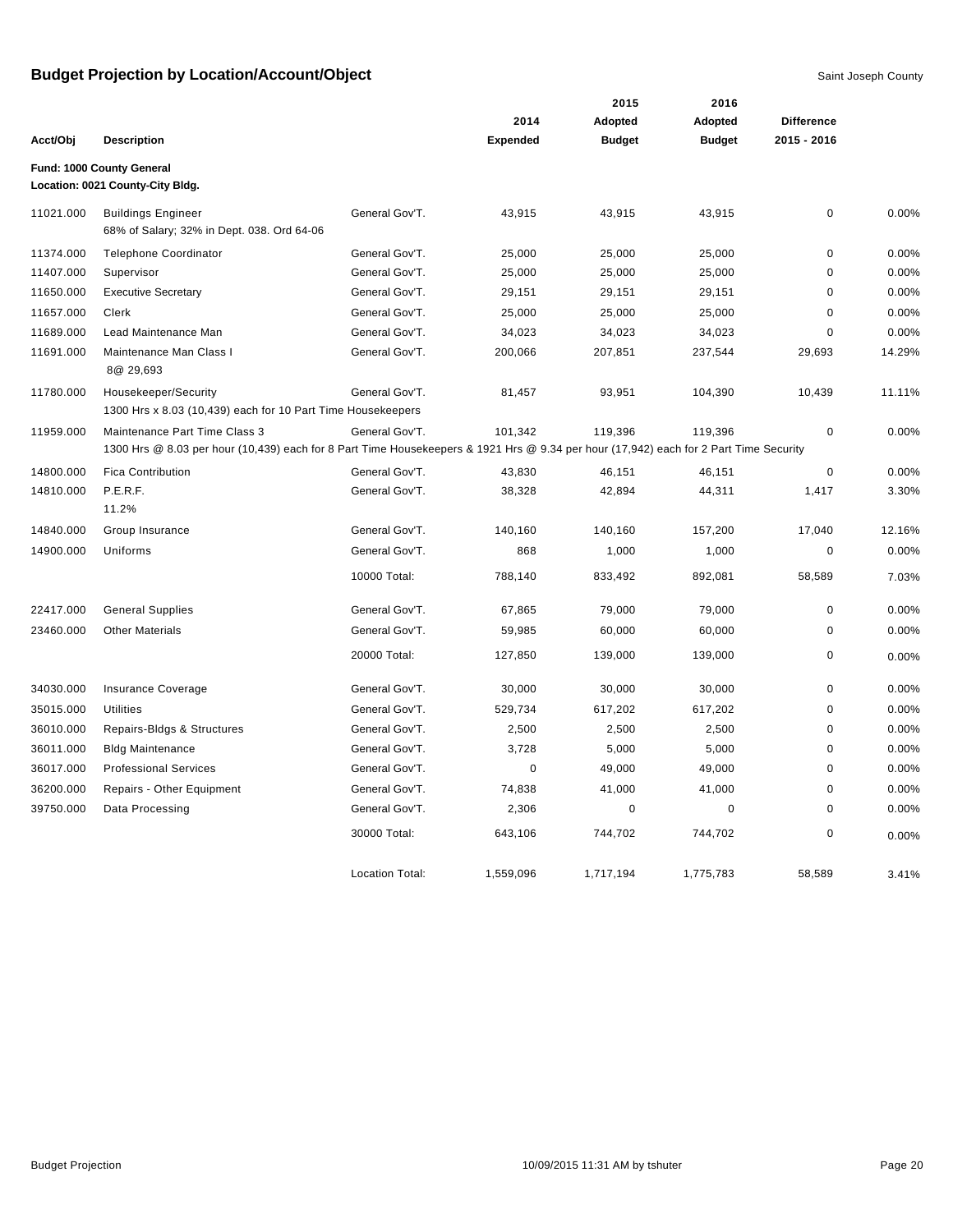|           |                                                         |                 |                 | 2015          | 2016          |                   |              |
|-----------|---------------------------------------------------------|-----------------|-----------------|---------------|---------------|-------------------|--------------|
|           |                                                         |                 | 2014            | Adopted       | Adopted       | <b>Difference</b> |              |
| Acct/Obj  | <b>Description</b>                                      |                 | <b>Expended</b> | <b>Budget</b> | <b>Budget</b> | 2015 - 2016       |              |
|           | Fund: 1000 County General                               |                 |                 |               |               |                   |              |
|           | Location: 0023 County Engineer                          |                 |                 |               |               |                   |              |
| 11007.000 | <b>County Surveyor</b>                                  | General Gov'T.  | 60,674          | 60,674        | 60,674        | 0                 | 0.00%        |
| 11023.000 | <b>County Engineer</b>                                  | General Gov'T.  | 95,000          | 95,000        | 95,000        | 0                 | 0.00%        |
|           | Supplements of \$32,000 from MBF and \$28,000 from LRSA |                 |                 |               |               |                   |              |
| 11040.000 | <b>Board Member</b><br>4@ \$1224                        | General Gov'T.  | 4,802           | 4,896         | 4,896         | 0                 | 0.00%        |
| 11344.000 | MS4 Conserv./Const. Tech IV                             | General Gov'T.  | 1,677           | 54,773        | 53,773        | (1,000)           | $(1.83)\%$   |
|           | 35,000 Reimbursed from CEDIT funds-MS4 Approp           |                 |                 |               |               |                   |              |
| 11401.000 | <b>Highway Engineer</b>                                 | General Gov'T.  | 4,413           | 4,413         | 4,413         | 0                 | 0.00%        |
|           | 4,200 Funded from Major Bridge Fund                     |                 |                 |               |               |                   |              |
| 11440.000 | Chief Design Engineer<br>28.750 from MBF                | General Gov'T.  | 61,200          | 67,208        | 67,208        | 0                 | 0.00%        |
| 11441.000 | <b>Construction Manager</b>                             | General Gov'T.  | 56,439          | 56,439        | 56,439        | 0                 | 0.00%        |
| 11442.000 | Proj Engineer I-III                                     | General Gov'T.  | 107,100         | 115,770       | 115,770       | 0                 | 0.00%        |
|           | 1@ 53,550 1@ 62,220 \$13,000 Funded from MBF            |                 |                 |               |               |                   |              |
| 11444.000 | <b>Construction Supervisor</b>                          | General Gov'T.  | 57,853          | 53,844        | 53,844        | 0                 | 0.00%        |
| 11446.000 | Project Manager                                         | General Gov'T.  | 70,000          | 70,000        | 70,000        | 0                 | 0.00%        |
|           | \$22,600 from MBF & \$18,000 from LRSA                  |                 |                 |               |               |                   |              |
| 11447.000 | <b>Construction Technician IV</b>                       | General Gov'T.  | 35,945          | $\pmb{0}$     | $\mathbf 0$   | $\mathbf 0$       | 0.00%        |
| 11610.000 | Office Mgr                                              | General Gov'T.  | 37,658          | 37,658        | 37,658        | 0                 | 0.00%        |
| 11650.000 | <b>Executive Secretary</b>                              | General Gov'T.  | 32,300          | 32,300        | 33,300        | 1,000             | 3.10%        |
|           |                                                         | 10000 Total:    | 625,061         | 652,975       | 652,975       | 0                 | 0.00%        |
| 21030.000 | <b>Office Supplies</b>                                  | General Gov'T.  | 396             | 535           | 535           | 0                 | 0.00%        |
| 22010.000 | Gas Oil & Lubricants                                    | General Gov'T.  | 4,965           | 5,000         | 7,000         | 2,000             | 40.00%       |
| 22100.000 | Tires & Tubes                                           | General Gov'T.  | 684             | 800           | 800           | 0                 | 0.00%        |
| 23015.000 | <b>Construction Supplies</b>                            | General Gov'T.  | 0               | 0             | 1,000         | 1,000             | 0.00%        |
| 24010.000 | <b>Other Supplies</b>                                   | General Gov'T.  | 812             | 1,000         | 1,000         | 0                 | 0.00%        |
|           |                                                         | 20000 Total:    | 6,857           | 7,335         | 10,335        | 3,000             | 40.90%       |
| 32020.000 | Travel                                                  | General Gov'T.  | 972             | 700           | 700           | 0                 | 0.00%        |
| 32050.000 | Instruction & Training                                  | General Gov'T.  | $\pmb{0}$       | 600           | 600           | 0                 | 0.00%        |
| 32350.000 | Postage                                                 | General Gov'T.  | 24              | 50            | 50            | 0                 | 0.00%        |
| 33010.000 | <b>Publication Of Legal Notices</b>                     | General Gov'T.  | 59              | 300           | 300           | 0                 | 0.00%        |
| 36100.000 | Repairs - Auto & Truck                                  | General Gov'T.  | 1,497           | 1,500         | 2,000         | 500               | 33.33%       |
| 36200.000 | Repairs - Other Equipment                               | General Gov'T.  | 225             | 430           | 430           | 0                 | 0.00%        |
| 36300.000 | Repair - Office Equipment                               | General Gov'T.  | 0               | 300           | 300           | 0                 | 0.00%        |
| 37100.000 | Auto Lease                                              | General Gov'T.  | 3,838           | 4,000         | 0             | (4,000)           | $(100.00)\%$ |
| 39010.000 | Dues & Subscription                                     | General Gov'T.  | 352             | 500           | 500           | 0                 | 0.00%        |
| 39431.000 | Repair Drainage System                                  | General Gov'T.  | 5               | 2,000         | 2,000         | 0                 | 0.00%        |
|           |                                                         | 30000 Total:    | 6,972           | 10,380        | 6,880         | (3,500)           | $(33.72)\%$  |
| 44010.000 | Equipment                                               | General Gov'T.  | 0               | 0             | 500           | 500               | 0.00%        |
|           |                                                         | 40000 Total:    | 0               | $\pmb{0}$     | 500           | 500               | 0.00%        |
|           |                                                         | Location Total: | 638,890         | 670,690       | 670,690       | 0                 | 0.00%        |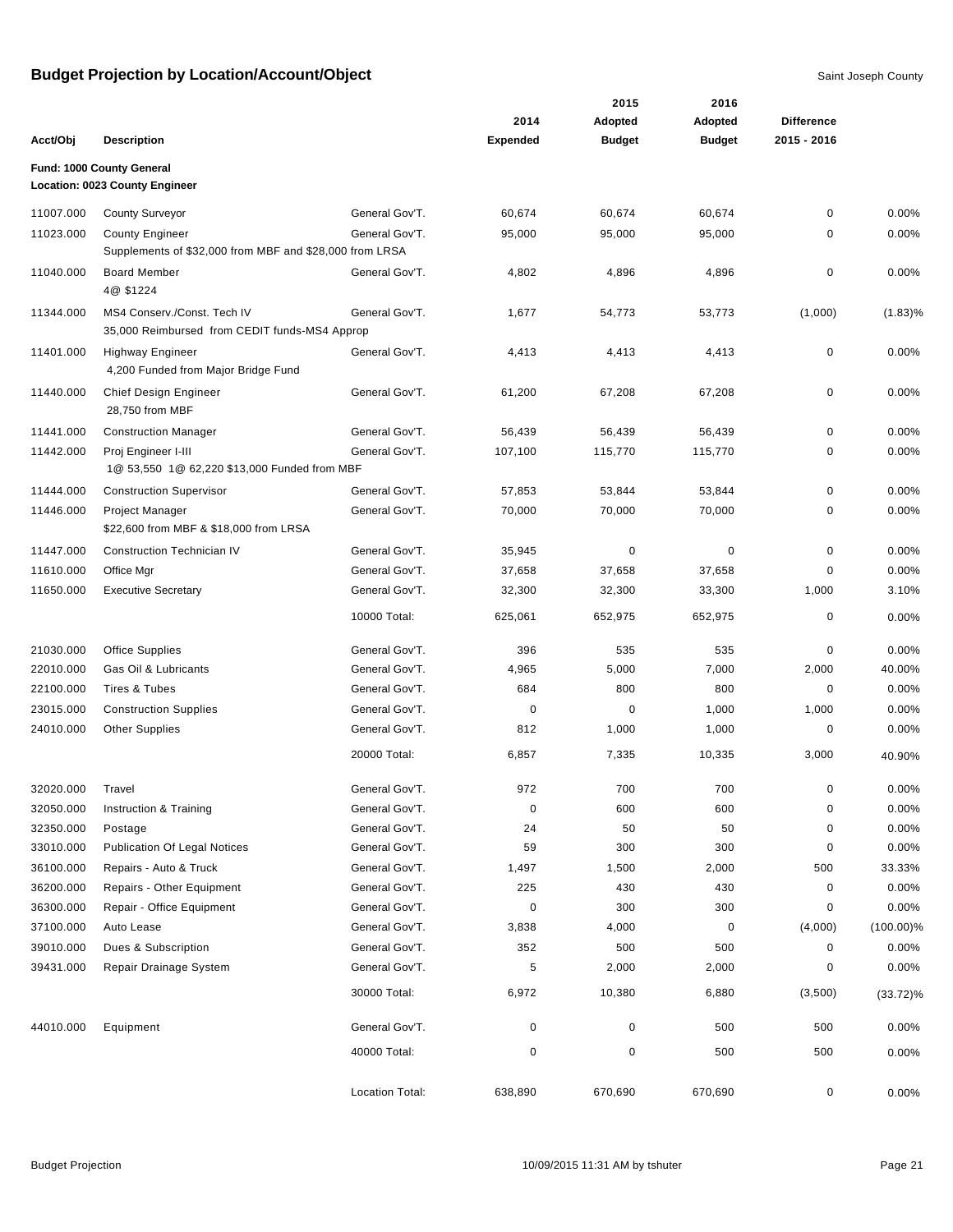|           |                                                                                 |                 |                 | 2015          | 2016          |                   |              |
|-----------|---------------------------------------------------------------------------------|-----------------|-----------------|---------------|---------------|-------------------|--------------|
|           |                                                                                 |                 | 2014            | Adopted       | Adopted       | <b>Difference</b> |              |
| Acct/Obj  | <b>Description</b>                                                              |                 | <b>Expended</b> | <b>Budget</b> | <b>Budget</b> | 2015 - 2016       |              |
|           | Fund: 1000 County General                                                       |                 |                 |               |               |                   |              |
|           | Location: 0024 Adult Probation                                                  |                 |                 |               |               |                   |              |
| 11024.000 | <b>Chief Probation Officer</b>                                                  | General Gov'T.  | 67,684          | 68,738        | 69,920        | 1,182             | 1.72%        |
| 11077.000 | Admin. Assistant                                                                | General Gov'T.  | 33,749          | 33,749        | 33,749        | 0                 | 0.00%        |
| 11320.000 | <b>Coordinator Pre-Trial</b><br>State Mandated Wage same as PO                  | General Gov'T.  | 0               | 0             | 34,797        | 34,797            | 0.00%        |
| 11320.625 | Coordinator Pre-Trial                                                           | Tasc Pgm. (Dui) | 45,135          | 57,857        | 0             | (57, 857)         | $(100.00)\%$ |
| 11385.000 | <b>Probation Officer I</b><br>1@ 59,130 1@ 33,730                               | General Gov'T.  | 56,723          | 57,857        | 92,860        | 35,003            | 60.50%       |
| 11386.000 | <b>Probation Officer II</b><br>1@ 59,130 1@53,756                               | General Gov'T.  | 56,723          | 57,857        | 112,886       | 55,029            | 95.11%       |
| 11386.650 | <b>Probation Officer II</b>                                                     | Int.Serv. Pgm.  | 56,723          | 57,857        | 0             | (57, 857)         | $(100.00)\%$ |
| 11387.000 | <b>Probation Officer III</b>                                                    | General Gov'T.  | 51,568          | 52,599        | 53,756        | 1,157             | 2.20%        |
| 11388.000 | <b>Probation Officer IV</b>                                                     | General Gov'T.  | 61,723          | 62,857        | 64,130        | 1,273             | 2.03%        |
| 11389.000 | Probation Officer V                                                             | General Gov'T.  | 42,618          | 43,470        | 44,426        | 956               | 2.20%        |
| 11393.000 | Intensive Service Prob Officer                                                  | General Gov'T.  | 0               | 0             | 59,130        | 59,130            | 0.00%        |
| 11393.650 | Intensive Service Prob Officer                                                  | Int.Serv. Pgm.  | 56,723          | 57,857        | 0             | (57, 857)         | $(100.00)\%$ |
| 11612.000 | <b>Asst Chief Adult Probation</b>                                               | General Gov'T.  | 56,879          | 57,817        | 61,413        | 3,596             | 6.22%        |
| 11613.000 | Probation Officer VI                                                            | General Gov'T.  | 71,021          | 62,857        | 43,377        | (19, 480)         | $(30.99)\%$  |
| 11614.000 | <b>Probation Officer VII</b><br>1@ 59,130 1@ 58,924 1@ 44,426                   | General Gov'T.  | 145,754         | 152,903       | 162,480       | 9,577             | 6.26%        |
| 11615.000 | Probation Officer VIII                                                          | General Gov'T.  | 392,989         | 426,911       | 415,671       | (11, 240)         | $(2.63)\%$   |
|           | 1@ 53,869 1@ 51,312 1@ 49,426 2@ 48,869 1@ 45,260 1@ 44,426 1@ 39,910 1@ 33,730 |                 |                 |               |               |                   |              |
| 11619.000 | <b>Probation Officer IX</b><br>1@ 44,426 1@ 39,823                              | General Gov'T.  | 83,701          | 86,880        | 84,249        | (2,631)           | $(3.03)\%$   |
| 11652.000 | Secretary I                                                                     | General Gov'T.  | 25,913          | 25,913        | 25,913        | 0                 | 0.00%        |
| 11653.000 | Secretary II                                                                    | General Gov'T.  | 26,651          | 26,651        | 26,651        | 0                 | 0.00%        |
| 11654.000 | Secretary III                                                                   | General Gov'T.  | 27,072          | 27,072        | 27,072        | 0                 | 0.00%        |
| 11696.000 | <b>Intensive Service Secretary</b>                                              | General Gov'T.  | 0               | 0             | 25,913        | 25,913            | 0.00%        |
| 11696.650 | <b>Intensive Service Secretary</b>                                              | Int.Serv. Pgm.  | 25,913          | 25,913        | 0             | (25, 913)         | $(100.00)\%$ |
|           |                                                                                 | 10000 Total:    | 1,385,262       | 1,443,615     | 1,438,393     | (5,222)           | $(0.36)\%$   |
| 21020.000 | <b>Official Forms &amp; Records</b>                                             | General Gov'T.  | 1,437           | 1,500         | 1,500         | $\pmb{0}$         | 0.00%        |
| 21030.000 | <b>Office Supplies</b>                                                          | General Gov'T.  | 5,323           | 5,900         | 5,900         | 0                 | 0.00%        |
| 22215.000 | <b>Drug Testing Supplies</b>                                                    | General Gov'T.  | 2,400           | 2,400         | 2,400         | 0                 | 0.00%        |
|           |                                                                                 | 20000 Total:    | 9,160           | 9,800         | 9,800         | 0                 | 0.00%        |
|           |                                                                                 | Location Total: | 1,394,422       | 1,453,415     | 1,448,193     | (5, 222)          | $(0.36)\%$   |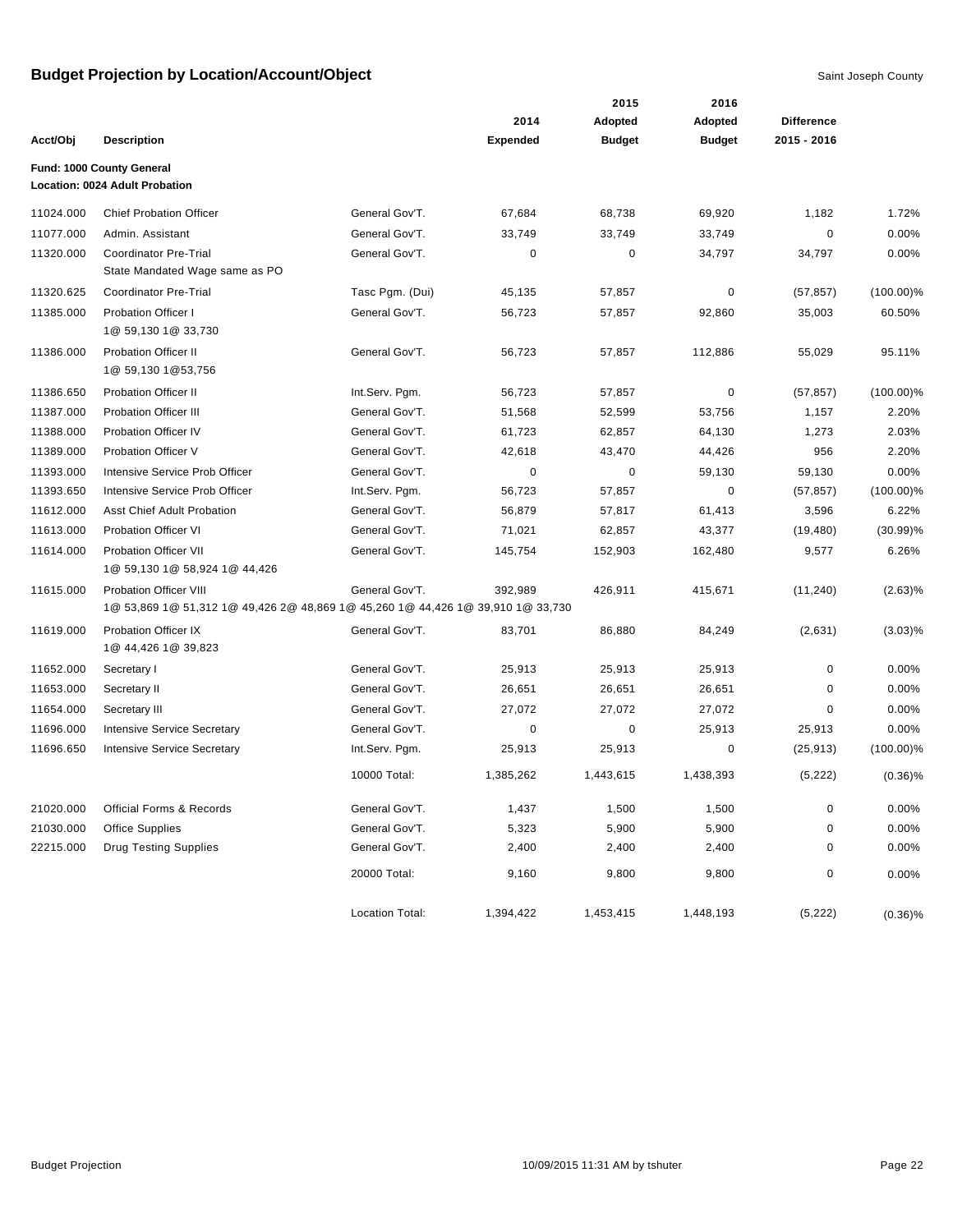|           |                                                                                                              |                |                 | 2015          | 2016          |                   |             |
|-----------|--------------------------------------------------------------------------------------------------------------|----------------|-----------------|---------------|---------------|-------------------|-------------|
|           |                                                                                                              |                | 2014            | Adopted       | Adopted       | <b>Difference</b> |             |
| Acct/Obj  | <b>Description</b>                                                                                           |                | <b>Expended</b> | <b>Budget</b> | <b>Budget</b> | 2015 - 2016       |             |
|           | Fund: 1000 County General                                                                                    |                |                 |               |               |                   |             |
|           | Location: 0025 Juvenile & Probate Court                                                                      |                |                 |               |               |                   |             |
| 11026.000 | Judge Probate Court<br>Maximum County Share by Statute.                                                      | General Gov'T. | 5,000           | 5,000         | 5,000         | 0                 | 0.00%       |
| 11065.000 | <b>Court Magistrate</b><br>3 @ \$4000 max share per statute                                                  | General Gov'T. | 12,000          | 12,000        | 12,000        | 0                 | 0.00%       |
| 11078.000 | <b>Chief Probation Officer</b><br>Chief PO per State Mandated Schedule                                       | General Gov'T. | 61,879          | 62,817        | 63,869        | 1,052             | 1.67%       |
| 11079.000 | Court Administrator<br><b>NEW POSITION FOR 2016</b>                                                          | General Gov'T. | 0               | $\pmb{0}$     | 45,000        | 45,000            | 0.00%       |
| 11302.000 | <b>Court Reporters</b><br>1@ 49,317 3@ 37,964                                                                | General Gov'T. | 163,209         | 163,210       | 163,210       | $\mathbf 0$       | 0.00%       |
| 11312.000 | I.T. Manager<br>Paid as a P.O.                                                                               | General Gov'T. | 0               | 57,857        | 59,130        | 1,273             | 2.20%       |
| 11349.000 | <b>Truancy Probation Officer</b><br>State Mandated Schedule.                                                 | General Gov'T. | 54,146          | 55,229        | 56,444        | 1,215             | 2.20%       |
| 11352.000 | <b>Court Bailiff</b><br>4@ 26,541                                                                            | General Gov'T. | 98,202          | 106,166       | 106,166       | 0                 | 0.00%       |
| 11385.000 | <b>Probation Officer I</b><br>1@ 64,130 2@ 62,087 1@ 59,130 3@53,756 4@ 44,426 3@ 48,869 2@ 43,024 4@ 34,605 | General Gov'T. | 906,835         | 985,502       | 957,481       | (28, 021)         | (2.84)%     |
| 11388.000 | <b>Probation Officer IV</b><br>Assistant Chief P.O. Per State Mandated Schedule.                             | General Gov'T. | 66,723          | 67,857        | 69,130        | 1,273             | 1.88%       |
| 11616.000 | Supervisor Of Probation<br>Per State Mandated Schedule                                                       | General Gov'T. | 53,858          | 55,458        | 56,563        | 1,105             | 1.99%       |
| 11650.000 | <b>Executive Secretary</b>                                                                                   | General Gov'T. | 31,883          | 31,883        | 31,883        | 0                 | 0.00%       |
| 11652.000 | Secretary I<br>4@ 26,163                                                                                     | General Gov'T. | 102,434         | 104,652       | 104,652       | 0                 | 0.00%       |
| 11657.000 | Clerk                                                                                                        | General Gov'T. | 26,744          | 26,744        | 26,744        | 0                 | 0.00%       |
| 11667.000 | Fiscal Ofcr/Bookkeeper                                                                                       | General Gov'T. | 32,083          | 32,208        | 32,208        | 0                 | 0.00%       |
| 11770.000 | Casa Executive Director<br>County Match for State CASA grant                                                 | General Gov'T. | 44,880          | 44,880        | 44,880        | 0                 | 0.00%       |
| 11771.000 | Casa Program Coordinator<br>County Match for State CASA grant                                                | General Gov'T. | 29.727          | 33,864        | 33,864        | 0                 | 0.00%       |
| 11772.000 | Casa Volunteer Supervisor I<br>3 @\$35,904 County Match for State CASA grant                                 | General Gov'T. | 105,415         | 107,712       | 107,712       | 0                 | 0.00%       |
| 11773.000 | Casa Recruiter/Trainer<br>County Match for State CASA Grant                                                  | General Gov'T. | 35,904          | 35,904        | 35,904        | 0                 | 0.00%       |
| 11791.000 | Electronic File Clerk Suppl.                                                                                 | General Gov'T. | 5,150           | 7,506         | 4,120         | (3,386)           | $(45.11)\%$ |
| 16020.000 | Per Diem - Special Judges                                                                                    | General Gov'T. | 0               | 500           | 500           | 0                 | 0.00%       |
|           |                                                                                                              | 10000 Total:   | 1,836,072       | 1,996,949     | 2,016,460     | 19,511            | 0.98%       |
| 21010.000 | <b>Stationery &amp; Printing</b>                                                                             | General Gov'T. | 1,060           | 2,000         | 2,000         | 0                 | 0.00%       |
| 21030.000 | <b>Office Supplies</b>                                                                                       | General Gov'T. | 15,738          | 16,820        | 16,820        | 0                 | 0.00%       |
| 24100.000 | Food                                                                                                         | General Gov'T. | 746             | 1,000         | 1,000         | 0                 | 0.00%       |
| 24110.000 | Clothing                                                                                                     | General Gov'T. | 73              | 400           | 400           | 0                 | 0.00%       |
|           |                                                                                                              | 20000 Total:   | 17,617          | 20,220        | 20,220        | 0                 | 0.00%       |
| 32020.000 | Travel                                                                                                       | General Gov'T. | 15,763          | 10,000        | 13,386        | 3,386             | 33.86%      |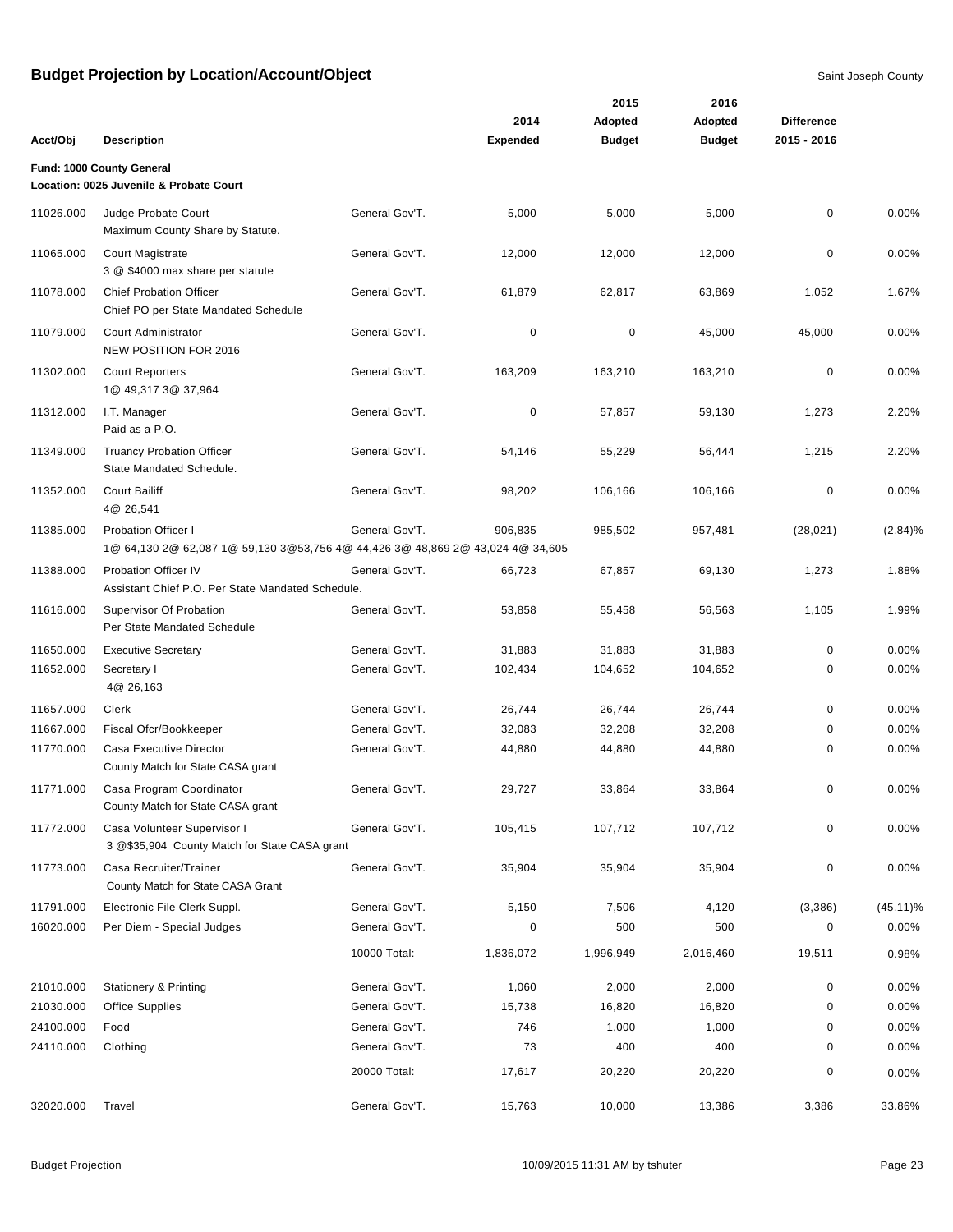|           |                                                                      |                        |                 | 2015          | 2016          |                   |             |
|-----------|----------------------------------------------------------------------|------------------------|-----------------|---------------|---------------|-------------------|-------------|
|           |                                                                      |                        | 2014            | Adopted       | Adopted       | <b>Difference</b> |             |
| Acct/Obj  | <b>Description</b>                                                   |                        | <b>Expended</b> | <b>Budget</b> | <b>Budget</b> | 2015 - 2016       |             |
|           | Fund: 1000 County General<br>Location: 0025 Juvenile & Probate Court |                        |                 |               |               |                   |             |
| 32050.000 | Instruction & Training                                               | General Gov'T.         | 8,593           | 10,000        | 10,000        | 0                 | 0.00%       |
| 32200.000 | Telephone                                                            | General Gov'T.         | 1,768           | 3,600         | 3,600         | 0                 | 0.00%       |
| 32350.000 | Postage                                                              | General Gov'T.         | 15,500          | 8,000         | 8,000         | 0                 | $0.00\%$    |
| 36300.000 | Repair - Office Equipment                                            | General Gov'T.         | 0               | 1,500         | 1,500         | $\mathbf 0$       | 0.00%       |
| 36500.000 | Service Contract                                                     | General Gov'T.         | 45,643          | 42,600        | 50,600        | 8,000             | 18.78%      |
| 39010.000 | Dues & Subscription                                                  | General Gov'T.         | 2,256           | 3,500         | 3,500         | 0                 | $0.00\%$    |
| 39015.000 | Legal Books & Report Services                                        | General Gov'T.         | 5,689           | 5,000         | 5,000         | $\Omega$          | $0.00\%$    |
| 39600.000 | Refunds, Awards & Indemnities                                        | General Gov'T.         | 153,169         | 0             | $\mathbf 0$   | $\Omega$          | $0.00\%$    |
| 39750.000 | Data Processing                                                      | General Gov'T.         | 30,558          | 10,000        | 5,000         | (5,000)           | $(50.00)\%$ |
|           |                                                                      | 30000 Total:           | 278,939         | 94,200        | 100,586       | 6,386             | 6.78%       |
|           |                                                                      | <b>Location Total:</b> | 2,132,628       | 2,111,369     | 2,137,266     | 25,897            | 1.23%       |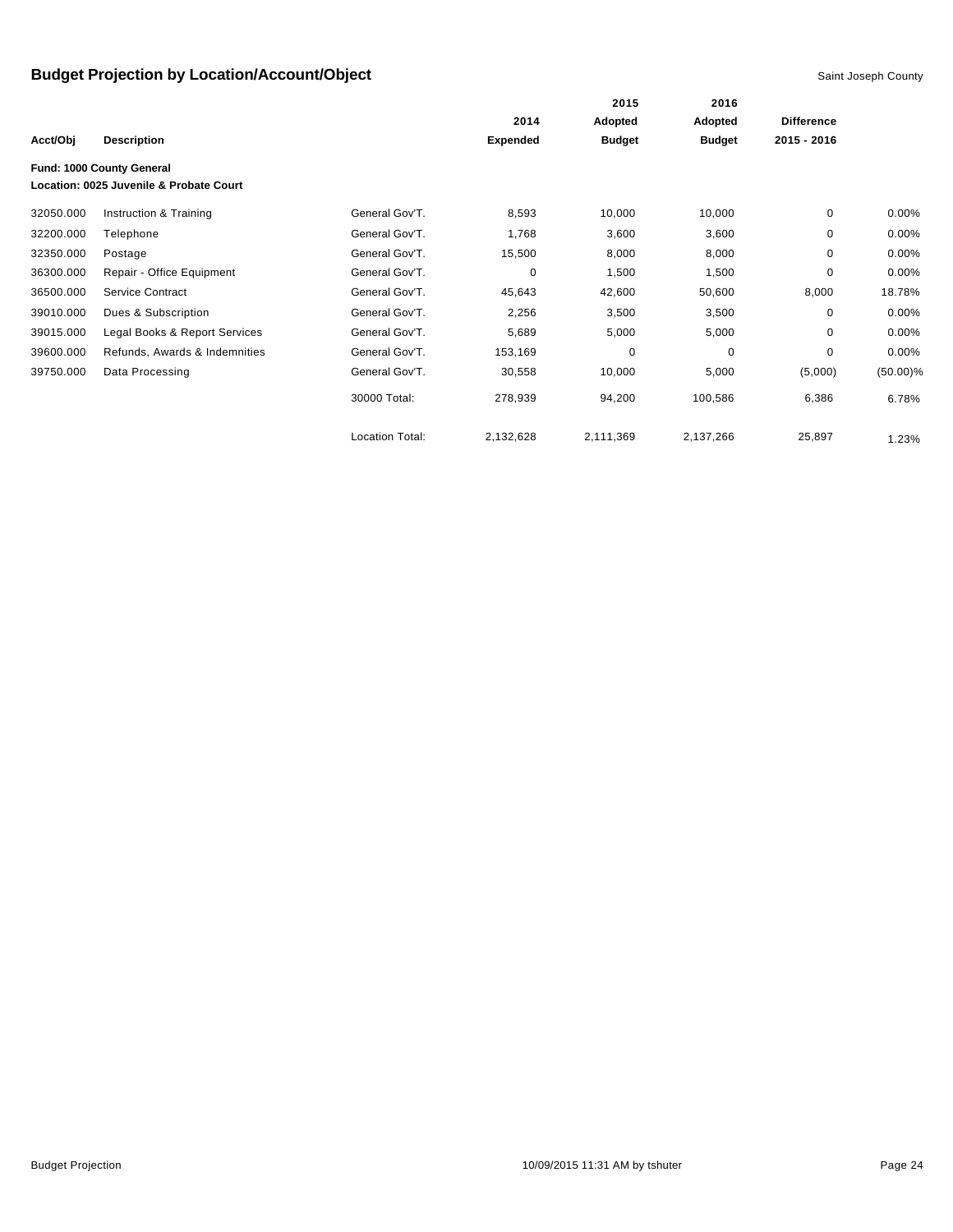|           |                                                          |                        | 2014            | Adopted       | Adopted       | <b>Difference</b> |          |
|-----------|----------------------------------------------------------|------------------------|-----------------|---------------|---------------|-------------------|----------|
| Acct/Obi  | <b>Description</b>                                       |                        | <b>Expended</b> | <b>Budget</b> | <b>Budget</b> | 2015 - 2016       |          |
|           | Fund: 1000 County General<br>Location: 0026 Soil & Water |                        |                 |               |               |                   |          |
| 11308.000 | Co Conservationist                                       | General Gov'T.         | 35,883          | 34,883        | 34,883        | 0                 | $0.00\%$ |
| 11310.000 | Soil&Water Coord-Environ Cord                            | General Gov'T.         | 33,936          | 33,936        | 33,936        | 0                 | $0.00\%$ |
| 11679.000 | Soil & Water Secretary                                   | General Gov'T.         | 21,442          | 25,000        | 25,000        | 0                 | 0.00%    |
|           |                                                          | 10000 Total:           | 91,261          | 93,819        | 93,819        | 0                 | $0.00\%$ |
|           |                                                          | <b>Location Total:</b> | 91,261          | 93,819        | 93,819        | 0                 | $0.00\%$ |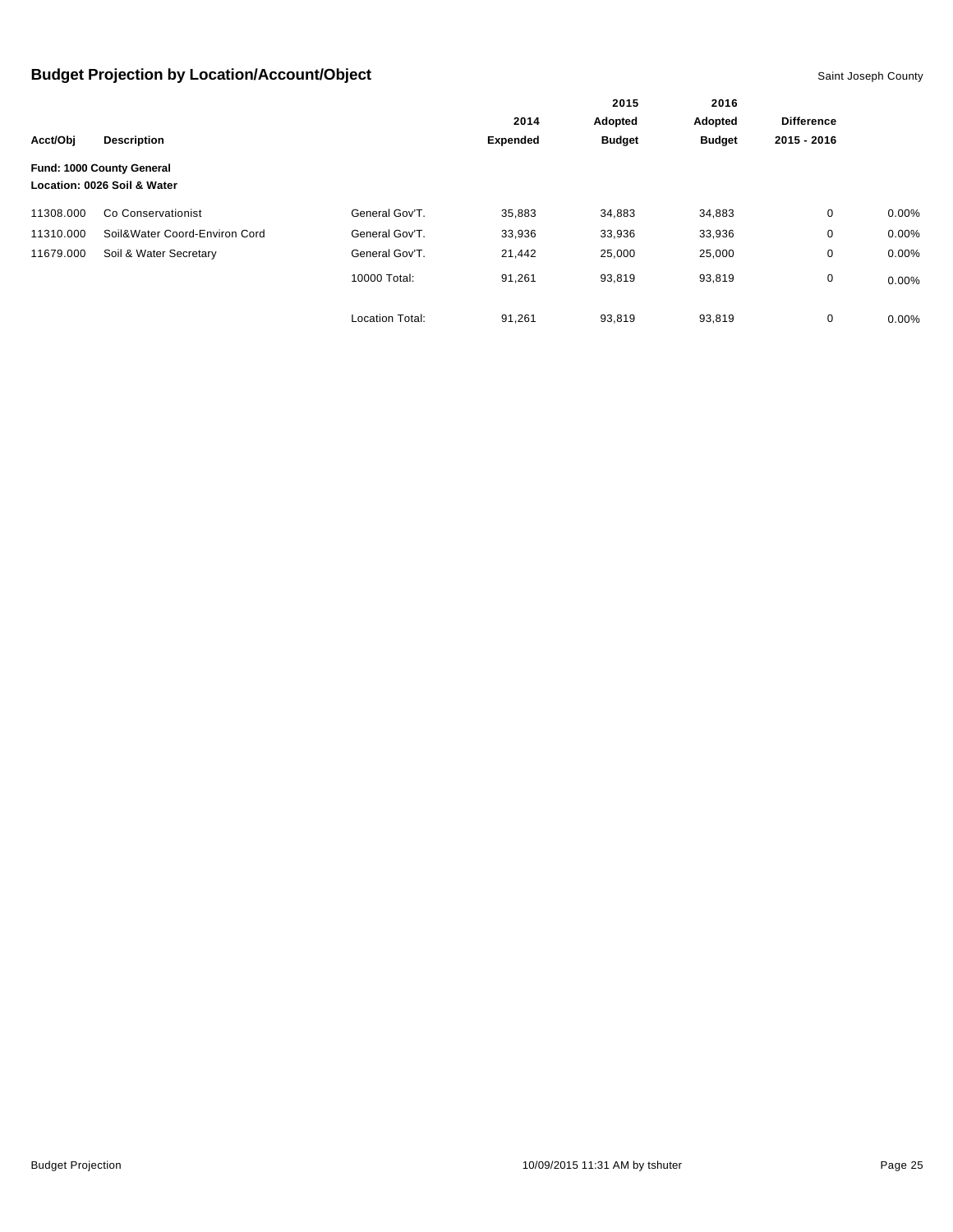|           |                                                                                                        |                |                 | 2015          | 2016          |                   |        |
|-----------|--------------------------------------------------------------------------------------------------------|----------------|-----------------|---------------|---------------|-------------------|--------|
|           |                                                                                                        |                | 2014            | Adopted       | Adopted       | <b>Difference</b> |        |
| Acct/Obj  | <b>Description</b>                                                                                     |                | <b>Expended</b> | <b>Budget</b> | <b>Budget</b> | 2015 - 2016       |        |
|           | Fund: 1000 County General<br>Location: 0027 Election Board                                             |                |                 |               |               |                   |        |
| 11042.000 | <b>Election Board Members</b><br>3@ \$4,250                                                            | General Gov'T. | 12,750          | 12,750        | 12,750        | 0                 | 0.00%  |
| 11044.000 | Absentee Voter Board<br>45.00 per day/Deliver Ballots                                                  | General Gov'T. | 6,300           | 5,400         | 8,200         | 2,800             | 51.85% |
| 11045.000 | <b>Clerical Assistants</b><br>Overtime for Clerk's Staff/Extra Hire for lobby at 9.00 per hour maximum | General Gov'T. | 67,423          | 70,000        | 110,000       | 40,000            | 57.14% |
| 11047.000 | Voting Machine Technicians<br>Paid by Contract Agreement                                               | General Gov'T. | 53,015          | 42,000        | 60,000        | 18,000            | 42.86% |
| 11313.000 | G.I.S. Technician<br>Salary also paid from the Area Plan Dept                                          | General Gov'T. | 12,607          | 12,607        | 12,607        | $\mathbf 0$       | 0.00%  |
| 11900.000 | Inspector - Primary<br>230 @125.00 per day                                                             | General Gov'T. | 27,500          | 18,750        | 28,750        | 10,000            | 53.33% |
| 11901.000 | Inspector - General<br>230 @125.00 per day                                                             | General Gov'T. | 27,490          | 18,750        | 28,750        | 10,000            | 53.33% |
| 11910.000 | Judge-Primary<br>460 @80.00 per day                                                                    | General Gov'T. | 30,790          | 24,000        | 36,800        | 12,800            | 53.33% |
| 11911.000 | Judge-General<br>460 @80.00 per day                                                                    | General Gov'T. | 32,310          | 24,000        | 36,800        | 12,800            | 53.33% |
| 11920.000 | Sheriff-Primary<br>460 @80.00 per day                                                                  | General Gov'T. | 29,830          | 24,000        | 36,800        | 12,800            | 53.33% |
| 11921.000 | Sheriff-General<br>460 @80.00 per day                                                                  | General Gov'T. | 26,417          | 24,000        | 36,800        | 12,800            | 53.33% |
| 11930.000 | Clerk-Primary<br>460 @80.00 per day                                                                    | General Gov'T. | 31,080          | 24,000        | 36,800        | 12,800            | 53.33% |
| 11931.000 | Clerk-General<br>460 @80.00 per day                                                                    | General Gov'T. | 30,350          | 24,000        | 36,800        | 12,800            | 53.33% |
|           |                                                                                                        | 10000 Total:   | 387,862         | 324,257       | 481,857       | 157,600           | 48.60% |
| 21021.000 | <b>Election Supplies</b>                                                                               | General Gov'T. | 21,135          | 25,000        | 25,000        | 0                 | 0.00%  |
| 21030.000 | <b>Office Supplies</b>                                                                                 | General Gov'T. | 3,119           | 3,000         | 5,000         | 2,000             | 66.67% |
| 24500.000 | <b>Meals For Precinct Board</b><br>5.50 per person/per day for all poll workers                        | General Gov'T. | 14,999          | 11,550        | 17,710        | 6,160             | 53.33% |
| 24501.000 | Absentee/Election Brd Meals<br>Meals for Election Day Board/Staff in Clerk's Office Total of 30 People | General Gov'T. | 425             | 2,000         | 3,000         | 1,000             | 50.00% |
|           |                                                                                                        | 20000 Total:   | 39,678          | 41,550        | 50,710        | 9,160             | 22.05% |
| 31070.000 | <b>Other Contractual Services</b>                                                                      | General Gov'T. | 271,090         | 240,000       | 270,000       | 30,000            | 12.50% |
| 32010.000 | Mileage Allowance                                                                                      | General Gov'T. | 2,049           | 2,000         | 3,000         | 1,000             | 50.00% |
| 32350.000 | Postage                                                                                                | General Gov'T. | 4,456           | 0             | 0             | 0                 | 0.00%  |
| 33100.000 | Printing                                                                                               | General Gov'T. | 45,869          | 55,000        | 60,000        | 5,000             | 9.09%  |
| 36210.000 | Voting Machine Repairs                                                                                 | General Gov'T. | 8,365           | 7,000         | 7,000         | 0                 | 0.00%  |
| 37900.000 | <b>Polling Places</b>                                                                                  | General Gov'T. | 5,355           | 7,000         | 7,000         | 0                 | 0.00%  |
|           |                                                                                                        | 30000 Total:   | 337,184         | 311,000       | 347,000       | 36,000            | 11.58% |
| 44250.000 | <b>Office Machines</b>                                                                                 | General Gov'T. | 973             | 0             | 0             | 0                 | 0.00%  |
|           |                                                                                                        | 40000 Total:   | 973             | 0             | 0             | 0                 | 0.00%  |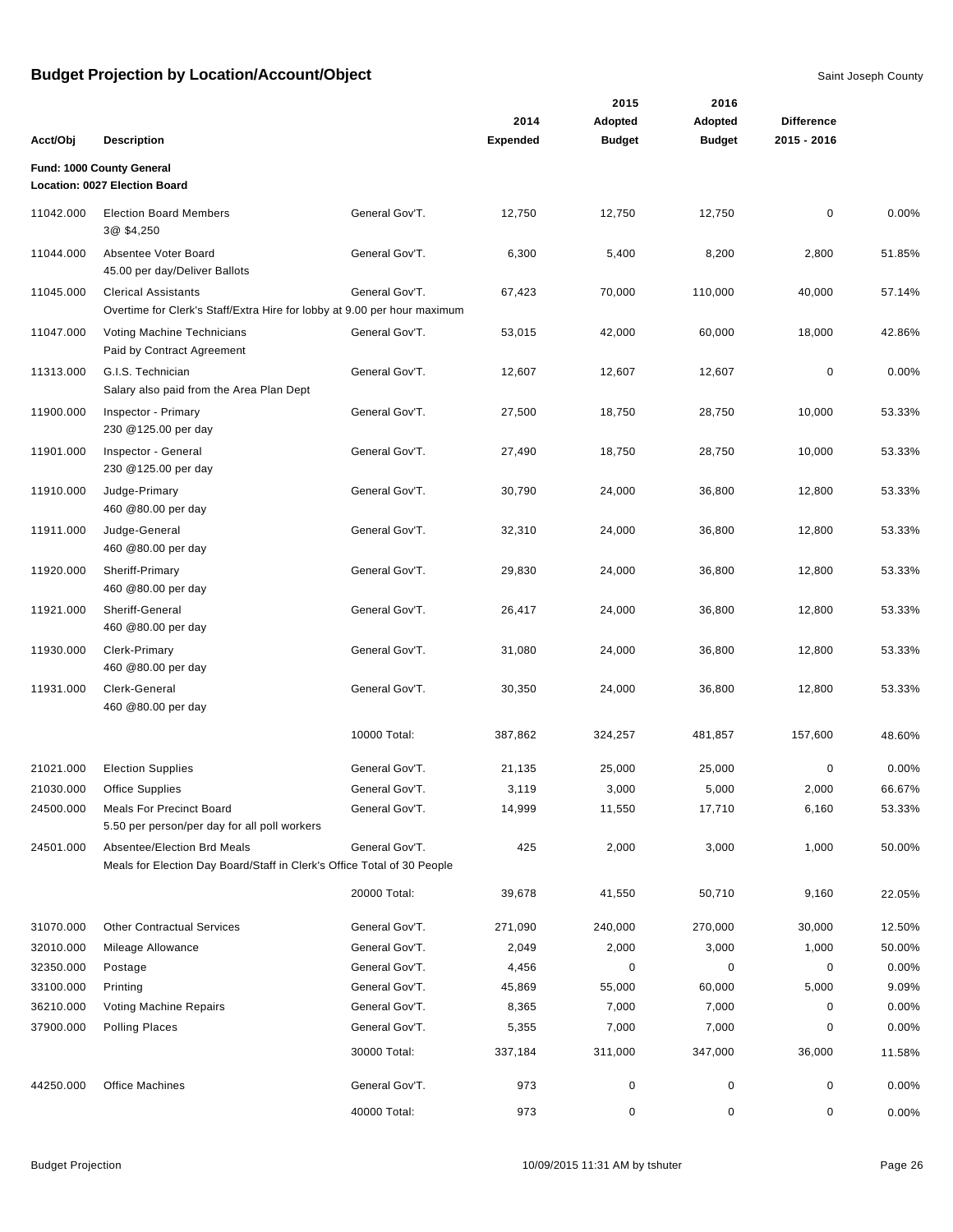|                                                            |                        |          | 2015          | 2016          |                   |        |
|------------------------------------------------------------|------------------------|----------|---------------|---------------|-------------------|--------|
|                                                            |                        | 2014     | Adopted       | Adopted       | <b>Difference</b> |        |
| Acct/Obj<br><b>Description</b>                             |                        | Expended | <b>Budget</b> | <b>Budget</b> | 2015 - 2016       |        |
| Fund: 1000 County General<br>Location: 0027 Election Board |                        |          |               |               |                   |        |
|                                                            | <b>Location Total:</b> | 765,697  | 676,807       | 879,567       | 202,760           | 29.96% |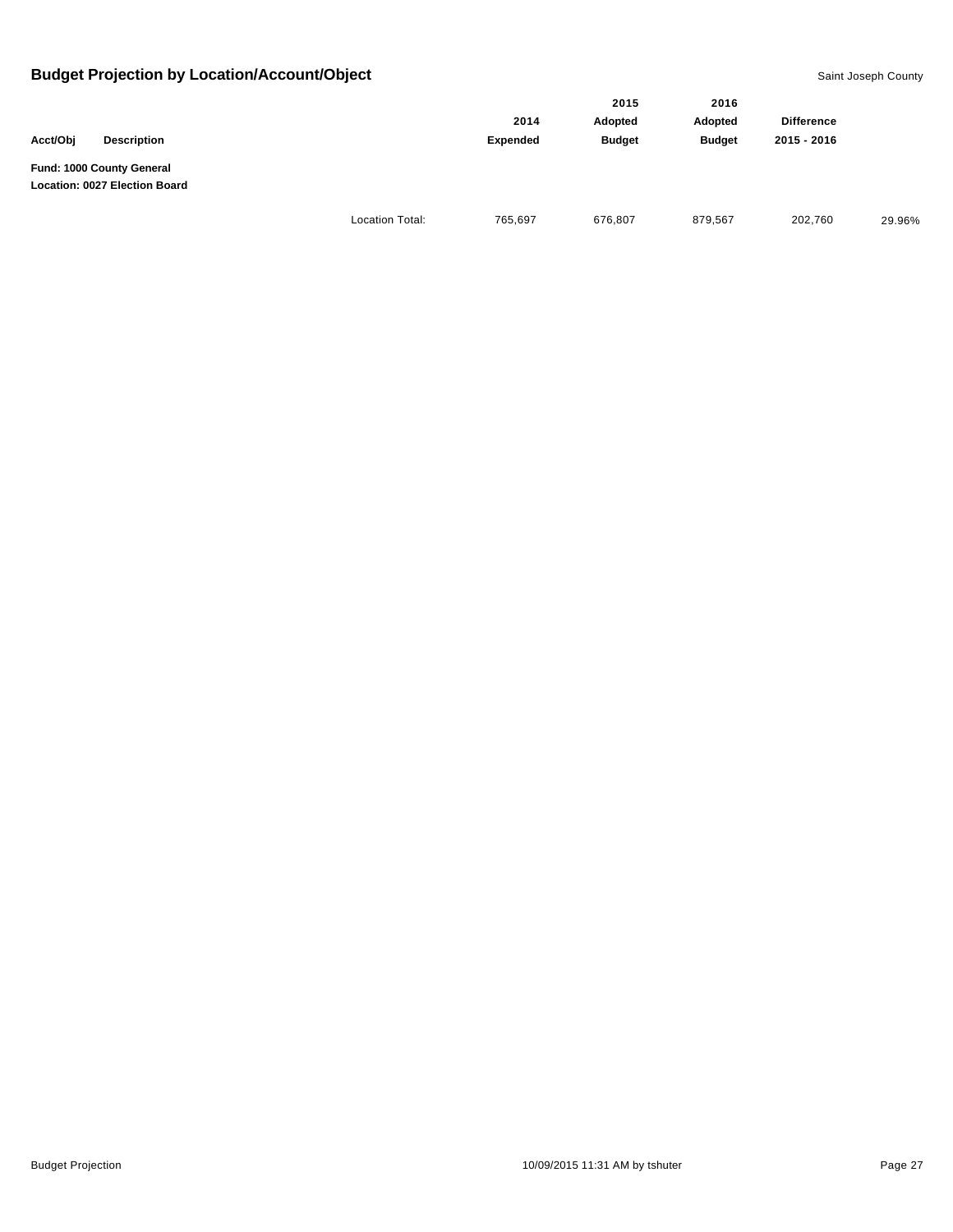|           |                                                          |                        |                 | 2015          | 2016          |                   |              |
|-----------|----------------------------------------------------------|------------------------|-----------------|---------------|---------------|-------------------|--------------|
|           |                                                          |                        | 2014            | Adopted       | Adopted       | <b>Difference</b> |              |
| Acct/Obj  | <b>Description</b>                                       |                        | <b>Expended</b> | <b>Budget</b> | <b>Budget</b> | 2015 - 2016       |              |
|           | Fund: 1000 County General<br>Location: 0028 Registration |                        |                 |               |               |                   |              |
| 11040.000 | <b>Board Member</b><br>2@ 36,595                         | General Gov'T.         | 75,161          | 73,190        | 73,190        | 0                 | 0.00%        |
| 11101.000 | Deputy<br>6@ 26,951                                      | General Gov'T.         | 155,576         | 161,706       | 161,706       | $\mathbf 0$       | 0.00%        |
| 11950.000 | Part Time                                                | General Gov'T.         | 0               | 44,562        | $\mathbf 0$   | (44, 562)         | $(100.00)\%$ |
|           |                                                          | 10000 Total:           | 230,737         | 279,458       | 234,896       | (44, 562)         | $(15.95)\%$  |
| 21030.000 | <b>Office Supplies</b>                                   | General Gov'T.         | 1,947           | 2,050         | 2,050         | $\pmb{0}$         | 0.00%        |
|           |                                                          | 20000 Total:           | 1,947           | 2,050         | 2,050         | 0                 | 0.00%        |
| 32020.000 | Travel                                                   | General Gov'T.         | 1,480           | 1,800         | 1,800         | 0                 | 0.00%        |
| 32350.000 | Postage                                                  | General Gov'T.         | 3,391           | $\mathbf 0$   | 0             | 0                 | 0.00%        |
| 33100.000 | Printing                                                 | General Gov'T.         | 34              | 1,850         | 1,850         | 0                 | 0.00%        |
| 36300.000 | Repair - Office Equipment                                | General Gov'T.         | 921             | 800           | 800           | $\mathbf 0$       | 0.00%        |
| 39010.000 | Dues & Subscription                                      | General Gov'T.         | 394             | 250           | 250           | 0                 | 0.00%        |
|           |                                                          | 30000 Total:           | 6,220           | 4,700         | 4,700         | $\pmb{0}$         | 0.00%        |
|           |                                                          | <b>Location Total:</b> | 238,904         | 286,208       | 241,646       | (44, 562)         | $(15.57)\%$  |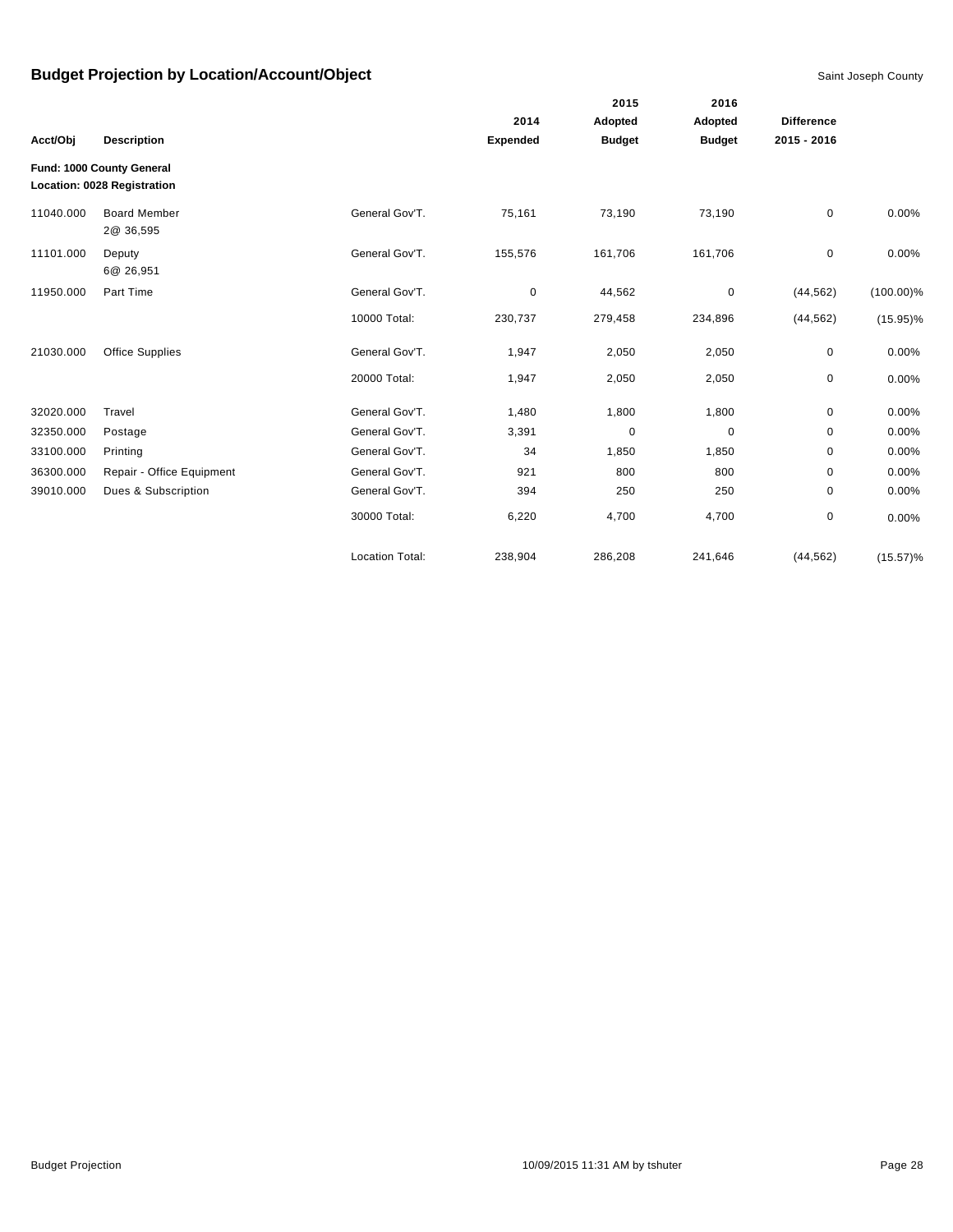|           |                                                                            |                        |          | 2015          | 2016          |                   |       |
|-----------|----------------------------------------------------------------------------|------------------------|----------|---------------|---------------|-------------------|-------|
|           |                                                                            |                        | 2014     | Adopted       | Adopted       | <b>Difference</b> |       |
| Acct/Obj  | <b>Description</b>                                                         |                        | Expended | <b>Budget</b> | <b>Budget</b> | 2015 - 2016       |       |
|           | Fund: 1000 County General                                                  |                        |          |               |               |                   |       |
|           | Location: 0029 Co. Jail Maint.                                             |                        |          |               |               |                   |       |
| 11022.000 | <b>Assistant Buildings Engineer</b>                                        | General Gov'T.         | 53,550   | 53,550        | 53,550        | $\mathbf 0$       | 0.00% |
| 11689.000 | Lead Maintenance Man                                                       | General Gov'T.         | 34,023   | 34,023        | 34,023        | $\mathbf 0$       | 0.00% |
| 11690.000 | Maintenance Man<br>2 @ \$31,093                                            | General Gov'T.         | 62,186   | 62,185        | 62,185        | $\mathbf 0$       | 0.00% |
| 11959.000 | Maintenance Part Time Class 3                                              | General Gov'T.         | 28,458   | 31,317        | 31,317        | 0                 | 0.00% |
|           | 1300 Hours @ 8.03 per hour (10,439) each for 3 Part Time Housekeepers      |                        |          |               |               |                   |       |
| 14900.000 | Uniforms                                                                   | General Gov'T.         | 700      | 700           | 700           | $\mathbf 0$       | 0.00% |
|           |                                                                            | 10000 Total:           | 178,917  | 181,775       | 181,775       | $\mathbf 0$       | 0.00% |
| 22011.000 | Diesel Fuel                                                                | General Gov'T.         | 1,392    | 1,325         | 1,325         | $\mathbf 0$       | 0.00% |
| 22210.000 | <b>Institutional Supplies</b>                                              | General Gov'T.         | 62,855   | 80,000        | 80,000        | $\mathbf 0$       | 0.00% |
| 22417.000 | <b>General Supplies</b>                                                    | General Gov'T.         | 30,417   | 42,000        | 42,000        | $\mathbf 0$       | 0.00% |
| 23460.000 | <b>Other Materials</b>                                                     | General Gov'T.         | 28,064   | 50,000        | 50,000        | 0                 | 0.00% |
|           |                                                                            | 20000 Total:           | 122,728  | 173,325       | 173,325       | $\mathbf 0$       | 0.00% |
| 35010.000 | Electric                                                                   | General Gov'T.         | 243,914  | 306,200       | 306,200       | $\mathbf 0$       | 0.00% |
|           | \$19,200 for Power at four shelters for the tower sites for Communications |                        |          |               |               |                   |       |
| 35020.000 | Gas                                                                        | General Gov'T.         | 111,228  | 227,627       | 227,627       | $\mathbf 0$       | 0.00% |
| 35030.000 | Water & Sewage                                                             | General Gov'T.         | 92,206   | 90,000        | 90,000        | $\mathbf 0$       | 0.00% |
| 35090.000 | <b>Trash Removal</b>                                                       | General Gov'T.         | 13,687   | 20,000        | 20,000        | $\Omega$          | 0.00% |
| 36011.000 | <b>Bldg Maintenance</b>                                                    | General Gov'T.         | 17,000   | 17,000        | 17,000        | $\mathbf 0$       | 0.00% |
| 36017.000 | <b>Professional Services</b>                                               | General Gov'T.         | $\Omega$ | 31,000        | 31,000        | $\Omega$          | 0.00% |
| 36200.000 | Repairs - Other Equipment                                                  | General Gov'T.         | 83,321   | 69,000        | 69,000        | $\mathbf 0$       | 0.00% |
|           |                                                                            | 30000 Total:           | 561,356  | 760,827       | 760,827       | $\mathbf 0$       | 0.00% |
|           |                                                                            | <b>Location Total:</b> | 863,001  | 1,115,927     | 1,115,927     | 0                 | 0.00% |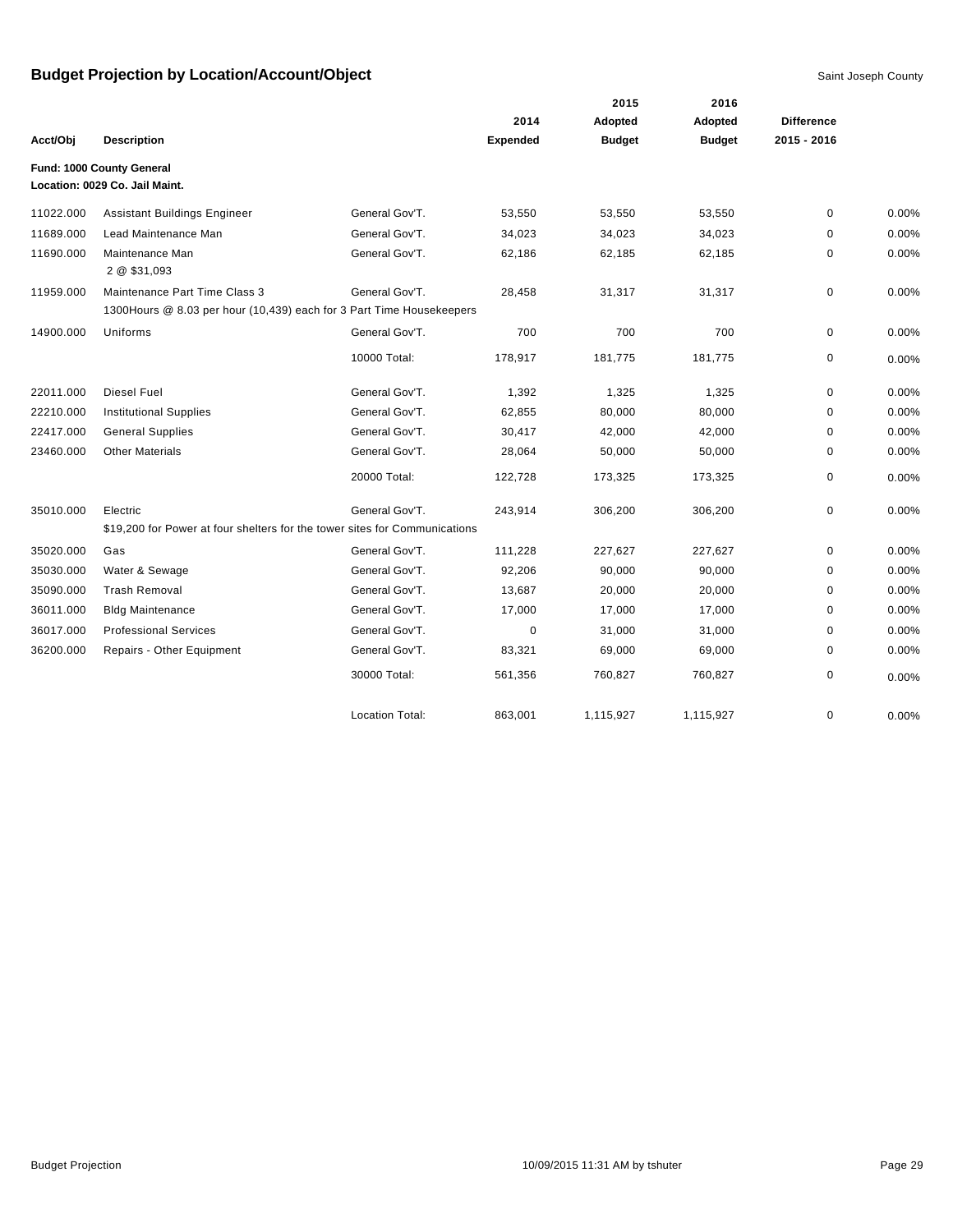|           |                                                                |                        |                 | 2015          | 2016          |                   |             |
|-----------|----------------------------------------------------------------|------------------------|-----------------|---------------|---------------|-------------------|-------------|
|           |                                                                |                        | 2014            | Adopted       | Adopted       | <b>Difference</b> |             |
| Acct/Obj  | <b>Description</b>                                             |                        | <b>Expended</b> | <b>Budget</b> | <b>Budget</b> | 2015 - 2016       |             |
|           | Fund: 1000 County General<br>Location: 0031 Weights & Measures |                        |                 |               |               |                   |             |
| 11031.000 | Inspector-Weights & Measures                                   | General Gov'T.         | 36,681          | 36,681        | 36,681        | $\mathbf 0$       | 0.00%       |
| 11051.000 | Dep. Inspector-Wghts.&Measures                                 | General Gov'T.         | 33,189          | 33,189        | 33,189        | $\mathbf 0$       | 0.00%       |
| 11950.000 | Part Time<br>Maximum 10.60 per hour                            | General Gov'T.         | 1,885           | 2,859         | 2,803         | (56)              | $(1.96)\%$  |
| 14800.000 | <b>Fica Contribution</b>                                       | General Gov'T.         | 5,429           | 5,271         | 5,271         | $\mathbf 0$       | 0.00%       |
| 14810.000 | P.E.R.F.<br>11.2%                                              | General Gov'T.         | 6,638           | 7,843         | 7,843         | 0                 | 0.00%       |
| 14840.000 | Group Insurance                                                | General Gov'T.         | 5,500           | 5,500         | 24,000        | 18,500            | 336.36%     |
| 14900.000 | Uniforms                                                       | General Gov'T.         | 224             | 500           | 500           | $\mathbf 0$       | 0.00%       |
|           |                                                                | 10000 Total:           | 89,546          | 91,843        | 110,287       | 18,444            | 20.08%      |
| 21022.000 | Seals & Seal Plug                                              | General Gov'T.         | 413             | 500           | 500           | $\mathbf 0$       | 0.00%       |
| 21030.000 | <b>Office Supplies</b>                                         | General Gov'T.         | 35              | 200           | 400           | 200               | 100.00%     |
| 22010.000 | Gas Oil & Lubricants                                           | General Gov'T.         | 3,350           | 3,852         | 3,852         | $\mathbf 0$       | 0.00%       |
|           |                                                                | 20000 Total:           | 3,798           | 4,552         | 4,752         | 200               | 4.39%       |
| 31070.000 | <b>Other Contractual Services</b>                              | General Gov'T.         | 64              | 6,308         | 308           | (6,000)           | $(95.12)\%$ |
| 32020.000 | Travel                                                         | General Gov'T.         | 702             | 750           | 1,000         | 250               | 33.33%      |
| 36100.000 | Repairs - Auto & Truck                                         | General Gov'T.         | 596             | 1,350         | 1,350         | 0                 | 0.00%       |
| 36200.000 | Repairs - Other Equipment                                      | General Gov'T.         | 151             | 200           | 200           | 0                 | 0.00%       |
|           |                                                                | 30000 Total:           | 1,513           | 8,608         | 2,858         | (5,750)           | $(66.80)\%$ |
| 44250.000 | <b>Office Machines</b>                                         | General Gov'T.         | 0               | 400           | 600           | 200               | 50.00%      |
|           |                                                                | 40000 Total:           | 0               | 400           | 600           | 200               | 50.00%      |
|           |                                                                | <b>Location Total:</b> | 94,857          | 105,403       | 118,497       | 13,094            | 12.42%      |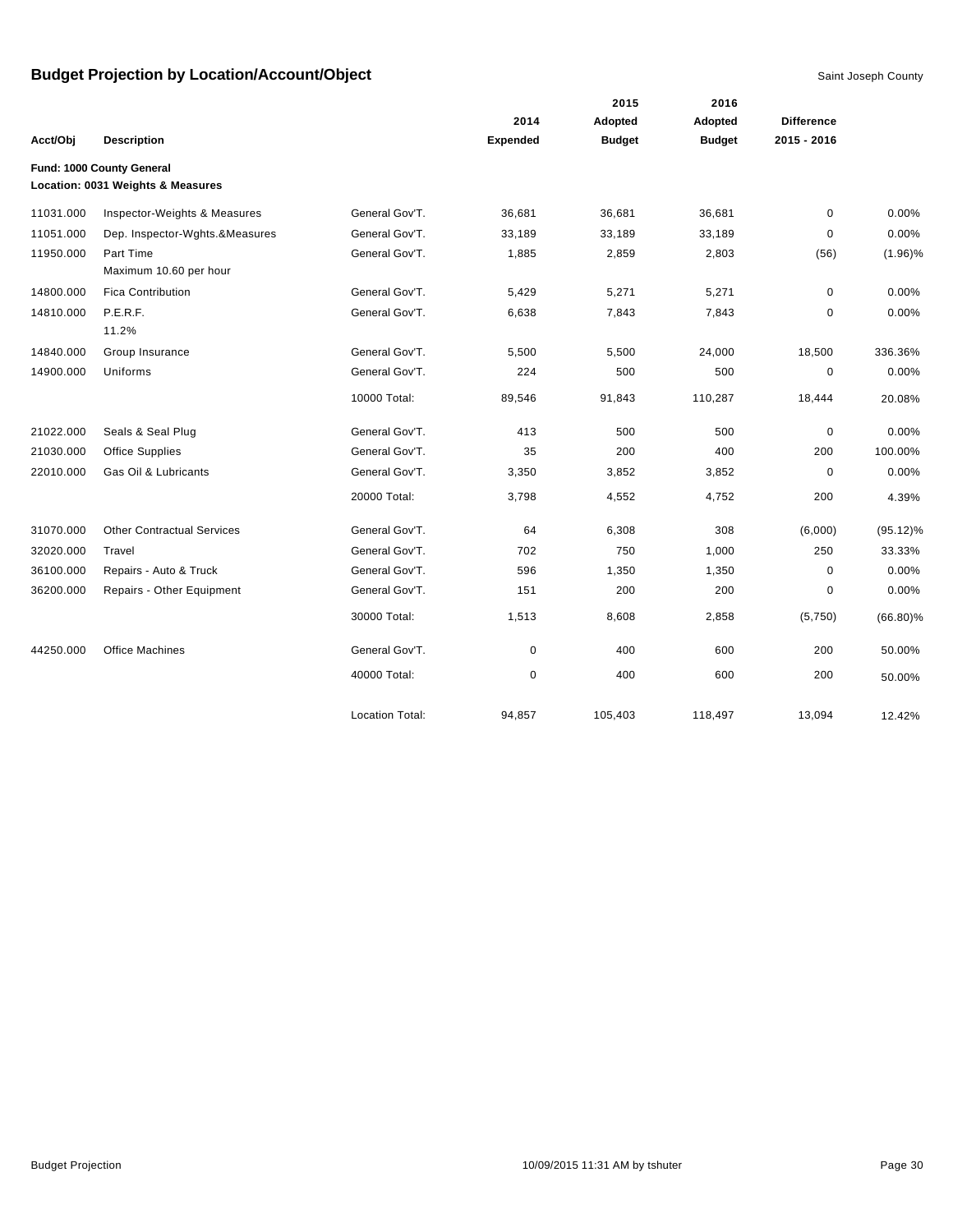|           |                                                           |                        |             | 2015          | 2016           |                   |            |
|-----------|-----------------------------------------------------------|------------------------|-------------|---------------|----------------|-------------------|------------|
|           |                                                           |                        | 2014        | Adopted       | Adopted        | <b>Difference</b> |            |
| Acct/Obj  | <b>Description</b>                                        |                        | Expended    | <b>Budget</b> | <b>Budget</b>  | 2015 - 2016       |            |
|           | Fund: 1000 County General                                 |                        |             |               |                |                   |            |
|           | Location: 0032 Area Plan                                  |                        |             |               |                |                   |            |
| 11032.000 | <b>Executive Director</b>                                 | General Gov'T.         | 68,137      | 68,203        | 68,203         | $\mathbf 0$       | 0.00%      |
| 11075.000 | <b>Deputy Director</b>                                    | General Gov'T.         | 49,590      | 59,102        | 59,102         | 0                 | 0.00%      |
| 11313.000 | G.I.S. Technician<br>Salary also paid from Election Board | General Gov'T.         | 39,676      | 39,676        | 39,676         | 0                 | 0.00%      |
| 11366.000 | Planner<br>2@ 37,995 1@35,995                             | General Gov'T.         | 102,587     | 113,985       | 111,985        | (2,000)           | $(1.75)\%$ |
| 11610.000 | Office Mgr                                                | General Gov'T.         | 30,642      | 30,642        | 32,642         | 2,000             | 6.53%      |
| 11957.000 | <b>Interns Part Time</b>                                  | General Gov'T.         | 0           | 0             | 0              | 0                 | 0.00%      |
|           |                                                           | 10000 Total:           | 290,632     | 311,608       | 311,608        | 0                 | 0.00%      |
| 21030.000 | <b>Office Supplies</b>                                    | General Gov'T.         | 606         | 1,700         | 1,700          | $\mathbf 0$       | $0.00\%$   |
| 22010.000 | Gas Oil & Lubricants                                      | General Gov'T.         | 452         | 800           | 800            | 0                 | 0.00%      |
| 22100.000 | Tires & Tubes                                             | General Gov'T.         | $\mathbf 0$ | 100           | 100            | 0                 | 0.00%      |
| 22120.000 | Garage & Motor Supplies                                   | General Gov'T.         | 317         | 100           | 100            | $\mathbf 0$       | 0.00%      |
| 24010.000 | <b>Other Supplies</b>                                     | General Gov'T.         | 617         | 1,788         | 1,788          | $\mathbf 0$       | 0.00%      |
|           |                                                           | 20000 Total:           | 1,992       | 4,488         | 4,488          | $\mathbf 0$       | 0.00%      |
| 32050.000 | Instruction & Training                                    | General Gov'T.         | $\mathbf 0$ | 712           | 712            | $\mathbf 0$       | 0.00%      |
| 32350.000 | Postage                                                   | General Gov'T.         | 492         | $\mathbf 0$   | $\mathbf 0$    | $\pmb{0}$         | 0.00%      |
| 33010.000 | <b>Publication Of Legal Notices</b>                       | General Gov'T.         | 326         | 1,000         | 1,000          | 0                 | 0.00%      |
| 33200.000 | Photo & Blueprinting                                      | General Gov'T.         | 401         | 600           | 600            | $\Omega$          | $0.00\%$   |
| 36300.000 | Repair - Office Equipment                                 | General Gov'T.         | 345         | 1,400         | 1,400          | $\pmb{0}$         | 0.00%      |
| 37100.000 | Auto Lease                                                | General Gov'T.         | $\mathbf 0$ | $\mathbf{1}$  | $\overline{1}$ | $\mathbf 0$       | 0.00%      |
| 39010.000 | Dues & Subscription                                       | General Gov'T.         | 180         | 400           | 400            | $\mathbf 0$       | 0.00%      |
|           |                                                           | 30000 Total:           | 1,744       | 4,113         | 4,113          | $\pmb{0}$         | 0.00%      |
|           |                                                           | <b>Location Total:</b> | 294,368     | 320,209       | 320,209        | $\mathbf 0$       | 0.00%      |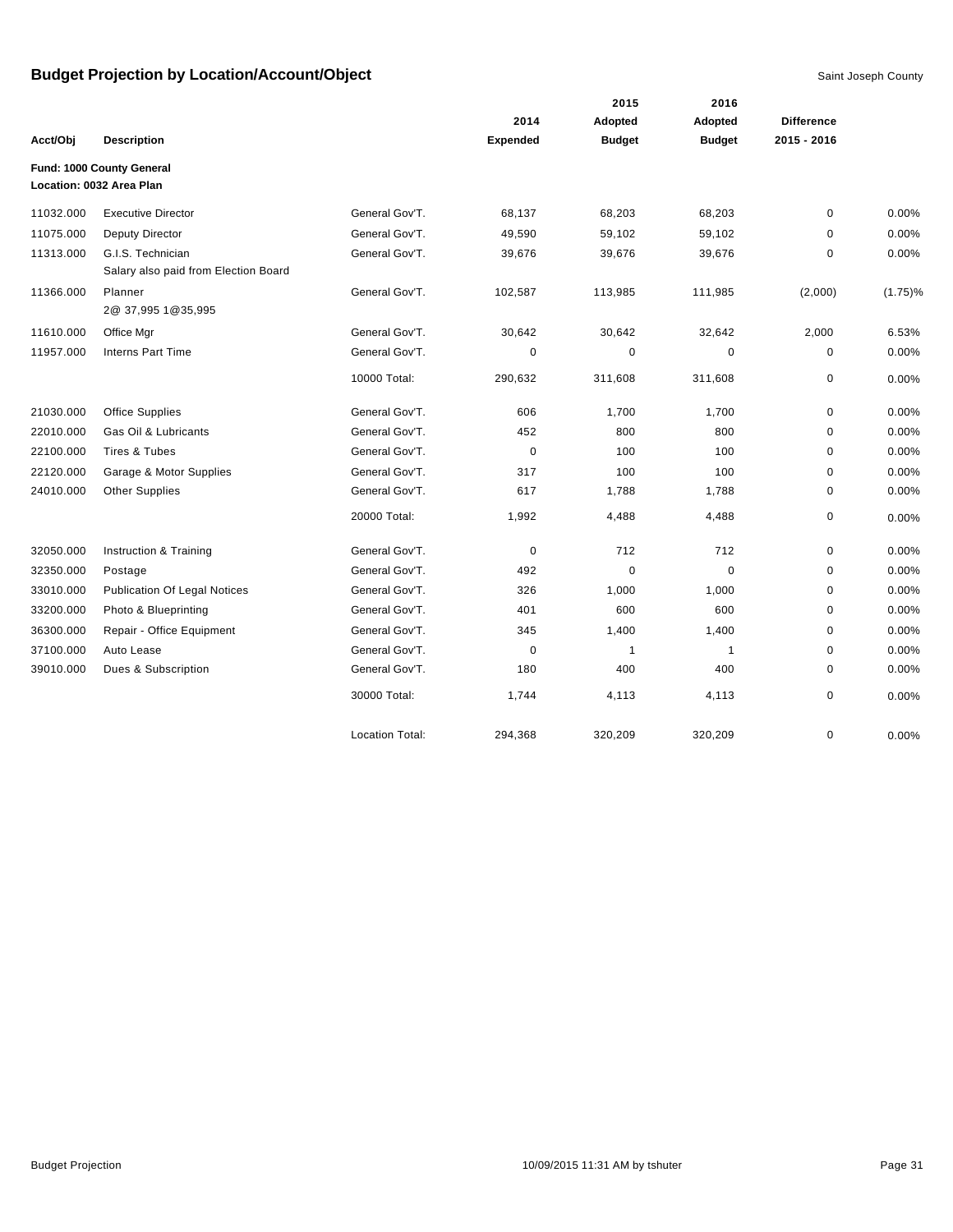|           |                                                             |                        |                 | 2015          | 2016<br>Adopted | <b>Difference</b> |          |
|-----------|-------------------------------------------------------------|------------------------|-----------------|---------------|-----------------|-------------------|----------|
|           |                                                             |                        | 2014            | Adopted       |                 |                   |          |
| Acct/Obj  | <b>Description</b>                                          |                        | <b>Expended</b> | <b>Budget</b> | <b>Budget</b>   | 2015 - 2016       |          |
|           | Fund: 1000 County General<br>Location: 0033 N.I.H.S. Museum |                        |                 |               |                 |                   |          |
| 11009.000 | Director                                                    | General Gov'T.         | 31,620          | 31,258        | 31,258          | 0                 | 0.00%    |
| 11365.000 | Curator                                                     | General Gov'T.         | 22,278          | 22,278        | 22,278          | 0                 | $0.00\%$ |
| 11954.000 | <b>Registrar Part Time</b>                                  | General Gov'T.         | 9,414           | 9,414         | 9,414           | $\mathbf 0$       | 0.00%    |
|           | 362.06 max per pay period                                   |                        |                 |               |                 |                   |          |
|           |                                                             | 10000 Total:           | 63,312          | 62,950        | 62,950          | $\mathbf 0$       | 0.00%    |
| 35015.000 | <b>Utilities</b>                                            | General Gov'T.         | 5,000           | $\pmb{0}$     | 0               | $\mathbf 0$       | 0.00%    |
|           |                                                             | 30000 Total:           | 5,000           | 0             | 0               | 0                 | 0.00%    |
|           |                                                             | <b>Location Total:</b> | 68,312          | 62,950        | 62,950          | 0                 | 0.00%    |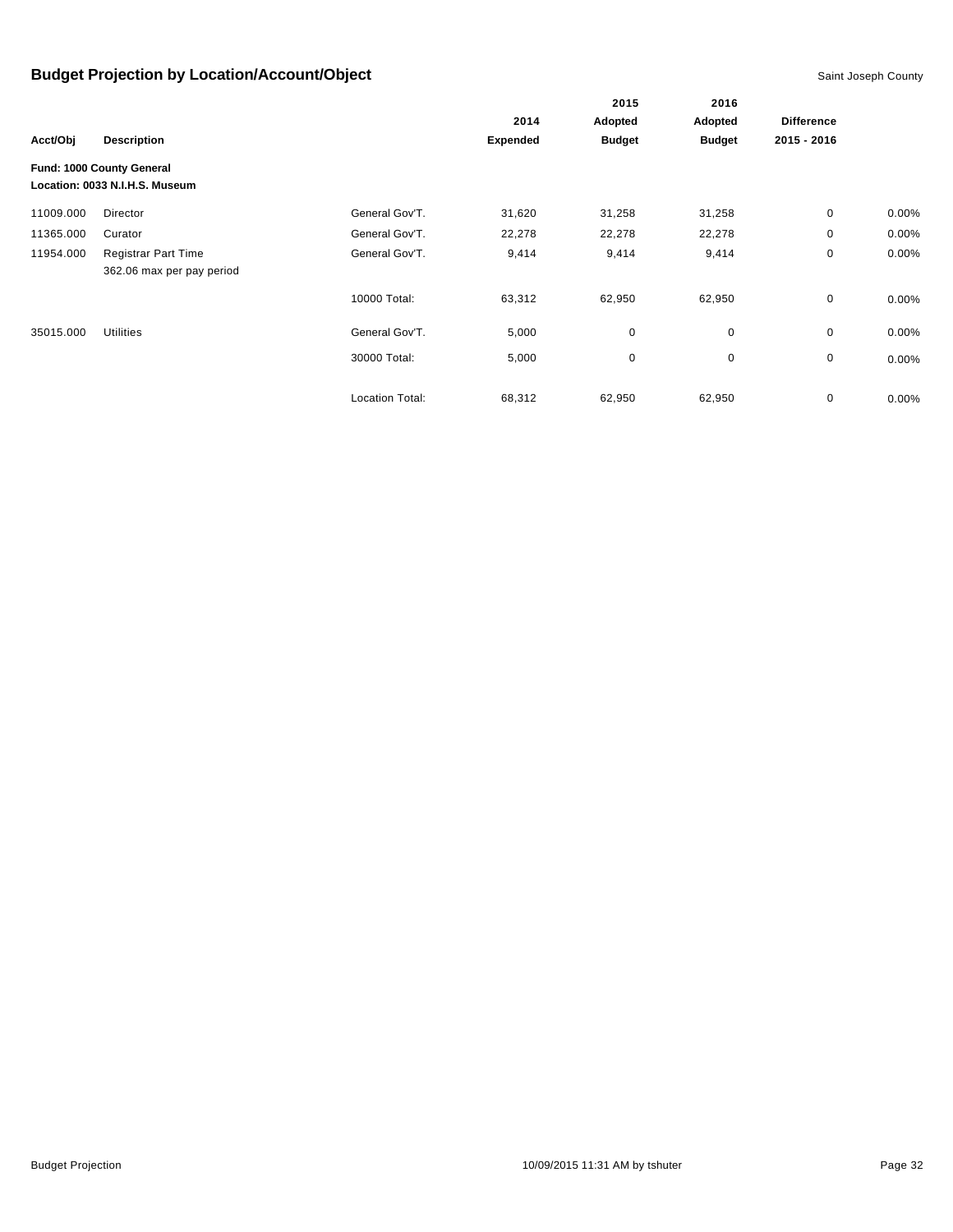|           |                                                                                                                                                                                       |                |                 | 2015          | 2016          |                   |              |
|-----------|---------------------------------------------------------------------------------------------------------------------------------------------------------------------------------------|----------------|-----------------|---------------|---------------|-------------------|--------------|
|           |                                                                                                                                                                                       |                | 2014            | Adopted       | Adopted       | <b>Difference</b> |              |
| Acct/Obj  | <b>Description</b>                                                                                                                                                                    |                | <b>Expended</b> | <b>Budget</b> | <b>Budget</b> | 2015 - 2016       |              |
|           | Fund: 1000 County General                                                                                                                                                             |                |                 |               |               |                   |              |
|           | <b>Location: 0034 Commissioners</b>                                                                                                                                                   |                |                 |               |               |                   |              |
| 11032.000 | <b>Executive Director</b>                                                                                                                                                             | General Gov'T. | 39,231          | 0             | 0             | 0                 | 0.00%        |
| 11034.000 | <b>County Commissioner</b><br>1@ 42,358 2@ 38,507                                                                                                                                     | General Gov'T. | 119,372         | 119,372       | 119,372       | $\Omega$          | 0.00%        |
| 11077.000 | Admin. Assistant<br>1@35881 NEW POSITION APPROVED IN 2013 MOVED TO EXECUTIVE SECRETARY FOR 2014                                                                                       | General Gov'T. | 36,599          | 36,599        | 36,599        | 0                 | 0.00%        |
| 11211.000 | <b>Financial Coordinator</b><br>POSITION WAS HR SPECIALIST IN 2013 @ 30,467                                                                                                           | General Gov'T. | 34,808          | 34,000        | 34,000        | 0                 | 0.00%        |
| 11303.000 | <b>County Attorney</b>                                                                                                                                                                | General Gov'T. | 26,459          | 26,459        | 26,459        | 0                 | 0.00%        |
| 11304.000 | <b>Asst County Attorney</b>                                                                                                                                                           | General Gov'T. | 19,056          | 19,056        | 19,056        | 0                 | 0.00%        |
| 11305.000 | Deputy County Attorney<br>4 @ \$14,085                                                                                                                                                | General Gov'T. | 70,425          | 70,426        | 56,340        | (14,086)          | $(20.00)\%$  |
| 11307.000 | County Purchasing Mgr                                                                                                                                                                 | General Gov'T. | 42,322          | 40,094        | 38,000        | (2,094)           | $(5.22)\%$   |
| 11312.000 | I.T. Manager                                                                                                                                                                          | General Gov'T. | 11,250          | 0             | 0             | 0                 | 0.00%        |
| 11316.000 | Veterans' Service Officer                                                                                                                                                             | General Gov'T. | 30,375          | 30,375        | 30,375        | 0                 | 0.00%        |
| 11346.000 | <b>HR</b> Generalist                                                                                                                                                                  | General Gov'T. | 29,192          | 31,500        | 31,500        | 0                 | 0.00%        |
| 11600.000 | <b>Fixed Asset Specialist</b>                                                                                                                                                         | General Gov'T. | 32,102          | 32,102        | 32,102        | 0                 | 0.00%        |
| 11650.000 | <b>Executive Secretary</b><br>2@ 28,050 INCLUDES ONE ADMIN ASST POSITION CHANGED TO EXEC SEC FOR 2014                                                                                 | General Gov'T. | 49,520          | 56,100        | 56,100        | 0                 | 0.00%        |
| 11657.000 | Clerk<br>TITLE CHANGED FROM CLERK SUPERVISOR AND PART TIME VETERAN SERVICE CLERK MOVED TO CLERK PT FOR 2014                                                                           | General Gov'T. | 18,198          | 25,000        | 27,000        | 2,000             | 8.00%        |
| 11658.000 | Supply/Stock Clerk<br>\$12,65 per hr @ 1666 hours                                                                                                                                     | General Gov'T. | 15,165          | 21,071        | 21,071        | 0                 | 0.00%        |
| 11699.000 | Human Resources Director<br>POSITION WAS COUNTY PERSONNEL MGR-NEW TITLE FOR 2014 HR DIRECTOR-INCREASE OF 3,700 TO BE FUNDED WITH GROUP HEALTH ADMIN FEES<br>AND REIMB TO GENERAL FUND | General Gov'T. | 53,378          | 53,378        | 53,378        | 0                 | 0.00%        |
| 11719.000 | Secretary                                                                                                                                                                             | General Gov'T. | 17,212          | 25,000        | 25,000        | $\Omega$          | 0.00%        |
| 11945.000 | Insurance Investigator P.T.<br>2 PART TIME POSITIONS-NOW ONE FULL TIME FOR 2014                                                                                                       | General Gov'T. | 30,000          | 32,000        | 32,000        | $\Omega$          | 0.00%        |
| 11950.000 | Part Time<br>10.00 per hr max                                                                                                                                                         | General Gov'T. | 0               | 5,000         | 10.000        | 5,000             | 100.00%      |
| 11952.000 | <b>Clerk Part Time</b><br>MOVED FROM CLERK TO CLERK PT @ 7.80 per hr max                                                                                                              | General Gov'T. | 1,621           | 0             | 0             | 0                 | 0.00%        |
|           |                                                                                                                                                                                       | 10000 Total:   | 676,285         | 657,532       | 648,352       | (9, 180)          | $(1.40)\%$   |
| 21020.000 | <b>Official Forms &amp; Records</b>                                                                                                                                                   | General Gov'T. | 401             | 600           | 600           | 0                 | 0.00%        |
| 21030.000 | <b>Office Supplies</b>                                                                                                                                                                | General Gov'T. | 64,690          | 70,000        | 75,000        | 5,000             | 7.14%        |
| 21110.000 | <b>Duplicating Supplies</b>                                                                                                                                                           | General Gov'T. | $\pmb{0}$       | 1,150         | 0             | (1, 150)          | $(100.00)\%$ |
| 22010.000 | Gas Oil & Lubricants                                                                                                                                                                  | General Gov'T. | 110             | 0             | 0             | 0                 | 0.00%        |
|           |                                                                                                                                                                                       | 20000 Total:   | 65,201          | 71,750        | 75,600        | 3,850             | 5.37%        |
| 31010.000 | <b>Legal Services</b>                                                                                                                                                                 | General Gov'T. | 155,489         | 250,000       | 250,000       | 0                 | 0.00%        |
| 31070.000 | <b>Other Contractual Services</b>                                                                                                                                                     | General Gov'T. | 292,593         | 100,000       | 125,000       | 25,000            | 25.00%       |
| 31152.000 | <b>Paramedic Services</b>                                                                                                                                                             | General Gov'T. | 1,720,980       | 1,770,000     | 2,000,000     | 230,000           | 12.99%       |
| 31215.000 | Drug Test Fees                                                                                                                                                                        | General Gov'T. | 0               | 20,000        | 20,000        | 0                 | 0.00%        |
| 32020.000 | Travel                                                                                                                                                                                | General Gov'T. | 10,114          | 15,000        | 15,000        | 0                 | 0.00%        |
| 32022.000 | Return Of Fugitives<br>Transferred back from Sheriff                                                                                                                                  | General Gov'T. | 16,456          | 20,000        | 20,000        | 0                 | 0.00%        |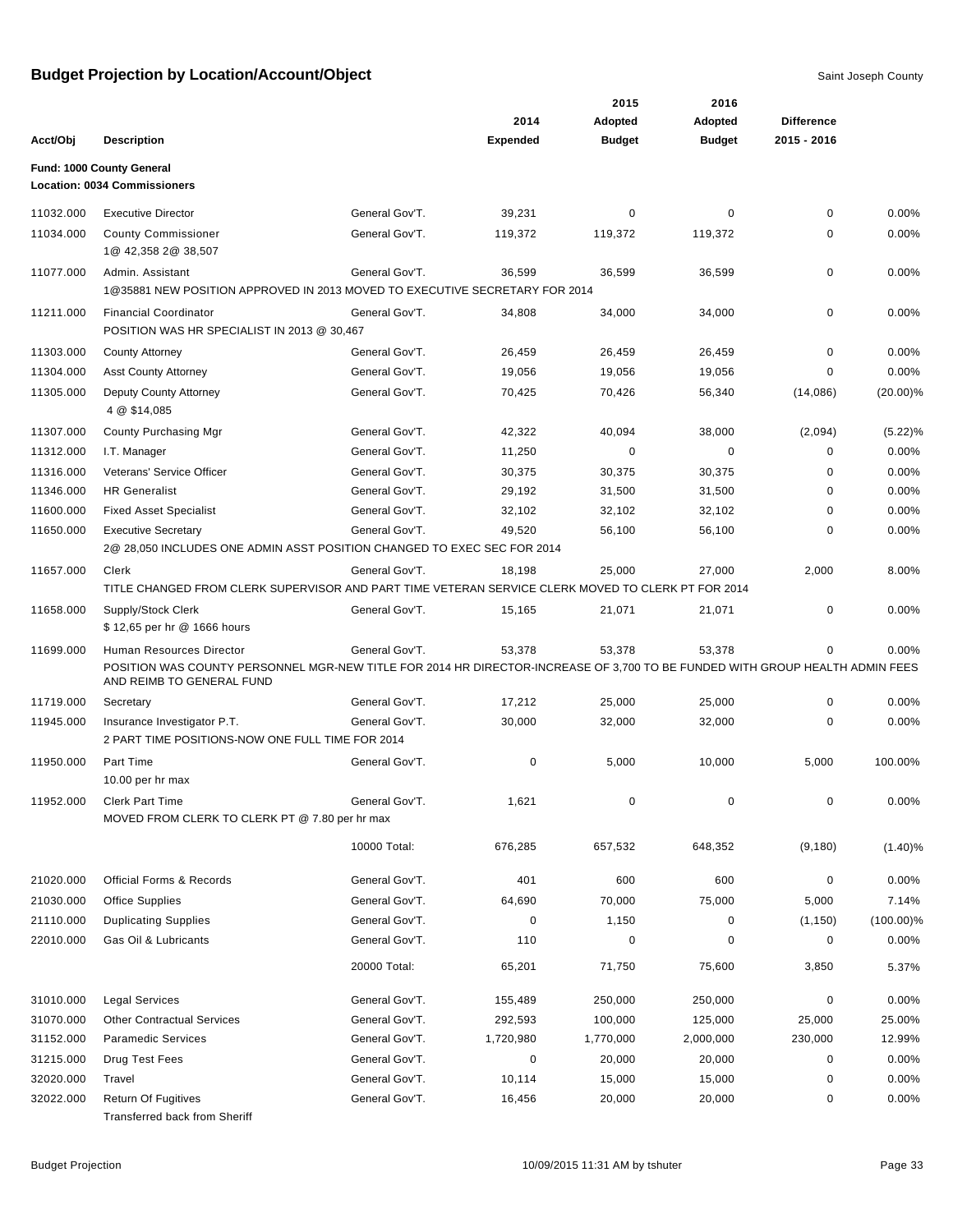|           |                                             |                        |                 | 2015          | 2016          |                   |             |
|-----------|---------------------------------------------|------------------------|-----------------|---------------|---------------|-------------------|-------------|
|           |                                             |                        | 2014            | Adopted       | Adopted       | <b>Difference</b> |             |
| Acct/Obj  | <b>Description</b>                          |                        | <b>Expended</b> | <b>Budget</b> | <b>Budget</b> | 2015 - 2016       |             |
|           | Fund: 1000 County General                   |                        |                 |               |               |                   |             |
|           | <b>Location: 0034 Commissioners</b>         |                        |                 |               |               |                   |             |
| 32050.000 | Instruction & Training                      | General Gov'T.         | 5,076           | 10,000        | 10,000        | 0                 | 0.00%       |
| 32051.000 | Promotion                                   | General Gov'T.         | 5,258           | 5,000         | 15,000        | 10,000            | 200.00%     |
|           | Additional 5,000 to be funded for 2016 only |                        |                 |               |               |                   |             |
| 32200.000 | Telephone                                   | General Gov'T.         | 306,710         | 250,000       | 250,000       | $\mathbf 0$       | 0.00%       |
| 32350.000 | Postage                                     | General Gov'T.         | 160,318         | 200,000       | 200,000       | $\mathbf 0$       | 0.00%       |
| 33010.000 | <b>Publication Of Legal Notices</b>         | General Gov'T.         | 104,234         | 80,000        | 80,000        | $\mathbf 0$       | 0.00%       |
| 33025.000 | Other                                       | General Gov'T.         | 48,407          | 0             | 0             | 0                 | 0.00%       |
| 34030.000 | Insurance Coverage                          | General Gov'T.         | 657,187         | 285,000       | 285,000       | 0                 | 0.00%       |
| 35015.000 | <b>Utilities</b>                            | General Gov'T.         | 5,784           | 2,000         | 10,000        | 8,000             | 400.00%     |
| 36200.000 | Repairs - Other Equipment                   | General Gov'T.         | 254             | 25,000        | 20,000        | (5,000)           | $(20.00)\%$ |
| 36500.000 | <b>Service Contract</b>                     | General Gov'T.         | 15,670          | 15,400        | 15,400        | $\mathbf 0$       | 0.00%       |
| 39010.000 | Dues & Subscription                         | General Gov'T.         | 12,869          | 18,000        | 18,000        | 0                 | 0.00%       |
| 39201.000 | <b>Mental Health</b>                        | General Gov'T.         | 3,310,250       | 3,161,106     | 3,243,295     | 82,189            | 2.60%       |
| 39202.000 | <b>Council For Special Needs</b>            | General Gov'T.         | 455,000         | 455,000       | 455,000       | $\mathbf 0$       | 0.00%       |
| 39241.000 | <b>Memorial Day Expense</b>                 | General Gov'T.         | 8,800           | 10,000        | 10,000        | $\mathbf 0$       | 0.00%       |
| 39242.000 | <b>Cemetary Committee</b>                   | General Gov'T.         | 350             | 1,000         | 1,000         | 0                 | 0.00%       |
| 39251.000 | <b>Humane Society</b>                       | General Gov'T.         | 122,800         | 122,800       | 135,000       | 12,200            | 9.93%       |
| 39261.000 | M.A.C.O.G.                                  | General Gov'T.         | 92,946          | 92,946        | 92,946        | $\mathbf 0$       | 0.00%       |
| 39401.000 | Mandates                                    | General Gov'T.         | 273,922         | 100,000       | 275,000       | 175,000           | 175.00%     |
| 39402.000 | Care Patients & Inmates                     | General Gov'T.         | 57,908          | 75,000        | 75,000        | $\mathbf 0$       | 0.00%       |
| 39403.000 | <b>Burial</b>                               | General Gov'T.         | 57,400          | 55,000        | 55,000        | 0                 | 0.00%       |
| 39411.000 | Animal Health Test                          | General Gov'T.         | 0               | 1,000         | 1,000         | 0                 | 0.00%       |
| 39450.000 | <b>Environmental Control</b>                | General Gov'T.         | 116             | 70,000        | 70,000        | 0                 | 0.00%       |
| 39491.000 | Change Of Venue                             | General Gov'T.         | 0               | 1,000         | 1,000         | $\mathbf 0$       | 0.00%       |
| 39500.000 | Kankakee River Assessment                   | General Gov'T.         | 6,650           | 6,650         | 6,650         | 0                 | 0.00%       |
|           |                                             | 30000 Total:           | 7,903,541       | 7,216,902     | 7,754,291     | 537,389           | 7.45%       |
|           |                                             | <b>Location Total:</b> | 8,645,027       | 7,946,184     | 8,478,243     | 532,059           | 6.70%       |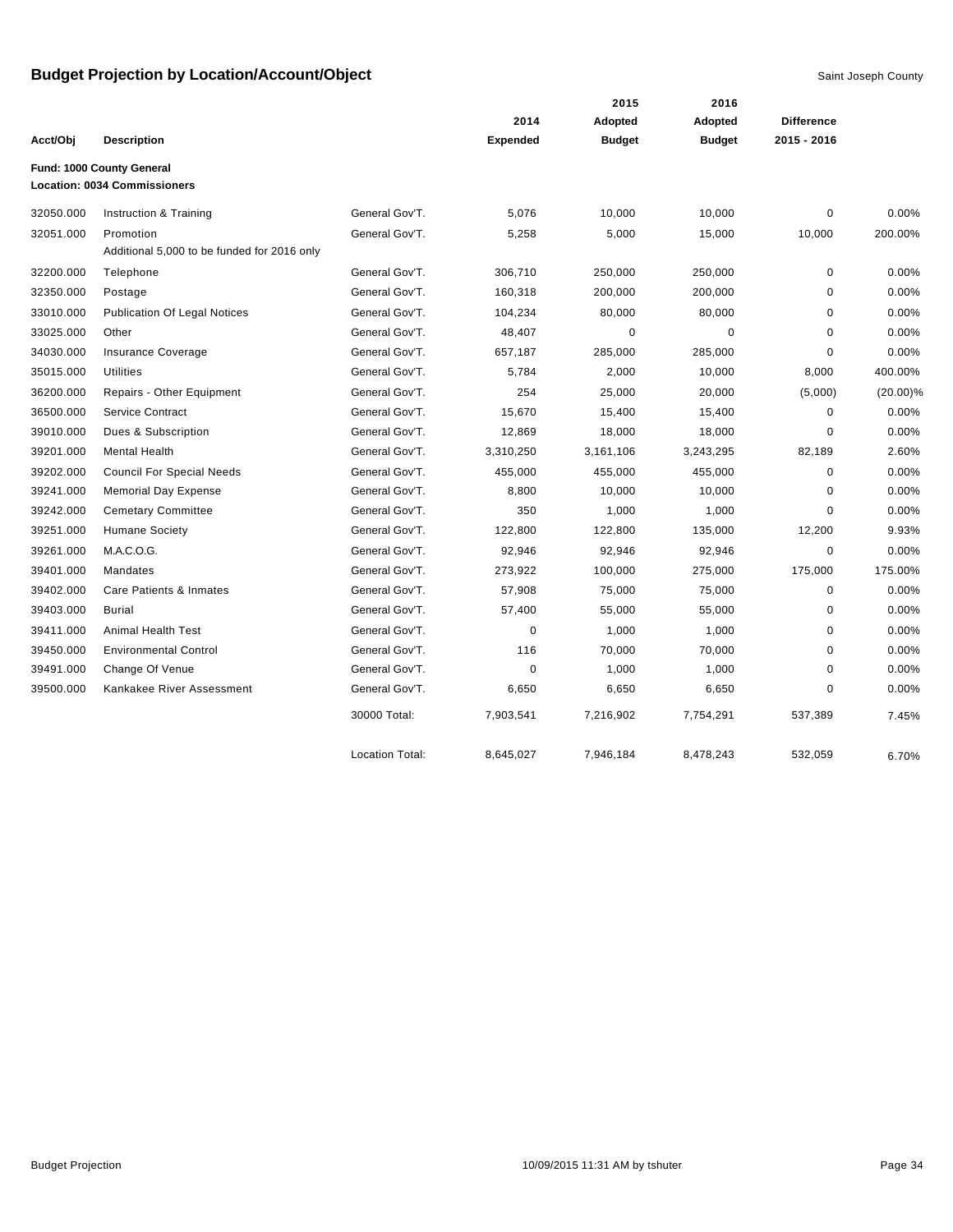|           |                                                                                 |                        |                 | 2015          | 2016          |                   |        |
|-----------|---------------------------------------------------------------------------------|------------------------|-----------------|---------------|---------------|-------------------|--------|
|           |                                                                                 |                        | 2014            | Adopted       | Adopted       | <b>Difference</b> |        |
| Acct/Obj  | <b>Description</b>                                                              |                        | <b>Expended</b> | <b>Budget</b> | <b>Budget</b> | 2015 - 2016       |        |
|           | Fund: 1000 County General<br>Location: 0035 County Council                      |                        |                 |               |               |                   |        |
| 11035.000 | <b>County Councilman</b><br>8@ 14,003 1@ 15,403                                 | General Gov'T.         | 127,427         | 127,427       | 127,427       | 0                 | 0.00%  |
| 11041.000 | <b>Attorney Part Time</b>                                                       | General Gov'T.         | 23,110          | 23,110        | 28,110        | 5,000             | 21.64% |
| 11080.000 | Chief Of Admin/Finance                                                          | General Gov'T.         | 0               | $\mathbf 0$   | 0             | 0                 | 0.00%  |
| 11650.000 | <b>Executive Secretary</b>                                                      | General Gov'T.         | 30,090          | 30,090        | 30,090        | 0                 | 0.00%  |
| 11651.000 | Executive Secretary-Data Board                                                  | General Gov'T.         | 0               | 0             | 2,000         | 2,000             | 0.00%  |
|           | For Data Board Related Duties - To be funded with Enhanced Access Fee Fund 1154 |                        |                 |               |               |                   |        |
|           |                                                                                 | 10000 Total:           | 180,627         | 180,627       | 187,627       | 7,000             | 3.88%  |
| 21030.000 | <b>Office Supplies</b>                                                          | General Gov'T.         | 465             | 1,000         | 1,000         | 0                 | 0.00%  |
|           |                                                                                 | 20000 Total:           | 465             | 1,000         | 1,000         | 0                 | 0.00%  |
| 31070.000 | <b>Other Contractual Services</b><br>Code Book Maintenance & Deniston Contract  | General Gov'T.         | 9,583           | 13,000        | 13,000        | 0                 | 0.00%  |
| 32350.000 | Postage                                                                         | General Gov'T.         | 49              | $\mathbf 0$   | $\mathbf 0$   | 0                 | 0.00%  |
| 33100.000 | Printing                                                                        | General Gov'T.         | $\mathbf 0$     | 100           | 100           | $\Omega$          | 0.00%  |
| 36300.000 | Repair - Office Equipment                                                       | General Gov'T.         | 30              | 100           | 100           | 0                 | 0.00%  |
| 37400.000 | Leases - Photocopy                                                              | General Gov'T.         | 0               | 560           | 560           | 0                 | 0.00%  |
| 39600.000 | Refunds, Awards & Indemnities                                                   | General Gov'T.         | 25,000          | 50,000        | 50,000        | 0                 | 0.00%  |
|           |                                                                                 | 30000 Total:           | 34,662          | 63,760        | 63,760        | 0                 | 0.00%  |
|           |                                                                                 | <b>Location Total:</b> | 215,754         | 245,387       | 252,387       | 7,000             | 2.85%  |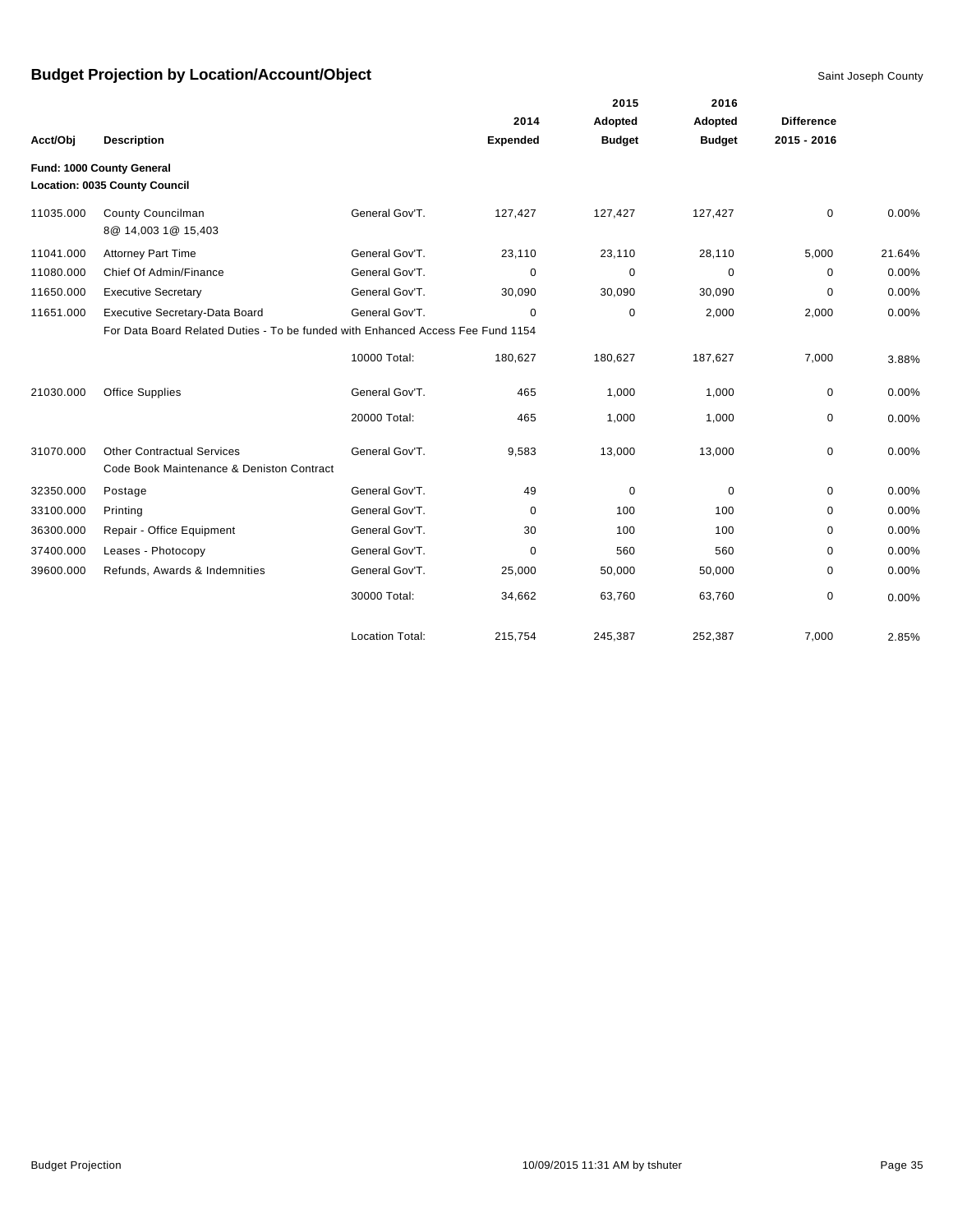|           |                                                                                                                                                                                                                                                                   |                 |                 | 2015          | 2016          |                   |             |
|-----------|-------------------------------------------------------------------------------------------------------------------------------------------------------------------------------------------------------------------------------------------------------------------|-----------------|-----------------|---------------|---------------|-------------------|-------------|
|           |                                                                                                                                                                                                                                                                   |                 | 2014            | Adopted       | Adopted       | <b>Difference</b> |             |
| Acct/Obj  | <b>Description</b>                                                                                                                                                                                                                                                |                 | <b>Expended</b> | <b>Budget</b> | <b>Budget</b> | $2015 - 2016$     |             |
|           | Fund: 1000 County General                                                                                                                                                                                                                                         |                 |                 |               |               |                   |             |
|           | <b>Location: 0036 Public Defenders</b>                                                                                                                                                                                                                            |                 |                 |               |               |                   |             |
| 11036.000 | <b>Chief Public Defender</b>                                                                                                                                                                                                                                      | General Gov'T.  | 83,467          | 83,467        | 85,303        | 1,836             | 2.20%       |
| 11041.000 | <b>Attorney Part Time</b>                                                                                                                                                                                                                                         | General Gov'T.  | 969,677         | 989,314       | 983,112       | (6,202)           | $(0.63)$ %  |
|           | 1@ 47,685 2@ 39,862 2@ 39,410 2@ 37,918 1@ 36,950 1@ 34,849 1@34,197 1@ 34,004 3@ 33,737 1@ 33,489 1@ 33,415 1@ 31,990 1@ 31,717 2@ 31,347 1@<br>31,008 1@ 29,205 3@ 28,681 1@ 27,269 2@ 23,562 1@ 23,500 1@ 22,382 30 Total JJC TO REIMBURSE GENERAL FUND 20,000 |                 |                 |               |               |                   |             |
| 11070.000 | <b>Chief Deputy</b>                                                                                                                                                                                                                                               | General Gov'T.  | 64,550          | 64,550        | 65,270        | 720               | 1.12%       |
| 11077.000 | Admin. Assistant                                                                                                                                                                                                                                                  | General Gov'T.  | 31,500          | 32,130        | 32,130        | $\mathbf 0$       | 0.00%       |
|           | INCREASE OF 5,750 TO BE REIMBURSED TO GENERL FUND FROM THE PUBLIC DEFENDER FUND 4919                                                                                                                                                                              |                 |                 |               |               |                   |             |
| 14800.000 | <b>Fica Contribution</b>                                                                                                                                                                                                                                          | General Gov'T.  | 83,631          | 89,463        | 89,186        | (277)             | $(0.31)\%$  |
| 14810.000 | P.E.R.F.                                                                                                                                                                                                                                                          | General Gov'T.  | 99,371          | 111,099       | 130,643       | 19,544            | 17.59%      |
|           | 11.2%                                                                                                                                                                                                                                                             |                 |                 |               |               |                   |             |
| 14840.000 | Group Insurance                                                                                                                                                                                                                                                   | General Gov'T.  | 342,158         | 342,158       | 342,158       | $\mathbf 0$       | 0.00%       |
|           |                                                                                                                                                                                                                                                                   | 10000 Total:    | 1,674,354       | 1,712,181     | 1,727,802     | 15,621            | 0.91%       |
| 21030.000 | <b>Office Supplies</b>                                                                                                                                                                                                                                            | General Gov'T.  | 175             | 800           | 800           | $\mathbf 0$       | 0.00%       |
|           |                                                                                                                                                                                                                                                                   | 20000 Total:    | 175             | 800           | 800           | $\mathbf 0$       | 0.00%       |
| 32050.000 | Instruction & Training                                                                                                                                                                                                                                            | General Gov'T.  | 700             | $\mathbf 0$   | 0             | $\mathbf 0$       | 0.00%       |
| 32200.000 | Telephone                                                                                                                                                                                                                                                         | General Gov'T.  | 62              | 200           | 200           | $\mathbf 0$       | 0.00%       |
| 32350.000 | Postage                                                                                                                                                                                                                                                           | General Gov'T.  | 0               | 250           | 250           | 0                 | 0.00%       |
| 33198.000 | <b>Consultants &amp; Contractual Serv</b>                                                                                                                                                                                                                         | General Gov'T.  | 14,994          | 20,425        | 21,500        | 1,075             | 5.26%       |
| 36015.000 | <b>Contractual Services</b>                                                                                                                                                                                                                                       | General Gov'T.  | 51,023          | 79,325        | 83,500        | 4,175             | 5.26%       |
| 36016.000 | <b>Professional Contracts</b>                                                                                                                                                                                                                                     | General Gov'T.  | 101,472         | 171,012       | 153,696       | (17, 316)         | $(10.13)\%$ |
|           | 25,000 TO BE REIMBURSED TO THE GENERAL FUND FROM THE PUBLIC DEFENDER FEE FUND 4919                                                                                                                                                                                |                 |                 |               |               |                   |             |
| 37010.000 | Rent - Bldgs & Office Space                                                                                                                                                                                                                                       | General Gov'T.  | 271,200         | 271,200       | 271,200       | $\mathbf 0$       | 0.00%       |
|           | Rent office allowance pd to Pub Def to defray costs of rent, secretarial/paralegal, supplies used toward Pub Def wk                                                                                                                                               |                 |                 |               |               |                   |             |
|           |                                                                                                                                                                                                                                                                   | 30000 Total:    | 439,451         | 542,412       | 530,346       | (12,066)          | (2.22)%     |
|           |                                                                                                                                                                                                                                                                   | Location Total: | 2,113,980       | 2,255,393     | 2,258,948     | 3,555             | 0.16%       |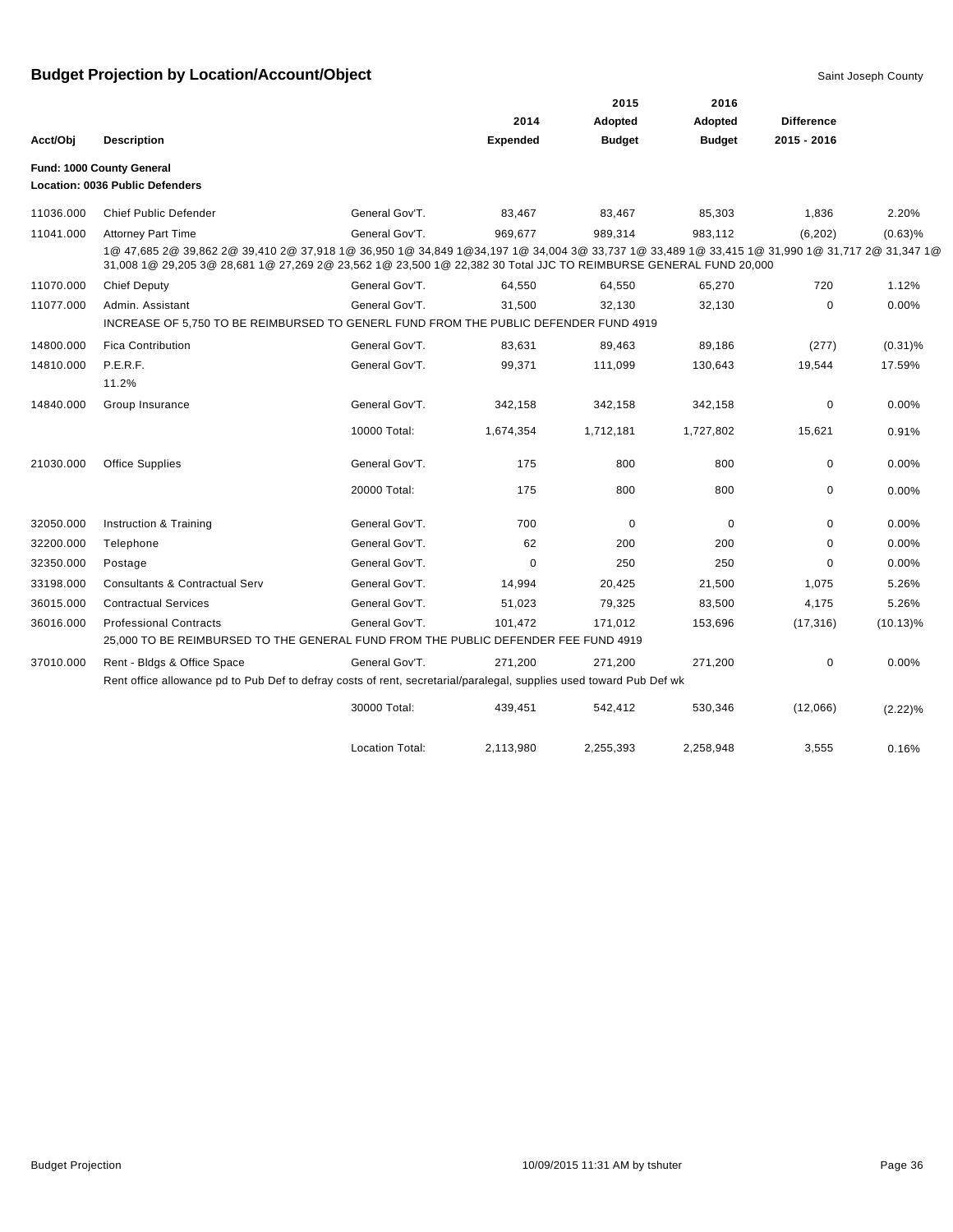|           |                                                                                                                                               |                        |                 | 2015          | 2016          |                   |          |
|-----------|-----------------------------------------------------------------------------------------------------------------------------------------------|------------------------|-----------------|---------------|---------------|-------------------|----------|
|           |                                                                                                                                               |                        | 2014            | Adopted       | Adopted       | <b>Difference</b> |          |
| Acct/Obj  | <b>Description</b>                                                                                                                            |                        | <b>Expended</b> | <b>Budget</b> | <b>Budget</b> | 2015 - 2016       |          |
|           | Fund: 1000 County General<br>Location: 0037 Historic Preservation                                                                             |                        |                 |               |               |                   |          |
| 11075.000 | Deputy Director<br>\$9,000 funded by City of South Bend Grant.                                                                                | General Gov'T.         | 34,884          | 34,884        | 34,884        | $\mathbf 0$       | 0.00%    |
| 11309.000 | Historic Preservation Admin.<br>\$1,159 funded by City of South Bend Grant                                                                    | General Gov'T.         | 39,099          | 35,841        | 37,000        | 1,159             | 3.23%    |
|           |                                                                                                                                               | 10000 Total:           | 73,983          | 70,725        | 71,884        | 1,159             | 1.64%    |
| 21030.000 | <b>Office Supplies</b>                                                                                                                        | General Gov'T.         | 301             | 297           | 297           | $\mathbf 0$       | 0.00%    |
| 22010.000 | Gas Oil & Lubricants                                                                                                                          | General Gov'T.         | 843             | 1,000         | 1,000         | $\Omega$          | 0.00%    |
| 22120.000 | Garage & Motor Supplies                                                                                                                       | General Gov'T.         | 225             | 225           | 225           | 0                 | 0.00%    |
|           |                                                                                                                                               | 20000 Total:           | 1,369           | 1,522         | 1,522         | 0                 | 0.00%    |
| 31070.000 | <b>Other Contractual Services</b><br>15 Hrs @ 15.00 per hr\$13,886 funded by City of So Bnd Grt plus 5,000 from CDBG thru the City of So Bend | General Gov'T.         | 15,368          | 20,045        | 18,886        | (1, 159)          | (5.78)%  |
| 32020.000 | Travel                                                                                                                                        | General Gov'T.         | 100             | 0             | $\mathbf 0$   | $\mathbf 0$       | $0.00\%$ |
| 32350.000 | Postage                                                                                                                                       | General Gov'T.         | 167             | $\mathbf 0$   | $\mathbf 0$   | 0                 | 0.00%    |
| 33010.000 | <b>Publication Of Legal Notices</b>                                                                                                           | General Gov'T.         | 38              | 57            | 57            | $\mathbf 0$       | $0.00\%$ |
| 33100.000 | Printing                                                                                                                                      | General Gov'T.         | 39              | 95            | 95            | $\mathbf 0$       | 0.00%    |
| 34040.000 | <b>Auto Liability</b><br>Auto Insurance \$800 from City SB Grant                                                                              | General Gov'T.         | 829             | 900           | 900           | $\mathbf 0$       | 0.00%    |
| 39010.000 | Dues & Subscription<br>155 funded by City of So Bend Grant                                                                                    | General Gov'T.         | $\mathbf 0$     | 400           | 400           | $\mathbf 0$       | 0.00%    |
|           |                                                                                                                                               | 30000 Total:           | 16,541          | 21,497        | 20,338        | (1, 159)          | (5.39)%  |
|           |                                                                                                                                               | <b>Location Total:</b> | 91,893          | 93,744        | 93,744        | 0                 | 0.00%    |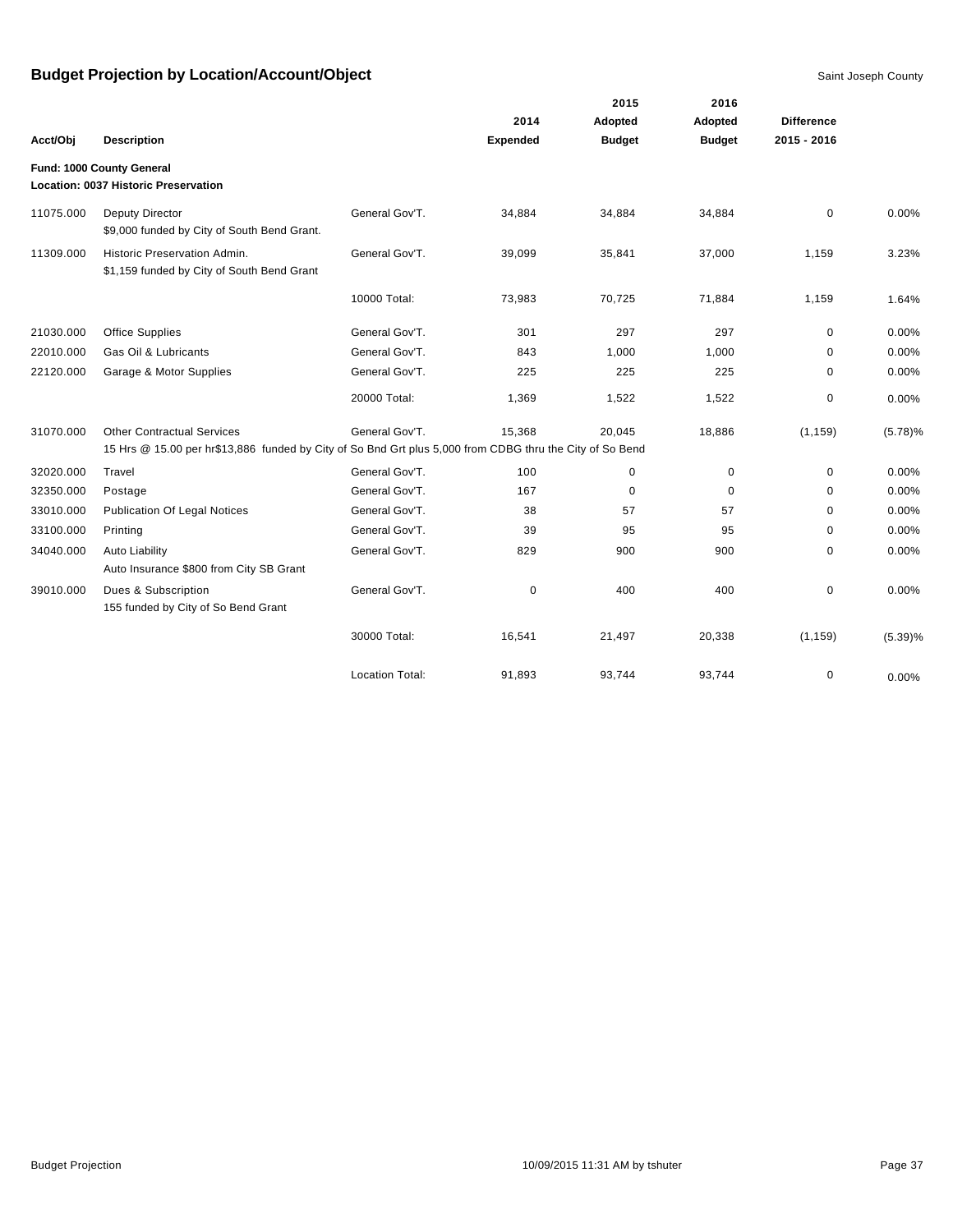|           |                                                                                                                                 |                        |                 | 2015          | 2016          |                   |       |
|-----------|---------------------------------------------------------------------------------------------------------------------------------|------------------------|-----------------|---------------|---------------|-------------------|-------|
|           |                                                                                                                                 |                        | 2014            | Adopted       | Adopted       | <b>Difference</b> |       |
| Acct/Obi  | <b>Description</b>                                                                                                              |                        | <b>Expended</b> | <b>Budget</b> | <b>Budget</b> | $2015 - 2016$     |       |
|           | Fund: 1000 County General                                                                                                       |                        |                 |               |               |                   |       |
|           | Location: 0038 Court House                                                                                                      |                        |                 |               |               |                   |       |
| 11021.000 | <b>Buildings Engineer</b><br>32% of salary-68% funded from Location 21                                                          | General Gov'T.         | 21,236          | 21,236        | 21,236        | $\mathbf 0$       | 0.00% |
| 11690.000 | Maintenance Man<br>2@ 29,693                                                                                                    | General Gov'T.         | 59,386          | 59,386        | 59,386        | $\mathbf 0$       | 0.00% |
| 11959.000 | Maintenance Part Time Class 3                                                                                                   | General Gov'T.         | 9,209           | 24,382        | 24,382        | 0                 | 0.00% |
|           | 683 Hrs. @ 9.34 per hour for 1 Security On-Call & 2242 Hrs @ 8.03 per hour (18,003) for 1 Housekeeper and 1 On-Call Housekeeper |                        |                 |               |               |                   |       |
| 14900.000 | Uniforms                                                                                                                        | General Gov'T.         | 818             | 700           | 700           | 0                 | 0.00% |
|           |                                                                                                                                 | 10000 Total:           | 90,649          | 105,704       | 105,704       | 0                 | 0.00% |
| 22417.000 | <b>General Supplies</b>                                                                                                         | General Gov'T.         | 21,495          | 20,000        | 20,000        | 0                 | 0.00% |
|           |                                                                                                                                 | 20000 Total:           | 21,495          | 20,000        | 20,000        | $\mathbf 0$       | 0.00% |
| 35015.000 | <b>Utilities</b>                                                                                                                | General Gov'T.         | 148,582         | 153,320       | 153,320       | $\mathbf 0$       | 0.00% |
| 36010.000 | Repairs-Bldgs & Structures                                                                                                      | General Gov'T.         | 2,077           | 2,400         | 2,400         | $\Omega$          | 0.00% |
| 36011.000 | <b>Bldg Maintenance</b>                                                                                                         | General Gov'T.         | 10,823          | 13,610        | 13,610        | $\Omega$          | 0.00% |
| 36017.000 | <b>Professional Services</b>                                                                                                    | General Gov'T.         | 0               | 10,000        | 10,000        | 0                 | 0.00% |
| 36200.000 | Repairs - Other Equipment                                                                                                       | General Gov'T.         | 4,606           | 5,000         | 5,000         | $\mathbf 0$       | 0.00% |
|           |                                                                                                                                 | 30000 Total:           | 166,088         | 184,330       | 184,330       | 0                 | 0.00% |
|           |                                                                                                                                 | <b>Location Total:</b> | 278,232         | 310,034       | 310,034       | 0                 | 0.00% |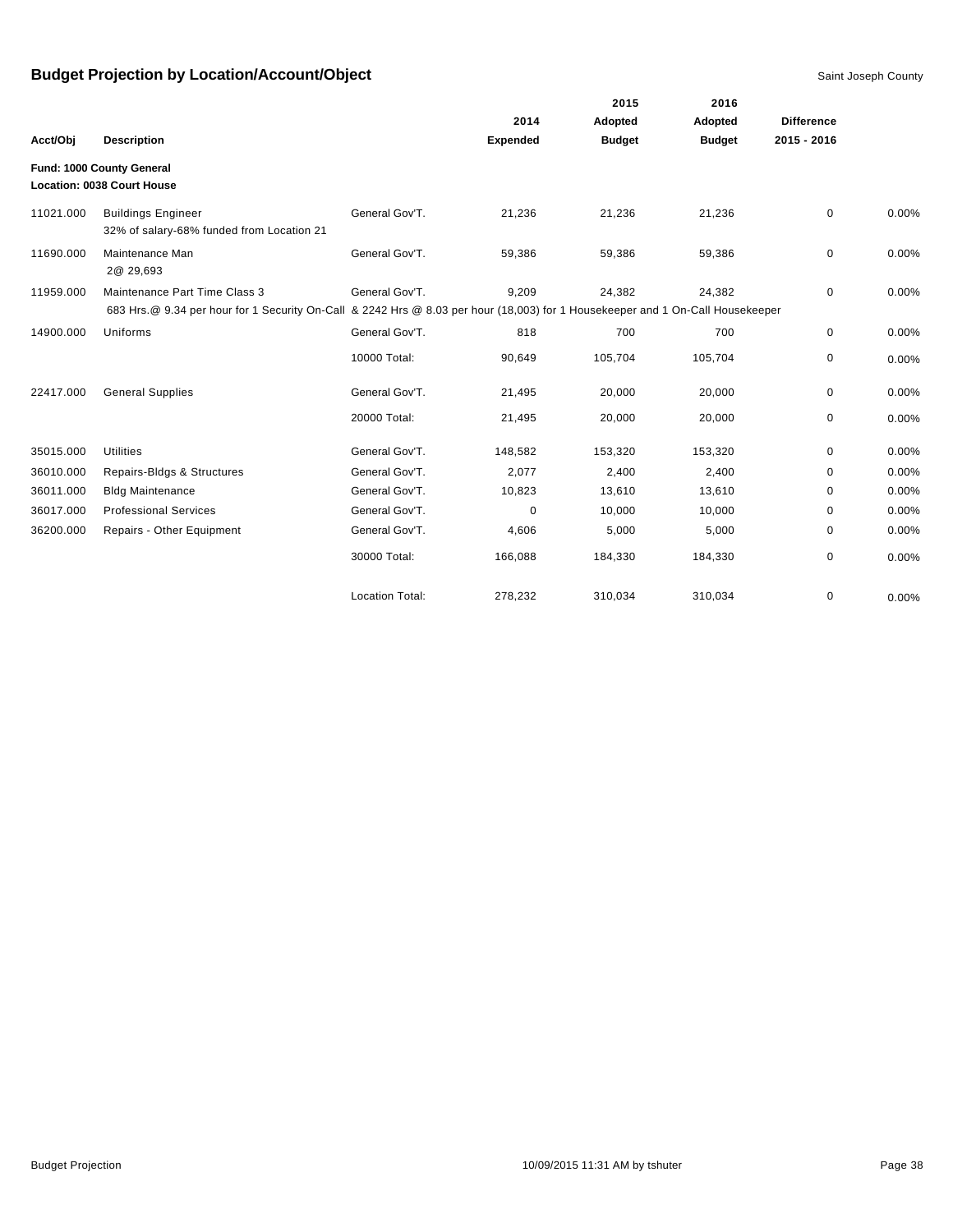|           |                                                                                                                                             |                 |                 | 2015          | 2016          |                   |        |
|-----------|---------------------------------------------------------------------------------------------------------------------------------------------|-----------------|-----------------|---------------|---------------|-------------------|--------|
|           |                                                                                                                                             |                 | 2014            | Adopted       | Adopted       | <b>Difference</b> |        |
| Acct/Obj  | <b>Description</b>                                                                                                                          |                 | <b>Expended</b> | <b>Budget</b> | <b>Budget</b> | 2015 - 2016       |        |
|           | Fund: 1000 County General<br>Location: 0048 Pros. Title Iv                                                                                  |                 |                 |               |               |                   |        |
| 11070.000 | <b>Chief Deputy</b><br>Also paid from Location 18                                                                                           | General Gov'T.  | 42,900          | 42,900        | 42,900        | 0                 | 0.00%  |
| 11080.000 | Chief Of Admin/Finance<br>Also paid from Location 18                                                                                        | General Gov'T.  | 10,859          | 10,859        | 10,859        | 0                 | 0.00%  |
| 11081.000 | Asst. Chief - Admin./Finance<br>Also paid from Location 18                                                                                  | General Gov'T.  | 23,545          | 23,545        | 23,545        | 0                 | 0.00%  |
| 11326.000 | Deputy Prosecutor IV-D<br>DPA'S HAVE A SALARY RANGE OF 45,000- 60,000 BASED ON EXPERIENCE SALARIES AS FOLLOWS 1@ 58,735 1@ 56,695 2@ 53,635 | General Gov'T.  | 214,342         | 218,700       | 222,700       | 4,000             | 1.83%  |
| 11330.000 | Child Support Adm.<br>1@ 80,000 1@ 69,174 1@ 50,348 1@ 41,046 4@ 33,742                                                                     | General Gov'T.  | 362,051         | 361,967       | 375,536       | 13,569            | 3.75%  |
| 11348.000 | Comms. & I.T. Coordinator<br>1@ 17,479 1@ 14,280 Also paid from Location 18 INCLUDES 1 NEW FOR THE YEAR 2014 ONLY                           | General Gov'T.  | 23,827          | 23,827        | 31,759        | 7,932             | 33.29% |
| 11355.000 | Investigator<br>1@ 17,422 1@14,541 Also paid from Location 18                                                                               | General Gov'T.  | 17,422          | 17,422        | 31,963        | 14,541            | 83.46% |
| 11645.000 | Caseworker<br>1@ 37,944 1@ 36,843 1@ 31,472 2@ 30,947 11@ 30,896 5@ 29,896                                                                  | General Gov'T.  | 636,300         | 643,489       | 657,489       | 14,000            | 2.18%  |
| 11645.621 | Caseworker<br>1@ 29,070 4@29,896 1@ 32,742 NO APPROPRIATION REQUIRED INCENTIVE FUNDED POSITIONS                                             | Child Sup Incen | 0               | 0             | 0             | 0                 | 0.00%  |
| 11650.000 | <b>Executive Secretary</b><br>Also paid from Location 18                                                                                    | General Gov'T.  | 0               | 0             | 6,432         | 6,432             | 0.00%  |
| 11950.000 | Part Time<br>15.45 per hr max                                                                                                               | General Gov'T.  | 27,771          | 30,000        | 30,000        | 0                 | 0.00%  |
| 11957.000 | <b>Interns Part Time</b><br>12.50 per hr max                                                                                                | General Gov'T.  | 0               | 5,665         | 5,665         | 0                 | 0.00%  |
| 14800.000 | <b>Fica Contribution</b>                                                                                                                    | General Gov'T.  | 96,376          | 105,446       | 110,072       | 4,626             | 4.39%  |
| 14810.000 | P.E.R.F.<br>11.2%                                                                                                                           | General Gov'T.  | 119,156         | 148,321       | 157,791       | 9,470             | 6.38%  |
| 14840.000 | Group Insurance                                                                                                                             | General Gov'T.  | 331,305         | 261,402       | 492,000       | 230,598           | 88.22% |
|           |                                                                                                                                             | 10000 Total:    | 1,905,854       | 1,893,543     | 2,198,711     | 305,168           | 16.12% |
| 21030.000 | <b>Office Supplies</b>                                                                                                                      | General Gov'T.  | 7,876           | 8,578         | 8,578         | 0                 | 0.00%  |
| 22010.000 | Gas Oil & Lubricants                                                                                                                        | General Gov'T.  | 1,891           | 3,000         | 3,000         | 0                 | 0.00%  |
| 24010.000 | <b>Other Supplies</b>                                                                                                                       | General Gov'T.  | 7,114           | 6,831         | 6,831         | 0                 | 0.00%  |
|           |                                                                                                                                             | 20000 Total:    | 16,881          | 18,409        | 18,409        | 0                 | 0.00%  |
| 31070.000 | <b>Other Contractual Services</b>                                                                                                           | General Gov'T.  | 21,750          | 16,496        | 16,496        | 0                 | 0.00%  |
| 32020.000 | Travel                                                                                                                                      | General Gov'T.  | 10,000          | 10,000        | 10,000        | 0                 | 0.00%  |
| 32050.000 | Instruction & Training                                                                                                                      | General Gov'T.  | 9,966           | 10,000        | 10,000        | 0                 | 0.00%  |
| 32200.000 | Telephone                                                                                                                                   | General Gov'T.  | 9,987           | 14,600        | 14,600        | 0                 | 0.00%  |
| 32350.000 | Postage                                                                                                                                     | General Gov'T.  | 10,064          | 22,980        | 22,980        | 0                 | 0.00%  |
| 36100.000 | Repairs - Auto & Truck                                                                                                                      | General Gov'T.  | 915             | 1,750         | 1,750         | 0                 | 0.00%  |
| 36300.000 | Repair - Office Equipment                                                                                                                   | General Gov'T.  | 941             | 1,750         | 1,750         | 0                 | 0.00%  |
| 37100.000 | Auto Lease<br>From Dept 18                                                                                                                  | General Gov'T.  | 5,424           | 5,424         | 5,424         | 0                 | 0.00%  |
| 39750.000 | Data Processing                                                                                                                             | General Gov'T.  | 36,800          | 36,800        | 36,800        | 0                 | 0.00%  |
|           |                                                                                                                                             | 30000 Total:    | 105,847         | 119,800       | 119,800       | 0                 | 0.00%  |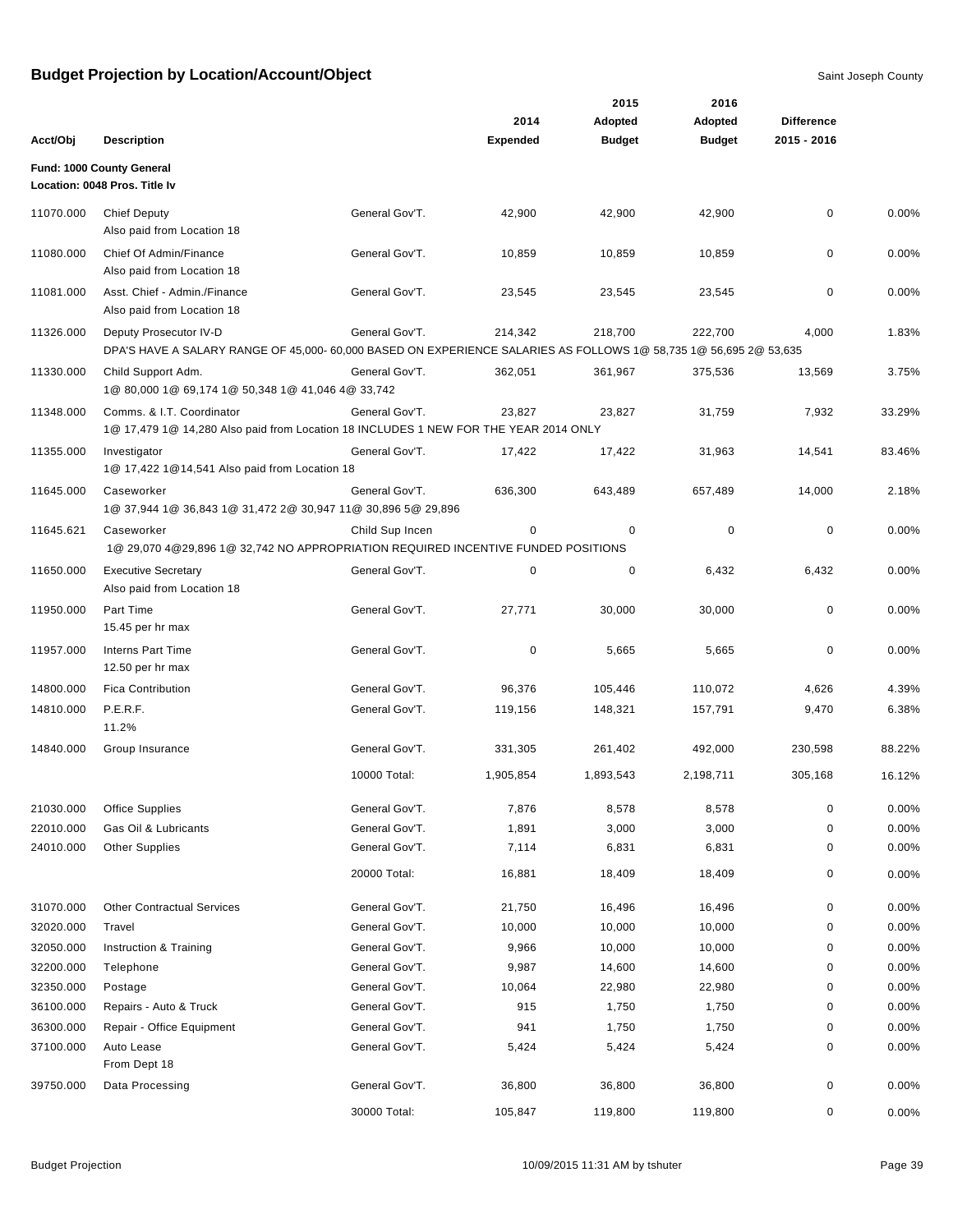|                                                            |                        |           | 2015          | 2016          |                   |        |
|------------------------------------------------------------|------------------------|-----------|---------------|---------------|-------------------|--------|
|                                                            |                        | 2014      | Adopted       | Adopted       | <b>Difference</b> |        |
| Acct/Obi<br><b>Description</b>                             |                        | Expended  | <b>Budget</b> | <b>Budget</b> | 2015 - 2016       |        |
| Fund: 1000 County General<br>Location: 0048 Pros. Title Iv |                        |           |               |               |                   |        |
|                                                            | <b>Location Total:</b> | 2,028,582 | 2,031,752     | 2,336,920     | 305,168           | 15.02% |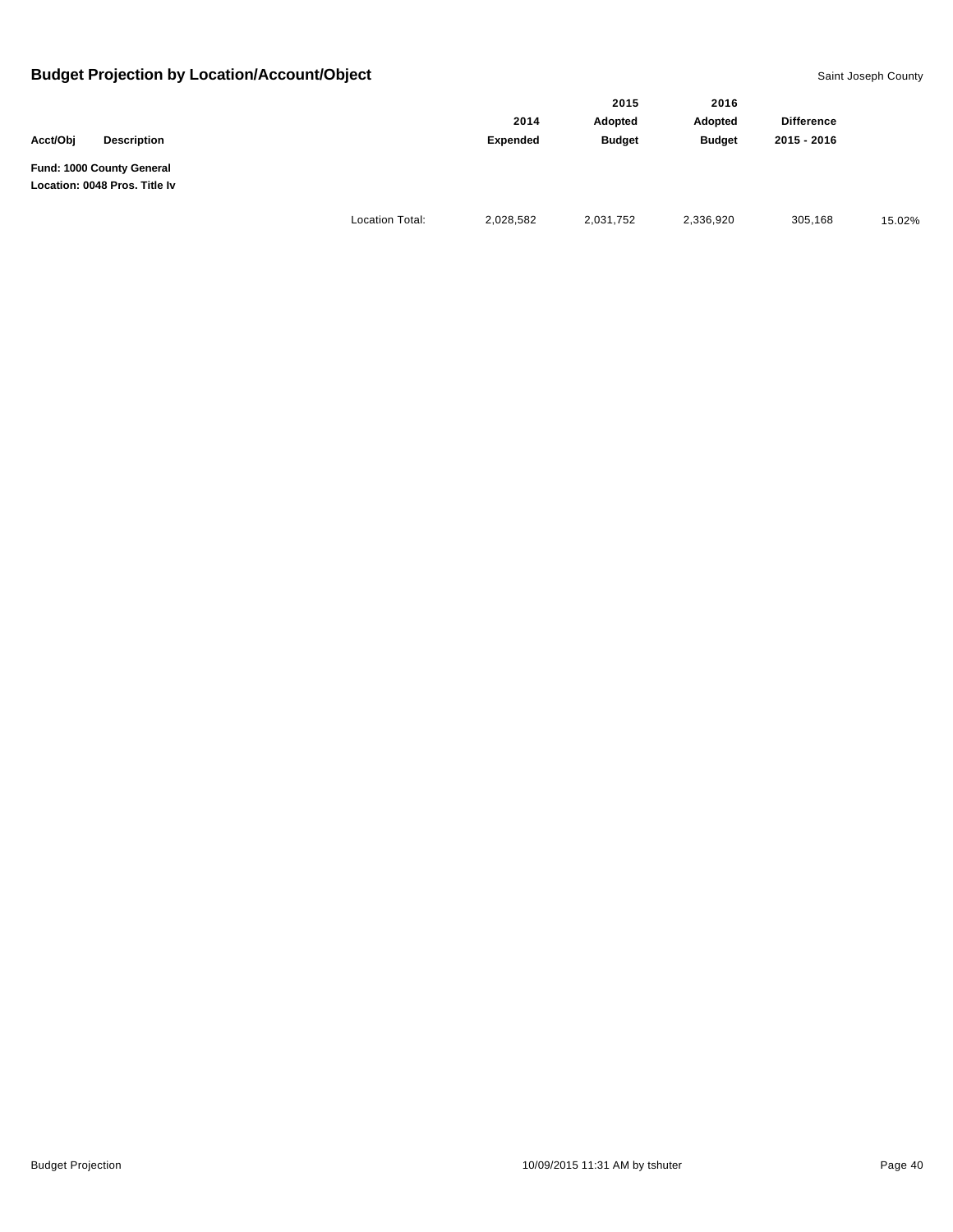|           |                                                                                       |                |                 | 2015          | 2016          |                   |        |
|-----------|---------------------------------------------------------------------------------------|----------------|-----------------|---------------|---------------|-------------------|--------|
|           |                                                                                       |                | 2014            | Adopted       | Adopted       | <b>Difference</b> |        |
| Acct/Obj  | <b>Description</b>                                                                    |                | <b>Expended</b> | <b>Budget</b> | <b>Budget</b> | 2015 - 2016       |        |
|           | Fund: 1000 County General                                                             |                |                 |               |               |                   |        |
|           | Location: 0049 Juvenile Justice Center                                                |                |                 |               |               |                   |        |
| 11032.000 | <b>Executive Director</b>                                                             | General Gov'T. | 87,563          | 87,563        | 87,563        | 0                 | 0.00%  |
| 11049.000 | Director Of Detention                                                                 | General Gov'T. | 56,100          | 58,032        | 58,032        | 0                 | 0.00%  |
| 11067.000 | <b>Director Of Security</b>                                                           | General Gov'T. | 43,131          | 43,131        | 43,131        | 0                 | 0.00%  |
| 11075.000 | <b>Deputy Director</b><br>Assistant Director of Detention.                            | General Gov'T. | 43,269          | 45,846        | 45,846        | 0                 | 0.00%  |
| 11155.000 | Nurses<br>1 @ 55,651 2 @ 34,003                                                       | General Gov'T. | 123,710         | 123,657       | 123,657       | 0                 | 0.00%  |
| 11334.000 | Controller-Juv. Cntr.<br>Salary includes Grant from DOC supplement of \$3564          | General Gov'T. | 41,493          | 41,493        | 41,493        | 0                 | 0.00%  |
| 11335.000 | Personnel/Training Officer                                                            | General Gov'T. | 92,029          | 103,133       | 106,050       | 2,917             | 2.83%  |
|           | 1@ 59,130 PO Guidelines & 1@ 46,920 moved from PUF-former title Education Coordinator |                |                 |               |               |                   |        |
| 11338.000 | Youth Care Specialist<br>2@ 30,747                                                    | General Gov'T. | 61,494          | 61,494        | 61,494        | 0                 | 0.00%  |
| 11367.000 | <b>Team Leaders</b><br>11@ 31,859 w/degree, 6@ 30,775 w/o deg CONTROL OFFICERS        | General Gov'T. | 484,264         | 535,096       | 535,096       | 0                 | 0.00%  |
| 11370.000 | <b>Detention Officers</b><br>9@ 30,775 w/degree, 20@ 29,787w/o degree                 | General Gov'T. | 723,343         | 872,715       | 872,715       | 0                 | 0.00%  |
| 11379.000 | Counselor/Caseworker<br>1@ 59,361 2@ 53,040                                           | General Gov'T. | 90,112          | 148,198       | 165,441       | 17,243            | 11.64% |
| 11439.000 | Overtime                                                                              | General Gov'T. | 233,136         | 120,000       | 120,000       | 0                 | 0.00%  |
| 11535.000 | <b>Special Deputy</b><br>9@ 27,805 SECURITY OFFICERS                                  | General Gov'T. | 219,849         | 250,247       | 250,247       | 0                 | 0.00%  |
| 11601.000 | Supervisor<br>3@ 39,134 3@ 34,801 DETENTION SUPERVISOR                                | General Gov'T. | 183,263         | 221,805       | 221,805       | 0                 | 0.00%  |
| 11655.000 | Receptionist                                                                          | General Gov'T. | 26,296          | 26,296        | 26,296        | 0                 | 0.00%  |
| 11670.000 | Bookkeeper<br>Reinstated per mandate including raise                                  | General Gov'T. | 21,773          | 32,534        | 32,534        | 0                 | 0.00%  |
| 11692.000 | Maintenance Man Class II<br>2 @ 27,040 1 Position was moved to a Housekeeper account  | General Gov'T. | 54,080          | 54,080        | 54,080        | 0                 | 0.00%  |
| 11704.000 | Dir. Of Bldgs. & Grounds                                                              | General Gov'T. | 58,032          | 58,032        | 58,032        | 0                 | 0.00%  |
| 11706.000 | <b>Food Service Supervisor</b>                                                        | General Gov'T. | 37,995          | 37,995        | 37,995        | 0                 | 0.00%  |
| 11713.000 | Housekeeper                                                                           | General Gov'T. | 23,593          | 25,000        | 25,000        | 0                 | 0.00%  |
| 11714.000 | Maintenance Class III                                                                 | General Gov'T. | 22,439          | 25,000        | 25,000        | 0                 | 0.00%  |
| 11716.000 | Cooks<br>4@ 25,612                                                                    | General Gov'T. | 101,190         | 102,448       | 102,448       | 0                 | 0.00%  |
| 11720.000 | <b>Recreation Officers</b>                                                            | General Gov'T. | 31,619          | 32,208        | 32,208        | 0                 | 0.00%  |
| 11950.000 | Part Time<br>9.00-13.00 Hr                                                            | General Gov'T. | 33,378          | 43,282        | 43,282        | 0                 | 0.00%  |
| 14900.000 | Uniforms                                                                              | General Gov'T. | 840             | 3,715         | 3,715         | 0                 | 0.00%  |
|           |                                                                                       | 10000 Total:   | 2,893,991       | 3,153,000     | 3,173,160     | 20,160            | 0.64%  |
| 22010.000 | Gas Oil & Lubricants                                                                  | General Gov'T. | 6,648           | 7,000         | 7,000         | 0                 | 0.00%  |
| 22200.000 | <b>Household Supplies</b>                                                             | General Gov'T. | 48,552          | 46,000        | 50,140        | 4,140             | 9.00%  |
| 24100.000 | Food                                                                                  | General Gov'T. | 182,528         | 180,000       | 220,880       | 40,880            | 22.71% |
| 24110.000 | Clothing                                                                              | General Gov'T. | 7,052           | 13,000        | 13,000        | 0                 | 0.00%  |
| 24120.000 | Medical Supplies, Etc                                                                 | General Gov'T. | 5,936           | 4,050         | 4,050         | 0                 | 0.00%  |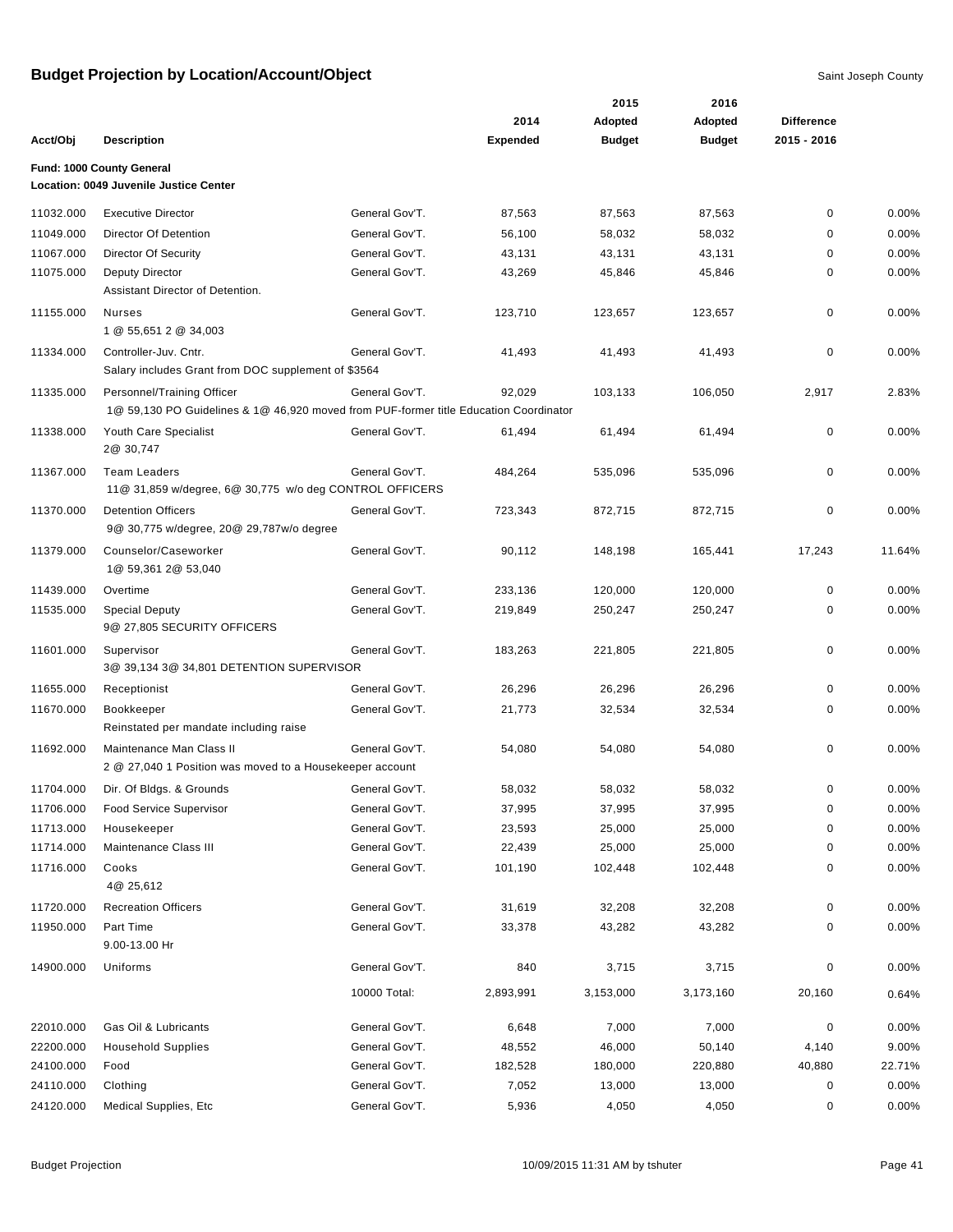|           |                                               |                        |                 | 2015          | 2016          |                   |        |
|-----------|-----------------------------------------------|------------------------|-----------------|---------------|---------------|-------------------|--------|
|           |                                               |                        | 2014            | Adopted       | Adopted       | <b>Difference</b> |        |
| Acct/Obj  | <b>Description</b>                            |                        | <b>Expended</b> | <b>Budget</b> | <b>Budget</b> | 2015 - 2016       |        |
|           | Fund: 1000 County General                     |                        |                 |               |               |                   |        |
|           | <b>Location: 0049 Juvenile Justice Center</b> |                        |                 |               |               |                   |        |
|           |                                               | 20000 Total:           | 250,716         | 250,050       | 295,070       | 45,020            | 18.00% |
| 31070.000 | <b>Other Contractual Services</b>             | General Gov'T.         | 170,155         | 137,987       | 152,987       | 15,000            | 10.87% |
| 31150.000 | <b>Medical Services</b>                       | General Gov'T.         | 25,600          | 25,600        | 25,600        | 0                 | 0.00%  |
| 32020.000 | Travel                                        | General Gov'T.         | 250             | 250           | 250           | 0                 | 0.00%  |
| 32050.000 | Instruction & Training                        | General Gov'T.         | 9,066           | 15,000        | 15,000        | 0                 | 0.00%  |
| 32200.000 | Telephone                                     | General Gov'T.         | 18,760          | $\mathbf 0$   | $\Omega$      | 0                 | 0.00%  |
| 35010.000 | Electric                                      | General Gov'T.         | 210,976         | 200,000       | 218,000       | 18,000            | 9.00%  |
| 35020.000 | Gas                                           | General Gov'T.         | 90,100          | 100,000       | 109,000       | 9,000             | 9.00%  |
| 35030.000 | Water & Sewage                                | General Gov'T.         | 48,539          | 45,000        | 49,050        | 4,050             | 9.00%  |
| 35090.000 | <b>Trash Removal</b>                          | General Gov'T.         | 16,985          | 18,000        | 19,620        | 1,620             | 9.00%  |
| 36010.000 | Repairs-Bldgs & Structures                    | General Gov'T.         | 73,144          | $\mathbf 0$   | $\Omega$      | 0                 | 0.00%  |
| 36100.000 | Repairs - Auto & Truck                        | General Gov'T.         | 3,771           | 5,000         | 8,000         | 3,000             | 60.00% |
| 36200.000 | Repairs - Other Equipment                     | General Gov'T.         | 36,495          | 35,000        | 35,000        | 0                 | 0.00%  |
|           |                                               | 30000 Total:           | 703,841         | 581,837       | 632,507       | 50,670            | 8.71%  |
| 44010.000 | Equipment                                     | General Gov'T.         | 0               | 0             | 20,000        | 20,000            | 0.00%  |
|           |                                               | 40000 Total:           | $\pmb{0}$       | $\pmb{0}$     | 20,000        | 20,000            | 0.00%  |
|           |                                               | <b>Location Total:</b> | 3,848,548       | 3,984,887     | 4,120,737     | 135,850           | 3.41%  |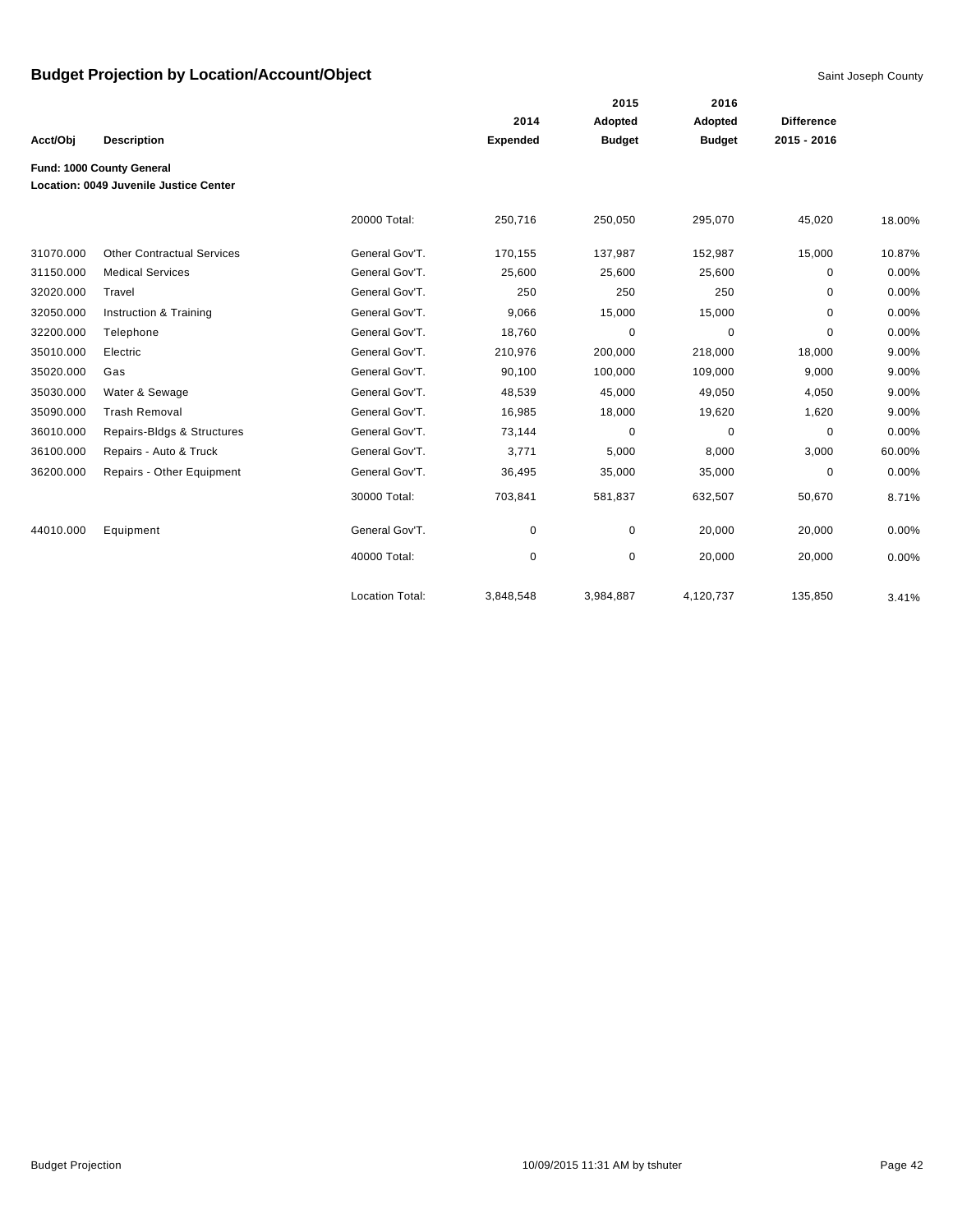|           |                                                                       |                        |                 | 2015          | 2016          |                   |              |
|-----------|-----------------------------------------------------------------------|------------------------|-----------------|---------------|---------------|-------------------|--------------|
|           |                                                                       |                        | 2014            | Adopted       | Adopted       | <b>Difference</b> |              |
| Acct/Obj  | <b>Description</b>                                                    |                        | <b>Expended</b> | <b>Budget</b> | <b>Budget</b> | 2015 - 2016       |              |
|           | Fund: 1000 County General<br><b>Location: 0054 Domestic Relations</b> |                        |                 |               |               |                   |              |
| 11009.000 | Director                                                              | General Gov'T.         | 49,299          | 49,299        | 49,299        | $\mathbf 0$       | 0.00%        |
| 11075.000 | Deputy Director<br>NEW POSITION IN 2013                               | General Gov'T.         | 37,995          | 37,995        | 40,000        | 2,005             | 5.28%        |
| 11077.000 | Admin, Assistant<br>1@ 30,005 1@ 26,647                               | General Gov'T.         | 55,623          | 55,359        | 56,652        | 1,293             | 2.34%        |
| 11375.000 | <b>Family Court Specialist</b><br>4@ 37,250                           | General Gov'T.         | 149,770         | 133,980       | 149,000       | 15,020            | 11.21%       |
| 11950.000 | Part Time                                                             | General Gov'T.         | 0               | 18,318        | $\mathbf 0$   | (18, 318)         | $(100.00)\%$ |
|           |                                                                       | 10000 Total:           | 292,687         | 294,951       | 294,951       | 0                 | 0.00%        |
| 21030.000 | <b>Office Supplies</b>                                                | General Gov'T.         | 1,792           | 1,750         | 1,750         | $\mathbf 0$       | 0.00%        |
|           |                                                                       | 20000 Total:           | 1,792           | 1,750         | 1,750         | 0                 | 0.00%        |
| 32020.000 | Travel                                                                | General Gov'T.         | 315             | 900           | 900           | 0                 | 0.00%        |
| 32050.000 | Instruction & Training                                                | General Gov'T.         | 350             | 350           | 350           | 0                 | 0.00%        |
| 32200.000 | Telephone                                                             | General Gov'T.         | 466             | 0             | 0             | 0                 | 0.00%        |
| 32350.000 | Postage                                                               | General Gov'T.         | 263             | $\mathbf 0$   | $\mathbf 0$   | 0                 | 0.00%        |
| 37400.000 | Leases - Photocopy                                                    | General Gov'T.         | 212             | 500           | 500           | 0                 | 0.00%        |
|           |                                                                       | 30000 Total:           | 1,606           | 1,750         | 1,750         | 0                 | 0.00%        |
|           |                                                                       | <b>Location Total:</b> | 296,085         | 298,451       | 298,451       | 0                 | 0.00%        |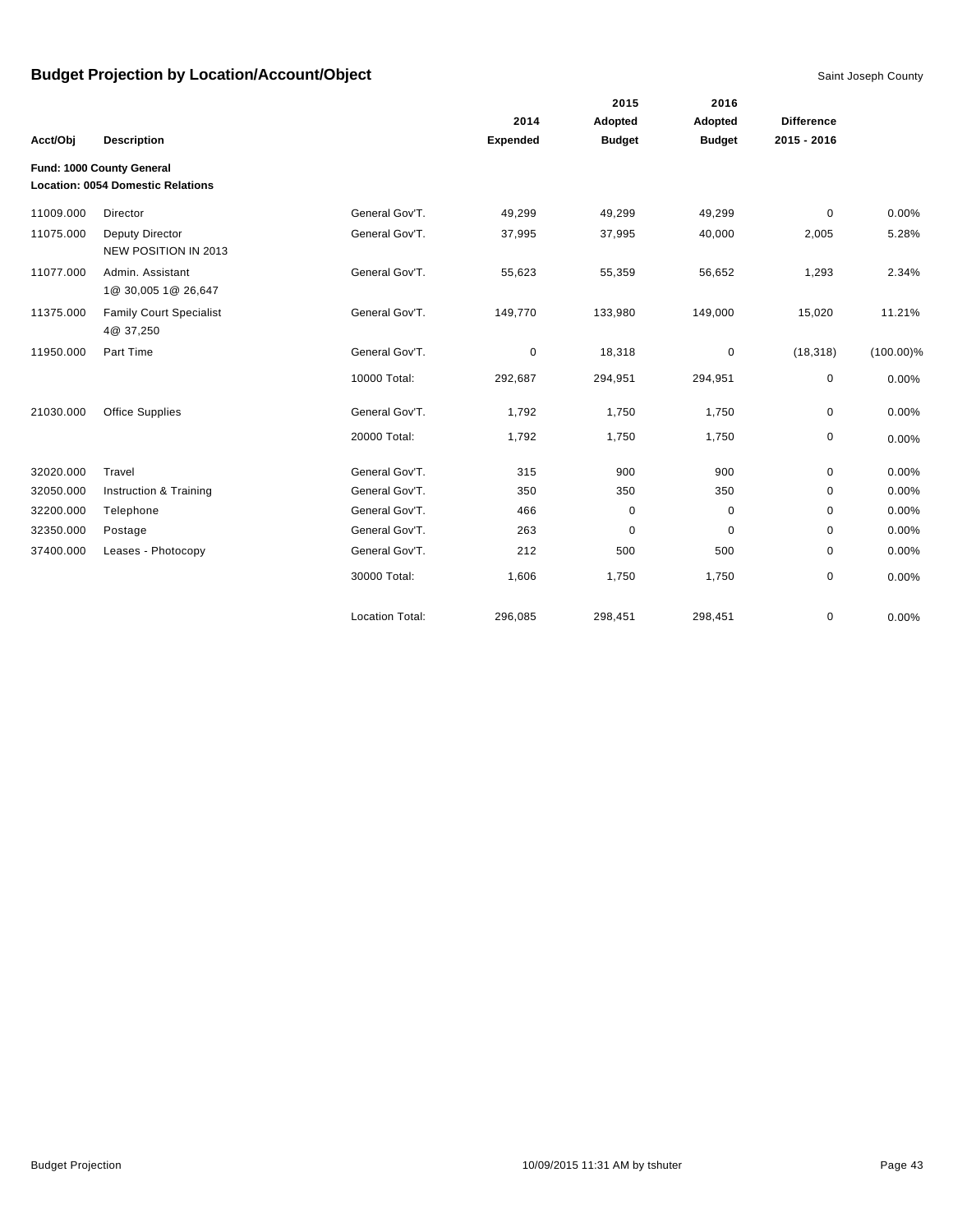|                         |                                                                                 |                        |                 | 2015          | 2016          |                   |       |
|-------------------------|---------------------------------------------------------------------------------|------------------------|-----------------|---------------|---------------|-------------------|-------|
|                         |                                                                                 |                        | 2014            | Adopted       | Adopted       | <b>Difference</b> |       |
| Acct/Obj                | <b>Description</b>                                                              |                        | <b>Expended</b> | <b>Budget</b> | <b>Budget</b> | 2015 - 2016       |       |
| Location: 0056 C.S.A.P. | Fund: 1000 County General                                                       |                        |                 |               |               |                   |       |
| 11009.000               | Director<br>PO/DIRECTOR                                                         | General Gov'T.         | 54,223          | 55,208        | 56,312        | 1,104             | 2.00% |
| 11077.000               | Admin. Assistant                                                                | General Gov'T.         | 28,320          | 28,320        | 28,320        | $\mathbf 0$       | 0.00% |
| 11280.000               | Comp Ofcr/Client Service Coord<br>PO/DRUG COURT COMPIANCE COORD                 | General Gov'T.         | 41,783          | 42,619        | 44,426        | 1,807             | 4.24% |
| 11291.000               | Client Srv Coord/Drug Court<br>PO/DRUG COURT COORD                              | General Gov'T.         | 38,112          | 47,098        | 49,426        | 2,328             | 4.94% |
| 11362.000               | Technician                                                                      | General Gov'T.         | 22,038          | 32,742        | 32,742        | $\mathbf 0$       | 0.00% |
| 11363.000               | Technician III<br>2@ 25,000                                                     | General Gov'T.         | 49,295          | 50,000        | 50,000        | $\mathbf 0$       | 0.00% |
| 11379.000               | Counselor/Caseworker<br>1@ 59,130 2@ 44,426 1@43,366 Paid as Probation Officers | General Gov'T.         | 157,693         | 175,542       | 191,348       | 15,806            | 9.00% |
| 11396.000               | Educator<br>2@ 11.96 hr                                                         | General Gov'T.         | 2,837           | 5,264         | 5,264         | $\mathbf 0$       | 0.00% |
| 11652.000               | Secretary I                                                                     | General Gov'T.         | 25,000          | 25,000        | 25,000        | 0                 | 0.00% |
| 11950.000               | Part Time                                                                       | General Gov'T.         | 16,753          | 28,680        | 28,680        | 0                 | 0.00% |
|                         | 1-Technician I - 13.02 Hr 2-Technician III- 10.91 Hr                            |                        |                 |               |               |                   |       |
|                         |                                                                                 | 10000 Total:           | 436,054         | 490,473       | 511,518       | 21,045            | 4.29% |
| 21030.000               | <b>Office Supplies</b>                                                          | General Gov'T.         | 1,783           | 2,500         | 2,500         | 0                 | 0.00% |
|                         |                                                                                 | 20000 Total:           | 1,783           | 2,500         | 2,500         | 0                 | 0.00% |
| 31215.000               | Drug Test Fees<br><b>LAB Supplies</b>                                           | General Gov'T.         | 116,413         | 139,466       | 139,466       | 0                 | 0.00% |
| 32010.000               | Mileage Allowance                                                               | General Gov'T.         | 516             | $\pmb{0}$     | $\pmb{0}$     | $\mathbf 0$       | 0.00% |
| 32052.645               | <b>Treatment Contract Services</b>                                              | Drug Free Grant        | 2,113           | 0             | $\mathbf 0$   | 0                 | 0.00% |
| 32200.000               | Telephone                                                                       | General Gov'T.         | 1,372           | $\pmb{0}$     | 0             | 0                 | 0.00% |
| 32350.000               | Postage                                                                         | General Gov'T.         | 21              | 0             | $\mathbf 0$   | 0                 | 0.00% |
| 36015.000               | <b>Contractual Services</b>                                                     | General Gov'T.         | 800             | $\mathbf 0$   | $\mathbf 0$   | 0                 | 0.00% |
| 36300.000               | Repair - Office Equipment                                                       | General Gov'T.         | 54              | 600           | 600           | 0                 | 0.00% |
| 39600.000               | Refunds, Awards & Indemnities                                                   | General Gov'T.         | 45              | 0             | 0             | $\mathbf 0$       | 0.00% |
|                         |                                                                                 | 30000 Total:           | 121,334         | 140,066       | 140,066       | 0                 | 0.00% |
|                         |                                                                                 | <b>Location Total:</b> | 559.171         | 633,039       | 654,084       | 21.045            | 3.32% |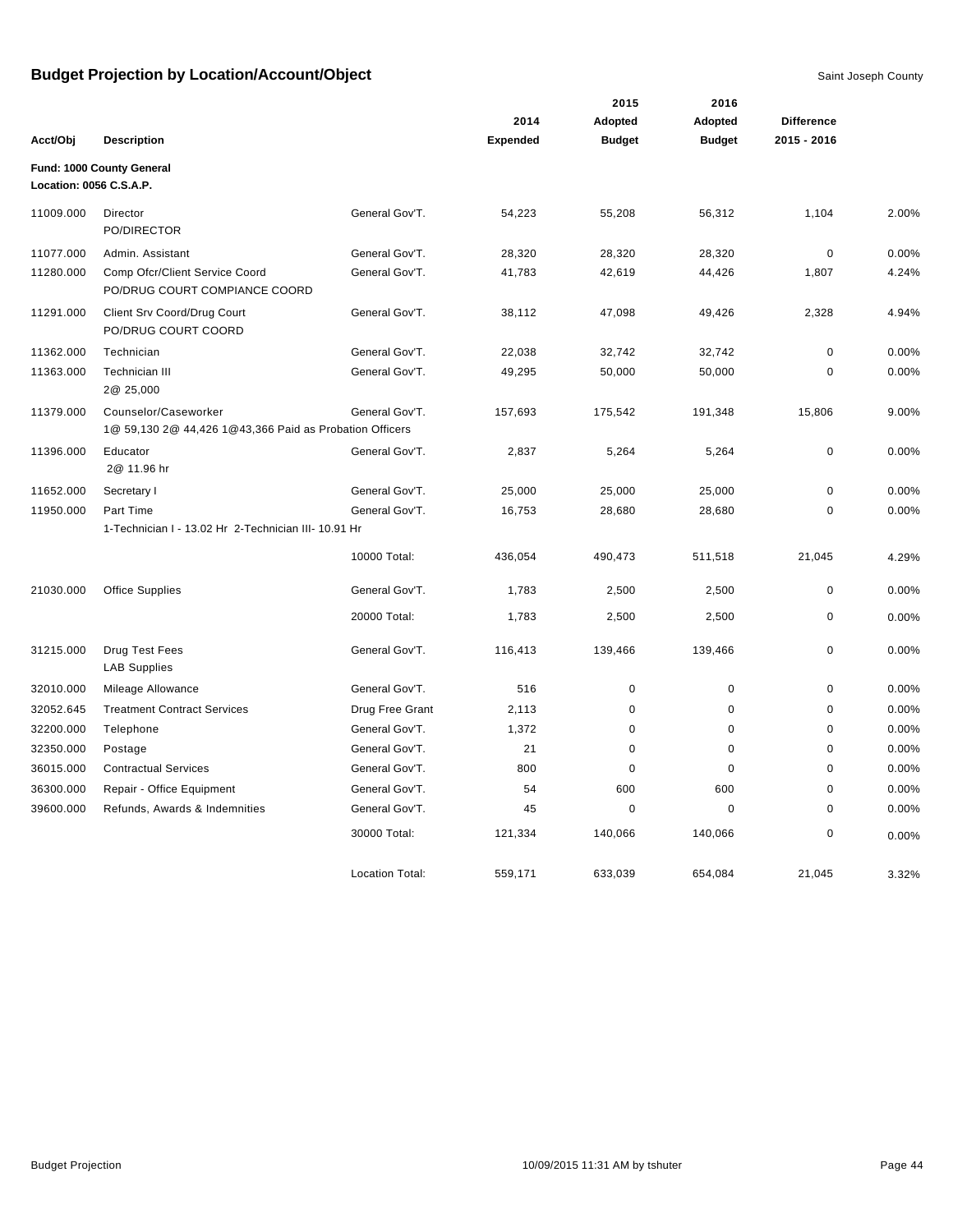|           |                                                           |                        |                 | 2015          | 2016          |                   |              |
|-----------|-----------------------------------------------------------|------------------------|-----------------|---------------|---------------|-------------------|--------------|
|           |                                                           |                        | 2014            | Adopted       | Adopted       | <b>Difference</b> |              |
| Acct/Obj  | <b>Description</b>                                        |                        | <b>Expended</b> | <b>Budget</b> | <b>Budget</b> | 2015 - 2016       |              |
|           | Fund: 1000 County General<br>Location: 0150 Penn Assessor |                        |                 |               |               |                   |              |
| 11010.000 | Township Assessor                                         | General Gov'T.         | 41,139          | 41,139        | 43,196        | 2,057             | 5.00%        |
| 11070.000 | <b>Chief Deputy</b>                                       | General Gov'T.         | 32,493          | 34,493        | 36,218        | 1,725             | 5.00%        |
| 11102.000 | Second Deputy                                             | General Gov'T.         | 26,263          | 26,263        | 27,576        | 1,313             | 5.00%        |
| 11107.000 | Real Estate Deputy One<br>1@ 39,900 1@33,949              | General Gov'T.         | 34,460          | 32,332        | 73,849        | 41,517            | 128.41%      |
| 11108.000 | Real Estate Deputy Two                                    | General Gov'T.         | 26,646          | 26,646        | 27,978        | 1,332             | 5.00%        |
| 11950.000 | Part Time<br>Certifications                               | General Gov'T.         | 2,000           | 2,000         | 4,000         | 2,000             | 100.00%      |
|           |                                                           | 10000 Total:           | 163,001         | 162,873       | 212,817       | 49,944            | 30.66%       |
| 21030.000 | <b>Office Supplies</b>                                    | General Gov'T.         | 469             | 700           | 700           | $\mathbf 0$       | 0.00%        |
|           |                                                           | 20000 Total:           | 469             | 700           | 700           | 0                 | 0.00%        |
| 31070.000 | <b>Other Contractual Services</b>                         | General Gov'T.         | 0               | $\pmb{0}$     | 35,000        | 35,000            | 0.00%        |
| 32010.000 | Mileage Allowance                                         | General Gov'T.         | 4,041           | 4,800         | 7,200         | 2,400             | 50.00%       |
| 32020.000 | Travel                                                    | General Gov'T.         | 3,655           | 2,800         | 6,300         | 3,500             | 125.00%      |
| 32350.000 | Postage                                                   | General Gov'T.         | 750             | 1,500         | 2,600         | 1,100             | 73.33%       |
| 36300.000 | Repair - Office Equipment                                 | General Gov'T.         | 251             | 200           | 200           | 0                 | 0.00%        |
| 39010.000 | Dues & Subscription                                       | General Gov'T.         | 811             | 500           | 1,745         | 1,245             | 249.00%      |
|           |                                                           | 30000 Total:           | 9,508           | 9,800         | 53,045        | 43,245            | 441.28%      |
| 45510.000 | Furniture & Fixtures                                      | General Gov'T.         | 0               | 5,000         | $\mathbf 0$   | (5,000)           | $(100.00)\%$ |
|           |                                                           | 40000 Total:           | 0               | 5,000         | 0             | (5,000)           | $(100.00)\%$ |
|           |                                                           | <b>Location Total:</b> | 172,978         | 178,373       | 266,562       | 88,189            | 49.44%       |
|           |                                                           | Fund Totals:           | 54,772,061      | 52,269,740    | 56,184,809    | 3,915,069         | $(100.00)\%$ |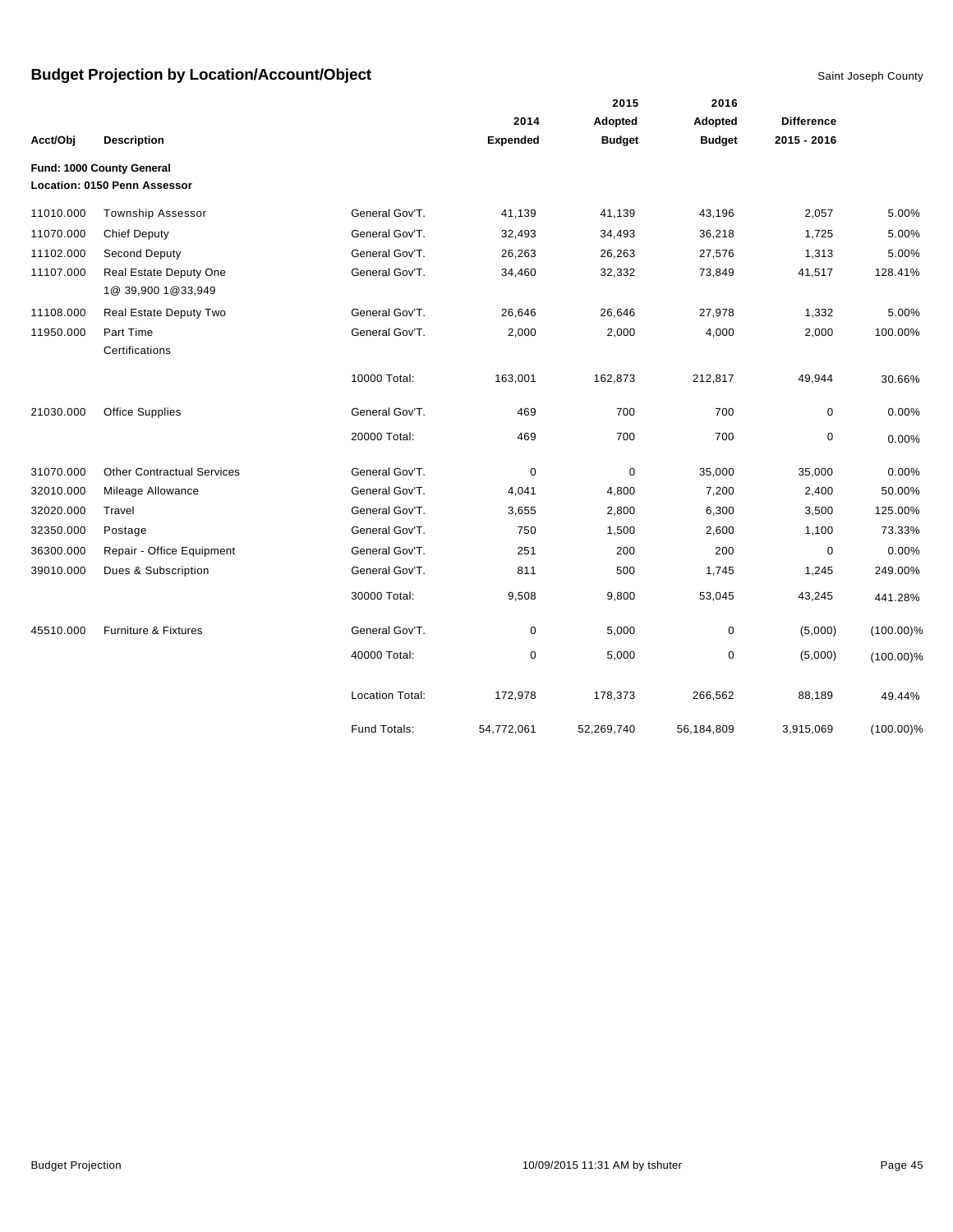|           | <b>Description</b>                                                  |                        | 2014            | Adopted<br><b>Budget</b> | Adopted<br><b>Budget</b> | <b>Difference</b> |       |
|-----------|---------------------------------------------------------------------|------------------------|-----------------|--------------------------|--------------------------|-------------------|-------|
| Acct/Obj  |                                                                     |                        | <b>Expended</b> |                          |                          | 2015 - 2016       |       |
|           | Fund: 1131 County Disclosure Fees<br>Location: 0012 County Assessor |                        |                 |                          |                          |                   |       |
| 11103.000 | <b>Third Deputy</b><br>2@ 33,000                                    | General Gov'T.         | 0               | $\mathbf 0$              | 66,000                   | 66,000            | 0.00% |
| 11950.000 | Part Time<br>8.50-14.00 Hr                                          | General Gov'T.         | 0               | 0                        | 66,304                   | 66,304            | 0.00% |
| 14800.000 | <b>Fica Contribution</b>                                            | General Gov'T.         | 0               | $\pmb{0}$                | 10,122                   | 10,122            | 0.00% |
| 14810.000 | P.E.R.F.<br>11.2%                                                   | General Gov'T.         | 0               | $\pmb{0}$                | 7,400                    | 7,400             | 0.00% |
| 14840.000 | Group Insurance                                                     | General Gov'T.         | 0               | $\pmb{0}$                | 24,000                   | 24,000            | 0.00% |
|           |                                                                     | 10000 Total:           | 0               | 0                        | 173,826                  | 173,826           | 0.00% |
| 32010.000 | Mileage Allowance                                                   | General Gov'T.         | 0               | 0                        | 5,000                    | 5,000             | 0.00% |
| 32020.000 | Travel                                                              | General Gov'T.         | 0               | $\pmb{0}$                | 2,000                    | 2,000             | 0.00% |
| 37100.000 | Auto Lease                                                          | General Gov'T.         | 0               | 0                        | 2,500                    | 2,500             | 0.00% |
|           |                                                                     | 30000 Total:           | 0               | $\pmb{0}$                | 9,500                    | 9,500             | 0.00% |
| 44010.000 | Equipment                                                           | General Gov'T.         | 0               | $\pmb{0}$                | 6,000                    | 6,000             | 0.00% |
|           |                                                                     | 40000 Total:           | 0               | $\pmb{0}$                | 6,000                    | 6,000             | 0.00% |
|           |                                                                     | <b>Location Total:</b> | 0               | $\pmb{0}$                | 189,326                  | 189,326           | 0.00% |
|           |                                                                     | Fund Totals:           | 0               | $\pmb{0}$                | 189,326                  | 189,326           | 0.00% |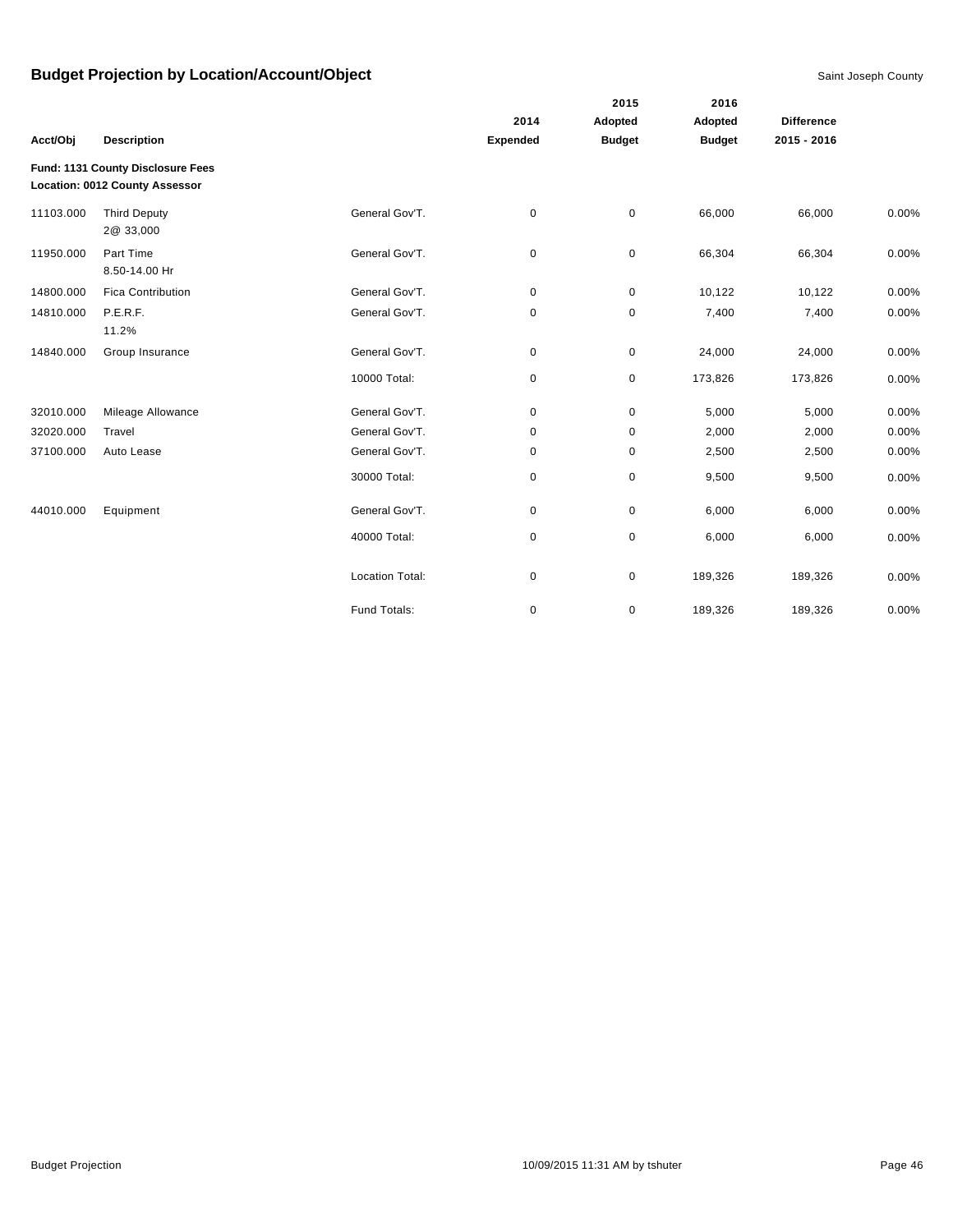|           |                                                                       |                        |                 | 2015          | 2016          |                   |             |
|-----------|-----------------------------------------------------------------------|------------------------|-----------------|---------------|---------------|-------------------|-------------|
|           |                                                                       |                        | 2014            | Adopted       | Adopted       | <b>Difference</b> |             |
| Acct/Obj  | <b>Description</b>                                                    |                        | <b>Expended</b> | <b>Budget</b> | <b>Budget</b> | $2015 - 2016$     |             |
|           | Fund: 1135 Cumulative Bridge<br>Location: 0069 Cum Bridge-Co Engineer |                        |                 |               |               |                   |             |
| 23401.000 | <b>Bridge Materials</b>                                               | General Gov'T.         | 15,000          | 15,000        | 15,000        | 0                 | 0.00%       |
|           |                                                                       | 20000 Total:           | 15,000          | 15,000        | 15,000        | 0                 | 0.00%       |
| 31030.000 | <b>Engineering Services</b>                                           | General Gov'T.         | 19,595          | 50,000        | 50,000        | 0                 | 0.00%       |
| 36005.000 | Darden Br. Hist. Grant Repairs                                        | General Gov'T.         | 0               | 10,500        | 11,750        | 1,250             | 11.90%      |
| 36015.000 | <b>Contractual Services</b>                                           | General Gov'T.         | 21,342          | 60,000        | 60,000        | 0                 | 0.00%       |
| 39150.000 | Other Expense                                                         | General Gov'T.         | 119,408         | 90,000        | 90,000        | 0                 | 0.00%       |
|           |                                                                       | 30000 Total:           | 160,345         | 210,500       | 211,750       | 1,250             | 0.59%       |
| 43124.000 | Spruce Rd/Pine Creek                                                  | General Gov'T.         | 154,065         | 0             | 0             | 0                 | 0.00%       |
| 43507.000 | Walnut Rd over Yellow Bk Creek                                        | General Gov'T.         | 0               | 150,000       | 50,000        | (100,000)         | $(66.67)\%$ |
| 45000.000 | Small Bridge Maintenance                                              | General Gov'T.         | 193,538         | 143,000       | 438,250       | 295,250           | 206.47%     |
|           |                                                                       | 40000 Total:           | 347,603         | 293,000       | 488,250       | 195,250           | 66.64%      |
| 90101.000 | Beech Rd over Grimes Ditch                                            | General Gov'T.         | 68,155          | 0             | 0             | 0                 | 0.00%       |
| 90103.000 | Riley Road over Gross Ditch                                           | General Gov'T.         | 0               | $\Omega$      | 60,000        | 60,000            | 0.00%       |
| 90104.000 | Underwood Road over Pine Creek                                        | General Gov'T.         | $\pmb{0}$       | 50,000        | 25,000        | (25,000)          | $(50.00)\%$ |
|           |                                                                       | 90000 Total:           | 68,155          | 50,000        | 85,000        | 35,000            | 70.00%      |
|           |                                                                       | <b>Location Total:</b> | 591,103         | 568,500       | 800,000       | 231,500           | 40.72%      |
|           |                                                                       | Fund Totals:           | 591,103         | 568,500       | 800,000       | 231,500           | $(50.00)\%$ |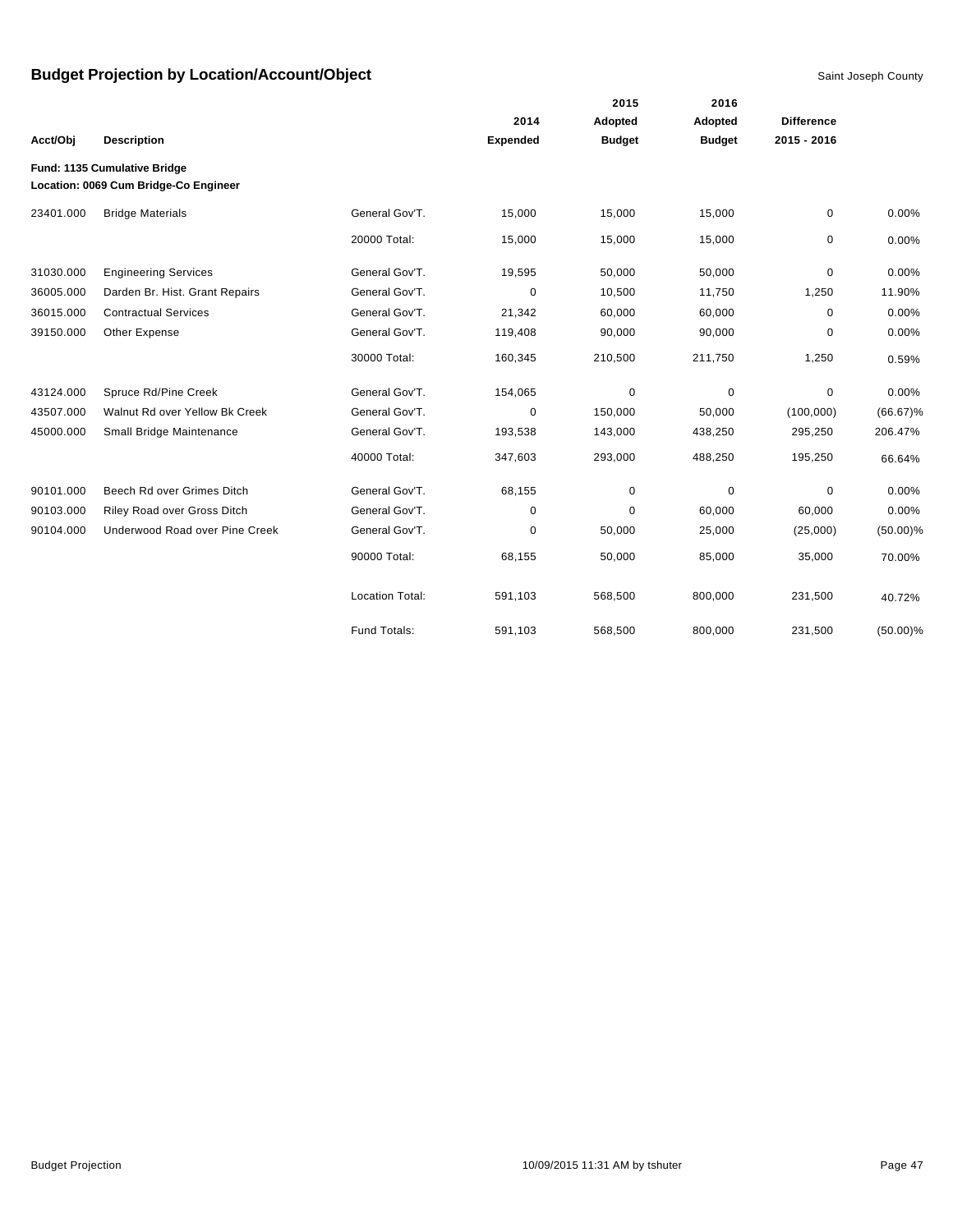|                        |                                     |                        |          | 2015<br>Adopted | 2016<br>Adopted |                   |          |
|------------------------|-------------------------------------|------------------------|----------|-----------------|-----------------|-------------------|----------|
|                        |                                     |                        | 2014     |                 |                 | <b>Difference</b> |          |
| Acct/Obj               | <b>Description</b>                  |                        | Expended | <b>Budget</b>   | <b>Budget</b>   | 2015 - 2016       |          |
| Location: 0002 Auditor | Fund: 1138 Cum Capital Devlpmt Fund |                        |          |                 |                 |                   |          |
| 39750.000              | Data Processing                     | General Gov'T.         | 395,060  | 125,000         | 125,000         | $\mathbf 0$       | $0.00\%$ |
|                        |                                     | 30000 Total:           | 395,060  | 125,000         | 125,000         | 0                 | $0.00\%$ |
|                        |                                     | <b>Location Total:</b> | 395,060  | 125,000         | 125,000         | 0                 | $0.00\%$ |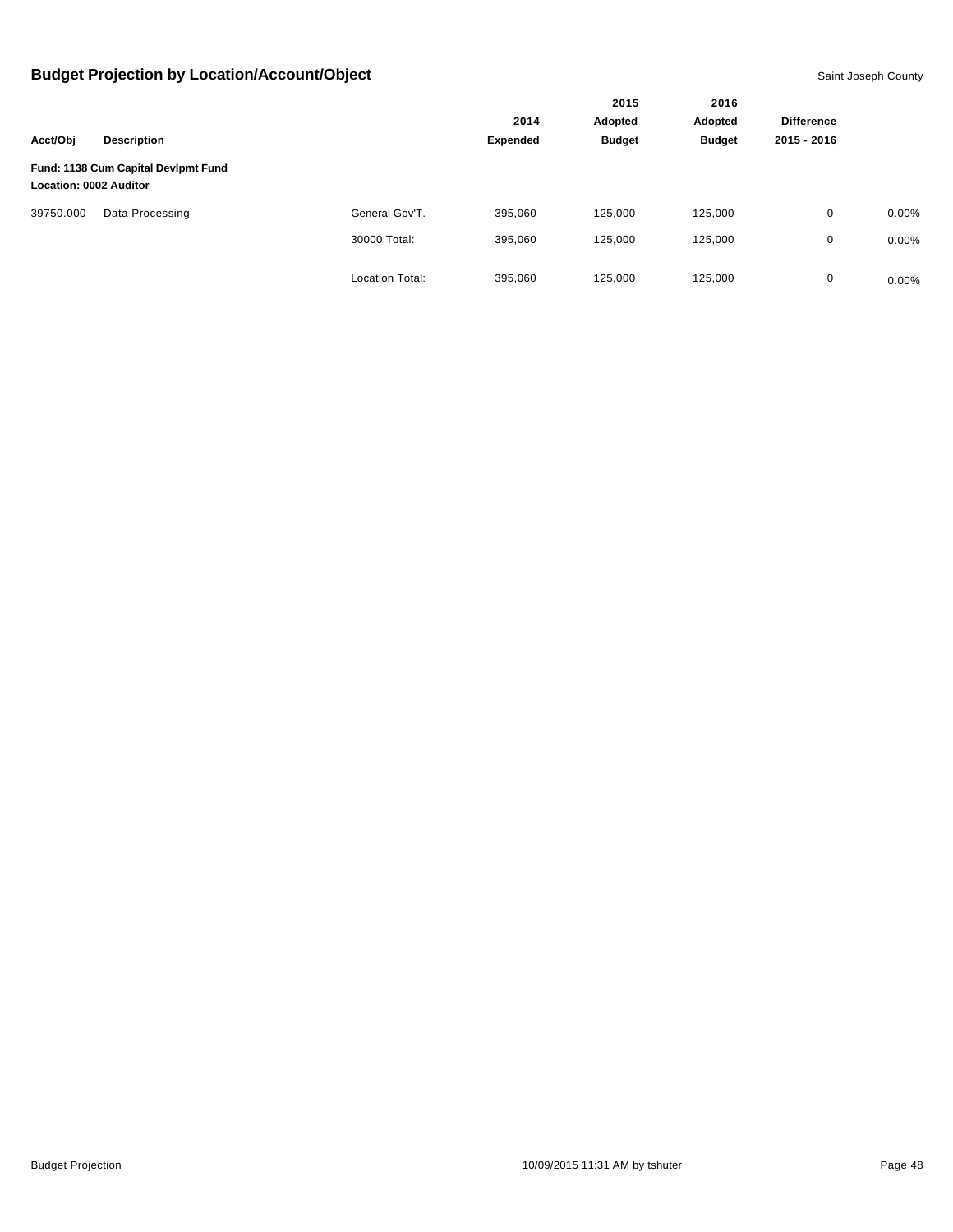|           |                                                                            |                        |          | 2015          | 2016          |                   |          |
|-----------|----------------------------------------------------------------------------|------------------------|----------|---------------|---------------|-------------------|----------|
|           |                                                                            | 2014                   |          | Adopted       | Adopted       | <b>Difference</b> |          |
| Acct/Obj  | <b>Description</b>                                                         |                        | Expended | <b>Budget</b> | <b>Budget</b> | 2015 - 2016       |          |
|           | Fund: 1138 Cum Capital Devlpmt Fund<br><b>Location: 0005 County Police</b> |                        |          |               |               |                   |          |
| 45010.000 | Autos                                                                      | General Gov'T.         | 0        | 0             | 450,000       | 450,000           | $0.00\%$ |
|           |                                                                            | 40000 Total:           | 0        | 0             | 450,000       | 450,000           | $0.00\%$ |
|           |                                                                            | <b>Location Total:</b> | 0        | 0             | 450,000       | 450,000           | $0.00\%$ |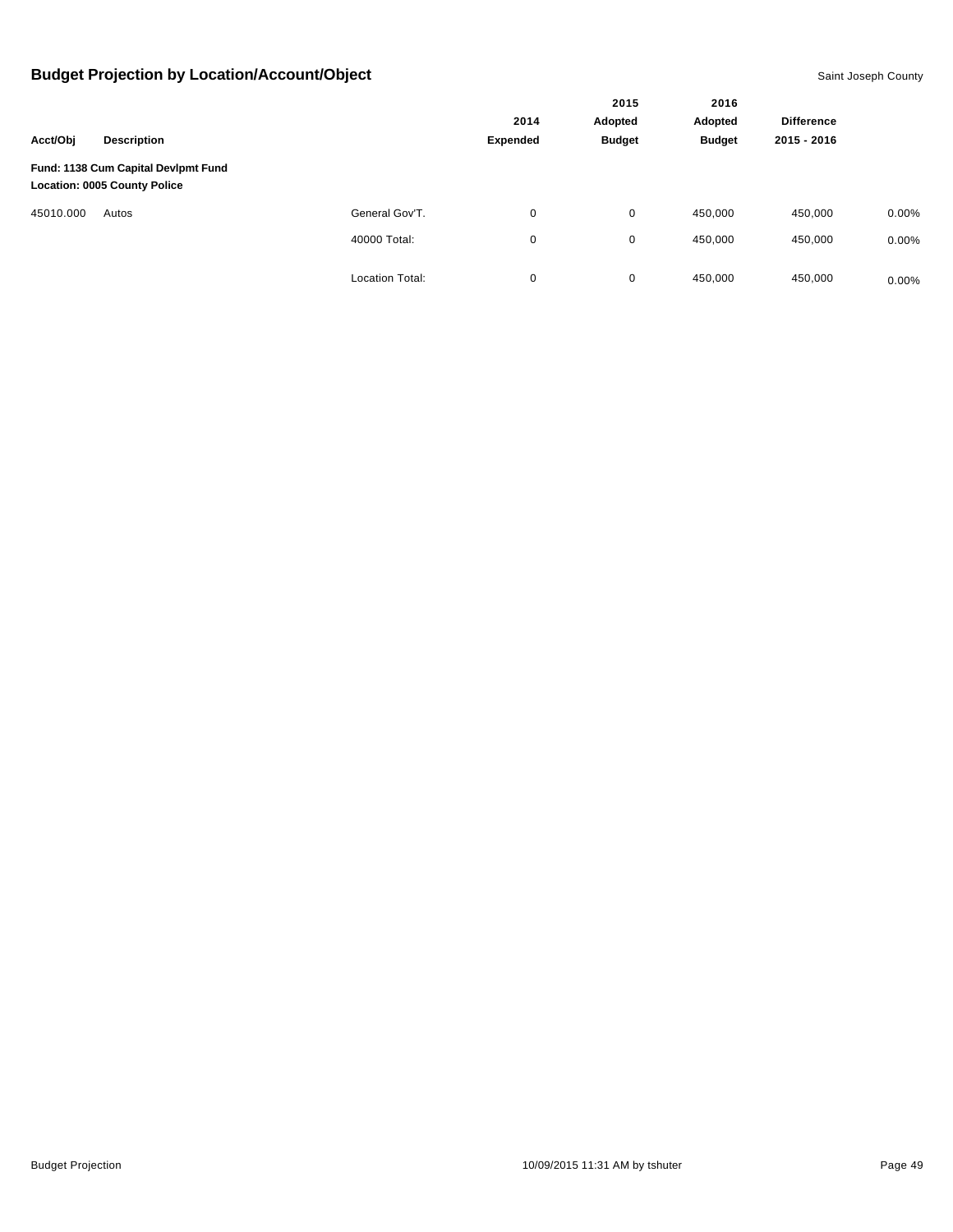|           |                                                                            |                        |                 | 2015<br>Adopted | 2016<br>Adopted | <b>Difference</b> |          |
|-----------|----------------------------------------------------------------------------|------------------------|-----------------|-----------------|-----------------|-------------------|----------|
|           |                                                                            |                        | 2014            |                 |                 |                   |          |
| Acct/Obj  | <b>Description</b>                                                         |                        | <b>Expended</b> | <b>Budget</b>   | <b>Budget</b>   | 2015 - 2016       |          |
|           | Fund: 1138 Cum Capital Devlpmt Fund<br><b>Location: 0034 Commissioners</b> |                        |                 |                 |                 |                   |          |
| 42010.000 | <b>Buildings &amp; Structures</b>                                          | General Gov'T.         | 0               | 0               | 700,000         | 700,000           | $0.00\%$ |
| 44250.000 | <b>Office Machines</b>                                                     | General Gov'T.         | 0               | 0               | 50,000          | 50,000            | $0.00\%$ |
| 44311.000 | <b>Emergency Equipment</b>                                                 | General Gov'T.         | 0               | 0               | 20,000          | 20,000            | 0.00%    |
| 44601.000 | Maintenance Equipment                                                      | General Gov'T.         | 0               | 0               | 25,000          | 25,000            | 0.00%    |
| 45510.000 | <b>Furniture &amp; Fixtures</b>                                            | General Gov'T.         | 0               | 0               | 100,000         | 100,000           | 0.00%    |
|           |                                                                            | 40000 Total:           | 0               | 0               | 895,000         | 895,000           | $0.00\%$ |
|           |                                                                            | <b>Location Total:</b> | 0               | 0               | 895,000         | 895,000           | $0.00\%$ |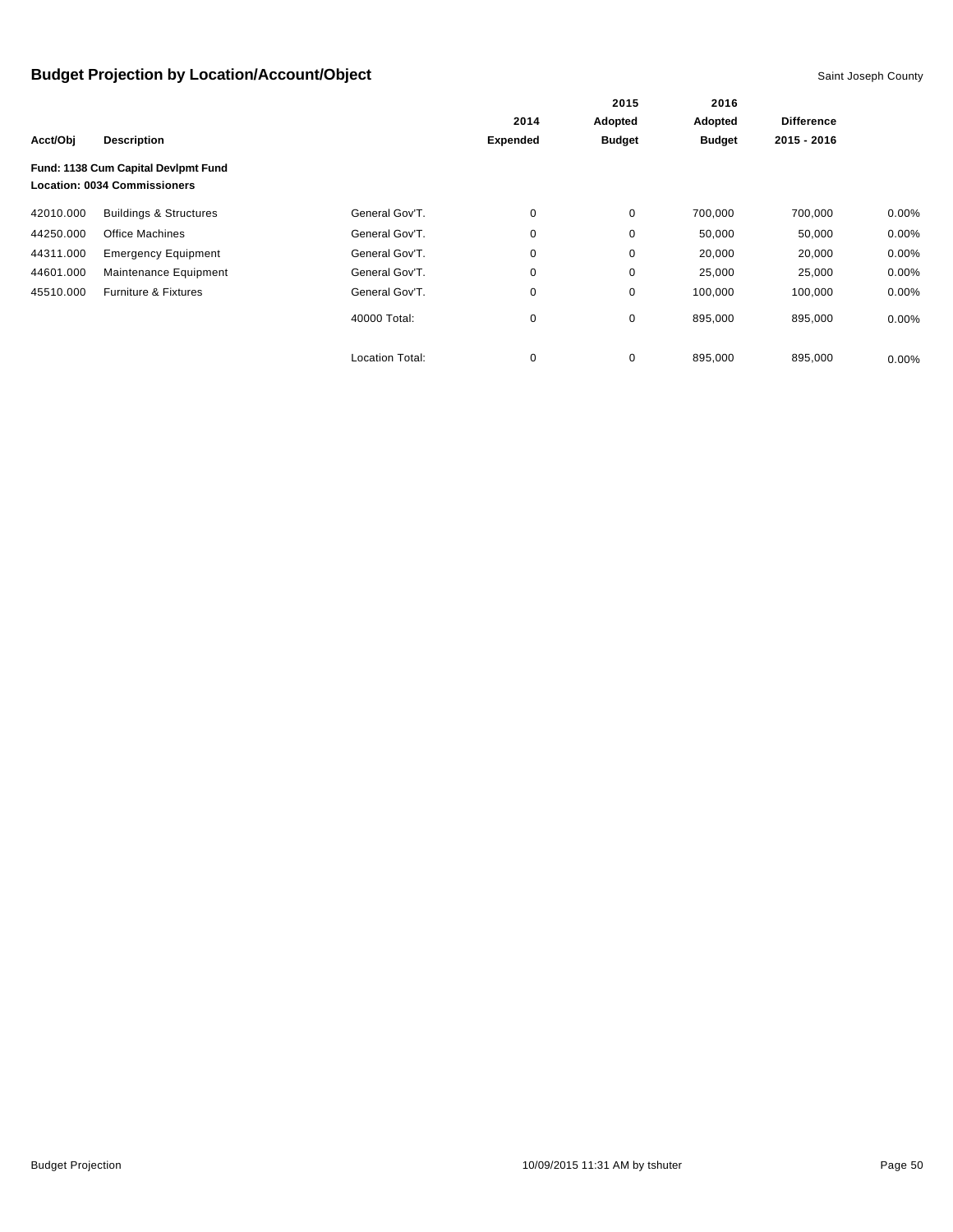|           |                                                                       |                        |                  | 2015                     | 2016<br>Adopted |                   |          |
|-----------|-----------------------------------------------------------------------|------------------------|------------------|--------------------------|-----------------|-------------------|----------|
|           | <b>Description</b>                                                    |                        | 2014<br>Expended | Adopted<br><b>Budget</b> |                 | <b>Difference</b> |          |
| Acct/Obi  |                                                                       |                        |                  |                          | <b>Budget</b>   | 2015 - 2016       |          |
|           | Fund: 1138 Cum Capital Devlpmt Fund<br>Location: 0064 Highway Gen Exp |                        |                  |                          |                 |                   |          |
| 44009.000 | <b>Heavy Equipment</b>                                                | General Gov'T.         | $\mathbf 0$      | 0                        | 555,000         | 555,000           | $0.00\%$ |
|           |                                                                       | 40000 Total:           | 0                | 0                        | 555,000         | 555,000           | $0.00\%$ |
|           |                                                                       | <b>Location Total:</b> | $\mathbf 0$      | 0                        | 555,000         | 555,000           | $0.00\%$ |
|           |                                                                       | Fund Totals:           | 395,060          | 125,000                  | 2,025,000       | 1,900,000         | $0.00\%$ |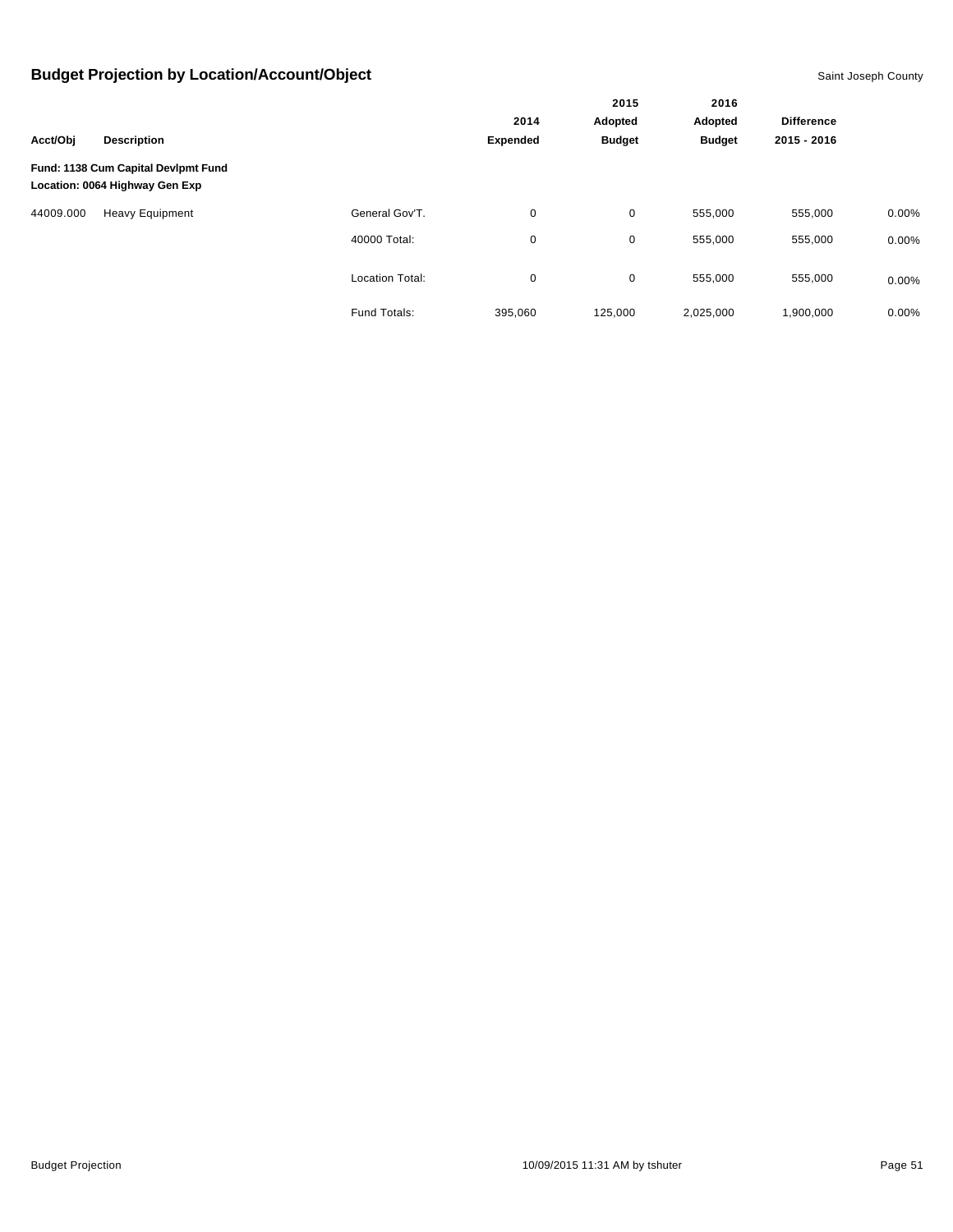|                       |                                                                                                         |                |                 | 2015           | 2016          |                   |             |
|-----------------------|---------------------------------------------------------------------------------------------------------|----------------|-----------------|----------------|---------------|-------------------|-------------|
|                       |                                                                                                         |                | 2014            | <b>Adopted</b> | Adopted       | <b>Difference</b> |             |
| Acct/Obj              | <b>Description</b>                                                                                      |                | <b>Expended</b> | <b>Budget</b>  | <b>Budget</b> | 2015 - 2016       |             |
|                       | Fund: 1159 County Health                                                                                |                |                 |                |               |                   |             |
| Location: 0055 Health |                                                                                                         |                |                 |                |               |                   |             |
| 11030.000             | Administrator                                                                                           | General Gov'T. | 58,803          | 58,803         | 58,803        | 0                 | 0.00%       |
| 11041.000             | <b>Attorney Part Time</b>                                                                               | General Gov'T. | 16,458          | 16,458         | 16,458        | 0                 | 0.00%       |
| 11055.000             | County Health Officer                                                                                   | General Gov'T. | 60,394          | 61,955         | 61,955        | 0                 | 0.00%       |
| 11073.000             | Finance Manager                                                                                         | General Gov'T. | 34,266          | 34,266         | 34,266        | 0                 | 0.00%       |
| 11077.000             | Admin. Assistant<br>1@28,357 1@28,882 1@30,144                                                          | General Gov'T. | 87,383          | 87,383         | 87,383        | 0                 | 0.00%       |
| 11143.000             | Registrars                                                                                              | General Gov'T. | 246,451         | 207,674        | 204,879       | (2,795)           | $(1.35)\%$  |
|                       | 4@ 25,000 1@ 25,222 1@ 25,694 1@ 26,955 1@ 27,008 1@ 27,795 INCLUDES 1 NEW FOR 2016                     |                |                 |                |               |                   |             |
| 11150.000             | Vital Records Supervisor                                                                                | General Gov'T. | 31,997          | 31,997         | 31,997        | 0                 | 0.00%       |
| 11155.000             | Nurses                                                                                                  | General Gov'T. | 278,337         | 277,845        | 281,345       | 3,500             | 1.26%       |
|                       | 5@ 39,782 1@ 40,390 1@ 42,045                                                                           |                |                 |                |               |                   |             |
| 11157.000             | Epidemiologist/EmerPre Super                                                                            | General Gov'T. | 46,773          | 46,773         | 46,773        | 0                 | 0.00%       |
| 11161.000             | Env. Health Director                                                                                    | General Gov'T. | 46,773          | 46,773         | 47,351        | 578               | 1.24%       |
| 11164.000             | <b>Environmental/Food Specialist</b>                                                                    | General Gov'T. | 472,848         | 473,172        | 512,925       | 39,753            | 8.40%       |
|                       | 3@ 32,597 1@ 32,770 2@ 33,242 2@ 33,295 3@ 33,820 1@ 34,346 1@ 34,556 2@ 39,464 INCLUDES 1 NEW FOR 2016 |                |                 |                |               |                   |             |
| 11193.000             | <b>Health Educator</b><br>1@ 45,773 1@ 30,840                                                           | General Gov'T. | 64,589          | 76,613         | 76,613        | 0                 | 0.00%       |
| 11650.000             | <b>Executive Secretary</b>                                                                              | General Gov'T. | 30,463          | 30,463         | 30,463        | 0                 | 0.00%       |
| 11701.000             | Director Of Nursing                                                                                     | General Gov'T. | 53,998          | 54,522         | 55,100        | 578               | 1.06%       |
| 11706.000             | <b>Food Service Supervisor</b>                                                                          | General Gov'T. | 49,441          | 46,773         | 47,351        | 578               | 1.24%       |
| 11709.000             | Asst. Dir. Nursing<br>2@ 46,883                                                                         | General Gov'T. | 60,701          | 92,610         | 93,766        | 1,156             | 1.25%       |
| 14800.000             | <b>Fica Contribution</b>                                                                                | General Gov'T. | 120,826         | 125,773        | 129,133       | 3,360             | 2.67%       |
| 14810.000             | P.E.R.F.<br>11.2%                                                                                       | General Gov'T. | 148,469         | 172,224        | 187,214       | 14,990            | 8.70%       |
| 14840.000             | Group Insurance                                                                                         | General Gov'T. | 464,200         | 374,360        | 452,000       | 77,640            | 20.74%      |
| 14850.000             | Unemployment                                                                                            | General Gov'T. | 0               | 750            | 750           | 0                 | 0.00%       |
|                       |                                                                                                         | 10000 Total:   | 2,373,170       | 2,317,187      | 2,456,525     | 139,338           | 6.01%       |
| 21030.000             | <b>Office Supplies</b>                                                                                  | General Gov'T. | 12,123          | 16,850         | 16,850        | 0                 | 0.00%       |
| 22120.000             | Garage & Motor Supplies                                                                                 | General Gov'T. | 13,840          | 14,000         | 14,000        | $\pmb{0}$         | 0.00%       |
| 22148.000             | <b>Field Supplies</b>                                                                                   | General Gov'T. | 2,433           | 3,000          | 3,000         | 0                 | 0.00%       |
| 22328.000             | <b>Equipment Repairs</b>                                                                                | General Gov'T. | 1,148           | 2,250          | 2,250         | 0                 | 0.00%       |
| 22448.000             | Books                                                                                                   | General Gov'T. | 395             | 200            | 200           | 0                 | 0.00%       |
| 24120.000             | <b>Medical Supplies, Etc.</b>                                                                           | General Gov'T. | 0               | 50             | 50            | 0                 | 0.00%       |
|                       |                                                                                                         | 20000 Total:   | 29,939          | 36,350         | 36,350        | 0                 | 0.00%       |
| 31070.000             | <b>Other Contractual Services</b>                                                                       | General Gov'T. | 3,764           | 17,000         | 1,000         | (16,000)          | $(94.12)\%$ |
| 31150.000             | <b>Medical Services</b>                                                                                 | General Gov'T. | 979             | 1,750          | 1,750         | 0                 | 0.00%       |
| 32020.000             | Travel                                                                                                  | General Gov'T. | 15,526          | 15,350         | 15,350        | 0                 | 0.00%       |
| 32050.000             | Instruction & Training<br>Moved from 10000 accounts                                                     | General Gov'T. | 361             | 600            | 600           | 0                 | 0.00%       |
| 32200.000             | Telephone                                                                                               | General Gov'T. | 11,341          | 11,800         | 14,800        | 3,000             | 25.42%      |
| 32350.000             | Postage                                                                                                 | General Gov'T. | 3,951           | 9,000          | 3,000         | (6,000)           | $(66.67)\%$ |
| 33118.000             | <b>Immunization Supplies</b>                                                                            | General Gov'T. | 95,812          | 130,000        | 200,000       | 70,000            | 53.85%      |
| 33128.000             | <b>Environmental Health</b>                                                                             | General Gov'T. | 2,898           | 3,500          | 3,500         | 0                 | 0.00%       |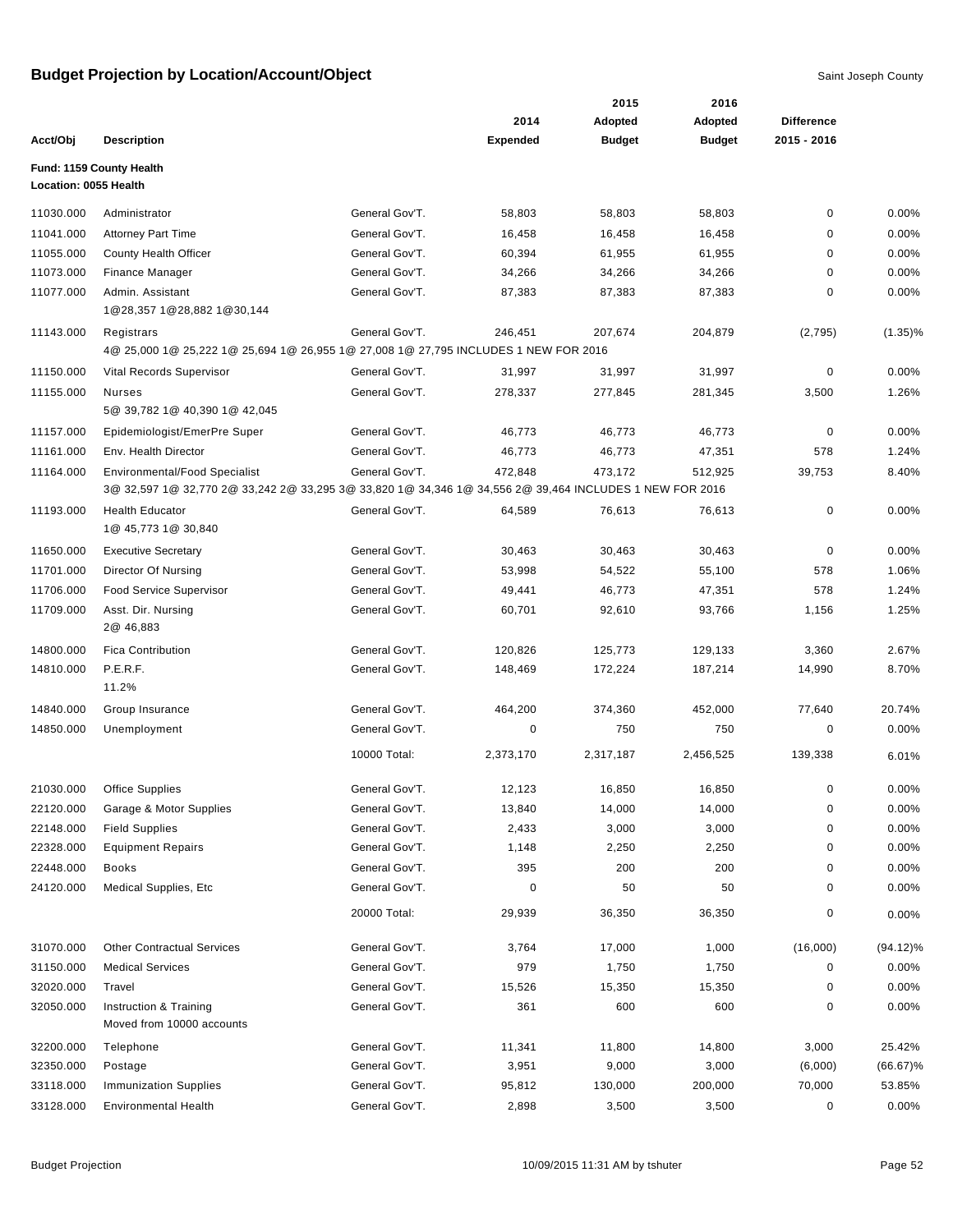|                       |                          |                        |                 | 2015          | 2016<br>Adopted |                   |          |
|-----------------------|--------------------------|------------------------|-----------------|---------------|-----------------|-------------------|----------|
|                       |                          |                        | 2014            | Adopted       |                 | <b>Difference</b> |          |
| Acct/Obj              | <b>Description</b>       |                        | <b>Expended</b> | <b>Budget</b> | <b>Budget</b>   | 2015 - 2016       |          |
|                       | Fund: 1159 County Health |                        |                 |               |                 |                   |          |
| Location: 0055 Health |                          |                        |                 |               |                 |                   |          |
| 33648.000             | <b>Rebinding Records</b> | General Gov'T.         | $\mathbf 0$     | 500           | 500             | $\mathbf 0$       | $0.00\%$ |
| 36500.000             | Service Contract         | General Gov'T.         | 5,932           | 6,100         | 9,100           | 3,000             | 49.18%   |
| 39010.000             | Dues & Subscription      | General Gov'T.         | 30              | 200           | 200             | 0                 | $0.00\%$ |
| 39750.000             | Data Processing          | General Gov'T.         | 22,550          | 28,500        | 32,500          | 4,000             | 14.04%   |
|                       |                          | 30000 Total:           | 163,144         | 224,300       | 282,300         | 58,000            | 25.86%   |
|                       |                          | <b>Location Total:</b> | 2,566,253       | 2,577,837     | 2,775,175       | 197,338           | 7.66%    |
|                       |                          | Fund Totals:           | 2,566,253       | 2,577,837     | 2,775,175       | 197,338           | 14.04%   |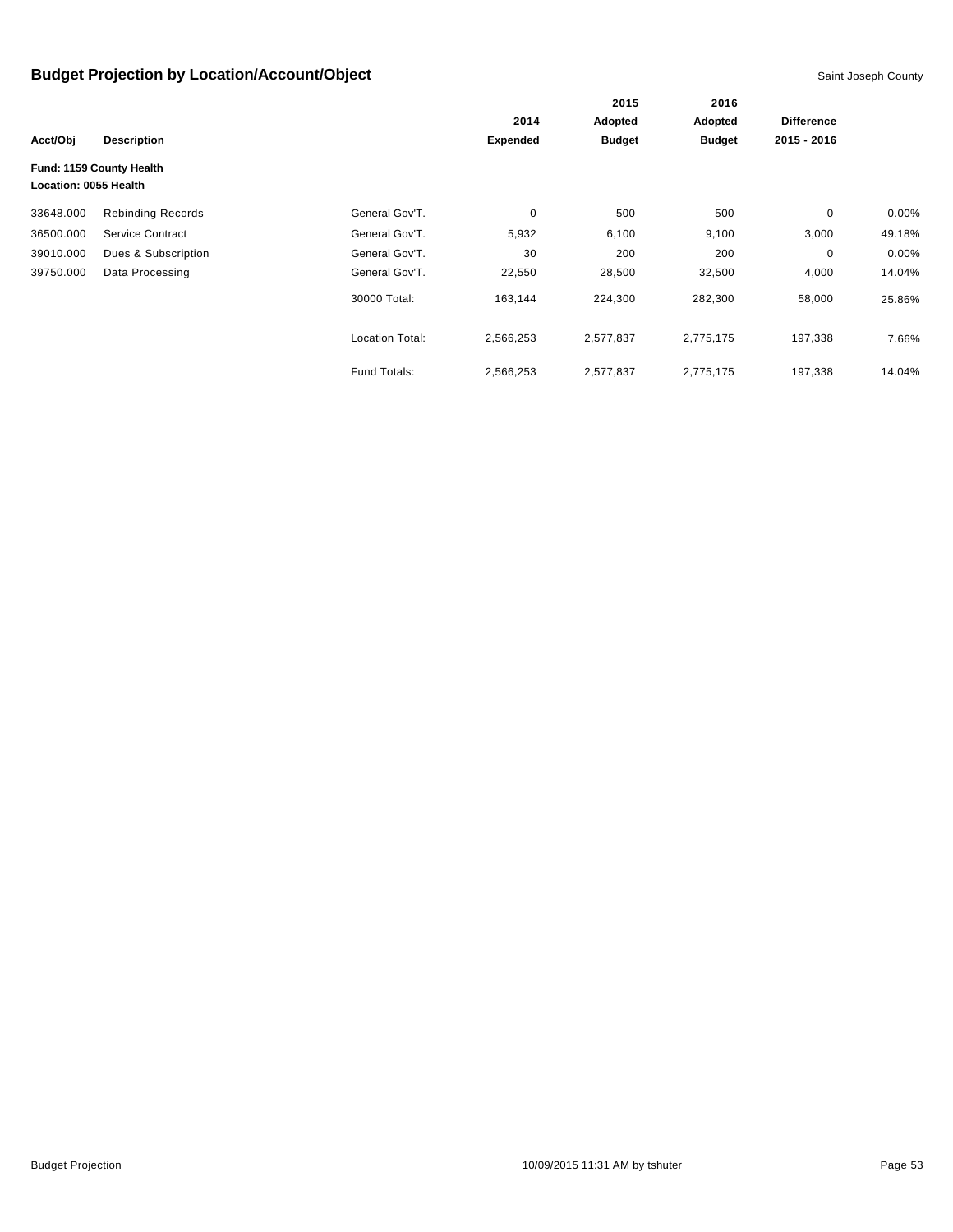|           |                                                                     |                        |                 | 2015          | 2016<br>Adopted |                   |              |
|-----------|---------------------------------------------------------------------|------------------------|-----------------|---------------|-----------------|-------------------|--------------|
|           |                                                                     |                        | 2014            | Adopted       |                 | <b>Difference</b> |              |
| Acct/Obj  | <b>Description</b>                                                  |                        | <b>Expended</b> | <b>Budget</b> | <b>Budget</b>   | $2015 - 2016$     |              |
|           | Fund: 1169 Local Roads & Streets<br>Location: 0060 Roads & Highways |                        |                 |               |                 |                   |              |
| 39150.000 | Other Expense                                                       | General Gov'T.         | 29,207          | 0             | 0               | 0                 | 0.00%        |
|           |                                                                     | 30000 Total:           | 29,207          | 0             | 0               | $\mathbf 0$       | 0.00%        |
| 91301.000 | Reconstruction/Resurface-2013                                       | General Gov'T.         | 472,576         | 0             | $\mathbf 0$     | $\Omega$          | 0.00%        |
| 91302.000 | Special Projects - 2013                                             | General Gov'T.         | 25,790          | 0             | 0               | $\Omega$          | 0.00%        |
| 91401.000 | Reconstruction/Resurface-2014                                       | General Gov'T.         | 1,378,403       | 0             | $\mathbf 0$     | 0                 | 0.00%        |
| 91402.000 | Special Projects - 2014                                             | General Gov'T.         | 85,135          | 0             | 0               | 0                 | 0.00%        |
| 91501.000 | Reconstruction/Resurface-2015                                       | General Gov'T.         | 0               | 1,900,000     | 0               | (1,900,000)       | $(100.00)\%$ |
| 91502.000 | Special Projects - 2015                                             | General Gov'T.         | 0               | 100,000       | 0               | (100,000)         | $(100.00)\%$ |
| 91601.000 | Reconstruction/Resurface-2016                                       | General Gov'T.         | 0               | 0             | 2,250,000       | 2,250,000         | 0.00%        |
| 91602.000 | Special Projects - 2016                                             | General Gov'T.         | 0               | 0             | 150,000         | 150,000           | 0.00%        |
|           |                                                                     | 90000 Total:           | 1,961,904       | 2,000,000     | 2,400,000       | 400,000           | 20.00%       |
|           |                                                                     | <b>Location Total:</b> | 1,991,111       | 2,000,000     | 2,400,000       | 400,000           | 20.00%       |
|           |                                                                     | Fund Totals:           | 1,991,111       | 2,000,000     | 2,400,000       | 400,000           | 0.00%        |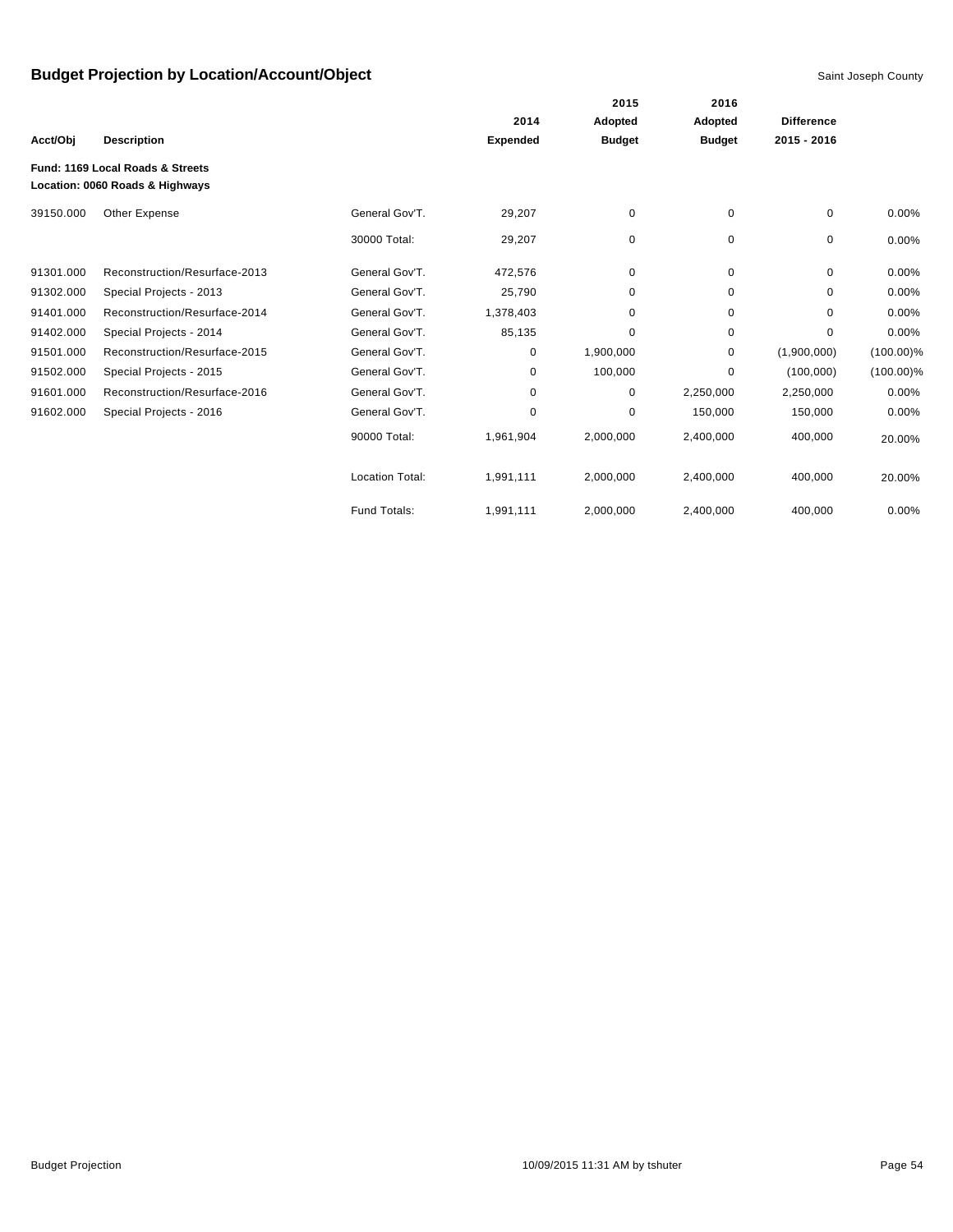|           |                                                   |                 |                 | 2015          | 2016          |                   |              |
|-----------|---------------------------------------------------|-----------------|-----------------|---------------|---------------|-------------------|--------------|
|           |                                                   |                 | 2014            | Adopted       | Adopted       | <b>Difference</b> |              |
| Acct/Obj  | <b>Description</b>                                |                 | <b>Expended</b> | <b>Budget</b> | <b>Budget</b> | $2015 - 2016$     |              |
|           | Fund: 1171 Major Cumulative Bridge                |                 |                 |               |               |                   |              |
|           | <b>Location: 0023 County Engineer</b>             |                 |                 |               |               |                   |              |
| 31020.000 | Administration                                    | General Gov'T.  | 100,550         | 100,550       | 100,550       | 0                 | 0.00%        |
|           | Reimburse County General Fund for Engineer Staff. |                 |                 |               |               |                   |              |
| 38012.000 | Int. - Maj. Bridge Bonds-2005                     | General Gov'T.  | 114,525         | 99,525        | 24,824        | (74, 701)         | $(75.06)\%$  |
| 38013.000 | Prin - Maj Bridge Bonds - 2005                    | General Gov'T.  | 250,000         | 250,000       | 290,000       | 40,000            | 16.00%       |
| 38017.000 | MCB Bonds - 2000                                  | General Gov'T.  | 1,563,996       | 518,000       | 780,000       | 262,000           | 50.58%       |
| 38024.000 | Int. - Maj. Bridge Bonds-2000                     | General Gov'T.  | 133,830         | 61,320        | 24,570        | (36, 750)         | $(59.93)\%$  |
|           |                                                   | 30000 Total:    | 2,162,901       | 1,029,395     | 1,219,944     | 190,549           | 18.51%       |
| 43050.000 | Major Bridge Maintenance/Rehab                    | General Gov'T.  | 79,285          | 0             | 5,000         | 5,000             | 0.00%        |
| 43142.000 | Sample/Olive Overpass Rehab.                      | General Gov'T.  | 58,550          | 0             | 270,000       | 270,000           | 0.00%        |
| 43144.000 | Mishawaka Ave./St. Jos. River                     | General Gov'T.  | 9,653           | 150,000       | 0             | (150,000)         | $(100.00)\%$ |
|           |                                                   | 40000 Total:    | 147,488         | 150,000       | 275,000       | 125,000           | 83.33%       |
| 90102.000 | Cleveland over St. Joe River                      | General Gov'T.  | 0               | 0             | 5,000         | 5,000             | 0.00%        |
|           |                                                   | 90000 Total:    | 0               | 0             | 5,000         | 5,000             | 0.00%        |
|           |                                                   | Location Total: | 2,310,389       | 1,179,395     | 1,499,944     | 320,549           | 27.18%       |
|           |                                                   | Fund Totals:    | 2,310,389       | 1,179,395     | 1,499,944     | 320,549           | 0.00%        |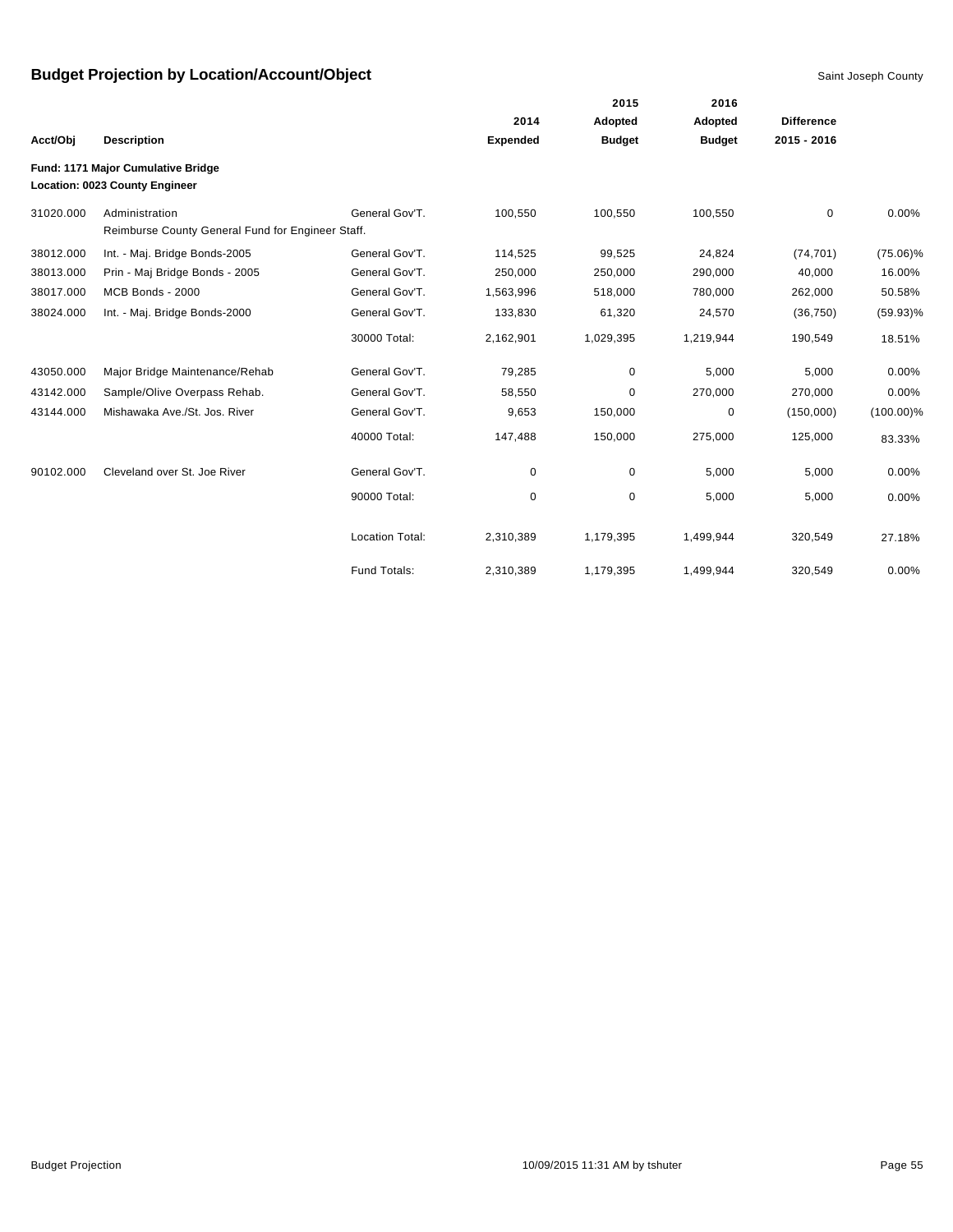|           |                                                         |                        |                 | 2015          | 2016          |                   |              |
|-----------|---------------------------------------------------------|------------------------|-----------------|---------------|---------------|-------------------|--------------|
|           |                                                         |                        | 2014            | Adopted       | Adopted       | <b>Difference</b> |              |
| Acct/Obj  | <b>Description</b>                                      |                        | <b>Expended</b> | <b>Budget</b> | <b>Budget</b> | 2015 - 2016       |              |
|           | Fund: 1176 County Highway<br>Location: 0061 Highway Adm |                        |                 |               |               |                   |              |
| 11400.000 | Payroll Adm/Adm Assistant                               | General Gov'T.         | 34,152          | 34,152        | 35,000        | 848               | 2.48%        |
| 11401.000 | <b>Highway Engineer</b>                                 | General Gov'T.         | 70,587          | 70,587        | 70,587        | $\mathbf 0$       | 0.00%        |
| 11402.000 | Asst. Supervisors<br>5@ 49,700                          | General Gov'T.         | $\mathbf 0$     | 0             | 248,500       | 248,500           | 0.00%        |
| 11406.000 | Area Adm./Adm. Assistant                                | General Gov'T.         | 34,152          | 34,152        | 35,000        | 848               | 2.48%        |
| 11407.000 | Supervisor<br>2@\$53,000                                | General Gov'T.         | 245,870         | 248,500       | 106,000       | (142, 500)        | $(57.34)\%$  |
| 11447.000 | <b>Construction Technician IV</b>                       | General Gov'T.         | 6,997           | $\pmb{0}$     | $\mathbf 0$   | $\mathbf 0$       | 0.00%        |
|           |                                                         | 10000 Total:           | 391,758         | 387,391       | 495,087       | 107,696           | 27.80%       |
| 21030.000 | Office Supplies                                         | General Gov'T.         | 630             | 700           | 700           | $\mathbf 0$       | 0.00%        |
| 24010.000 | <b>Other Supplies</b>                                   | General Gov'T.         | 2,338           | 2,800         | 2,800         | $\pmb{0}$         | 0.00%        |
|           |                                                         | 20000 Total:           | 2,968           | 3,500         | 3,500         | $\mathbf 0$       | 0.00%        |
| 31020.000 | Administration                                          | General Gov'T.         | 18,170          | 18,170        | 18,170        | $\pmb{0}$         | 0.00%        |
| 32020.000 | Travel                                                  | General Gov'T.         | 572             | 600           | 600           | $\pmb{0}$         | 0.00%        |
| 32050.000 | Instruction & Training                                  | General Gov'T.         | $\mathbf 0$     | 1,000         | 1,000         | $\mathbf 0$       | 0.00%        |
| 32200.000 | Telephone                                               | General Gov'T.         | 21,899          | 20,000        | 20,000        | $\pmb{0}$         | 0.00%        |
| 32300.000 | Freight & Express                                       | General Gov'T.         | $\mathbf 0$     | 100           | 0             | (100)             | $(100.00)\%$ |
| 32350.000 | Postage                                                 | General Gov'T.         | 346             | 100           | $\mathbf 0$   | (100)             | $(100.00)\%$ |
| 35015.000 | <b>Utilities</b>                                        | General Gov'T.         | 74,837          | 75,000        | 75,000        | $\mathbf 0$       | 0.00%        |
| 36010.000 | Repairs-Bldgs & Structures                              | General Gov'T.         | 816             | 15,000        | 15,000        | $\mathbf 0$       | 0.00%        |
| 36300.000 | Repair - Office Equipment                               | General Gov'T.         | $\pmb{0}$       | 500           | 500           | $\mathbf 0$       | 0.00%        |
| 39010.000 | Dues & Subscription                                     | General Gov'T.         | 258             | 1,000         | 1,000         | $\mathbf 0$       | 0.00%        |
| 39014.000 | <b>Technical Books &amp; Manuals</b>                    | General Gov'T.         | $\mathbf 0$     | 300           | 300           | $\overline{0}$    | 0.00%        |
| 39150.000 | Other Expense                                           | General Gov'T.         | 4,896           | 1,500         | 1,700         | 200               | 13.33%       |
| 39750.000 | Data Processing                                         | General Gov'T.         | 11,049          | 40,000        | 25,000        | (15,000)          | $(37.50)\%$  |
|           |                                                         | 30000 Total:           | 132,843         | 173,270       | 158,270       | (15,000)          | $(8.66)\%$   |
|           |                                                         | <b>Location Total:</b> | 527.569         | 564.161       | 656.857       | 92.696            | 16.43%       |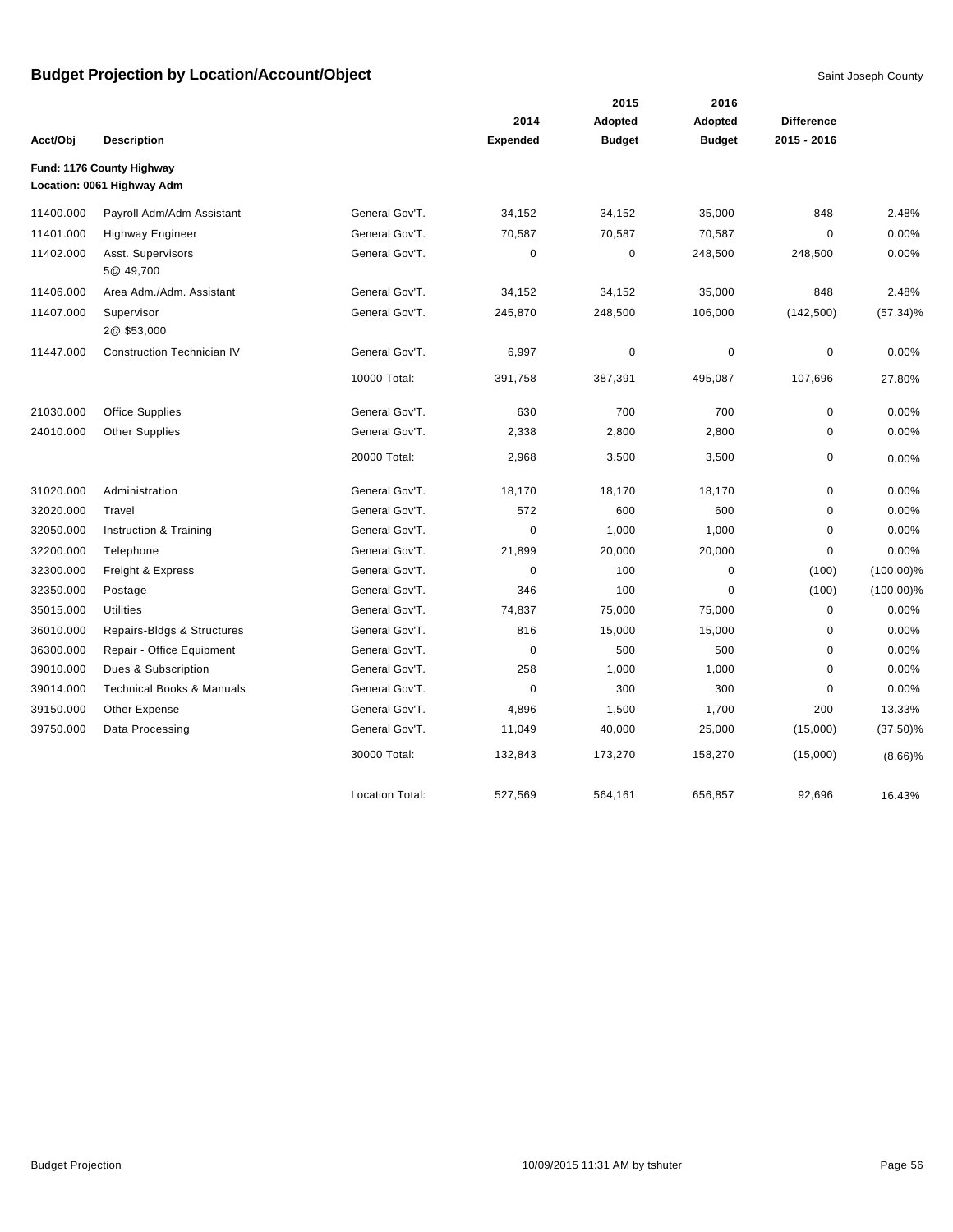|           |                                                                 |                        |                         | 2015                     | 2016                     |                                  |              |
|-----------|-----------------------------------------------------------------|------------------------|-------------------------|--------------------------|--------------------------|----------------------------------|--------------|
|           | <b>Description</b>                                              |                        | 2014<br><b>Expended</b> | Adopted<br><b>Budget</b> | Adopted<br><b>Budget</b> | <b>Difference</b><br>2015 - 2016 |              |
| Acct/Obj  |                                                                 |                        |                         |                          |                          |                                  |              |
|           | Fund: 1176 County Highway<br>Location: 0062 Highway Maintenance |                        |                         |                          |                          |                                  |              |
| 11402.000 | Asst. Supervisors                                               | General Gov'T.         | 173,514                 | 180,000                  | 0                        | (180,000)                        | $(100.00)\%$ |
| 11421.000 | Group 5 (Hrly)                                                  | General Gov'T.         | 0                       | 0                        | 34,965                   | 34,965                           | 0.00%        |
|           | 16.81 Hr                                                        |                        |                         |                          |                          |                                  |              |
| 11422.000 | Group 4 (Hrly)<br>2@ 34,965 (16.81 Hr)                          | General Gov'T.         | 0                       | 0                        | 69,930                   | 69,930                           | 0.00%        |
| 11423.000 | Group 3 (Hrly)<br>19@ 34,445 (16.56 Hr)                         | General Gov'T.         | 696,587                 | 772,776                  | 654,445                  | (118, 331)                       | $(15.31)\%$  |
| 11424.000 | Group 2 (Hrly)<br>26@ 33,093 (15.91 Hr)                         | General Gov'T.         | 963,198                 | 1,020,690                | 860,418                  | (160, 272)                       | $(15.70)\%$  |
| 11425.000 | Group 1 (Hrly)<br>6@ 31,346 (15.07 Hr)                          | General Gov'T.         | $\mathbf 0$             | 0                        | 188,076                  | 188,076                          | 0.00%        |
| 11428.000 | Part Time (Hrly)<br>20@ 400 HRS/15.00 Hr (8,000 Hrs)            | General Gov'T.         | 39,916                  | 40,384                   | 120,000                  | 79,616                           | 197.15%      |
| 11439.000 | Overtime                                                        | General Gov'T.         | 133,645                 | 140,000                  | 100,000                  | (40,000)                         | $(28.57)\%$  |
| 11951.000 | Out of Group Pay                                                | General Gov'T.         | 1,740                   | 5,000                    | 12,000                   | 7,000                            | 140.00%      |
| 14900.000 | Uniforms                                                        | General Gov'T.         | 22,330                  | 45,000                   | 40,000                   | (5,000)                          | $(11.11)\%$  |
|           |                                                                 | 10000 Total:           | 2,030,930               | 2,203,850                | 2,079,834                | (124, 016)                       | (5.63)%      |
| 23200.000 | Hardware & Tools                                                | General Gov'T.         | 3,787                   | 35,000                   | 35,000                   | 0                                | 0.00%        |
| 23210.000 | Calcium Chloride                                                | General Gov'T.         | 355,617                 | 320,000                  | 320,000                  | 0                                | 0.00%        |
| 23220.000 | <b>Weed Spray</b>                                               | General Gov'T.         | 2,973                   | 2,000                    | 0                        | (2,000)                          | $(100.00)\%$ |
| 23230.000 | Paint                                                           | General Gov'T.         | 76,783                  | 58,000                   | 58,000                   | 0                                | 0.00%        |
| 23240.000 | <b>Other Supplies</b>                                           | General Gov'T.         | 929                     | 500                      | 2,500                    | 2,000                            | 400.00%      |
| 23400.000 | Stone Gravel, Aggregates                                        | General Gov'T.         | 46,899                  | 65,000                   | 65,000                   | 0                                | 0.00%        |
| 23410.000 | Culverts, Tile & Sewer Pipes                                    | General Gov'T.         | 322                     | 2,000                    | 0                        | (2,000)                          | $(100.00)\%$ |
| 23420.000 | <b>Bituminous</b>                                               | General Gov'T.         | 145,752                 | 90,000                   | 90,000                   | 0                                | 0.00%        |
| 23430.000 | Lumber                                                          | General Gov'T.         | 391                     | 1,000                    | 0                        | (1,000)                          | $(100.00)\%$ |
| 23440.000 | Road Signs                                                      | General Gov'T.         | 36,563                  | 30,000                   | 30,000                   | 0                                | 0.00%        |
| 23460.000 | <b>Other Materials</b>                                          | General Gov'T.         | 0                       | 1,000                    | 4,000                    | 3,000                            | 300.00%      |
|           |                                                                 | 20000 Total:           | 670,016                 | 604,500                  | 604,500                  | $\Omega$                         | 0.00%        |
| 35015.000 | <b>Utilities</b>                                                | General Gov'T.         | 42,221                  | 45,000                   | 45,000                   | $\pmb{0}$                        | 0.00%        |
| 35090.000 | <b>Trash Removal</b>                                            | General Gov'T.         | 23,902                  | 40,000                   | 40,000                   | 0                                | 0.00%        |
| 36014.000 | <b>Road Repairs</b>                                             | General Gov'T.         | 17,730                  | 10,000                   | 10,000                   | 0                                | 0.00%        |
| 37210.000 | <b>Rental Of Equipment</b>                                      | General Gov'T.         | 13,477                  | 15,000                   | 15,000                   | 0                                | 0.00%        |
| 39050.000 | Licenses                                                        | General Gov'T.         | 216                     | 200                      | 200                      | 0                                | 0.00%        |
| 39150.000 | Other Expense                                                   | General Gov'T.         | 4,237                   | 4,000                    | 4,000                    | 0                                | 0.00%        |
| 39510.000 | Drainage & Other Assessment                                     | General Gov'T.         | 250                     | 300                      | 300                      | 0                                | 0.00%        |
|           |                                                                 | 30000 Total:           | 102,033                 | 114,500                  | 114,500                  | 0                                | 0.00%        |
|           |                                                                 | <b>Location Total:</b> | 2,802,979               | 2,922,850                | 2,798,834                | (124, 016)                       | (4.24)%      |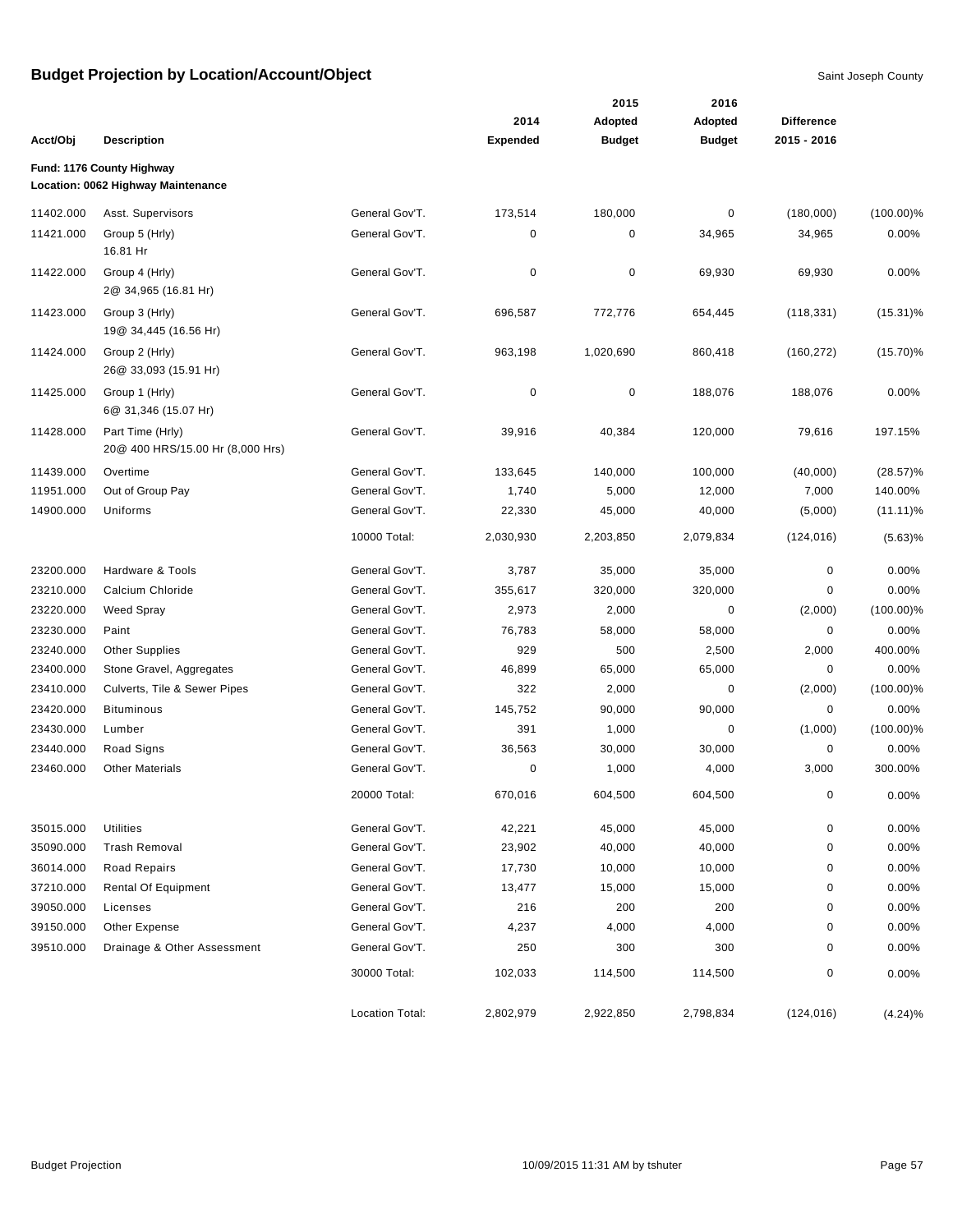|           |                                                             |                 |                 | 2015          | 2016          |                   |              |
|-----------|-------------------------------------------------------------|-----------------|-----------------|---------------|---------------|-------------------|--------------|
|           |                                                             |                 | 2014            | Adopted       | Adopted       | <b>Difference</b> |              |
| Acct/Obj  | <b>Description</b>                                          |                 | <b>Expended</b> | <b>Budget</b> | <b>Budget</b> | 2015 - 2016       |              |
|           | Fund: 1176 County Highway<br>Location: 0064 Highway Gen Exp |                 |                 |               |               |                   |              |
| 11435.000 | Group A Mechanic<br>18.17 Hr                                | General Gov'T.  | 0               | $\pmb{0}$     | 37,794        | 37,794            | 0.00%        |
| 11436.000 | Group B Mechanic<br>4@ 37,274 (17.92 Hr)                    | General Gov'T.  | 173,447         | 174,200       | 149,096       | (25, 104)         | $(14.41)\%$  |
| 11437.000 | Group C Mechanic<br>5@ 34,694 (16.68 Hr)                    | General Gov'T.  | 156,516         | 162,140       | 173,470       | 11,330            | 6.99%        |
| 11438.000 | Group D Mechanic (Hrly)<br>PART TIME 1040 HRS @ 15.18 Hr    | General Gov'T.  | 0               | 0             | 15,787        | 15,787            | 0.00%        |
| 11439.000 | Overtime                                                    | General Gov'T.  | 28,271          | 30,000        | 25,000        | (5,000)           | $(16.67)\%$  |
| 11951.000 | Out of Group Pay                                            | General Gov'T.  | 44              | 1,000         | 5,500         | 4,500             | 450.00%      |
| 14800.000 | <b>Fica Contribution</b>                                    | General Gov'T.  | 202,775         | 222,889       | 225,229       | 2,340             | 1.05%        |
| 14810.000 | P.E.R.F.<br>11.2%                                           | General Gov'T.  | 257,626         | 316,052       | 316,979       | 927               | 0.29%        |
| 14840.000 | Group Insurance                                             | General Gov'T.  | 295,000         | 295,000       | 900,000       | 605,000           | 205.08%      |
| 14910.000 | C.D.L. Compliance                                           | General Gov'T.  | 0               | 1,000         | 1,000         | $\pmb{0}$         | 0.00%        |
|           |                                                             | 10000 Total:    | 1,113,679       | 1,202,281     | 1,849,855     | 647,574           | 53.86%       |
| 22010.000 | Gas Oil & Lubricants                                        | General Gov'T.  | 786,688         | 600,000       | 545,000       | (55,000)          | (9.17)%      |
| 22100.000 | Tires & Tubes                                               | General Gov'T.  | 33,689          | 35,000        | 25,000        | (10,000)          | $(28.57)\%$  |
| 22120.000 | Garage & Motor Supplies                                     | General Gov'T.  | 251,317         | 250,000       | 220,000       | (30,000)          | $(12.00)\%$  |
| 24010.000 | <b>Other Supplies</b>                                       | General Gov'T.  | 46,372          | 40,000        | 40,000        | 0                 | 0.00%        |
|           |                                                             | 20000 Total:    | 1,118,066       | 925,000       | 830,000       | (95,000)          | $(10.27)\%$  |
| 32210.000 | Radio Maintenance                                           | General Gov'T.  | 2,044           | 10,000        | 5,000         | (5,000)           | $(50.00)\%$  |
| 34030.000 | Insurance Coverage                                          | General Gov'T.  | 140,000         | 140,000       | 140,000       | 0                 | 0.00%        |
| 34050.000 | <b>Workmens Comp</b>                                        | General Gov'T.  | 0               | 30,000        | 30,000        | 0                 | 0.00%        |
| 35015.000 | <b>Utilities</b>                                            | General Gov'T.  | 74,027          | 80,000        | 80,000        | 0                 | 0.00%        |
| 36010.000 | Repairs-Bldgs & Structures                                  | General Gov'T.  | 51,985          | 15,000        | 15,000        | 0                 | 0.00%        |
| 36100.000 | Repairs - Auto & Truck                                      | General Gov'T.  | 47,483          | 60,000        | 40,000        | (20,000)          | $(33.33)\%$  |
| 36110.000 | Repairs - Road Equip                                        | General Gov'T.  | 86,862          | 70,000        | 80,000        | 10,000            | 14.29%       |
| 36200.000 | Repairs - Other Equipment                                   | General Gov'T.  | 29,568          | 10,000        | 10,000        | $\pmb{0}$         | 0.00%        |
| 37100.000 | Auto Lease                                                  | General Gov'T.  | 0               | 25,000        | $\pmb{0}$     | (25,000)          | $(100.00)\%$ |
|           |                                                             | 30000 Total:    | 431,969         | 440,000       | 400,000       | (40,000)          | (9.09)%      |
| 42010.000 | <b>Buildings &amp; Structures</b>                           | General Gov'T.  | 21,317          | 5,000         | 5,000         | 0                 | 0.00%        |
| 44009.000 | <b>Heavy Equipment</b>                                      | General Gov'T.  | 0               | 55,000        | 50,000        | (5,000)           | (9.09)%      |
| 44250.000 | <b>Office Machines</b>                                      | General Gov'T.  | 0               | 500           | 500           | 0                 | 0.00%        |
| 44510.000 | Furniture & Fixtures                                        | General Gov'T.  | 26,959          | 1,000         | 1,000         | 0                 | 0.00%        |
|           |                                                             | 40000 Total:    | 48,276          | 61,500        | 56,500        | (5,000)           | (8.13)%      |
|           |                                                             | Location Total: | 2,711,990       | 2,628,781     | 3,136,355     | 507,574           | 19.31%       |
|           |                                                             | Fund Totals:    | 6,042,538       | 6,115,792     | 6,592,046     | 476,254           | 0.00%        |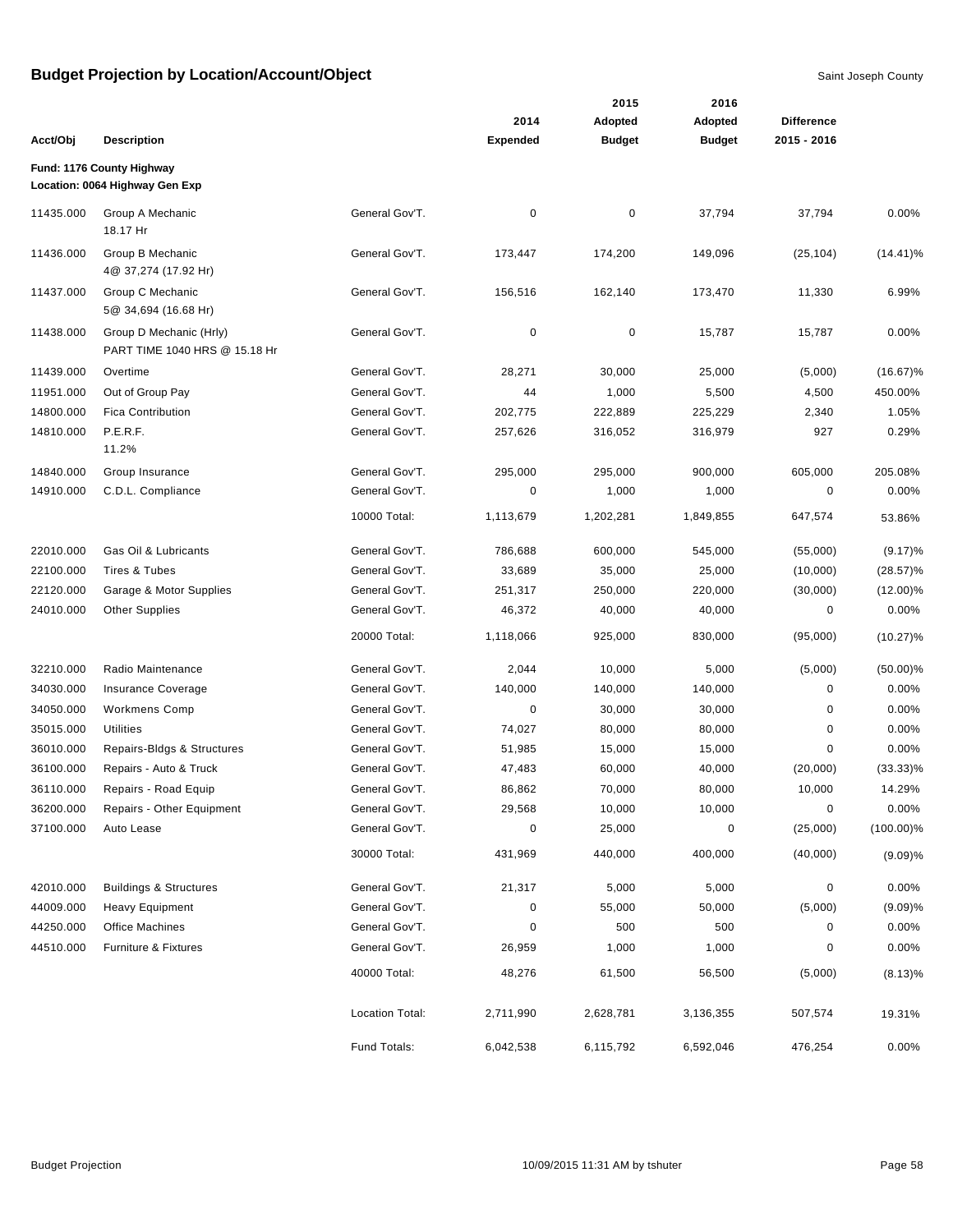|           |                                                                    |                        |                 | 2015          | 2016          |                   |       |
|-----------|--------------------------------------------------------------------|------------------------|-----------------|---------------|---------------|-------------------|-------|
|           |                                                                    |                        | 2014            | Adopted       | Adopted       | <b>Difference</b> |       |
| Acct/Obj  | <b>Description</b>                                                 |                        | <b>Expended</b> | <b>Budget</b> | <b>Budget</b> | 2015 - 2016       |       |
|           | Fund: 1179 Park & Recr Non Reverting<br>Location: 0057 Parks & Rec |                        |                 |               |               |                   |       |
| 11428.000 | Part Time (Hrly)<br>7.25-10.20 Hr                                  | General Gov'T.         | 20,818          | 19,500        | 19,500        | 0                 | 0.00% |
| 11439.000 | Overtime                                                           | General Gov'T.         | $\mathbf 0$     | 1,000         | 1,000         | 0                 | 0.00% |
| 11476.000 | Gatekeepers/Security-P.T.<br>7.25-11.09 Hr                         | General Gov'T.         | 33,417          | 14,500        | 14,500        | 0                 | 0.00% |
| 11477.000 | Interpretive - P.T.<br>7.25-16.32 Hr                               | General Gov'T.         | 3,449           | 8,000         | 8,000         | 0                 | 0.00% |
| 11478.000 | Maintenance - P.T.<br>7.25-12.24 Hr                                | General Gov'T.         | 0               | 1,000         | 1,000         | 0                 | 0.00% |
| 14800.000 | <b>Fica Contribution</b>                                           | General Gov'T.         | 4,304           | 3,400         | 3,400         | 0                 | 0.00% |
| 14810.000 | P.E.R.F.<br>11.2%                                                  | General Gov'T.         | 1,110           | 1,000         | 1,000         | 0                 | 0.00% |
|           |                                                                    | 10000 Total:           | 63,098          | 48,400        | 48,400        | 0                 | 0.00% |
| 22417.000 | <b>General Supplies</b>                                            | General Gov'T.         | 2,110           | $\pmb{0}$     | $\pmb{0}$     | 0                 | 0.00% |
| 24130.000 | <b>Recreation Supplies</b>                                         | General Gov'T.         | 7,236           | 0             | $\mathbf 0$   | 0                 | 0.00% |
|           |                                                                    | 20000 Total:           | 9,346           | 0             | 0             | 0                 | 0.00% |
| 32050.000 | Instruction & Training                                             | General Gov'T.         | 823             | $\pmb{0}$     | $\mathbf 0$   | 0                 | 0.00% |
| 33020.000 | Advertising                                                        | General Gov'T.         | 6,832           | 0             | $\mathbf 0$   | 0                 | 0.00% |
| 33100.000 | Printing                                                           | General Gov'T.         | 1,499           | 0             | 0             | 0                 | 0.00% |
| 35090.000 | <b>Trash Removal</b>                                               | General Gov'T.         | 1,320           | $\mathbf 0$   | $\mathbf 0$   | 0                 | 0.00% |
| 36015.000 | <b>Contractual Services</b>                                        | General Gov'T.         | 5,180           | 0             | $\mathbf 0$   | 0                 | 0.00% |
| 36200.000 | Repairs - Other Equipment                                          | General Gov'T.         | 2,759           | 0             | $\mathbf 0$   | 0                 | 0.00% |
| 39150.000 | Other Expense                                                      | General Gov'T.         | 2,402           | 0             | $\mathbf 0$   | 0                 | 0.00% |
| 39600.000 | Refunds, Awards & Indemnities                                      | General Gov'T.         | 13,433          | $\mathbf 0$   | $\mathbf 0$   | 0                 | 0.00% |
| 39960.000 | IN Dept. Revenue - Sales Tax                                       | General Gov'T.         | 2,111           | 0             | $\mathbf 0$   | 0                 | 0.00% |
|           |                                                                    | 30000 Total:           | 36,359          | 0             | $\mathbf 0$   | 0                 | 0.00% |
|           |                                                                    | <b>Location Total:</b> | 108,803         | 48,400        | 48,400        | 0                 | 0.00% |
|           |                                                                    | Fund Totals:           | 108,803         | 48,400        | 48,400        | 0                 | 0.00% |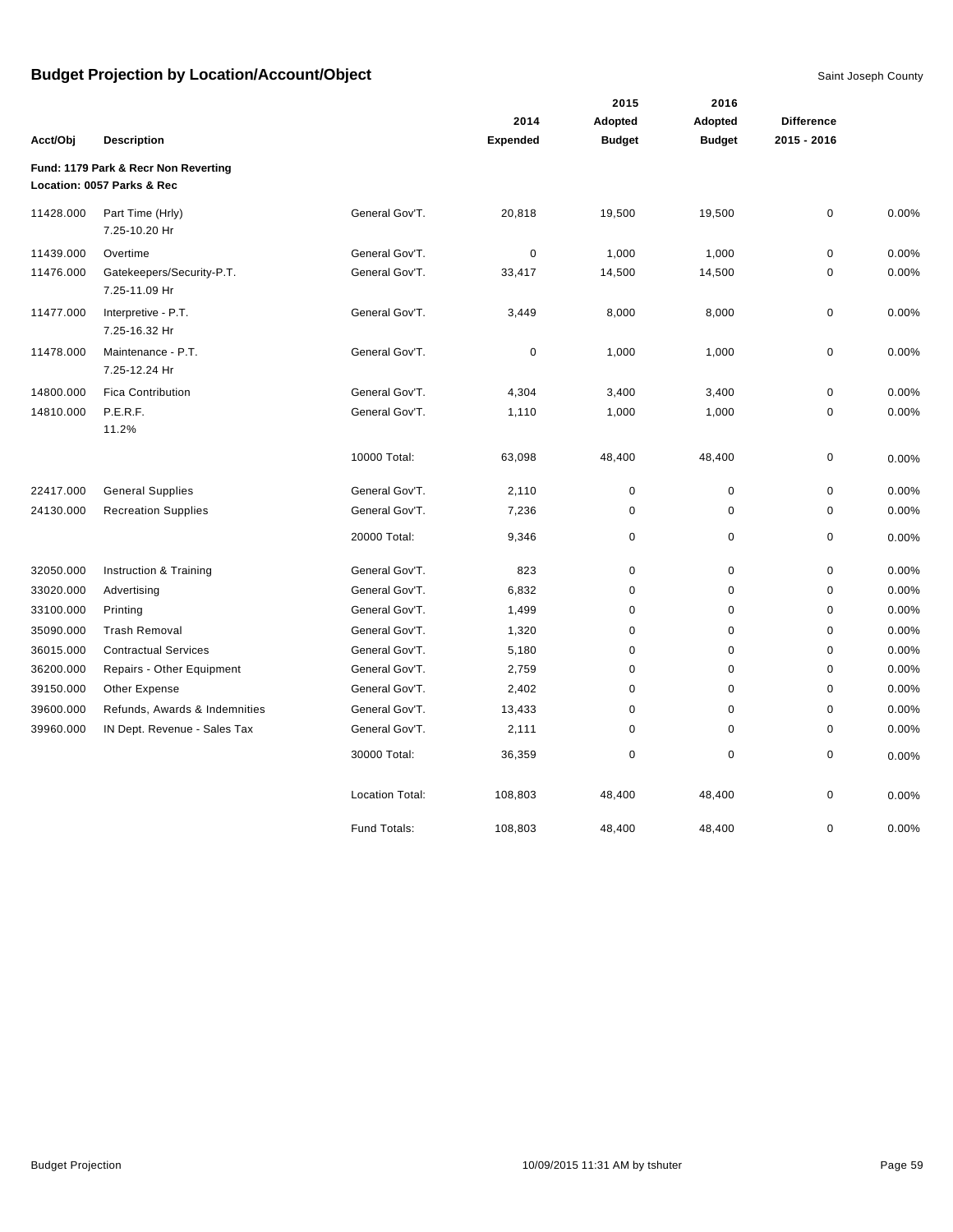|                               |                                     |                        |                 | 2015          | 2016          |                   |        |
|-------------------------------|-------------------------------------|------------------------|-----------------|---------------|---------------|-------------------|--------|
|                               |                                     |                        | 2014            | Adopted       | Adopted       | <b>Difference</b> |        |
| Acct/Obi                      | <b>Description</b>                  |                        | <b>Expended</b> | <b>Budget</b> | <b>Budget</b> | 2015 - 2016       |        |
|                               | Fund: 1181 Plat Book Maint, Fund    |                        |                 |               |               |                   |        |
| <b>Location: 0002 Auditor</b> |                                     |                        |                 |               |               |                   |        |
| 11609.000                     | Plat Room Supervisor                | General Gov'T.         | 0               | 32,824        | 32,824        | 0                 | 0.00%  |
| 11950.000                     | Part Time                           | General Gov'T.         | 4,862           | 5,000         | 5,000         | $\mathbf 0$       | 0.00%  |
|                               | Maximum 10.00 per hr.               |                        |                 |               |               |                   |        |
| 14800.000                     | <b>Fica Contribution</b>            | General Gov'T.         | 0               | 0             | 2,894         | 2,894             | 0.00%  |
| 14810.000                     | P.E.R.F.                            | General Gov'T.         | 0               | $\mathbf 0$   | 3,677         | 3,677             | 0.00%  |
| 14840.000                     | Group Insurance                     | General Gov'T.         | 0               | 0             | 12,000        | 12,000            | 0.00%  |
|                               |                                     | 10000 Total:           | 4,862           | 37,824        | 56,395        | 18,571            | 49.10% |
| 21020.000                     | <b>Official Forms &amp; Records</b> | General Gov'T.         | 966             | 2,500         | 2,500         | 0                 | 0.00%  |
| 21030.000                     | <b>Office Supplies</b>              | General Gov'T.         | 4,043           | 6,000         | 6,000         | 0                 | 0.00%  |
|                               |                                     | 20000 Total:           | 5,009           | 8,500         | 8,500         | 0                 | 0.00%  |
| 32020.000                     | Travel                              | General Gov'T.         | 90              | 5,000         | 5,000         | 0                 | 0.00%  |
| 36300.000                     | Repair - Office Equipment           | General Gov'T.         | 348             | 1,100         | 1,100         | 0                 | 0.00%  |
|                               |                                     | 30000 Total:           | 438             | 6,100         | 6,100         | 0                 | 0.00%  |
|                               |                                     | <b>Location Total:</b> | 10,309          | 52,424        | 70,995        | 18,571            | 35.42% |
|                               |                                     | Fund Totals:           | 10,309          | 52,424        | 70,995        | 18,571            | 0.00%  |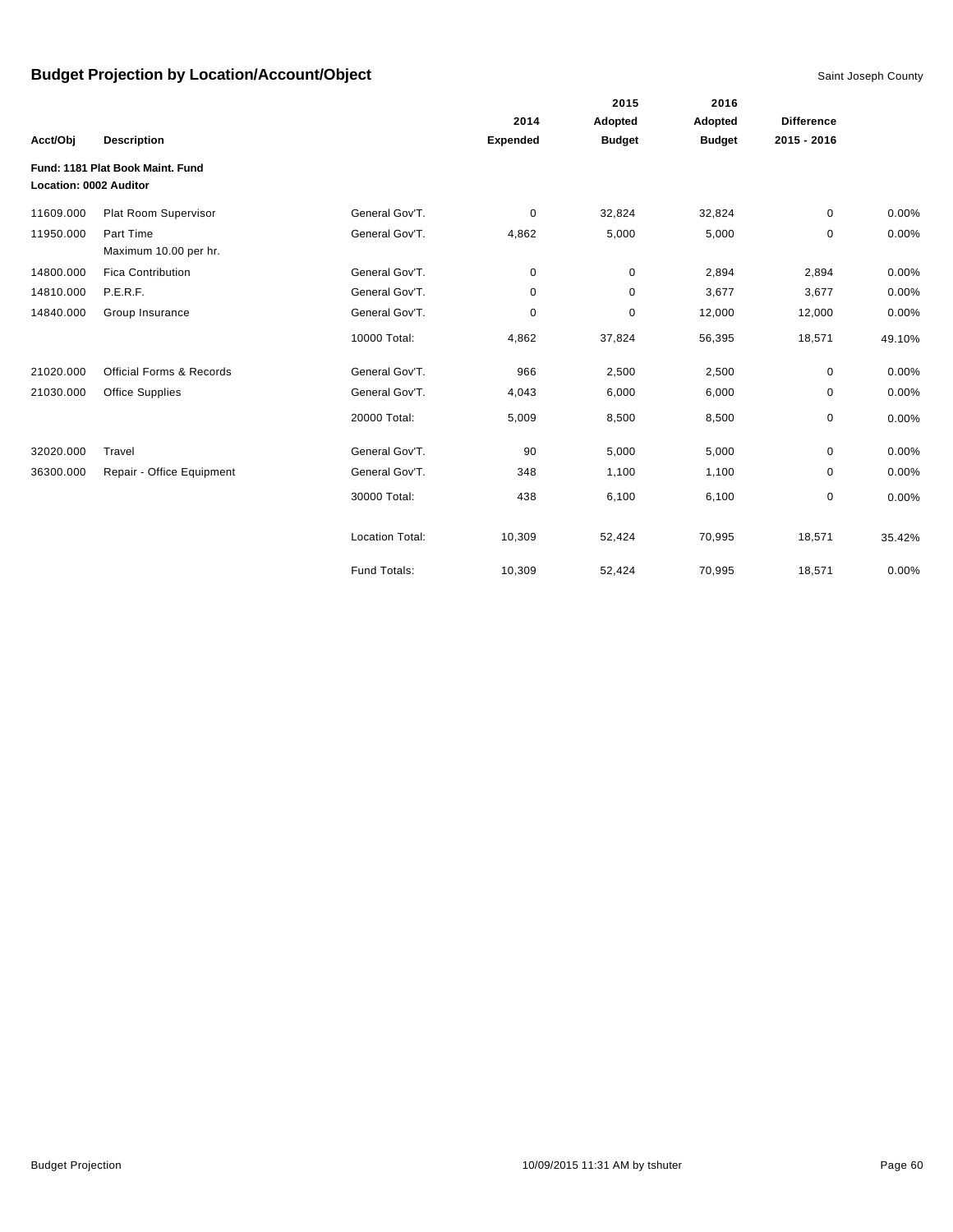|           |                                                                                                                                                                             |                 |                 | 2015          | 2016          |                   |             |
|-----------|-----------------------------------------------------------------------------------------------------------------------------------------------------------------------------|-----------------|-----------------|---------------|---------------|-------------------|-------------|
|           |                                                                                                                                                                             |                 | 2014            | Adopted       | Adopted       | <b>Difference</b> |             |
| Acct/Obj  | <b>Description</b>                                                                                                                                                          |                 | <b>Expended</b> | <b>Budget</b> | <b>Budget</b> | 2015 - 2016       |             |
|           | Fund: 1188 2017 Cum Reassessment<br><b>Location: 0012 County Assessor</b>                                                                                                   |                 |                 |               |               |                   |             |
| 11010.000 | <b>Township Assessor</b>                                                                                                                                                    | General Gov'T.  | 0               | 10            | 10            | 0                 | 0.00%       |
| 11012.000 | <b>County Assessor</b>                                                                                                                                                      | General Gov'T.  | 0               | 10            | 10            | 0                 | 0.00%       |
| 11040.000 | <b>Board Member</b>                                                                                                                                                         | General Gov'T.  | 23,064          | 65,000        | 65,000        | 0                 | 0.00%       |
|           | 5 @ \$12 per hour                                                                                                                                                           |                 |                 |               |               |                   |             |
| 11101.000 | Deputy                                                                                                                                                                      | General Gov'T.  | 102,527         | 100,589       | 102,125       | 1,536             | 1.53%       |
|           | 1@ 25,000 1@ 25,567 2@ 25,779                                                                                                                                               |                 |                 |               |               |                   |             |
| 11102.000 | <b>Second Deputy</b>                                                                                                                                                        | General Gov'T.  | 29,555          | 65,688        | 63,875        | (1, 813)          | (2.76)%     |
|           | 1@ 32,844 1@ 31,000                                                                                                                                                         |                 |                 |               |               |                   |             |
| 11103.000 | <b>Third Deputy</b>                                                                                                                                                         | General Gov'T.  | 39,659          | 32,844        | 32,844        | $\pmb{0}$         | 0.00%       |
|           | 1@ 32,844                                                                                                                                                                   |                 |                 |               |               |                   |             |
| 11625.000 | Prop. Tax Appeals Manager                                                                                                                                                   | General Gov'T.  | 32,844          | 33,500        | 35,000        | 1,500             | 4.48%       |
| 11809.000 | Compliance Manager-Reasses.                                                                                                                                                 | General Gov'T.  | 32,844          | 33,500        | 37,000        | 3,500             | 10.45%      |
| 11950.000 | Part Time                                                                                                                                                                   | General Gov'T.  | 19,587          | 75,000        | 75,000        | 0                 | 0.00%       |
|           | \$6,000 for Certifications-9@ 500 for Level II and 1@ 1,500 for Level III/Certificates Required \$69,000 for Part Time Hourly Paid Deputies 14.00-18.00 per hour<br>maximum |                 |                 |               |               |                   |             |
| 14800.000 | <b>Fica Contribution</b>                                                                                                                                                    | General Gov'T.  | 20,552          | 30,802        | 31,045        | 243               | 0.79%       |
| 14810.000 | P.E.R.F.                                                                                                                                                                    | General Gov'T.  | 24,141          | 36,426        | 30,331        | (6,095)           | $(16.73)\%$ |
|           | 11.2%                                                                                                                                                                       |                 |                 |               |               |                   |             |
| 14840.000 | Group Insurance                                                                                                                                                             | General Gov'T.  | 158,500         | 158,500       | 108,000       | (50, 500)         | $(31.86)\%$ |
|           |                                                                                                                                                                             | 10000 Total:    | 483,273         | 631,869       | 580,240       | (51, 629)         | (8.17)%     |
| 21010.000 | <b>Stationery &amp; Printing</b>                                                                                                                                            | General Gov'T.  | 14              | 10,000        | 10,000        | $\mathbf 0$       | 0.00%       |
| 21020.000 | <b>Official Forms &amp; Records</b>                                                                                                                                         | General Gov'T.  | 14,530          | 5,000         | 5,000         | 0                 | 0.00%       |
| 21030.000 | <b>Office Supplies</b>                                                                                                                                                      | General Gov'T.  | 4,395           | 15,000        | 15,000        | 0                 | 0.00%       |
|           |                                                                                                                                                                             | 20000 Total:    | 18,939          | 30,000        | 30,000        | $\mathbf 0$       | 0.00%       |
| 31070.000 | <b>Other Contractual Services</b>                                                                                                                                           | General Gov'T.  | 196,214         | 440,000       | 440,000       | $\pmb{0}$         | 0.00%       |
| 31300.000 | <b>Appraisers Fees</b>                                                                                                                                                      | General Gov'T.  | 0               | 25,000        | 25,000        | 0                 | 0.00%       |
| 32010.000 | Mileage Allowance                                                                                                                                                           | General Gov'T.  | 4,682           | 10,000        | 15,000        | 5,000             | 50.00%      |
| 32020.000 | Travel                                                                                                                                                                      | General Gov'T.  | 4,710           | 8,000         | 10,000        | 2,000             | 25.00%      |
| 32200.000 | Telephone                                                                                                                                                                   | General Gov'T.  | 2,100           | 10,000        | 10,000        | $\pmb{0}$         | 0.00%       |
| 32350.000 | Postage                                                                                                                                                                     | General Gov'T.  | 18,994          | 45,160        | 45,160        | $\pmb{0}$         | 0.00%       |
|           | 128,000 parcel mailing Form 11's                                                                                                                                            |                 |                 |               |               |                   |             |
| 36300.000 | Repair - Office Equipment                                                                                                                                                   | General Gov'T.  | 1,000           | 1,000         | 1,000         | $\mathbf 0$       | 0.00%       |
| 37100.000 | Auto Lease                                                                                                                                                                  | General Gov'T.  | 3,480           | 8,000         | 8,000         | 0                 | 0.00%       |
| 37400.000 | Leases - Photocopy                                                                                                                                                          | General Gov'T.  | 811             | 1,000         | 1,000         | 0                 | 0.00%       |
| 39010.000 | Dues & Subscription                                                                                                                                                         | General Gov'T.  | 724             | 1,000         | 1,000         | 0                 | 0.00%       |
| 39750.000 | Data Processing                                                                                                                                                             | General Gov'T.  | 31,609          | 30,000        | 15,000        | (15,000)          | $(50.00)\%$ |
|           |                                                                                                                                                                             | 30000 Total:    | 264,324         | 579,160       | 571,160       | (8,000)           | $(1.38)\%$  |
| 44010.000 | Equipment                                                                                                                                                                   | General Gov'T.  | 0               | 0             | 5,000         | 5,000             | 0.00%       |
| 45510.000 | Furniture & Fixtures                                                                                                                                                        | General Gov'T.  | 0               | 1,000         | 2,000         | 1,000             | 100.00%     |
|           |                                                                                                                                                                             | 40000 Total:    | 0               | 1,000         | 7,000         | 6,000             | 600.00%     |
|           |                                                                                                                                                                             | Location Total: | 766,536         | 1,242,029     | 1,188,400     | (53, 629)         | $(4.32)\%$  |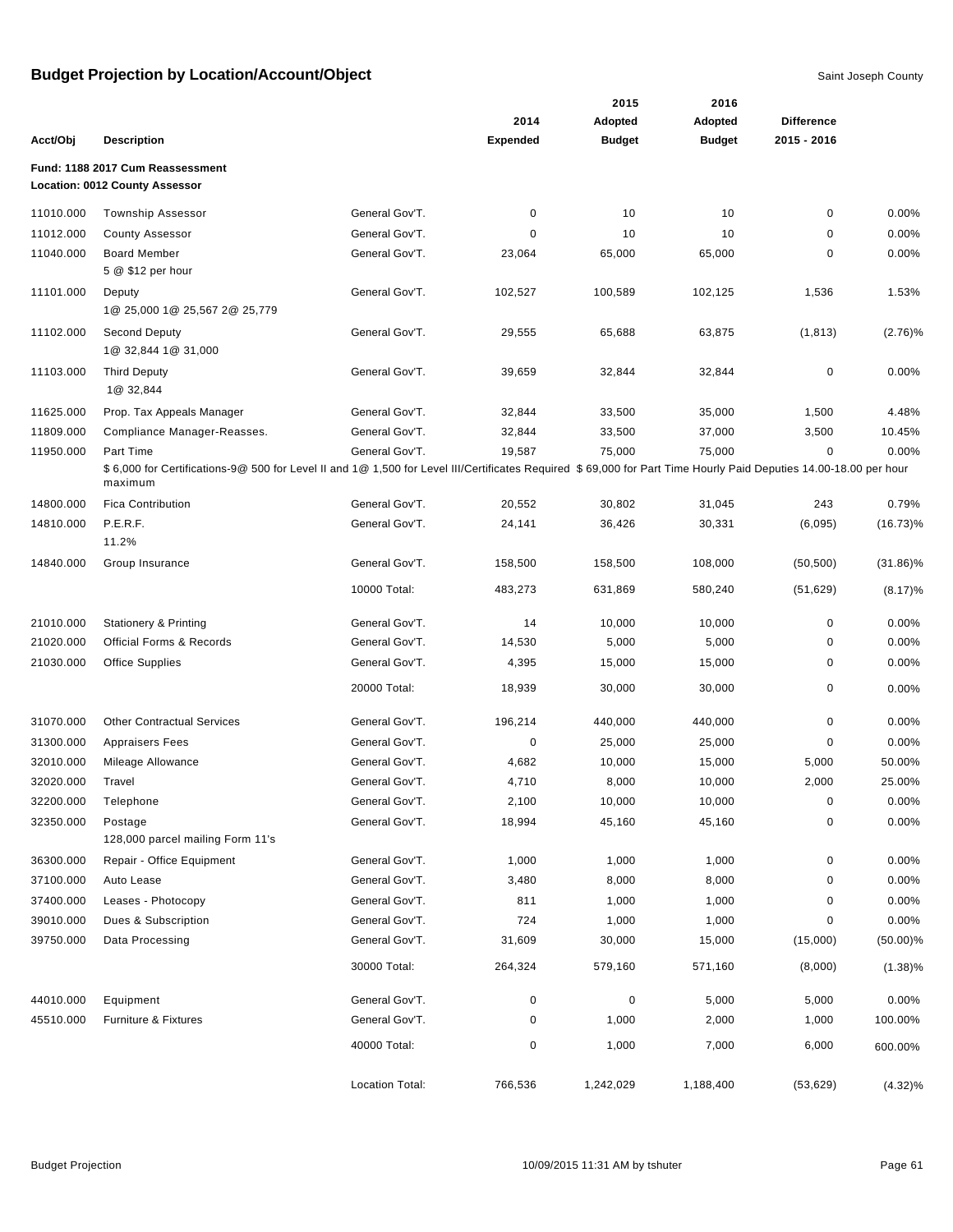|          |                                  |              |                 | 2015           | 2016          |                   |         |
|----------|----------------------------------|--------------|-----------------|----------------|---------------|-------------------|---------|
|          |                                  |              | 2014            | <b>Adopted</b> | Adopted       | <b>Difference</b> |         |
| Acct/Obj | <b>Description</b>               |              | <b>Expended</b> | <b>Budget</b>  | <b>Budget</b> | 2015 - 2016       |         |
|          | Fund: 1188 2017 Cum Reassessment |              |                 |                |               |                   |         |
|          |                                  | Fund Totals: | 766,536         | 1,242,029      | ,188,400      | (53, 629)         | 100.00% |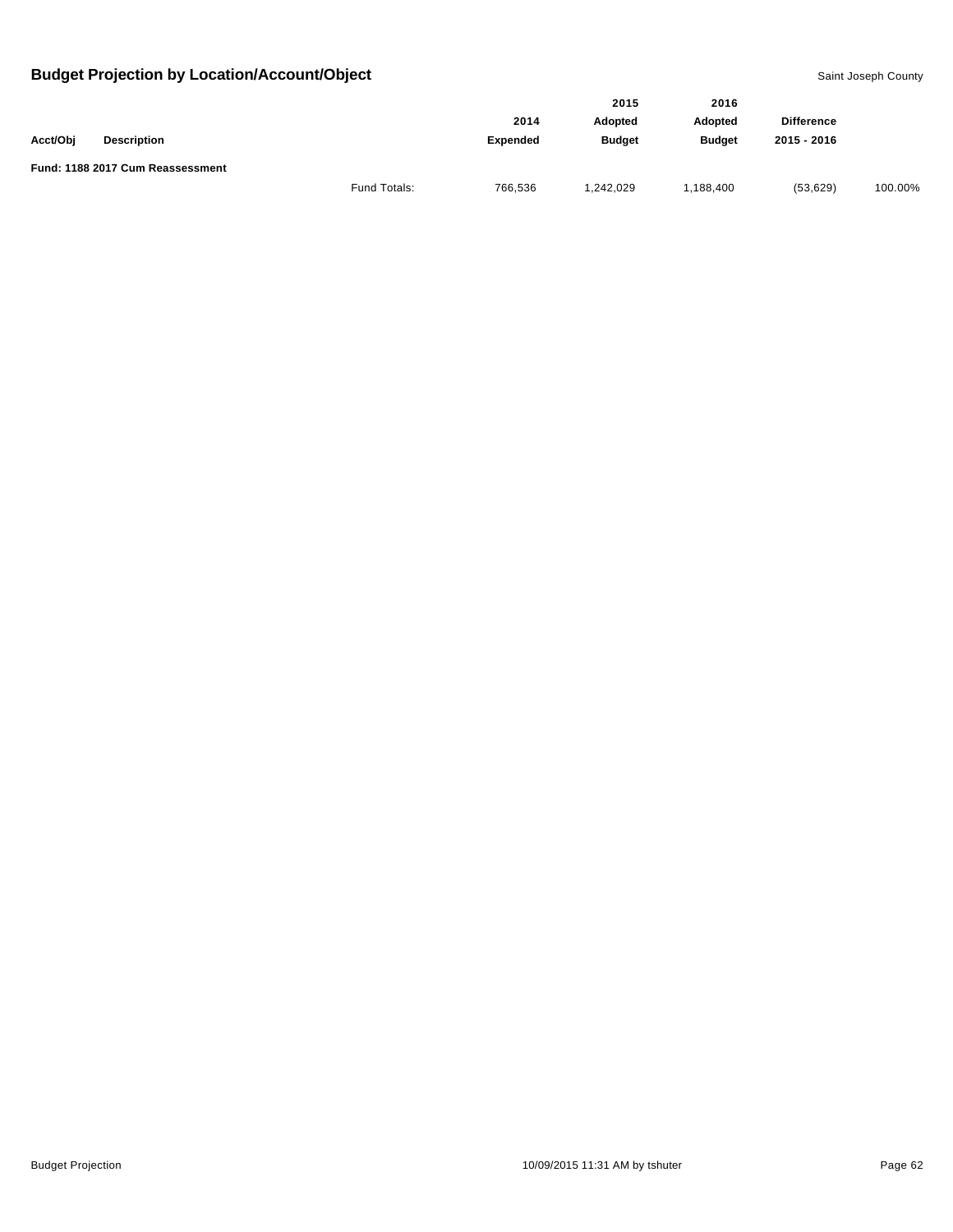|           |                                                             |                        |                 | 2015          | 2016<br>Adopted | <b>Difference</b> |          |
|-----------|-------------------------------------------------------------|------------------------|-----------------|---------------|-----------------|-------------------|----------|
|           |                                                             |                        | 2014            | Adopted       |                 |                   |          |
| Acct/Obj  | <b>Description</b>                                          |                        | <b>Expended</b> | <b>Budget</b> | <b>Budget</b>   | 2015 - 2016       |          |
|           | Fund: 1189 Recorder Perpetuation<br>Location: 0004 Recorder |                        |                 |               |                 |                   |          |
| 11360.000 | Technician I                                                | General Gov'T.         | 30,233          | 30,233        | 35,233          | 5,000             | 16.54%   |
| 11676.000 | <b>Counter Clerk</b>                                        | General Gov'T.         | 0               | $\mathbf 0$   | 31,445          | 31,445            | 0.00%    |
| 14800.000 | <b>Fica Contribution</b>                                    | General Gov'T.         | 2,173           | 2,313         | 5,101           | 2,788             | 120.54%  |
| 14810.000 | P.E.R.F.<br>11.2%                                           | General Gov'T.         | 2,872           | 2,872         | 7,468           | 4,596             | 160.03%  |
| 14840.000 | Group Insurance                                             | General Gov'T.         | 0               | 0             | 24,000          | 24,000            | $0.00\%$ |
|           |                                                             | 10000 Total:           | 35,278          | 35,418        | 103,247         | 67,829            | 191.51%  |
|           |                                                             | <b>Location Total:</b> | 35,278          | 35,418        | 103,247         | 67,829            | 191.51%  |
|           |                                                             | Fund Totals:           | 35,278          | 35,418        | 103,247         | 67,829            | 0.00%    |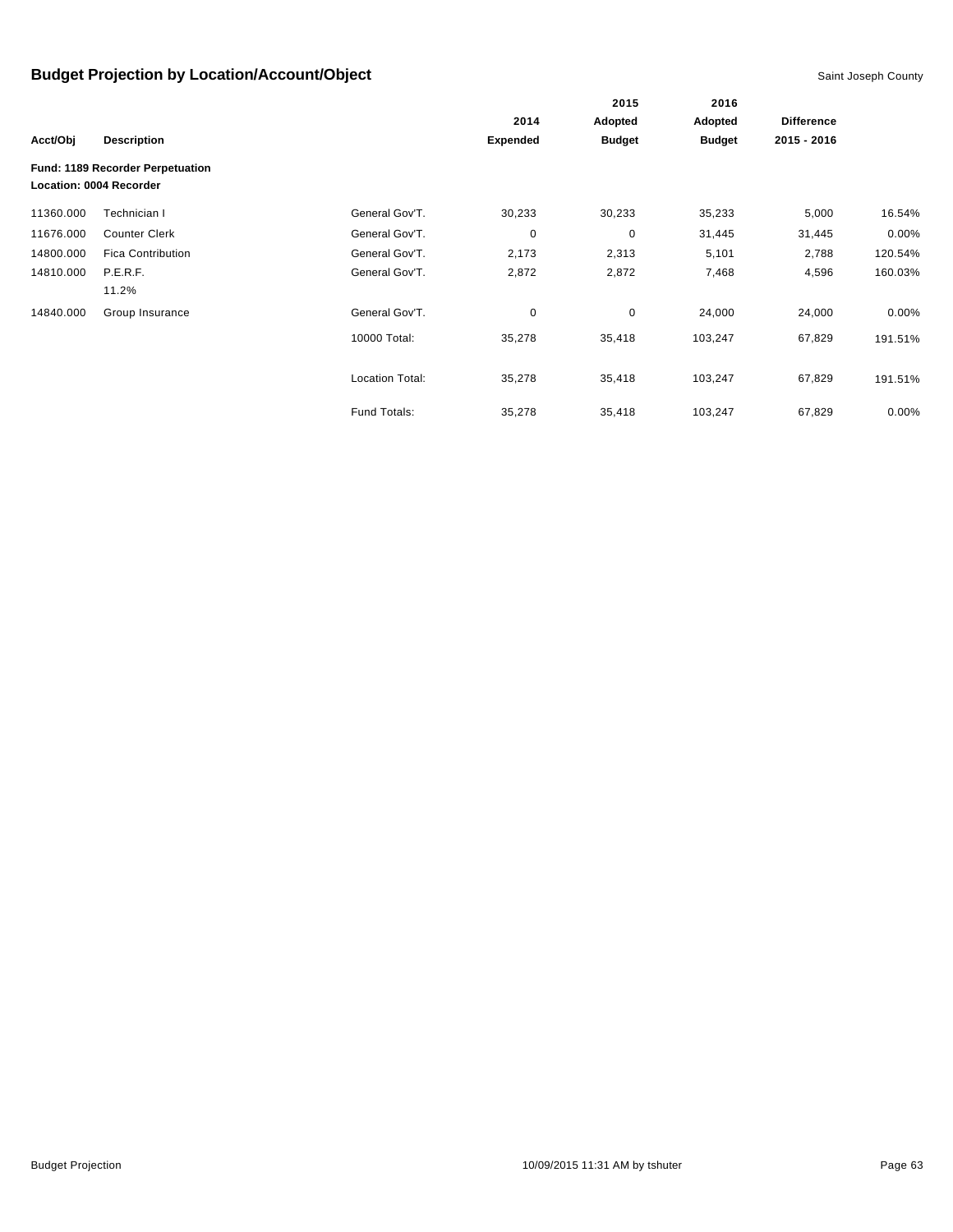|           |                                                                        |                        |                 | 2015          | 2016          |                   |         |
|-----------|------------------------------------------------------------------------|------------------------|-----------------|---------------|---------------|-------------------|---------|
|           |                                                                        |                        | 2014            | Adopted       | Adopted       | <b>Difference</b> |         |
| Acct/Obj  | <b>Description</b>                                                     |                        | <b>Expended</b> | <b>Budget</b> | <b>Budget</b> | 2015 - 2016       |         |
|           | Fund: 1213 GAL/CASA Program<br>Location: 0025 Juvenile & Probate Court |                        |                 |               |               |                   |         |
| 11772.000 | Casa Volunteer Supervisor I<br>2@ 35,000                               | General Gov'T.         | $\pmb{0}$       | 70,000        | 70,000        | 0                 | 0.00%   |
| 14800.000 | <b>Fica Contribution</b>                                               | General Gov'T.         | 0               | 5,355         | 5,355         | 0                 | 0.00%   |
| 14810.000 | P.E.R.F.<br>11.2%                                                      | General Gov'T.         | 0               | 7,700         | 7,840         | 140               | 1.82%   |
| 14840.000 | Group Insurance                                                        | General Gov'T.         | 0               | 33,298        | 33,298        | 0                 | 0.00%   |
|           |                                                                        | 10000 Total:           | 0               | 116,353       | 116,493       | 140               | 0.12%   |
| 21030.000 | <b>Office Supplies</b>                                                 | General Gov'T.         | 4,478           | 0             | 5,000         | 5,000             | 0.00%   |
|           |                                                                        | 20000 Total:           | 4,478           | $\pmb{0}$     | 5,000         | 5,000             | 0.00%   |
| 31070.000 | <b>Other Contractual Services</b>                                      | General Gov'T.         | 33,029          | 48,259        | 50,000        | 1,741             | 3.61%   |
| 32020.000 | Travel                                                                 | General Gov'T.         | 1,906           | 0             | 7,500         | 7,500             | 0.00%   |
| 32050.000 | Instruction & Training                                                 | General Gov'T.         | 780             | $\pmb{0}$     | 2,000         | 2,000             | 0.00%   |
| 32051.000 | Promotion                                                              | General Gov'T.         | 5,127           | $\pmb{0}$     | 50,000        | 50,000            | 0.00%   |
|           |                                                                        | 30000 Total:           | 40,842          | 48,259        | 109,500       | 61,241            | 126.90% |
| 44250.000 | <b>Office Machines</b>                                                 | General Gov'T.         | 4,963           | 0             | 10,000        | 10,000            | 0.00%   |
| 44510.000 | Furniture & Fixtures                                                   | General Gov'T.         | 0               | 0             | 2,000         | 2,000             | 0.00%   |
|           |                                                                        | 40000 Total:           | 4,963           | 0             | 12,000        | 12,000            | 0.00%   |
|           |                                                                        | <b>Location Total:</b> | 50,283          | 164,612       | 242,993       | 78,381            | 47.62%  |
|           |                                                                        | Fund Totals:           | 50,283          | 164,612       | 242,993       | 78,381            | 0.00%   |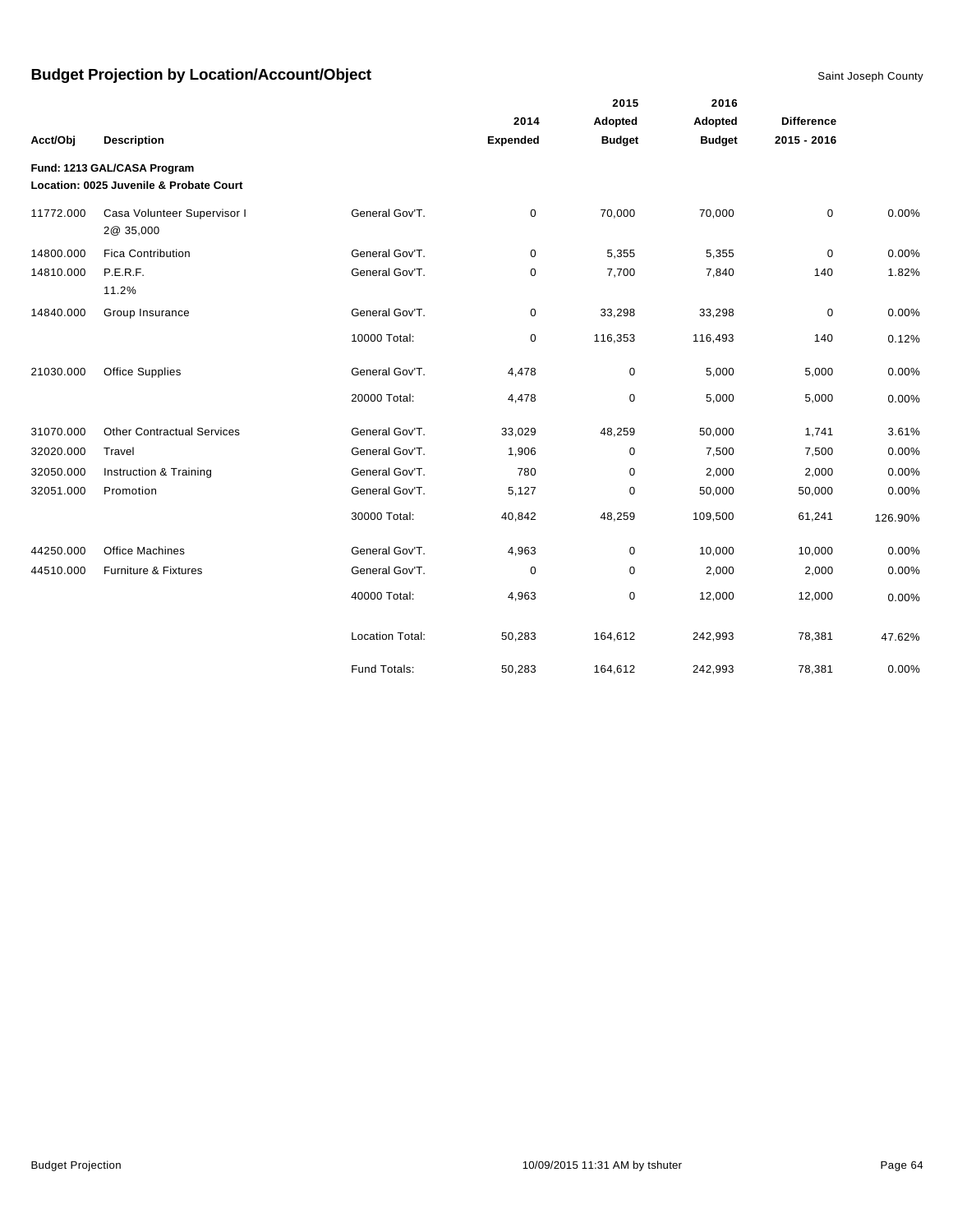|                        |                                           |                        |                 | 2015          | 2016          |                   |        |
|------------------------|-------------------------------------------|------------------------|-----------------|---------------|---------------|-------------------|--------|
|                        |                                           |                        | 2014            | Adopted       | Adopted       | <b>Difference</b> |        |
| Acct/Obj               | <b>Description</b>                        |                        | <b>Expended</b> | <b>Budget</b> | <b>Budget</b> | 2015 - 2016       |        |
| Location: 0002 Auditor | Fund: 1216 Ineligible Deductions Fund     |                        |                 |               |               |                   |        |
| 11603.000              | <b>Property Tax Supervisor</b>            | General Gov'T.         | 0               | 33,324        | 38,500        | 5,176             | 15.53% |
| 11664.000              | Property Tax Clerk<br>1@ 28,240 1@ 27,490 | General Gov'T.         | 44,845          | 55,730        | 55,730        | 0                 | 0.00%  |
| 11950.000              | Part Time                                 | General Gov'T.         | 7,601           | 0             | 0             | 0                 | 0.00%  |
| 14800.000              | <b>Fica Contribution</b>                  | General Gov'T.         | 0               | 0             | 7,209         | 7,209             | 0.00%  |
| 14810.000              | P.E.R.F.                                  | General Gov'T.         | 0               | 0             | 10,554        | 10,554            | 0.00%  |
| 14840.000              | Group Insurance                           | General Gov'T.         | 0               | $\mathbf 0$   | 36,000        | 36,000            | 0.00%  |
|                        |                                           | 10000 Total:           | 52,446          | 89,054        | 147,993       | 58,939            | 66.18% |
| 31070.000              | <b>Other Contractual Services</b>         | General Gov'T.         | 560             | 50,000        | 50,000        | 0                 | 0.00%  |
| 32021.000              | <b>Parking Rental</b>                     | General Gov'T.         | 8,047           | $\mathbf 0$   | 0             | 0                 | 0.00%  |
| 36015.000              | <b>Contractual Services</b>               | General Gov'T.         | 122,992         | 0             | 0             | 0                 | 0.00%  |
| 39750.000              | Data Processing                           | General Gov'T.         | 42,010          | $\pmb{0}$     | 0             | 0                 | 0.00%  |
|                        |                                           | 30000 Total:           | 173,609         | 50,000        | 50,000        | 0                 | 0.00%  |
|                        |                                           | <b>Location Total:</b> | 226,055         | 139,054       | 197,993       | 58,939            | 42.39% |
|                        |                                           | Fund Totals:           | 226,055         | 139,054       | 197,993       | 58,939            | 0.00%  |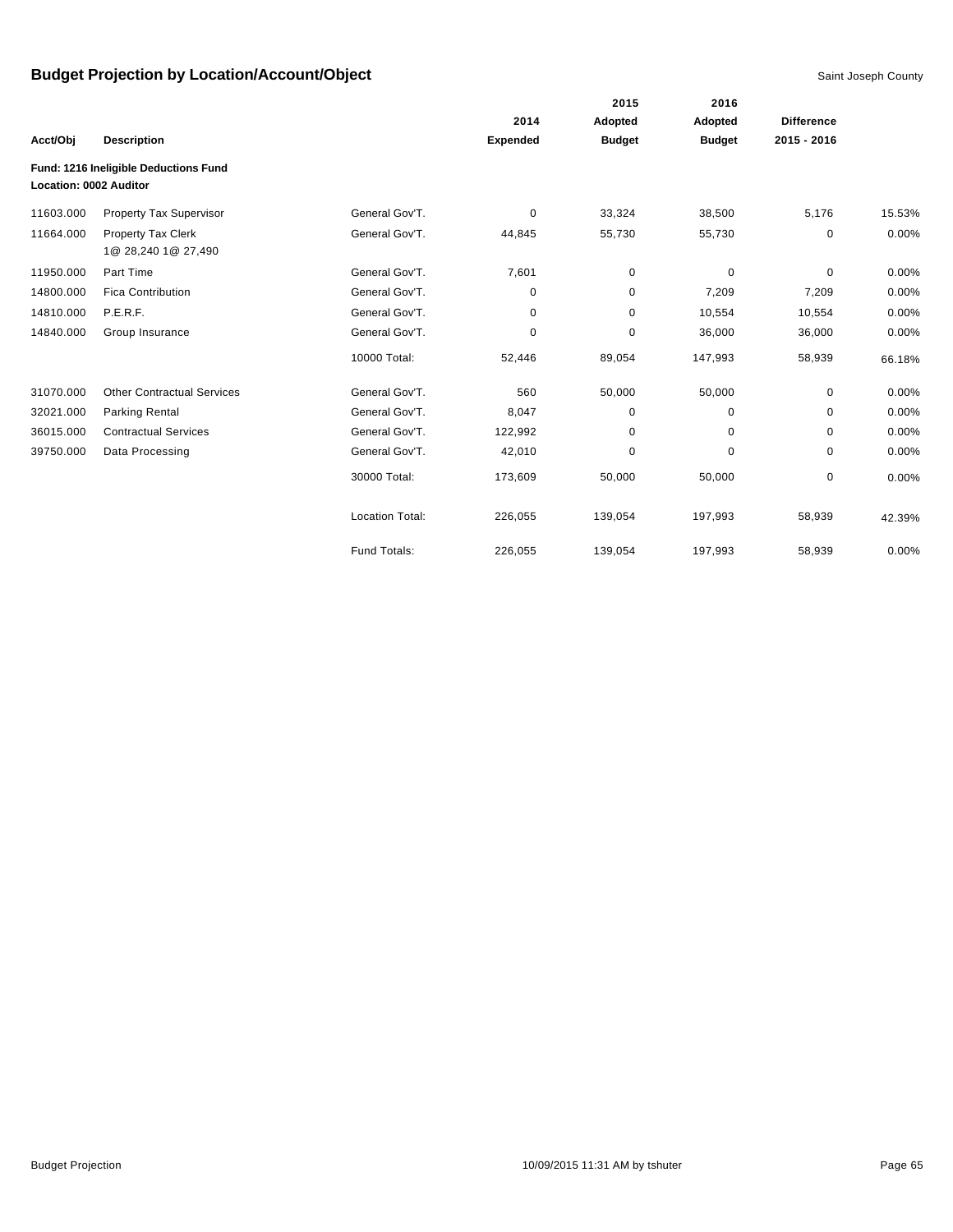|           |                                                                                               |                |                 | 2015          | 2016          |                   |        |
|-----------|-----------------------------------------------------------------------------------------------|----------------|-----------------|---------------|---------------|-------------------|--------|
|           |                                                                                               |                | 2014            | Adopted       | Adopted       | <b>Difference</b> |        |
| Acct/Obj  | <b>Description</b>                                                                            |                | <b>Expended</b> | <b>Budget</b> | <b>Budget</b> | 2015 - 2016       |        |
|           | Fund: 1219 Park & Recreation Fund<br>Location: 0057 Parks & Rec                               |                |                 |               |               |                   |        |
|           |                                                                                               |                |                 |               |               |                   |        |
| 11009.000 | Director                                                                                      | General Gov'T. | 63,531          | 63,531        | 63,531        | 0                 | 0.00%  |
| 11075.000 | Deputy Director                                                                               | General Gov'T. | 53,550          | 53,550        | 53,550        | 0                 | 0.00%  |
| 11439.000 | Overtime                                                                                      | General Gov'T. | 10,743          | 11,000        | 11,000        | 0                 | 0.00%  |
| 11451.000 | <b>Board Members</b><br>7 @ 75.00 per Quarter                                                 | General Gov'T. | 1,800           | 2,100         | 2,100         | 0                 | 0.00%  |
| 11452.000 | Administrative Manager                                                                        | General Gov'T. | 39,998          | 39,998        | 39,998        | 0                 | 0.00%  |
| 11454.000 | Sec'y Receptionist<br>2@ 26,744                                                               | General Gov'T. | 52,692          | 53,488        | 53,488        | 0                 | 0.00%  |
| 11455.000 | <b>Finance Leader</b>                                                                         | General Gov'T. | 34,081          | 34,081        | 34,081        | 0                 | 0.00%  |
| 11456.000 | Interpretive Services Manager                                                                 | General Gov'T. | 39,998          | 39,998        | 39,998        | 0                 | 0.00%  |
| 11458.000 | <b>Operations Manager</b>                                                                     | General Gov'T. | 39,998          | 39,998        | 39,998        | 0                 | 0.00%  |
| 11461.000 | <b>Program Managers</b><br>2@ 34,142 ONE POSITION MOVED FROM P-T TO F-T IN 2014               | General Gov'T. | 108,282         | 68,284        | 68,284        | 0                 | 0.00%  |
| 11462.000 | Interpreter<br>2@ 34,142                                                                      | General Gov'T. | 68,284          | 68,284        | 68,284        | 0                 | 0.00%  |
| 11464.000 | <b>Facilities Manager</b>                                                                     | General Gov'T. | 39,998          | 39,998        | 39,998        | 0                 | 0.00%  |
| 11465.000 | Repairman                                                                                     | General Gov'T. | 34,061          | 34,142        | 34,142        | 0                 | 0.00%  |
| 11467.000 | Park Leader<br>4@ 34,142                                                                      | General Gov'T. | 136,408         | 136,568       | 136,568       | 0                 | 0.00%  |
| 11470.000 | Park Technician<br>3@ 31.550                                                                  | General Gov'T. | 94,521          | 94,650        | 94,650        | 0                 | 0.00%  |
| 11472.000 | Park Technician II<br>2@ 26,744 INCLUDES 1 NEW POSITION in 2014                               | General Gov'T. | 26,725          | 53,488        | 53,488        | 0                 | 0.00%  |
| 11475.000 | Carpenter Leader                                                                              | General Gov'T. | 34,102          | 34,142        | 34,142        | 0                 | 0.00%  |
| 11476.000 | Gatekeepers/Security-P.T.<br>9 Gate/Seasonal & 8 Ranger/Security @ \$7.25 to \$11.09 per hour | General Gov'T. | 54,319          | 45,806        | 45,806        | 0                 | 0.00%  |
| 11477.000 | Interpretive - P.T.<br>4 @\$7.25 to \$16.32 per hour                                          | General Gov'T. | 10,229          | 10,187        | 10,187        | 0                 | 0.00%  |
| 11478.000 | Maintenance - P.T.<br>5 @\$7.25 to \$12.24 per hour                                           | General Gov'T. | 18,159          | 20,274        | 20,274        | 0                 | 0.00%  |
| 11479.000 | Leisure Services Manager                                                                      | General Gov'T. | 0               | 39,998        | 39,998        | 0                 | 0.00%  |
| 11480.000 | <b>Construction Technician</b>                                                                | General Gov'T. | 31,525          | 31,550        | 31,550        | 0                 | 0.00%  |
| 14800.000 | <b>Fica Contribution</b><br>7.65%                                                             | General Gov'T. | 73,371          | 76,084        | 77,656        | 1,572             | 2.07%  |
| 14810.000 | P.E.R.F.<br>11.2%                                                                             | General Gov'T. | 83,041          | 95,528        | 106,741       | 11,213            | 11.74% |
| 14840.000 | Group Insurance                                                                               | General Gov'T. | 215,000         | 215,000       | 312,000       | 97,000            | 45.12% |
| 14900.000 | Uniforms                                                                                      | General Gov'T. | 3,106           | 3,193         | 3,193         | 0                 | 0.00%  |
|           |                                                                                               | 10000 Total:   | 1,367,522       | 1,404,920     | 1,514,705     | 109,785           | 7.81%  |
| 21030.000 | Office Supplies                                                                               | General Gov'T. | 3,131           | 3,500         | 3,500         | 0                 | 0.00%  |
| 22010.000 | Gas Oil & Lubricants                                                                          | General Gov'T. | 29,106          | 32,000        | 32,000        | 0                 | 0.00%  |
| 22011.000 | Diesel Fuel                                                                                   | General Gov'T. | 6,709           | 7,500         | 7,500         | 0                 | 0.00%  |
| 22100.000 | Tires & Tubes                                                                                 | General Gov'T. | 2,517           | 4,000         | 4,000         | 0                 | 0.00%  |
| 22120.000 | Garage & Motor Supplies                                                                       | General Gov'T. | 11,995          | 15,000        | 15,000        | 0                 | 0.00%  |
| 22210.000 | <b>Institutional Supplies</b>                                                                 | General Gov'T. | 6,223           | 10,300        | 10,300        | 0                 | 0.00%  |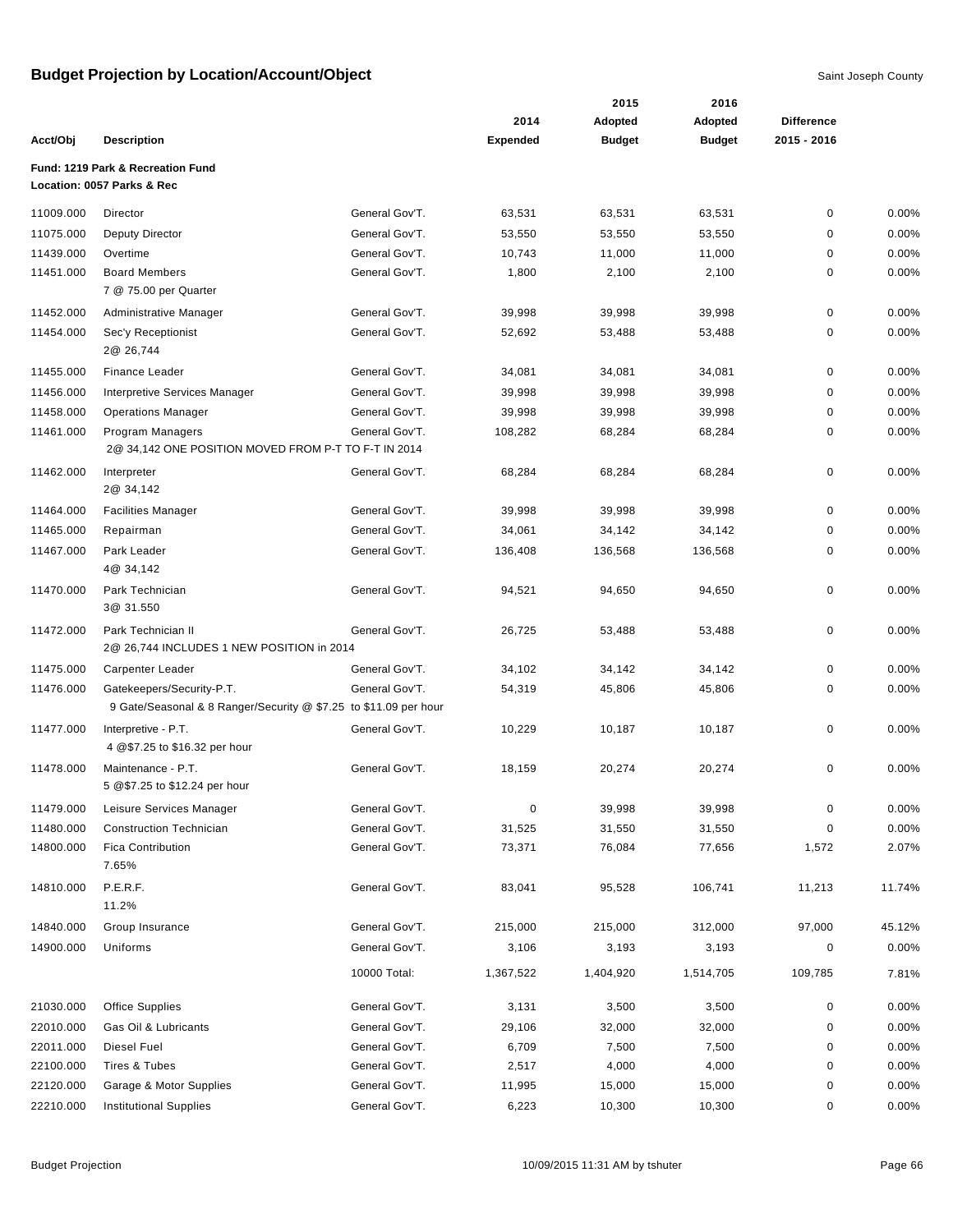|           |                                                                 |                        |                 | 2015          | 2016          |                   |        |
|-----------|-----------------------------------------------------------------|------------------------|-----------------|---------------|---------------|-------------------|--------|
|           |                                                                 |                        | 2014            | Adopted       | Adopted       | <b>Difference</b> |        |
| Acct/Obj  | <b>Description</b>                                              |                        | <b>Expended</b> | <b>Budget</b> | <b>Budget</b> | 2015 - 2016       |        |
|           | Fund: 1219 Park & Recreation Fund<br>Location: 0057 Parks & Rec |                        |                 |               |               |                   |        |
| 23010.000 | Repair & Maint Supplies-Bldgs<br>Funded with CEDIT Fund 7312    | General Gov'T.         | 10,570          | $\mathbf 0$   | 0             | $\pmb{0}$         | 0.00%  |
| 23015.000 | <b>Construction Supplies</b><br>Funded with CEDIT Fund 7312     | General Gov'T.         | 4,241           | $\pmb{0}$     | $\pmb{0}$     | $\pmb{0}$         | 0.00%  |
| 24130.000 | <b>Recreation Supplies</b>                                      | General Gov'T.         | 641             | 750           | 750           | $\mathbf 0$       | 0.00%  |
|           |                                                                 | 20000 Total:           | 75,133          | 73,050        | 73,050        | $\mathbf 0$       | 0.00%  |
| 31010.000 | <b>Legal Services</b>                                           | General Gov'T.         | 0               | 2,040         | 2,040         | $\pmb{0}$         | 0.00%  |
| 32200.000 | Telephone                                                       | General Gov'T.         | 21,466          | 25,500        | 25,500        | $\mathbf 0$       | 0.00%  |
| 32350.000 | Postage                                                         | General Gov'T.         | 2,284           | 2,998         | 2,998         | $\mathbf 0$       | 0.00%  |
| 33100.000 | Printing                                                        | General Gov'T.         | 1,898           | 2,000         | 2,000         | $\mathbf 0$       | 0.00%  |
| 34030.000 | Insurance Coverage                                              | General Gov'T.         | 25,640          | 25,640        | 25,640        | $\mathbf 0$       | 0.00%  |
| 35015.000 | <b>Utilities</b>                                                | General Gov'T.         | 95,641          | 92,000        | 102,000       | 10,000            | 10.87% |
| 35090.000 | <b>Trash Removal</b>                                            | General Gov'T.         | 5,471           | 5,500         | 5,500         | $\mathbf 0$       | 0.00%  |
| 36010.000 | Repairs-Bldgs & Structures<br>Funded with CEDIT Fund 7312       | General Gov'T.         | 0               | $\mathbf 0$   | $\mathbf 0$   | $\mathbf 0$       | 0.00%  |
| 36015.000 | <b>Contractual Services</b><br>Funded with CEDIT Fund 7312      | General Gov'T.         | 24,347          | $\mathbf 0$   | $\pmb{0}$     | $\pmb{0}$         | 0.00%  |
| 36200.000 | Repairs - Other Equipment                                       | General Gov'T.         | 4,698           | 10,000        | 10,000        | $\mathbf 0$       | 0.00%  |
| 37300.000 | Lease - Office Equipment                                        | General Gov'T.         | 4,156           | 5,800         | 5,800         | $\mathbf 0$       | 0.00%  |
| 39010.000 | Dues & Subscription                                             | General Gov'T.         | 720             | 800           | 800           | $\mathbf 0$       | 0.00%  |
| 39014.000 | <b>Technical Books &amp; Manuals</b>                            | General Gov'T.         | $\Omega$        | 100           | 100           | $\Omega$          | 0.00%  |
| 39750.000 | Data Processing                                                 | General Gov'T.         | 4,954           | 5,000         | 5,000         | $\mathbf 0$       | 0.00%  |
|           |                                                                 | 30000 Total:           | 191,275         | 177,378       | 187,378       | 10,000            | 5.64%  |
| 45500.000 | Office Furniture                                                | General Gov'T.         | $\pmb{0}$       | 1,000         | 1,000         | $\pmb{0}$         | 0.00%  |
|           |                                                                 | 40000 Total:           | 0               | 1,000         | 1,000         | $\mathbf 0$       | 0.00%  |
|           |                                                                 | <b>Location Total:</b> | 1,633,930       | 1,656,348     | 1,776,133     | 119,785           | 7.23%  |
|           |                                                                 | Fund Totals:           | 1,633,930       | 1,656,348     | 1,776,133     | 119,785           | 0.00%  |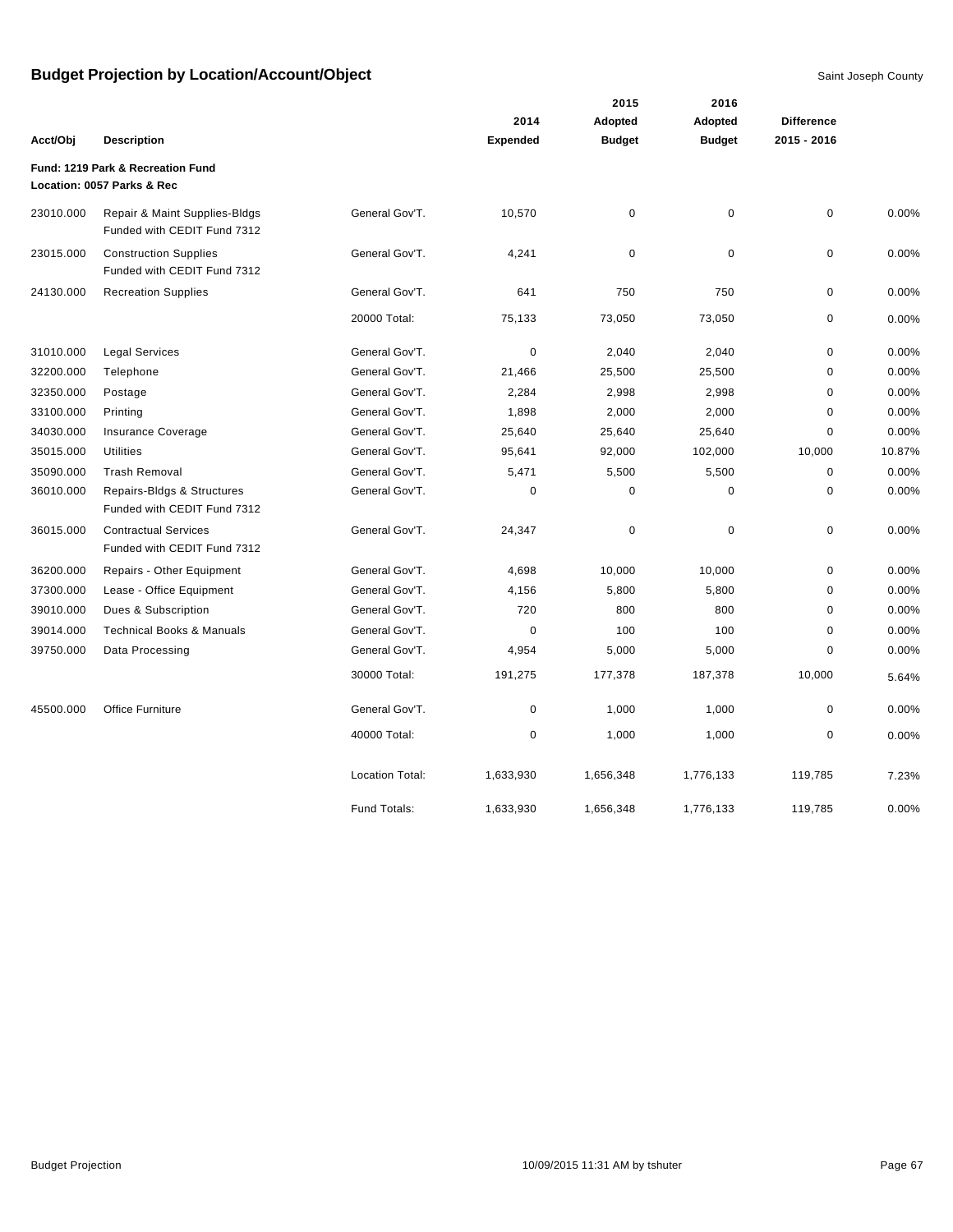|                         |                                 |                        |                 |               | 2016          |                   |       |
|-------------------------|---------------------------------|------------------------|-----------------|---------------|---------------|-------------------|-------|
|                         |                                 |                        | 2014            | Adopted       | Adopted       | <b>Difference</b> |       |
| Acct/Obj                | <b>Description</b>              |                        | <b>Expended</b> | <b>Budget</b> | <b>Budget</b> | $2015 - 2016$     |       |
| Location: 0013 P.S.A.P. | Fund: 1222 Statewide 9-1-1 Fund |                        |                 |               |               |                   |       |
| 14800.000               | <b>Fica Contribution</b>        | General Gov'T.         | 0               | $\pmb{0}$     | $\mathbf 0$   | $\mathbf 0$       | 0.00% |
| 14810.000               | P.E.R.F.                        | General Gov'T.         | 0               | 0             | 0             | 0                 | 0.00% |
|                         |                                 | 10000 Total:           | 0               | $\pmb{0}$     | $\mathbf 0$   | 0                 | 0.00% |
| 21030.000               | <b>Office Supplies</b>          | General Gov'T.         | 0               | $\pmb{0}$     | 8,500         | 8,500             | 0.00% |
| 22010.000               | Gas Oil & Lubricants            | General Gov'T.         | $\mathbf 0$     | 0             | 10,200        | 10,200            | 0.00% |
| 23460.000               | <b>Other Materials</b>          | General Gov'T.         | 0               | $\mathbf 0$   | 20,000        | 20,000            | 0.00% |
|                         |                                 | 20000 Total:           | 0               | $\pmb{0}$     | 38,700        | 38,700            | 0.00% |
| 32010.000               | Mileage Allowance               | General Gov'T.         | 0               | 0             | 480           | 480               | 0.00% |
| 32050.000               | Instruction & Training          | General Gov'T.         | 0               | $\mathbf 0$   | 85,950        | 85,950            | 0.00% |
| 32071.000               | Technology - Maint. & Support   | General Gov'T.         | 0               | 0             | 145,650       | 145,650           | 0.00% |
| 32200.000               | Telephone                       | General Gov'T.         | 0               | 0             | 82,680        | 82,680            | 0.00% |
| 32350.000               | Postage                         | General Gov'T.         | $\mathbf 0$     | 0             | 240           | 240               | 0.00% |
| 34030.000               | Insurance Coverage              | General Gov'T.         | 0               | 0             | 44,500        | 44,500            | 0.00% |
| 35015.000               | <b>Utilities</b>                | General Gov'T.         | 0               | 0             | 39,000        | 39,000            | 0.00% |
| 36015.000               | <b>Contractual Services</b>     | General Gov'T.         | 0               | 0             | 79,540        | 79,540            | 0.00% |
| 36051.000               | Technology - Lease Equipment    | General Gov'T.         | 0               | 0             | 1,338,594     | 1,338,594         | 0.00% |
| 36052.000               | Technology - Maintenance Equip  | General Gov'T.         | 0               | 0             | 0             | $\mathbf 0$       | 0.00% |
| 36300.000               | Repair - Office Equipment       | General Gov'T.         | 0               | 0             | 240           | 240               | 0.00% |
| 37100.000               | Auto Lease                      | General Gov'T.         | 0               | 0             | $\mathbf 0$   | $\mathbf 0$       | 0.00% |
| 39150.000               | Other Expense                   | General Gov'T.         | $\mathbf 0$     | 0             | 100           | 100               | 0.00% |
|                         |                                 | 30000 Total:           | 0               | $\pmb{0}$     | 1,816,974     | 1,816,974         | 0.00% |
| 45510.000               | Furniture & Fixtures            | General Gov'T.         | 0               | $\mathbf 0$   | $\pmb{0}$     | $\mathbf 0$       | 0.00% |
|                         |                                 | 40000 Total:           | 0               | 0             | $\mathbf 0$   | 0                 | 0.00% |
|                         |                                 | <b>Location Total:</b> | 0               | 0             | 1,855,674     | 1,855,674         | 0.00% |
|                         |                                 | Fund Totals:           | 0               | 0             | 1,855,674     | 1,855,674         | 0.00% |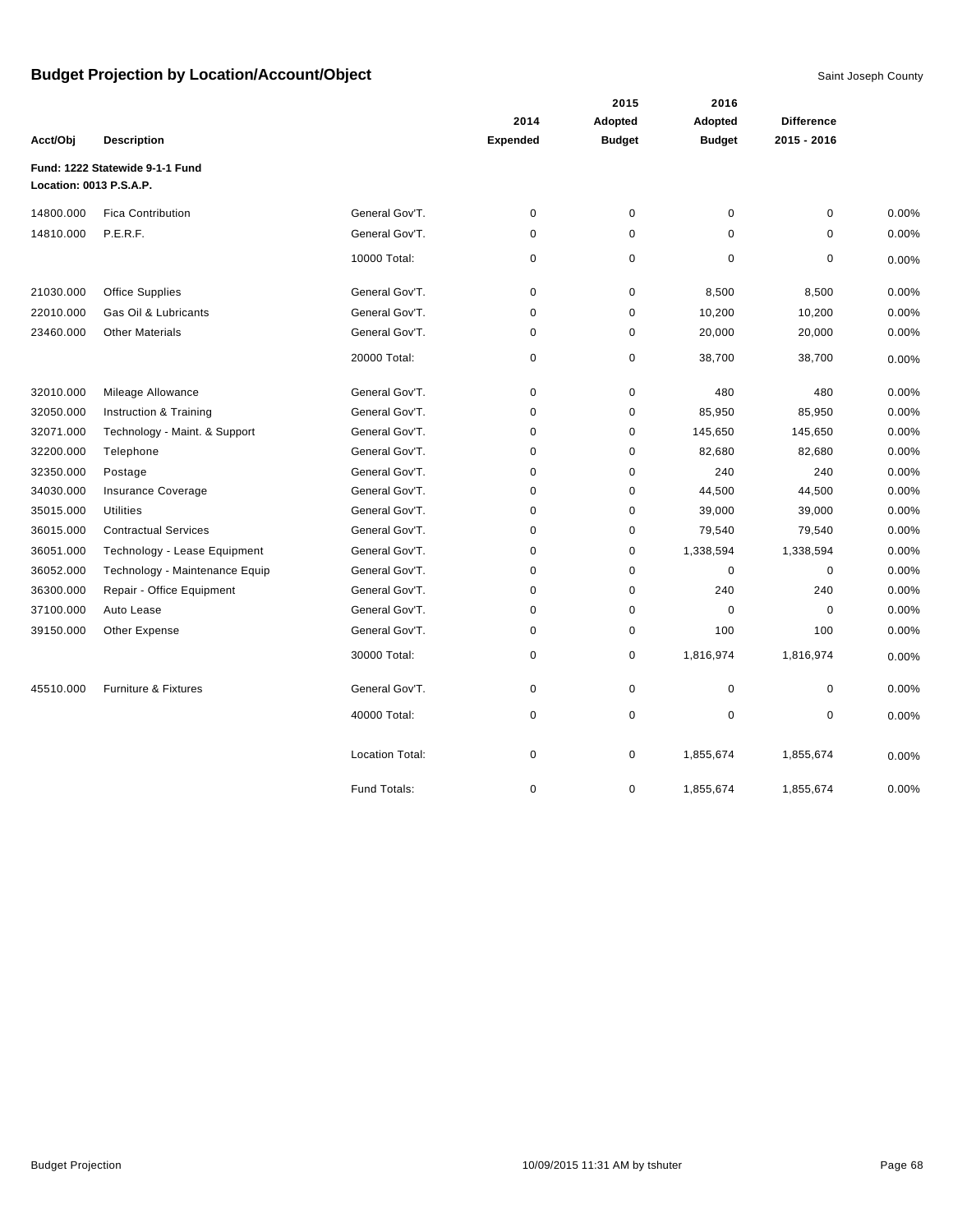|                        |                                          |                        |                 | 2015          | 2016          |                   |              |
|------------------------|------------------------------------------|------------------------|-----------------|---------------|---------------|-------------------|--------------|
|                        |                                          |                        | 2014            | Adopted       | Adopted       | <b>Difference</b> |              |
| Acct/Obj               | <b>Description</b>                       |                        | <b>Expended</b> | <b>Budget</b> | <b>Budget</b> | $2015 - 2016$     |              |
|                        | Fund: 1300 Ineligible Deduction - 7/1/13 |                        |                 |               |               |                   |              |
| Location: 0002 Auditor |                                          |                        |                 |               |               |                   |              |
| 11312.000              | I.T. Manager                             | General Gov'T.         | 0               | 60,000        | $\mathbf 0$   | (60,000)          | $(100.00)\%$ |
| 11602.000              | Office Mgr/Settlmnt Specialist           | General Gov'T.         | 0               | 37,382        | 40,000        | 2,618             | 7.00%        |
| 11660.000              | Acct.Payable Clerk                       | General Gov'T.         | 0               | 30,060        | 32,560        | 2,500             | 8.32%        |
| 11663.000              | <b>Tax Sales Manager</b>                 | General Gov'T.         | 0               | 34,589        | 34,589        | $\mathbf 0$       | 0.00%        |
| 11950.000              | Part Time                                | General Gov'T.         | 0               | 10,000        | 10,000        | 0                 | 0.00%        |
| 14800.000              | <b>Fica Contribution</b>                 | General Gov'T.         | 0               | 0             | 8,197         | 8,197             | 0.00%        |
| 14810.000              | P.E.R.F.                                 | General Gov'T.         | 0               | 0             | 12,001        | 12,001            | 0.00%        |
| 14840.000              | Group Insurance                          | General Gov'T.         | 0               | $\mathbf 0$   | 36,000        | 36,000            | 0.00%        |
|                        |                                          | 10000 Total:           | 0               | 172,031       | 173,347       | 1,316             | 0.76%        |
| 21030.000              | <b>Office Supplies</b>                   | General Gov'T.         | 0               | 5,000         | 5,000         | 0                 | 0.00%        |
|                        |                                          | 20000 Total:           | 0               | 5,000         | 5,000         | 0                 | 0.00%        |
| 32020.000              | Travel                                   | General Gov'T.         | 0               | 7,000         | 7,000         | 0                 | 0.00%        |
| 32021.000              | Parking Rental                           | General Gov'T.         | 0               | 10,000        | 10,000        | 0                 | 0.00%        |
| 39010.000              | Dues & Subscription                      | General Gov'T.         | 0               | $\mathbf 0$   | 1,000         | 1,000             | 0.00%        |
|                        |                                          | 30000 Total:           | 0               | 17,000        | 18,000        | 1,000             | 5.88%        |
|                        |                                          | <b>Location Total:</b> | 0               | 194,031       | 196,347       | 2,316             | 1.19%        |
|                        |                                          | Fund Totals:           | 0               | 194,031       | 196,347       | 2,316             | 0.00%        |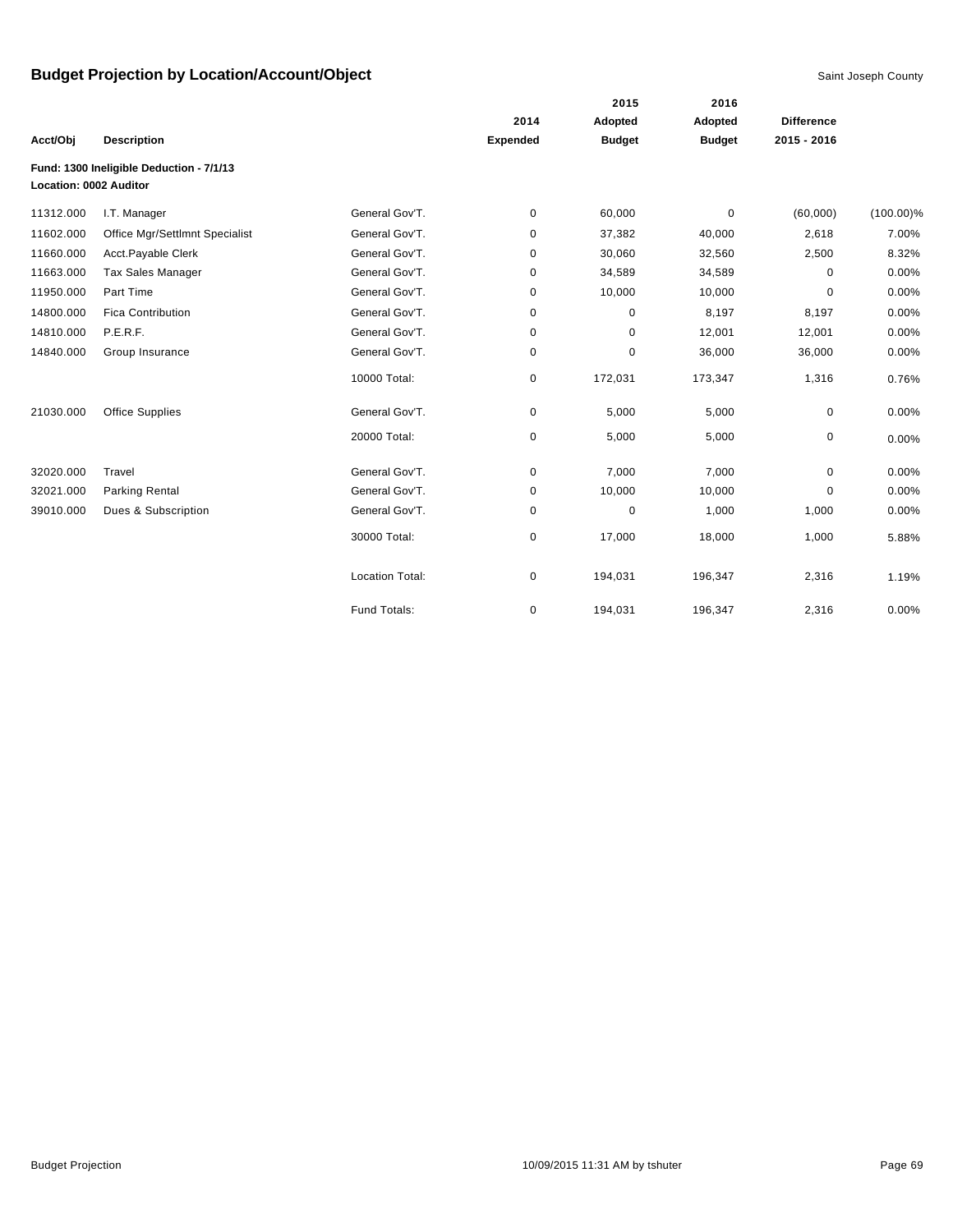|           |                                                          |                        |                 | 2015          | 2016<br>Adopted |                   |        |
|-----------|----------------------------------------------------------|------------------------|-----------------|---------------|-----------------|-------------------|--------|
|           |                                                          |                        | 2014            | Adopted       |                 | <b>Difference</b> |        |
| Acct/Obj  | <b>Description</b>                                       |                        | <b>Expended</b> | <b>Budget</b> | <b>Budget</b>   | 2015 - 2016       |        |
|           | Fund: 2000 Adult Probation Fees                          |                        |                 |               |                 |                   |        |
|           | Location: 0024 Adult Probation                           |                        |                 |               |                 |                   |        |
| 11719.000 | Secretary                                                | General Gov'T.         | 24,605          | 25,088        | 25,088          | 0                 | 0.00%  |
| 11727.000 | Secretary                                                | General Gov'T.         | 72,694          | 75,828        | 75,828          | 0                 | 0.00%  |
|           | 3 @ 25,276                                               |                        |                 |               |                 |                   |        |
| 11960.000 | <b>Probation Officer Part Time</b>                       | General Gov'T.         | 0               | 20,000        | 20,000          | 0                 | 0.00%  |
|           | 2 Part Time P.O.'s 1 @ 30.00 per hour 1 @ 10.00 per hour |                        |                 |               |                 |                   |        |
|           |                                                          | 10000 Total:           | 97,299          | 120,916       | 120,916         | 0                 | 0.00%  |
| 32010.000 | Mileage Allowance                                        | General Gov'T.         | 0               | 1,500         | 2,500           | 1,000             | 66.67% |
| 32020.000 | Travel                                                   | General Gov'T.         | 9,946           | $\mathbf 0$   | $\mathbf 0$     | $\mathbf 0$       | 0.00%  |
| 32050.000 | Instruction & Training                                   | General Gov'T.         | 0               | 8,500         | 11,000          | 2,500             | 29.41% |
| 32350.000 | Postage                                                  | General Gov'T.         | 1,334           | $\mathbf 0$   | $\mathbf 0$     | $\mathbf 0$       | 0.00%  |
| 33118.000 | <b>Immunization Supplies</b>                             | General Gov'T.         | $\mathbf 0$     | 300           | 300             | 0                 | 0.00%  |
| 36300.000 | Repair - Office Equipment                                | General Gov'T.         | 2,452           | 5,000         | 5,000           | $\mathbf 0$       | 0.00%  |
| 39010.000 | Dues & Subscription                                      | General Gov'T.         | 225             | 500           | 500             | 0                 | 0.00%  |
| 39750.000 | Data Processing                                          | General Gov'T.         | 5,352           | 20,000        | 20,000          | $\mathbf 0$       | 0.00%  |
|           |                                                          | 30000 Total:           | 19,309          | 35,800        | 39,300          | 3,500             | 9.78%  |
|           |                                                          | <b>Location Total:</b> | 116,608         | 156,716       | 160,216         | 3,500             | 2.23%  |
|           |                                                          | Fund Totals:           | 116,608         | 156,716       | 160,216         | 3,500             | 0.00%  |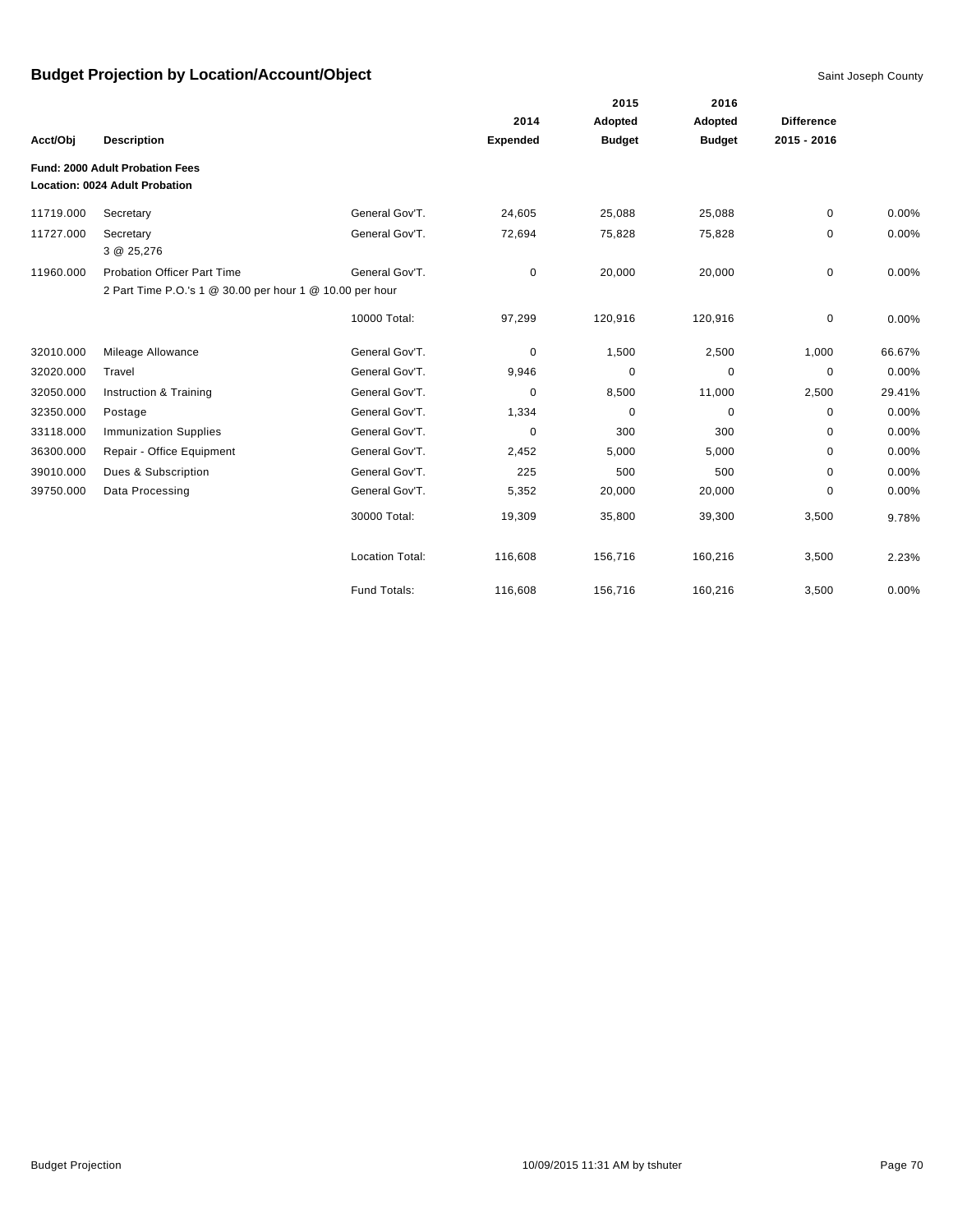|           |                                                                                   |                        |                 | 2015          | 2016          |                   |             |
|-----------|-----------------------------------------------------------------------------------|------------------------|-----------------|---------------|---------------|-------------------|-------------|
|           |                                                                                   |                        | 2014            | Adopted       | Adopted       | <b>Difference</b> |             |
| Acct/Obj  | <b>Description</b>                                                                |                        | <b>Expended</b> | <b>Budget</b> | <b>Budget</b> | 2015 - 2016       |             |
|           | Fund: 2050 Juvenile Probation Fees                                                |                        |                 |               |               |                   |             |
|           | Location: 0025 Juvenile & Probate Court                                           |                        |                 |               |               |                   |             |
| 11347.000 | Accelerated Academy Teacher                                                       | General Gov'T.         | 38,445          | 0             | $\mathbf 0$   | $\Omega$          | 0.00%       |
| 11376.000 | <b>Education Coordinator</b>                                                      | General Gov'T.         | 33,746          | 46,920        | 46,920        | 0                 | 0.00%       |
| 11384.000 | State Mandate Prob Ofcr Salary                                                    | General Gov'T.         | $\mathbf 0$     | 0             | 5,918         | 5,918             | 0.00%       |
| 11646.000 | Secretary/Coordinator                                                             | General Gov'T.         | 885             | 0             | 0             | $\mathbf 0$       | 0.00%       |
| 14800.000 | <b>Fica Contribution</b>                                                          | General Gov'T.         | 5,395           | 3,590         | 3,590         | 0                 | 0.00%       |
|           | Calculated on difference for PO 1 P-T to F-T To be reimbursed to the General Fund |                        |                 |               |               |                   |             |
| 14810.000 | P.E.R.F.                                                                          | General Gov'T.         | 6,942           | 5,162         | 5,256         | 94                | 1.82%       |
|           | Calculated on difference for PO 1 P-T to F-T To be reimbursed to the General Fund |                        |                 |               |               |                   |             |
|           |                                                                                   | 10000 Total:           | 85,413          | 55,672        | 61,684        | 6,012             | 10.80%      |
| 21030.000 | <b>Office Supplies</b>                                                            | General Gov'T.         | 998             | 0             | 0             | 0                 | 0.00%       |
| 24100.000 | Food                                                                              | General Gov'T.         | 337             | 0             | 0             | 0                 | 0.00%       |
|           |                                                                                   | 20000 Total:           | 1,335           | 0             | $\mathbf 0$   | 0                 | 0.00%       |
| 31070.000 | <b>Other Contractual Services</b>                                                 | General Gov'T.         | 34,102          | 25,000        | 25,000        | 0                 | 0.00%       |
| 32050.000 | Instruction & Training                                                            | General Gov'T.         | 368             | 20,000        | 20,000        | $\Omega$          | 0.00%       |
| 32051.000 | Promotion                                                                         | General Gov'T.         | 196             | 0             | 0             | $\mathbf 0$       | 0.00%       |
| 36015.000 | <b>Contractual Services</b>                                                       | General Gov'T.         | 120,698         | 130,000       | 95,000        | (35,000)          | $(26.92)\%$ |
|           |                                                                                   | 30000 Total:           | 155,364         | 175,000       | 140,000       | (35,000)          | $(20.00)\%$ |
|           |                                                                                   | <b>Location Total:</b> | 242,112         | 230,672       | 201,684       | (28, 988)         | $(12.57)\%$ |
|           |                                                                                   | Fund Totals:           | 242,112         | 230,672       | 201,684       | (28, 988)         | $(26.92)\%$ |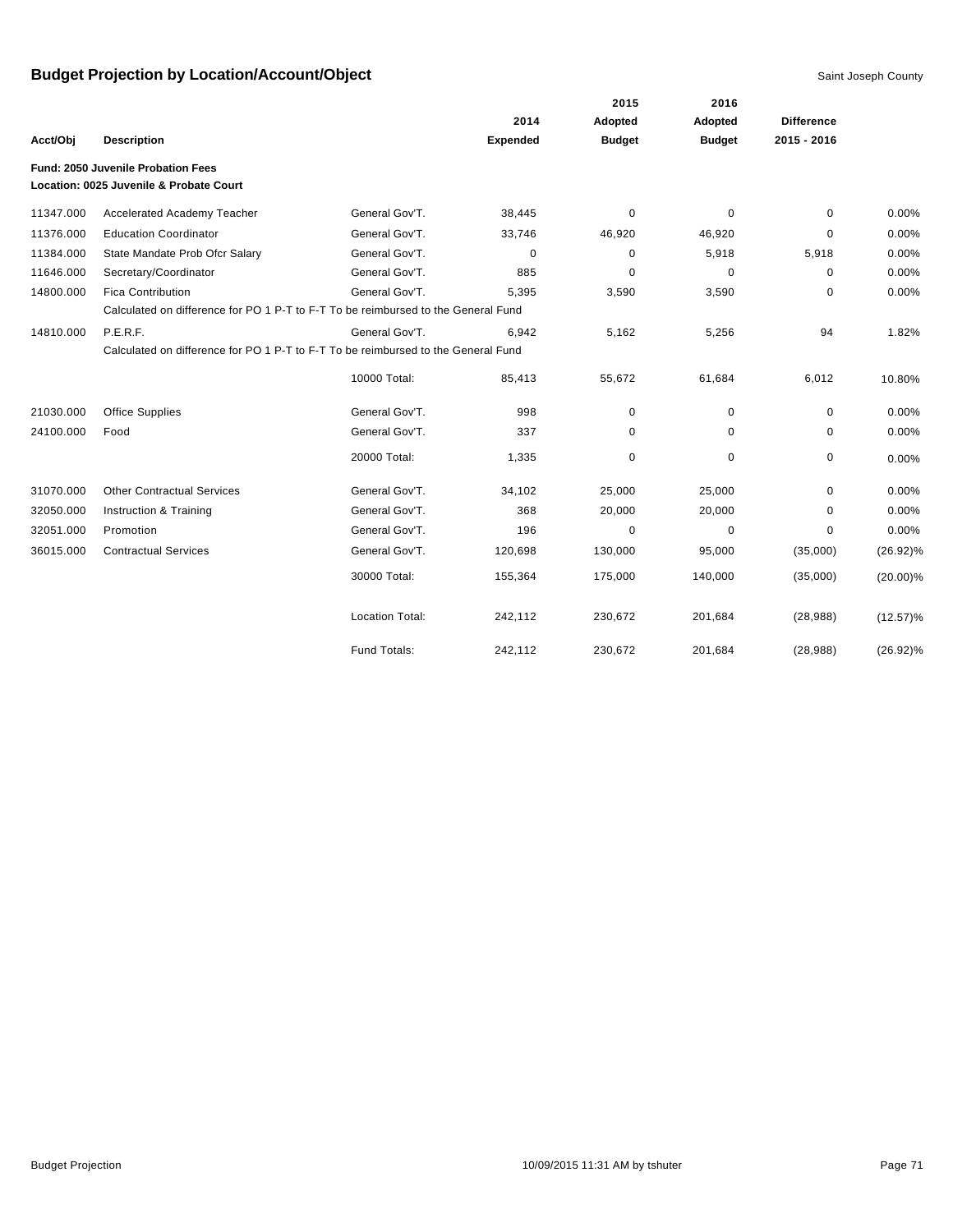|                         |                                      |                        | 2015            | 2016          |               |                   |          |
|-------------------------|--------------------------------------|------------------------|-----------------|---------------|---------------|-------------------|----------|
|                         |                                      |                        | 2014            | Adopted       | Adopted       | <b>Difference</b> |          |
| Acct/Obj                | <b>Description</b>                   |                        | <b>Expended</b> | <b>Budget</b> | <b>Budget</b> | 2015 - 2016       |          |
| Location: 0056 C.S.A.P. | Fund: 2501 Problem Solving Court Fee |                        |                 |               |               |                   |          |
| 32050.000               | Instruction & Training               | General Gov'T.         | 0               | 4,800         | 6,000         | 1,200             | 25.00%   |
| 39600.000               | Refunds, Awards & Indemnities        | General Gov'T.         | 0               | 0             | 6,000         | 6,000             | $0.00\%$ |
|                         |                                      | 30000 Total:           | 0               | 4,800         | 12,000        | 7,200             | 150.00%  |
|                         |                                      | <b>Location Total:</b> | 0               | 4,800         | 12,000        | 7,200             | 150.00%  |
|                         |                                      | Fund Totals:           | 0               | 4,800         | 12,000        | 7,200             | $0.00\%$ |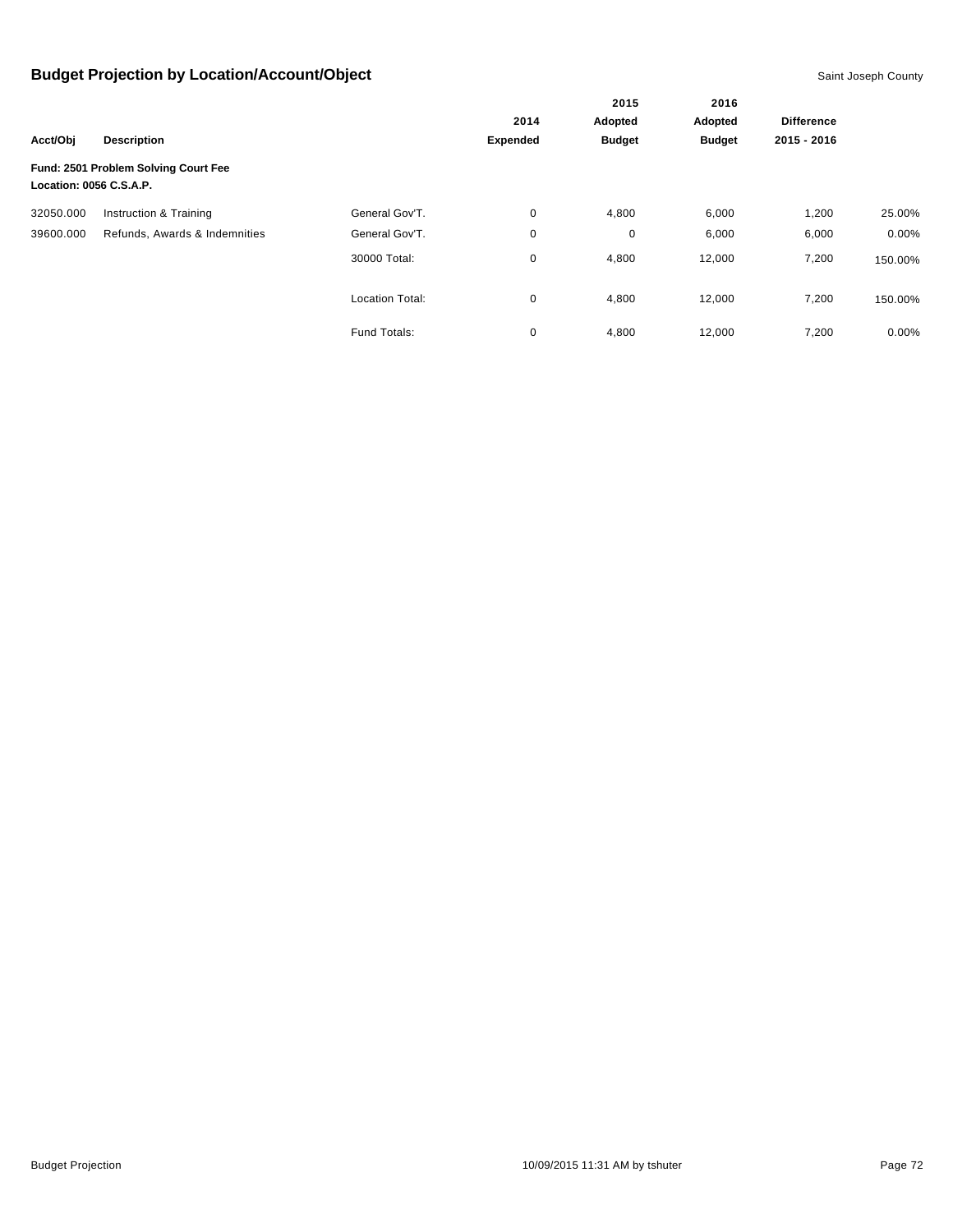|                         |                                           |                        |                 | 2015          | 2016          |                   |          |
|-------------------------|-------------------------------------------|------------------------|-----------------|---------------|---------------|-------------------|----------|
|                         |                                           |                        | 2014            | Adopted       | Adopted       | <b>Difference</b> |          |
| Acct/Obj                | <b>Description</b>                        |                        | <b>Expended</b> | <b>Budget</b> | <b>Budget</b> | 2015 - 2016       |          |
| Location: 0056 C.S.A.P. | Fund: 2502 Alcohol & Drug Service Program |                        |                 |               |               |                   |          |
| 22448.000               | <b>Books</b>                              | General Gov'T.         | 2,930           | 3,500         | 3,500         | $\mathbf 0$       | $0.00\%$ |
|                         |                                           | 20000 Total:           | 2,930           | 3,500         | 3,500         | 0                 | 0.00%    |
| 32010.000               | Mileage Allowance                         | General Gov'T.         | $\mathbf 0$     | 3,050         | 3,050         | 0                 | 0.00%    |
| 32050.000               | Instruction & Training                    | General Gov'T.         | $\mathbf 0$     | 6,000         | 6,000         | 0                 | 0.00%    |
| 36015.000               | <b>Contractual Services</b>               | General Gov'T.         | 0               | 5,000         | 5,000         | 0                 | 0.00%    |
| 39750.000               | Data Processing                           | General Gov'T.         | $\mathbf 0$     | 6,000         | 6,000         | 0                 | 0.00%    |
|                         |                                           | 30000 Total:           | $\mathbf 0$     | 20,050        | 20,050        | 0                 | $0.00\%$ |
|                         |                                           | <b>Location Total:</b> | 2,930           | 23,550        | 23,550        | 0                 | $0.00\%$ |
|                         |                                           | Fund Totals:           | 2,930           | 23,550        | 23,550        | 0                 | 0.00%    |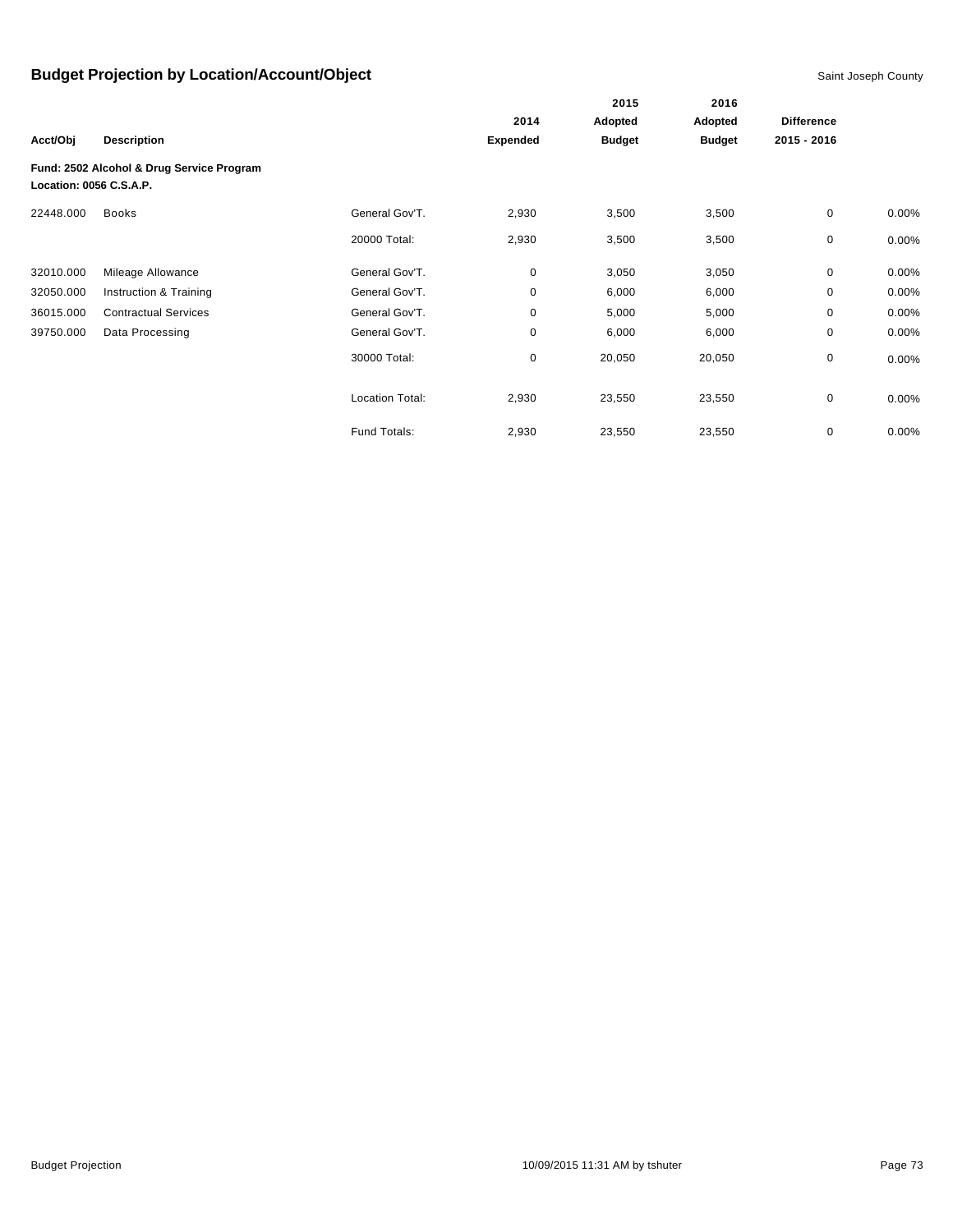|           |                                                                   |                |                 | 2015          | 2016          |                   |              |
|-----------|-------------------------------------------------------------------|----------------|-----------------|---------------|---------------|-------------------|--------------|
|           |                                                                   |                | 2014            | Adopted       | Adopted       | <b>Difference</b> |              |
| Acct/Obj  | <b>Description</b>                                                |                | <b>Expended</b> | <b>Budget</b> | <b>Budget</b> | 2015 - 2016       |              |
|           | Fund: 4019 Portage Manor Fund<br>Location: 0030 Portage Manor     |                |                 |               |               |                   |              |
| 11009.000 | Director                                                          | General Gov'T. | 82,967          | 82,967        | 82,967        | 0                 | 0.00%        |
| 11075.000 | <b>Deputy Director</b>                                            | General Gov'T. | 44,667          | 46,081        | 44,692        | (1,389)           | $(3.01)\%$   |
| 11532.000 | Cook Part Time                                                    | General Gov'T. | 15,222          | 19,927        | 19,927        | 0                 | 0.00%        |
|           | 11.97 Hr                                                          |                |                 |               |               |                   |              |
| 11571.000 | Overtime                                                          | General Gov'T. | 27,268          | 49,365        | 49,365        | 0                 | 0.00%        |
| 11700.000 | <b>Medical Director</b>                                           | General Gov'T. | 20,910          | 20,910        | 20,910        | 0                 | 0.00%        |
| 11701.000 | Director Of Nursing                                               | General Gov'T. | 55,636          | 55,636        | 55,636        | 0                 | 0.00%        |
| 11702.000 | Lic Pract'L Nurse/ Med Records                                    | General Gov'T. | 29,976          | 31,089        | 31,089        | 0                 | 0.00%        |
| 11704.000 | Dir. Of Bldgs. & Grounds                                          | General Gov'T. | 41,513          | 41,513        | 41,513        | 0                 | 0.00%        |
| 11706.000 | Food Service Supervisor                                           | General Gov'T. | 34,013          | 34,013        | 34,013        | 0                 | 0.00%        |
| 11707.000 | <b>Activity Director</b>                                          | General Gov'T. | 32,245          | 32,245        | 32,245        | 0                 | 0.00%        |
| 11708.000 | <b>Admission Counselor</b>                                        | General Gov'T. | 36,486          | 36,486        | 36,486        | $\pmb{0}$         | 0.00%        |
| 11709.000 | Asst. Dir. Nursing                                                | General Gov'T. | 36,735          | 38,564        | 38,564        | 0                 | 0.00%        |
| 11710.000 | <b>Executive Housekeeper</b>                                      | General Gov'T. | 36,395          | 36,395        | 36,395        | 0                 | 0.00%        |
| 11711.000 | <b>Qualified Medication Aide</b><br>2@ 30,042 2@ 30,254 3@ 30,360 | General Gov'T. | 182,145         | 181,312       | 211,672       | 30,360            | 16.74%       |
| 11712.000 | Maintenance Class I                                               | General Gov'T. | 25,906          | 27,143        | 27,143        | 0                 | 0.00%        |
| 11713.000 | Housekeeper<br>3@ 25,000                                          | General Gov'T. | 47,657          | 50,000        | 75,000        | 25,000            | 50.00%       |
| 11714.000 | Maintenance Class III                                             | General Gov'T. | 22,397          | 25,000        | 25,000        | 0                 | 0.00%        |
| 11715.000 | Maintenance Class II                                              | General Gov'T. | 24,952          | 34,086        | 34,086        | 0                 | 0.00%        |
| 11716.000 | Cooks                                                             | General Gov'T. | 50,536          | 50,000        | 50,000        | 0                 | 0.00%        |
|           | 2@ 25,000                                                         |                |                 |               |               |                   |              |
| 11717.000 | Dietary Aide<br>2@ 25,000                                         | General Gov'T. | 76,553          | 75,000        | 50,000        | (25,000)          | $(33.33)\%$  |
| 11719.000 | Secretary                                                         | General Gov'T. | 16,461          | 25,000        | 25,000        | 0                 | 0.00%        |
| 11720.000 | <b>Recreation Officers</b>                                        | General Gov'T. | 19,719          | 29,641        | 25,000        | (4,641)           | $(15.66)\%$  |
| 11722.000 | Data Processor                                                    | General Gov'T. | 34,291          | 36,051        | 37,440        | 1,389             | 3.85%        |
| 11723.000 | Stockroom Clerk                                                   | General Gov'T. | 23,319          | 25,000        | 25,000        | 0                 | 0.00%        |
| 11724.000 | Extra Hire                                                        | General Gov'T. | 13,899          | 29,592        | 29,592        | 0                 | 0.00%        |
| 11725.000 | <b>Holiday Pay</b>                                                | General Gov'T. | 34,481          | 49,365        | 49,365        | $\pmb{0}$         | 0.00%        |
| 11729.000 | <b>Certified Nursing Assistant</b>                                | General Gov'T. | 616             | 0             | 28,080        | 28,080            | 0.00%        |
| 11730.000 | Unit Coordinator<br>30.88 per hr                                  | General Gov'T. | 10,780          | 25,000        | 12,846        | (12, 154)         | $(48.62)\%$  |
| 11731.000 | <b>License Practical Nurse</b>                                    | General Gov'T. | 557             | $\pmb{0}$     | 35,942        | 35,942            | 0.00%        |
| 11732.000 | License Practical Nurse-P.T.                                      | General Gov'T. | 27,608          | 29,533        | 0             | (29, 533)         | $(100.00)\%$ |
| 11733.000 | Certified Nursing Assist.-P.T.<br>0                               | General Gov'T. | 16,108          | 18,537        | 0             | (18, 537)         | $(100.00)\%$ |
| 11734.000 | Recreation Officers-P.T.<br>7.60 Hr                               | General Gov'T. | 7,461           | 6,450         | 11,091        | 4,641             | 71.95%       |
| 11735.000 | Dietary Aide-P.T.<br>7.35-12.02 Hr                                | General Gov'T. | 40,075          | 61,018        | 60,442        | (576)             | (0.94)%      |
| 11736.000 | Houskeepers-P.T.<br>8.75-10.43 Hr                                 | General Gov'T. | 20,193          | 23,773        | 29,815        | 6,042             | 25.42%       |
| 11737.000 | Qualified Medical Aide-P.T.<br>14.44-14.59 Hr                     | General Gov'T. | 98,089          | 103,587       | 67,844        | (35, 743)         | $(34.51)\%$  |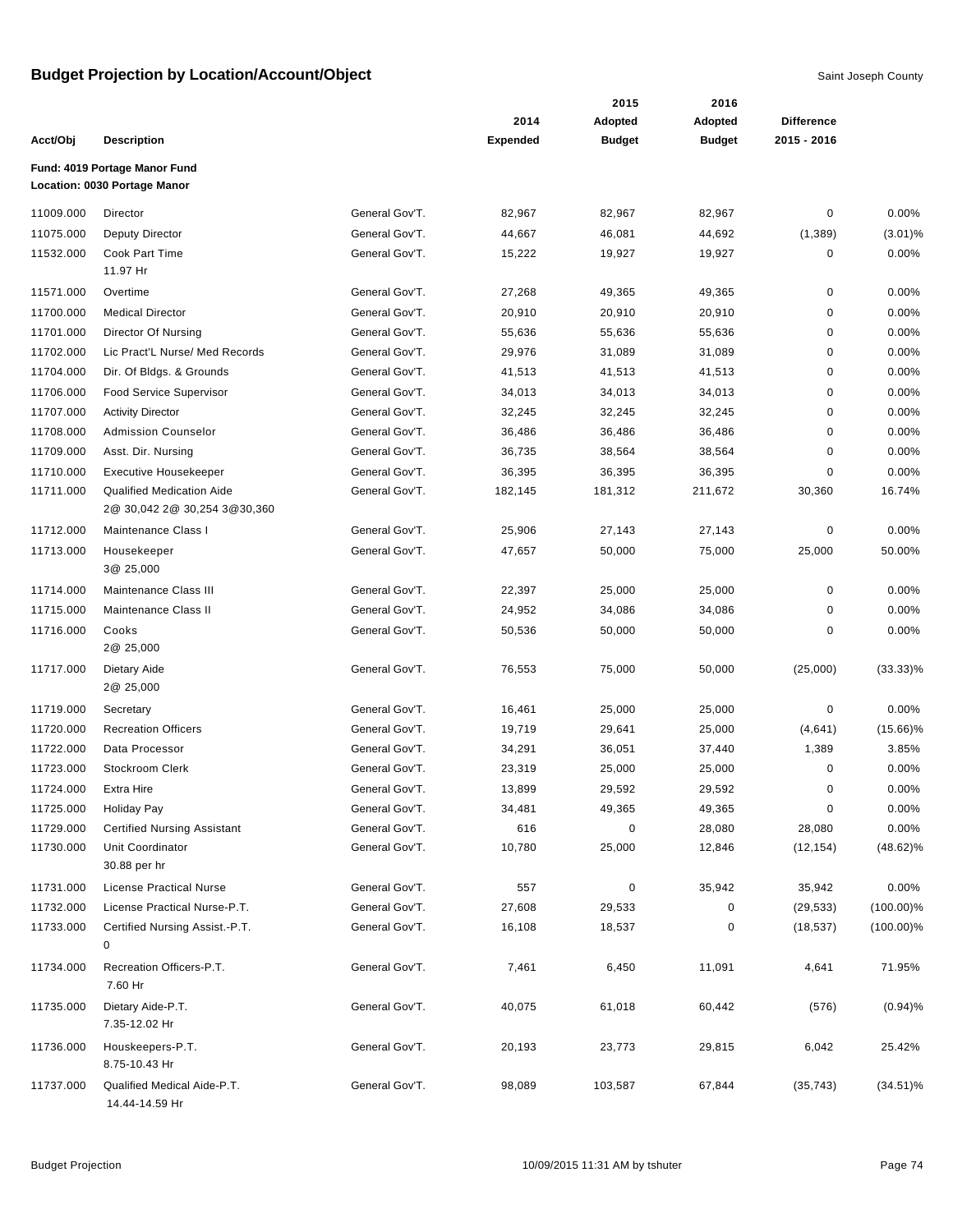|           |                                  |                |                 | 2015          | 2016          |                   |             |
|-----------|----------------------------------|----------------|-----------------|---------------|---------------|-------------------|-------------|
|           |                                  |                | 2014            | Adopted       | Adopted       | <b>Difference</b> |             |
| Acct/Obj  | <b>Description</b>               |                | <b>Expended</b> | <b>Budget</b> | <b>Budget</b> | 2015 - 2016       |             |
|           | Fund: 4019 Portage Manor Fund    |                |                 |               |               |                   |             |
|           | Location: 0030 Portage Manor     |                |                 |               |               |                   |             |
| 11780.000 | Housekeeper/Security             | General Gov'T. | 23,767          | 25,000        | 25,000        | 0                 | 0.00%       |
| 14800.000 | <b>Fica Contribution</b>         | General Gov'T. | 96,599          | 114,735       | 111,626       | (3, 109)          | (2.71)%     |
| 14810.000 | P.E.R.F.                         | General Gov'T. | 110,291         | 127,747       | 141,728       | 13,981            | 10.94%      |
|           | 11.2%                            |                |                 |               |               |                   |             |
| 14840.000 | Group Insurance                  | General Gov'T. | 294,730         | 294,730       | 432,000       | 137,270           | 46.57%      |
| 14850.000 | Unemployment                     | General Gov'T. | 0               | 3,675         | 3,675         | $\mathbf 0$       | 0.00%       |
|           |                                  | 10000 Total:   | 1,813,223       | 1,996,166     | 2,148,189     | 152,023           | 7.62%       |
| 21010.000 | <b>Stationery &amp; Printing</b> | General Gov'T. | 901             | 2,000         | 2,000         | 0                 | 0.00%       |
| 21030.000 | <b>Office Supplies</b>           | General Gov'T. | 5,239           | 4,900         | 4,900         | 0                 | 0.00%       |
| 22010.000 | Gas Oil & Lubricants             | General Gov'T. | 7,633           | 9,000         | 9,000         | 0                 | 0.00%       |
| 22100.000 | Tires & Tubes                    | General Gov'T. | 0               | 560           | 560           | 0                 | 0.00%       |
| 22120.000 | Garage & Motor Supplies          | General Gov'T. | 0               | 75            | 75            | 0                 | 0.00%       |
| 23011.000 | <b>Boiler Supplies</b>           | General Gov'T. | 624             | 1,018         | 1,018         | 0                 | 0.00%       |
| 23230.000 | Paint                            | General Gov'T. | 2,019           | 2,500         | 2,500         | 0                 | 0.00%       |
| 24010.000 | <b>Other Supplies</b>            | General Gov'T. | 20,188          | 20,527        | 20,527        | 0                 | 0.00%       |
| 24100.000 | Food                             | General Gov'T. | 280,328         | 280,614       | 280,614       | 0                 | 0.00%       |
| 24120.000 | <b>Medical Supplies, Etc</b>     | General Gov'T. | 4,967           | 5,000         | 8,000         | 3,000             | 60.00%      |
| 24130.000 | <b>Recreation Supplies</b>       | General Gov'T. | 1,667           | 2,402         | 2,402         | 0                 | 0.00%       |
|           |                                  | 20000 Total:   | 323,566         | 328,596       | 331,596       | 3,000             | 0.91%       |
| 31010.000 | <b>Legal Services</b>            | General Gov'T. | 0               | 1,000         | 1,000         | $\pmb{0}$         | 0.00%       |
| 31150.000 | <b>Medical Services</b>          | General Gov'T. | 6,236           | 8,000         | 5,000         | (3,000)           | $(37.50)\%$ |
| 31158.000 | <b>Veterinary Services</b>       | General Gov'T. | 694             | 1,700         | 1,700         | 0                 | 0.00%       |
| 32050.000 | Instruction & Training           | General Gov'T. | 1,189           | 2,188         | 2,188         | 0                 | 0.00%       |
| 32200.000 | Telephone                        | General Gov'T. | 11,136          | 11,572        | 11,572        | 0                 | 0.00%       |
| 32350.000 | Postage                          | General Gov'T. | 1,285           | 1,647         | 1,647         | 0                 | 0.00%       |
| 33025.000 | Other                            | General Gov'T. | 3,001           | 7,000         | 7,000         | 0                 | 0.00%       |
| 35010.000 | Electric                         | General Gov'T. | 56,634          | 53,534        | 53,534        | 0                 | 0.00%       |
| 35030.000 | Water & Sewage                   | General Gov'T. | 16,317          | 15,560        | 15,560        | 0                 | 0.00%       |
| 35040.000 | Heating & Fuel Oil               | General Gov'T. | 21,993          | 49,200        | 49,200        | $\pmb{0}$         | 0.00%       |
| 36010.000 | Repairs-Bldgs & Structures       | General Gov'T. | 43,210          | 50,650        | 50,650        | 0                 | 0.00%       |
| 36015.000 | <b>Contractual Services</b>      | General Gov'T. | 97,308          | 85,537        | 85,537        | 0                 | 0.00%       |
| 36100.000 | Repairs - Auto & Truck           | General Gov'T. | 4,299           | 6,000         | 6,000         | 0                 | 0.00%       |
| 36200.000 | Repairs - Other Equipment        | General Gov'T. | 25,909          | 25,000        | 25,000        | 0                 | 0.00%       |
| 39050.000 | Licenses                         | General Gov'T. | 1,081           | 1,081         | 1,081         | 0                 | 0.00%       |
| 39100.000 | Laundry & Cleaning               | General Gov'T. | 29,359          | 29,360        | 29,360        | 0                 | 0.00%       |
| 39600.000 | Refunds, Awards & Indemnities    | General Gov'T. | 1,797           | 0             | 0             | 0                 | 0.00%       |
| 39750.000 | Data Processing                  | General Gov'T. | 0               | 1,000         | 1,000         | 0                 | 0.00%       |
|           |                                  | 30000 Total:   | 321,448         | 350,029       | 347,029       | (3,000)           | $(0.86)\%$  |
| 44600.000 | <b>Special Equipment</b>         | General Gov'T. | 38,063          | 30,000        | 30,000        | 0                 | 0.00%       |
| 44601.000 | Maintenance Equipment            | General Gov'T. | 812             | 2,350         | 2,350         | 0                 | 0.00%       |
| 45510.000 | Furniture & Fixtures             | General Gov'T. | 63,823          | 78,758        | 78,758        | 0                 | 0.00%       |
|           |                                  | 40000 Total:   | 102,698         | 111,108       | 111,108       | 0                 | 0.00%       |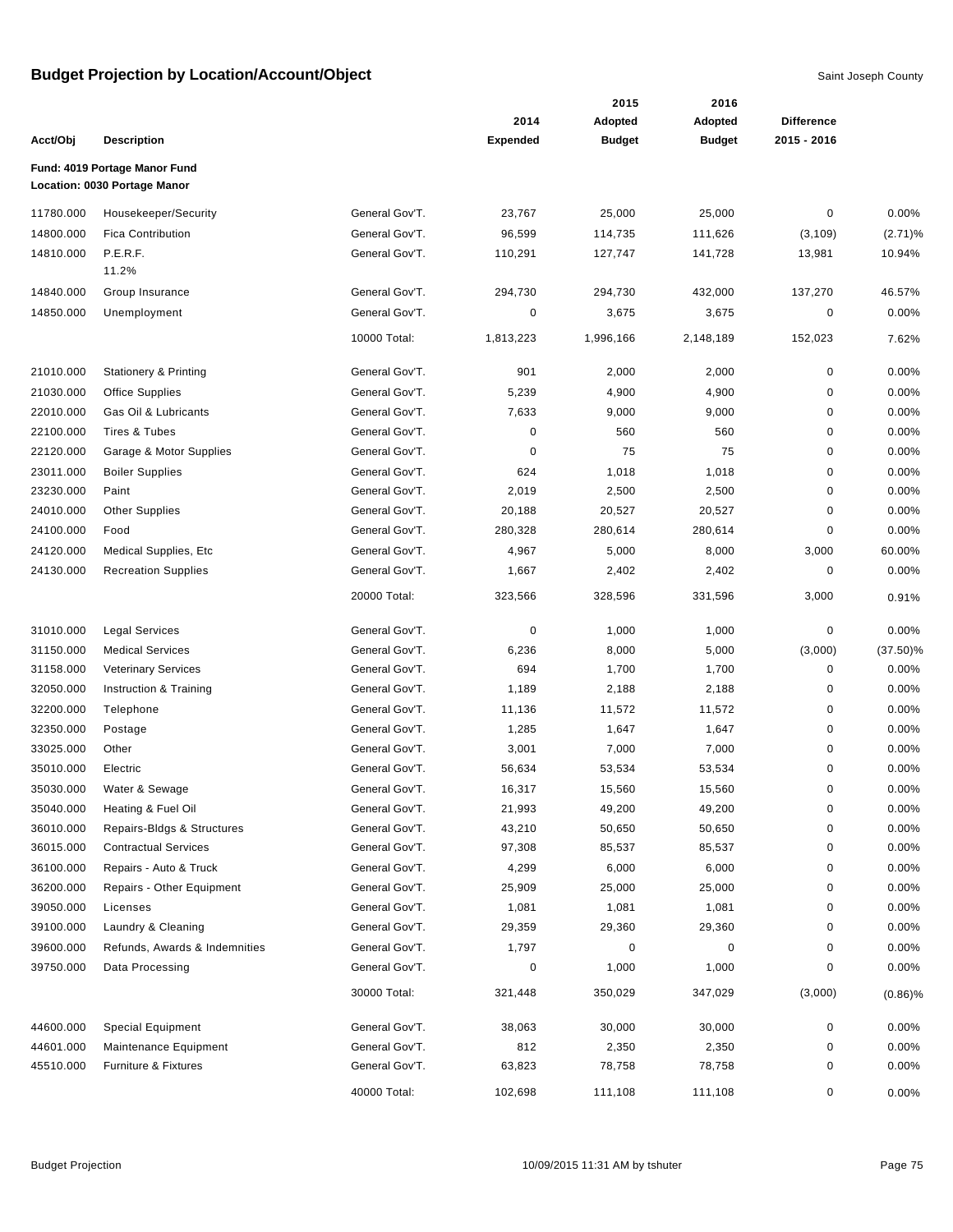|          |                                                               |                        |           | 2015          | 2016          |                   |          |
|----------|---------------------------------------------------------------|------------------------|-----------|---------------|---------------|-------------------|----------|
|          |                                                               |                        | 2014      | Adopted       | Adopted       | <b>Difference</b> |          |
| Acct/Obj | <b>Description</b>                                            |                        | Expended  | <b>Budget</b> | <b>Budget</b> | 2015 - 2016       |          |
|          | Fund: 4019 Portage Manor Fund<br>Location: 0030 Portage Manor |                        |           |               |               |                   |          |
|          |                                                               | <b>Location Total:</b> | 2,560,935 | 2,785,899     | 2,937,922     | 152,023           | 5.46%    |
|          |                                                               | Fund Totals:           | 2,560,935 | 2,785,899     | 2,937,922     | 152,023           | $0.00\%$ |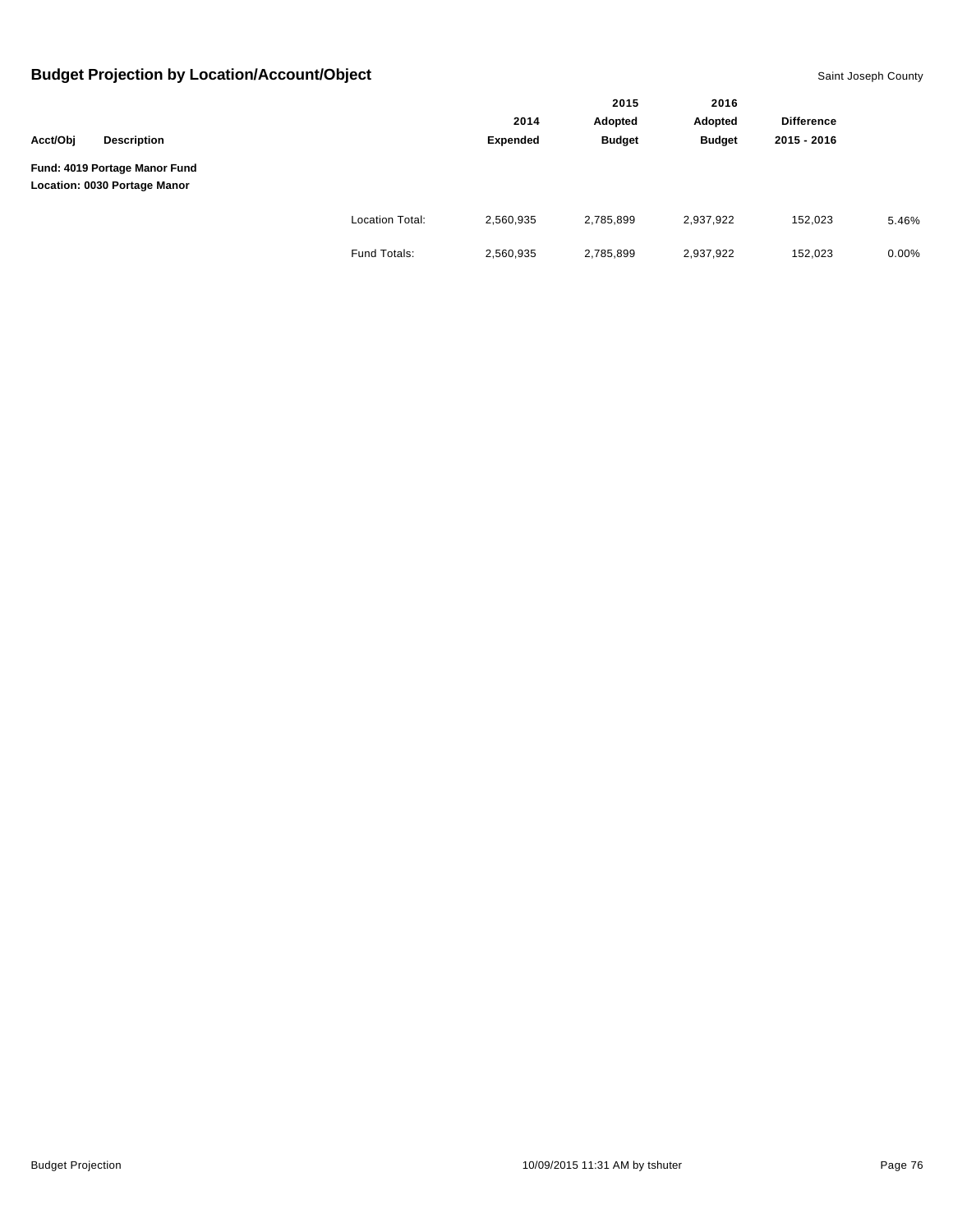|                               |                                    |                        |                 | 2015          | 2016          |                   |            |
|-------------------------------|------------------------------------|------------------------|-----------------|---------------|---------------|-------------------|------------|
|                               |                                    |                        | 2014            | Adopted       | Adopted       | <b>Difference</b> |            |
| Acct/Obj                      | <b>Description</b>                 |                        | <b>Expended</b> | <b>Budget</b> | <b>Budget</b> | 2015 - 2016       |            |
| <b>Location: 0002 Auditor</b> | Fund: 4600 County Bonds & Interest |                        |                 |               |               |                   |            |
| 38550.000                     | Jail Lease Rental                  | General Gov'T.         | 3,460,000       | 3,465,000     | 3,224,000     | (241,000)         | $(6.96)\%$ |
|                               |                                    | 30000 Total:           | 3,460,000       | 3,465,000     | 3,224,000     | (241,000)         | $(6.96)\%$ |
|                               |                                    | <b>Location Total:</b> | 3,460,000       | 3,465,000     | 3,224,000     | (241,000)         | $(6.96)\%$ |
|                               |                                    | Fund Totals:           | 3,460,000       | 3,465,000     | 3,224,000     | (241,000)         | $(6.96)\%$ |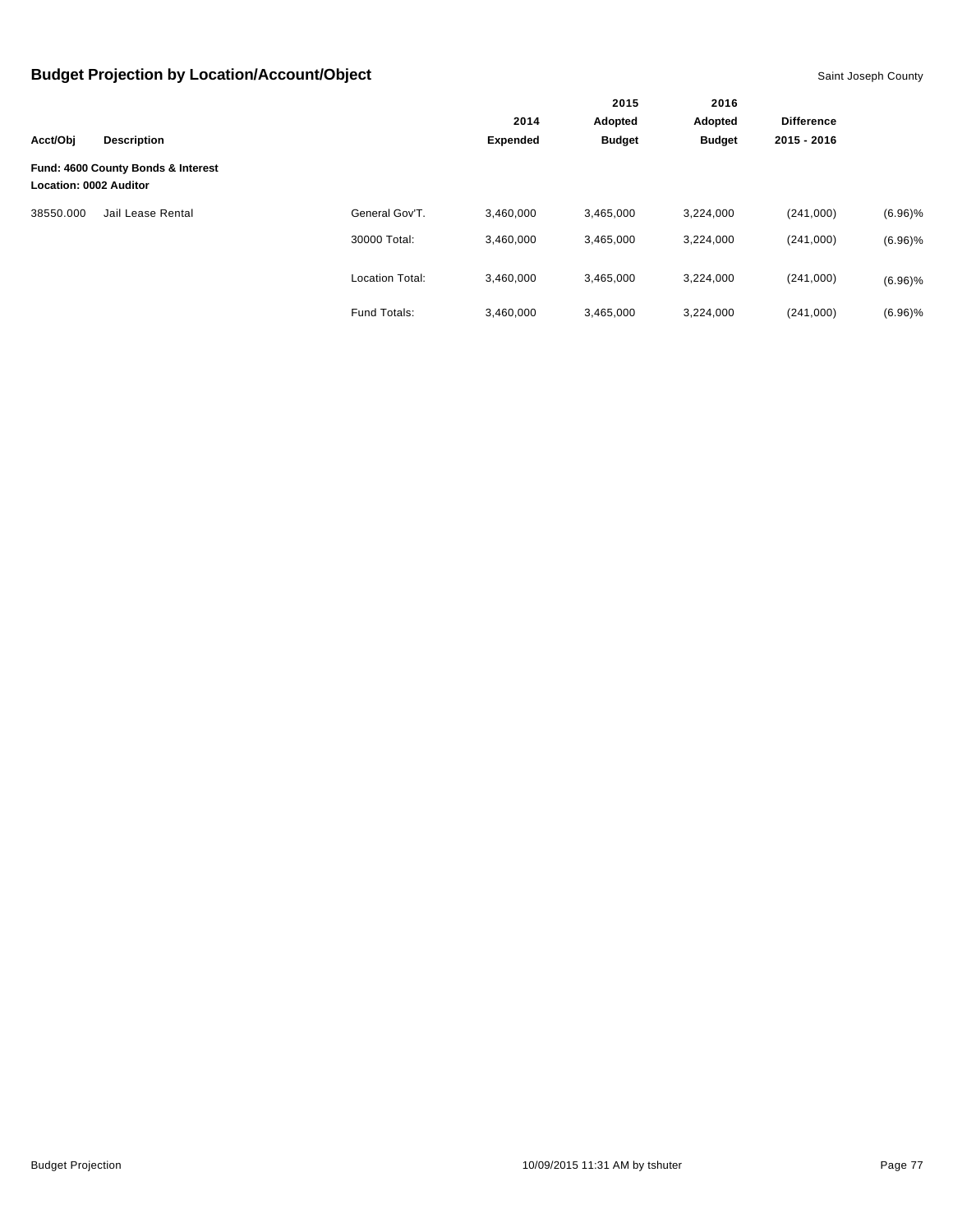|           |                                                                           |                        |                 | 2015          | 2016          | <b>Difference</b> |              |
|-----------|---------------------------------------------------------------------------|------------------------|-----------------|---------------|---------------|-------------------|--------------|
|           |                                                                           |                        | 2014            | Adopted       | Adopted       |                   |              |
| Acct/Obj  | <b>Description</b>                                                        |                        | <b>Expended</b> | <b>Budget</b> | <b>Budget</b> | 2015 - 2016       |              |
|           | Fund: 4923 Local Hwy. User Tax Projects<br>Location: 0023 County Engineer |                        |                 |               |               |                   |              |
| 91301.000 | Reconstruction/Resurface-2013                                             | General Gov'T.         | 299,790         | 0             | 0             | $\mathbf 0$       | $0.00\%$     |
| 91401.000 | Reconstruction/Resurface-2014                                             | General Gov'T.         | 2,699,700       | 0             | $\mathbf 0$   | 0                 | $0.00\%$     |
| 91501.000 | Reconstruction/Resurface-2015                                             | General Gov'T.         | 0               | 3,000,000     | 0             | (3,000,000)       | $(100.00)\%$ |
| 91601.000 | Reconstruction/Resurface-2016                                             | General Gov'T.         | 0               | 0             | 2,700,000     | 2,700,000         | $0.00\%$     |
|           |                                                                           | 90000 Total:           | 2,999,490       | 3,000,000     | 2,700,000     | (300,000)         | $(10.00)\%$  |
|           |                                                                           | <b>Location Total:</b> | 2,999,490       | 3,000,000     | 2,700,000     | (300,000)         | $(10.00)\%$  |
|           |                                                                           | Fund Totals:           | 2,999,490       | 3,000,000     | 2,700,000     | (300,000)         | $0.00\%$     |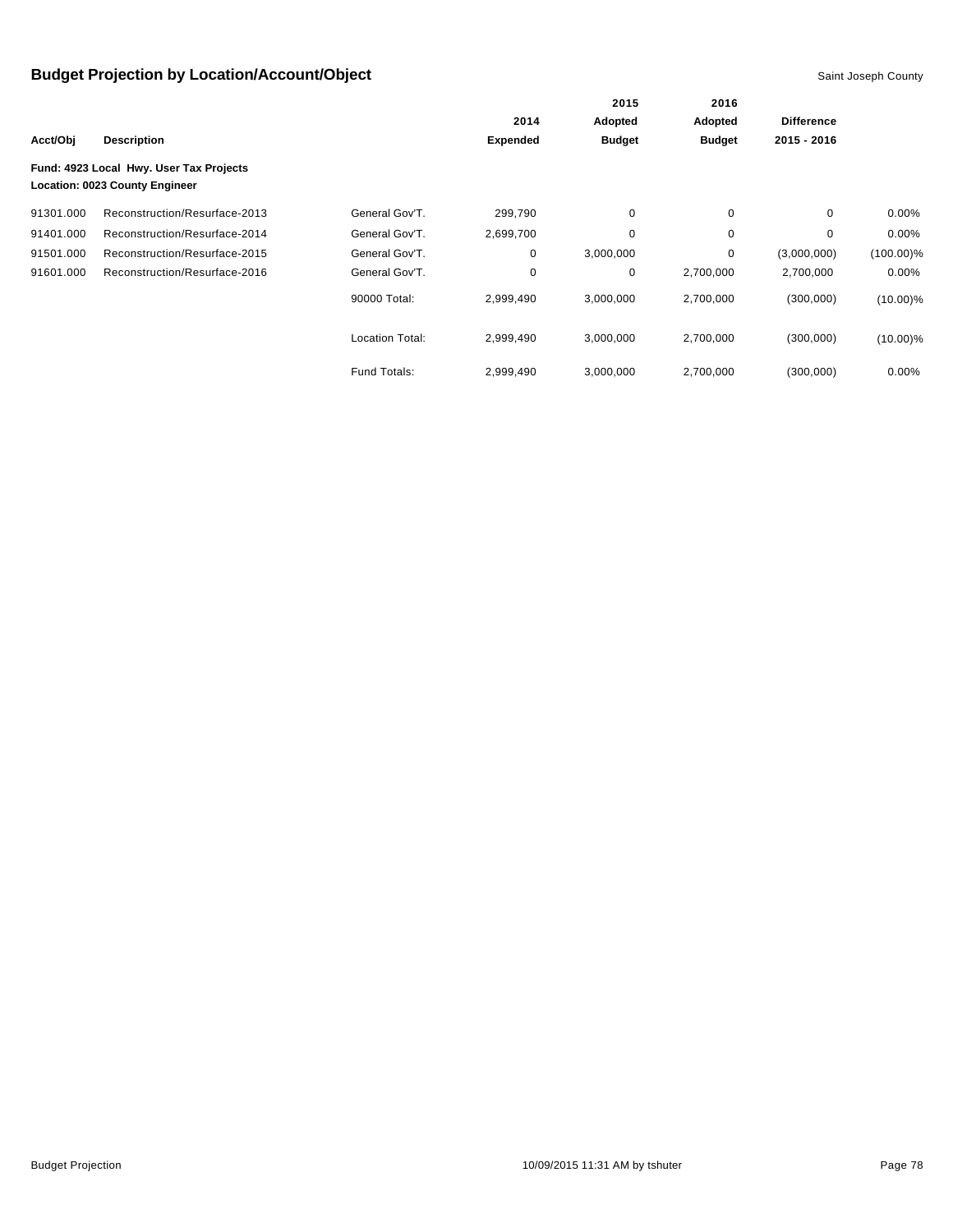|           |                                                                                          |                        |                 | 2015          | 2016              |             |              |
|-----------|------------------------------------------------------------------------------------------|------------------------|-----------------|---------------|-------------------|-------------|--------------|
|           |                                                                                          | 2014                   | Adopted         | Adopted       | <b>Difference</b> |             |              |
| Acct/Obj  | <b>Description</b>                                                                       |                        | <b>Expended</b> | <b>Budget</b> | <b>Budget</b>     | 2015 - 2016 |              |
|           | Fund: 4925 Adult Pro. Admin. Fee<br>Location: 0024 Adult Probation                       |                        |                 |               |                   |             |              |
| 11384.000 | State Mandate Prob Ofcr Salary<br>Increases from Adult Probation 24 and CSAP 56 included | General Gov'T.         | $\mathbf 0$     | 0             | 41,332            | 41,332      | 0.00%        |
| 11385.000 | <b>Probation Officer I</b><br>Moved to Location 24 General Fund                          | General Gov'T.         | 31,530          | 34,976        | 0                 | (34, 976)   | $(100.00)\%$ |
|           |                                                                                          | 10000 Total:           | 31,530          | 34,976        | 41,332            | 6,356       | 18.17%       |
|           |                                                                                          | <b>Location Total:</b> | 31,530          | 34,976        | 41,332            | 6,356       | 18.17%       |
|           |                                                                                          | Fund Totals:           | 31,530          | 34,976        | 41,332            | 6,356       | $(100.00)\%$ |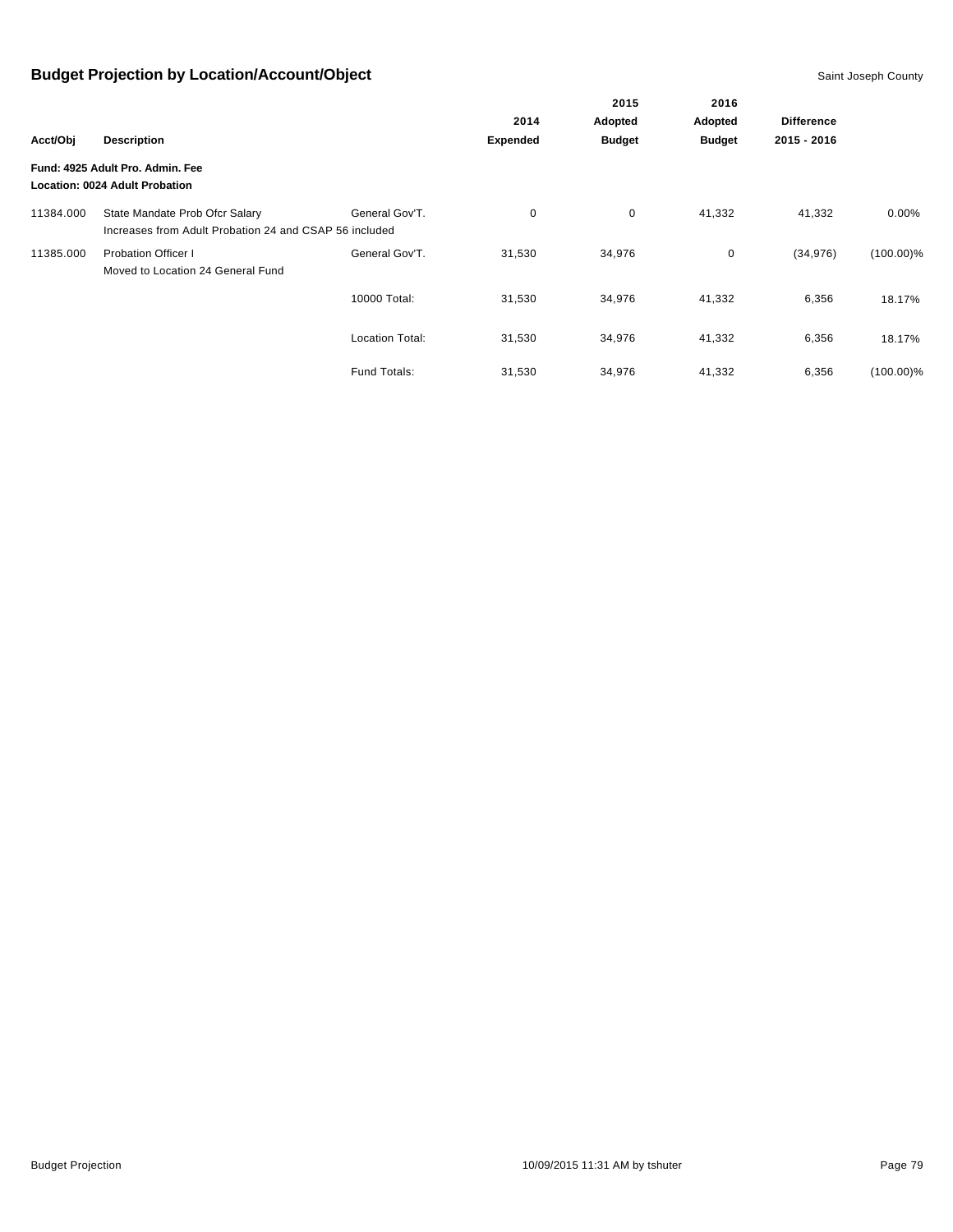|                         |                                                           |                        | 2014            | Adopted       | Adopted       | <b>Difference</b> |       |
|-------------------------|-----------------------------------------------------------|------------------------|-----------------|---------------|---------------|-------------------|-------|
| Acct/Obj                | <b>Description</b>                                        |                        | <b>Expended</b> | <b>Budget</b> | <b>Budget</b> | 2015 - 2016       |       |
| Location: 0013 P.S.A.P. | Fund: 4930 Dispatch Operating                             |                        |                 |               |               |                   |       |
| 11032.000               | <b>Executive Director</b>                                 | General Gov'T.         | $\mathsf 0$     | 0             | 85,000        | 85,000            | 0.00% |
| 11312.000               | I.T. Manager                                              | General Gov'T.         | $\mathbf 0$     | $\mathbf 0$   | 65,000        | 65,000            | 0.00% |
| 11314.000               | IT Technician                                             | General Gov'T.         | $\mathbf 0$     | $\pmb{0}$     | 45,000        | 45,000            | 0.00% |
| 11409.000               | <b>Training Officer</b>                                   | General Gov'T.         | $\mathbf 0$     | $\pmb{0}$     | 50,000        | 50,000            | 0.00% |
| 11410.000               | <b>Communications Supervisor</b><br>3@ 50,000             | General Gov'T.         | $\mathbf 0$     | 0             | 150,000       | 150,000           | 0.00% |
| 11411.000               | Telecommunicator III<br>12@ 45,500                        | General Gov'T.         | 0               | 0             | 546,000       | 546,000           | 0.00% |
| 11412.000               | Telecommunicator II<br>29@ 44,000                         | General Gov'T.         | 0               | 0             | 1,276,000     | 1,276,000         | 0.00% |
| 11413.000               | Telecommunicator I<br>19@ 40.000                          | General Gov'T.         | $\mathbf 0$     | 0             | 760,000       | 760,000           | 0.00% |
| 11414.000               | Acting Comm Supervisor Pay Dif<br>2,496 hrs @ 1.12 per hr | General Gov'T.         | $\mathsf 0$     | 0             | 2,796         | 2,796             | 0.00% |
| 11415.000               | On-Call Employee                                          | General Gov'T.         | $\mathbf 0$     | 0             | 0             | $\mathbf 0$       | 0.00% |
| 11452.000               | Administrative Manager<br>MOVED FROM EXECUTIVE SECRETARY  | General Gov'T.         | $\mathbf 0$     | 0             | 35,000        | 35,000            | 0.00% |
| 11458.000               | <b>Operations Manager</b>                                 | General Gov'T.         | 0               | 0             | 65,000        | 65,000            | 0.00% |
| 11509.000               | <b>Public Information Officer</b>                         | General Gov'T.         | $\mathbf 0$     | $\mathbf 0$   | 40,000        | 40,000            | 0.00% |
| 11571.000               | Overtime                                                  | General Gov'T.         | $\mathbf 0$     | $\pmb{0}$     | 50,000        | 50,000            | 0.00% |
| 11650.000               | <b>Executive Secretary</b>                                | General Gov'T.         | $\mathbf 0$     | 0             | 0             | $\pmb{0}$         | 0.00% |
|                         | MOVED TO NEW TITLE OF ADMINISTRATIVE MANAGER FOR 2016     |                        |                 |               |               |                   |       |
| 11950.000               | Part Time                                                 | General Gov'T.         | $\pmb{0}$       | $\pmb{0}$     | $\mathbf 0$   | $\mathbf 0$       | 0.00% |
| 14800.000               | <b>Fica Contribution</b>                                  | General Gov'T.         | $\mathbf 0$     | 0             | 243,255       | 243,255           | 0.00% |
| 14810.000               | P.E.R.F.<br>11.2 %                                        | General Gov'T.         | 0               | 0             | 349,778       | 349,778           | 0.00% |
|                         |                                                           | 10000 Total:           | $\mathbf 0$     | 0             | 3,762,829     | 3,762,829         | 0.00% |
| 31080.000               | <b>Employee Medical Expenses</b>                          | General Gov'T.         | 0               | $\pmb{0}$     | 534,800       | 534,800           | 0.00% |
|                         |                                                           | 30000 Total:           | $\mathbf 0$     | 0             | 534,800       | 534,800           | 0.00% |
|                         |                                                           | <b>Location Total:</b> | $\mathsf 0$     | 0             | 4,297,629     | 4,297,629         | 0.00% |
|                         |                                                           | Fund Totals:           | $\mathbf 0$     | 0             | 4,297,629     | 4,297,629         | 0.00% |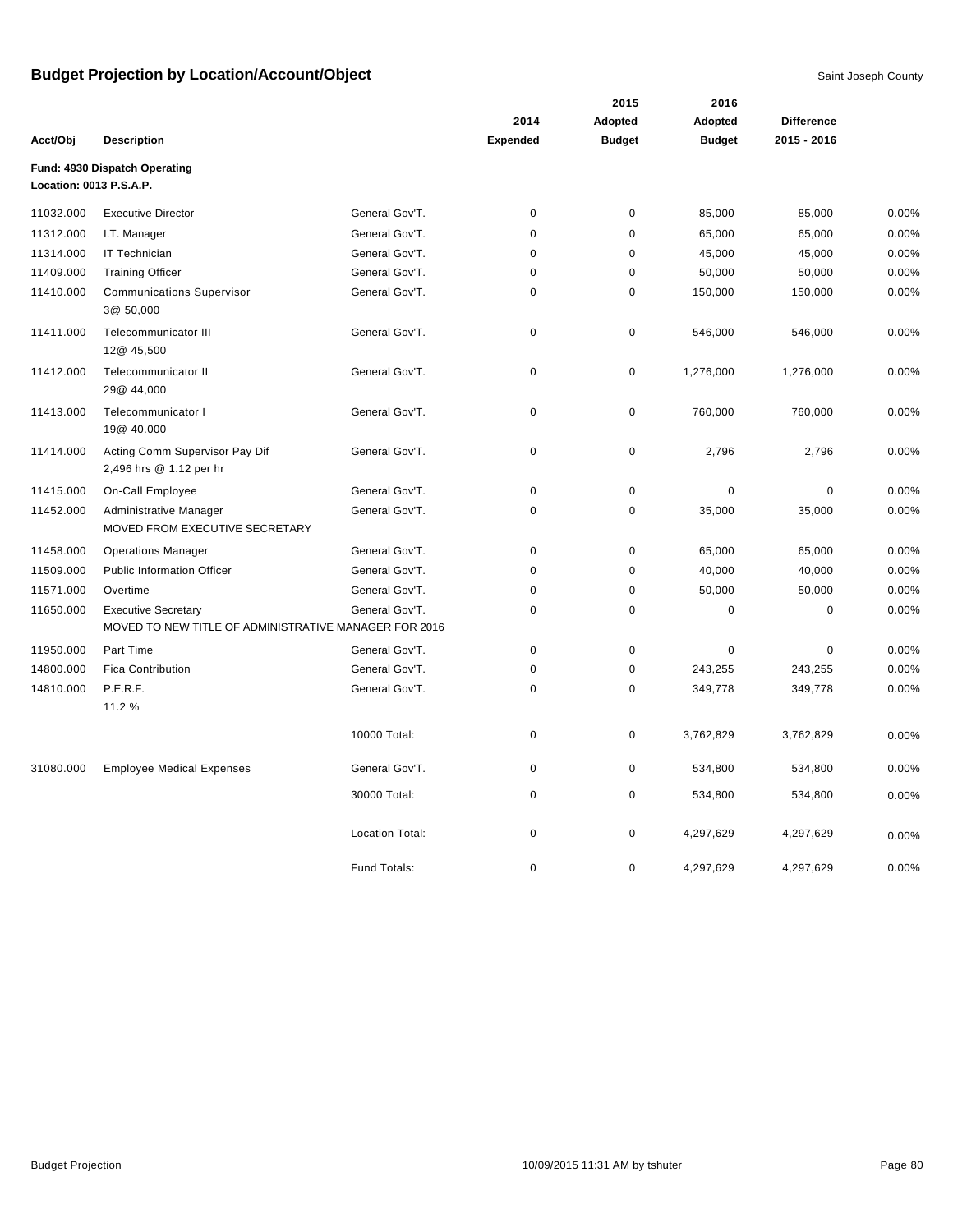| Acct/Obj<br><b>Description</b> |                                           |                        |                 | 2015                     | 2016                     |                   |          |
|--------------------------------|-------------------------------------------|------------------------|-----------------|--------------------------|--------------------------|-------------------|----------|
|                                |                                           |                        | 2014            | Adopted<br><b>Budget</b> | Adopted<br><b>Budget</b> | <b>Difference</b> |          |
|                                |                                           |                        | <b>Expended</b> |                          |                          | 2015 - 2016       |          |
| Location: 0013 P.S.A.P.        | Fund: 4931 Dispatch Capital Non-Reverting |                        |                 |                          |                          |                   |          |
| 41070.000                      | 9-1-1 Technology Reserves                 | General Gov'T.         | 0               | $\mathbf 0$              | 0                        | $\mathbf 0$       | $0.00\%$ |
|                                |                                           | 40000 Total:           | 0               | $\mathbf 0$              | 0                        | 0                 | 0.00%    |
|                                |                                           | <b>Location Total:</b> | 0               | $\mathbf 0$              | $\mathbf 0$              | 0                 | 0.00%    |
|                                |                                           | Fund Totals:           | 0               | $\pmb{0}$                | 0                        | 0                 | 0.00%    |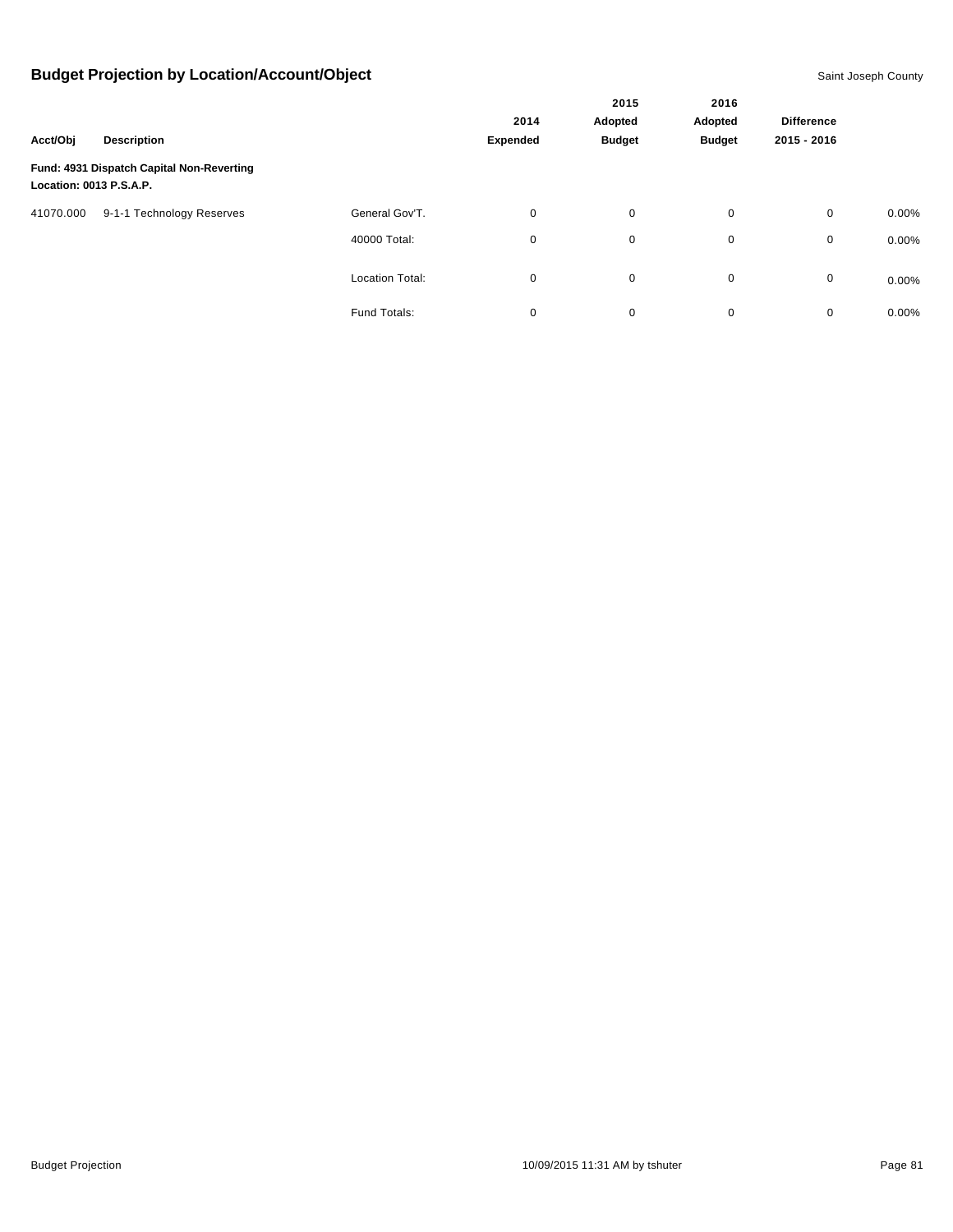|                         |                                   |                        |                 | 2015          | 2016              |             |          |
|-------------------------|-----------------------------------|------------------------|-----------------|---------------|-------------------|-------------|----------|
|                         |                                   | 2014                   | Adopted         | Adopted       | <b>Difference</b> |             |          |
| Acct/Obj                | <b>Description</b>                |                        | <b>Expended</b> | <b>Budget</b> | <b>Budget</b>     | 2015 - 2016 |          |
| Location: 0013 P.S.A.P. | Fund: 4932 Dispatch Bond          |                        |                 |               |                   |             |          |
| 31070.000               | <b>Other Contractual Services</b> | General Gov'T.         | 0               | 0             | 1,500             | 1,500       | $0.00\%$ |
| 38014.000               | Payments on Bonds                 | General Gov'T.         | 0               | 0             | 725,000           | 725,000     | 0.00%    |
|                         |                                   | 30000 Total:           | 0               | 0             | 726,500           | 726,500     | $0.00\%$ |
|                         |                                   | <b>Location Total:</b> | 0               | $\mathbf 0$   | 726,500           | 726,500     | $0.00\%$ |
|                         |                                   | Fund Totals:           | 0               | 0             | 726,500           | 726,500     | 0.00%    |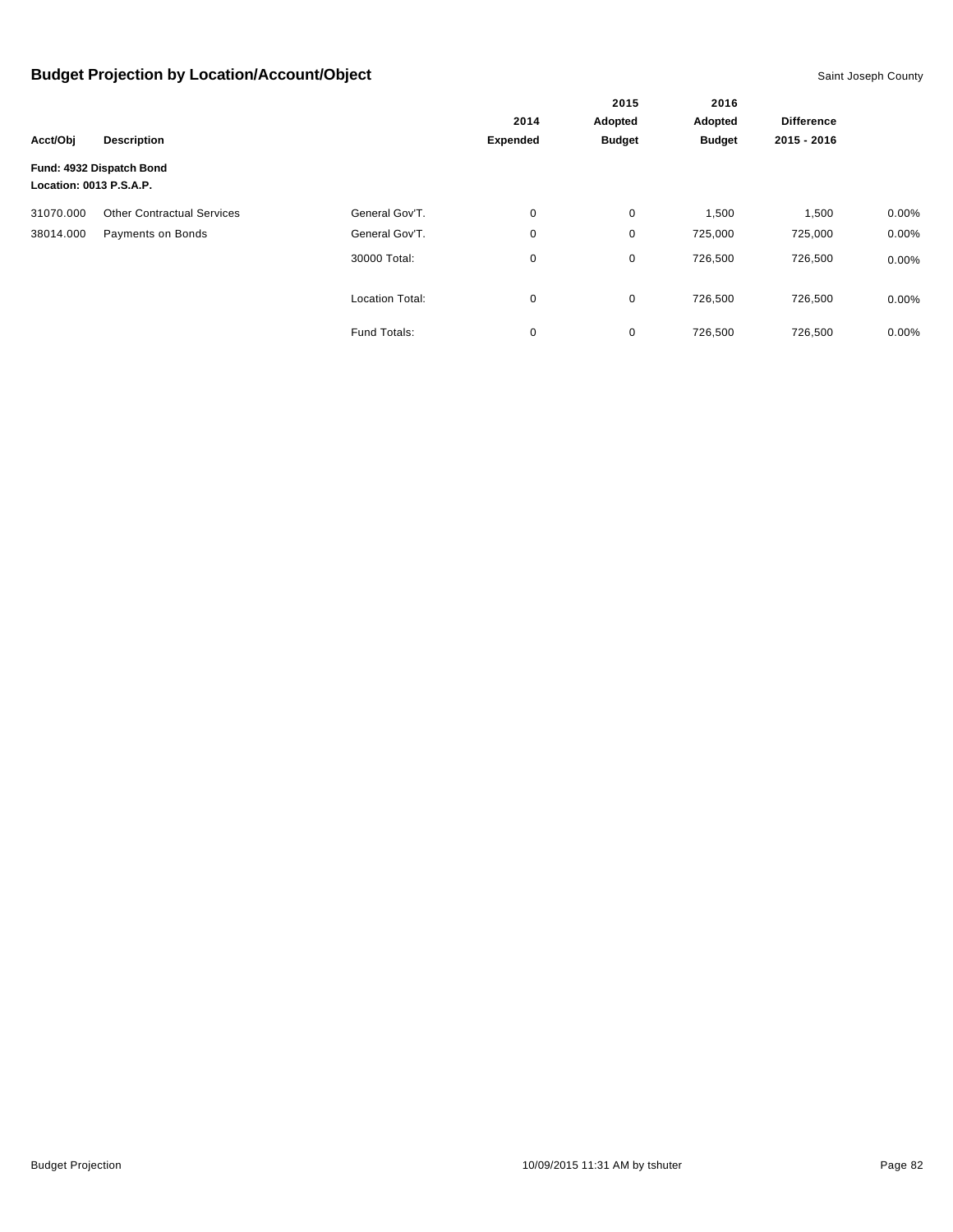|           |                                                                                                                                                        |                        |                 | 2015          | 2016              |             |            |
|-----------|--------------------------------------------------------------------------------------------------------------------------------------------------------|------------------------|-----------------|---------------|-------------------|-------------|------------|
|           |                                                                                                                                                        | 2014                   | Adopted         | Adopted       | <b>Difference</b> |             |            |
| Acct/Obj  | <b>Description</b>                                                                                                                                     |                        | <b>Expended</b> | <b>Budget</b> | <b>Budget</b>     | 2015 - 2016 |            |
|           | Fund: 6005 Public Safety L.O.I.T.<br><b>Location: 0005 County Police</b>                                                                               |                        |                 |               |                   |             |            |
| 11950.000 | Part Time<br>20 Special deputies @18.77 Hr.                                                                                                            | General Gov'T.         | 0               | 0             | 546,582           | 546,582     | $0.00\%$   |
| 14830.000 | Police Pension<br>2,380,133 required to fully fund Police Pension-Amount reduced by 240,000 which will be funded by the Police Pension Trust Fund 1193 | General Gov'T.         | 2,109,249       | 2,221,848     | 2,140,133         | (81, 715)   | $(3.68)\%$ |
|           |                                                                                                                                                        | 10000 Total:           | 2,109,249       | 2,221,848     | 2,686,715         | 464,867     | 20.92%     |
| 44010.000 | Equipment                                                                                                                                              | General Gov'T.         | 0               | 0             | 165,264           | 165,264     | $0.00\%$   |
|           |                                                                                                                                                        | 40000 Total:           | 0               | 0             | 165,264           | 165,264     | $0.00\%$   |
|           |                                                                                                                                                        | <b>Location Total:</b> | 2,109,249       | 2,221,848     | 2,851,979         | 630,131     | 28.36%     |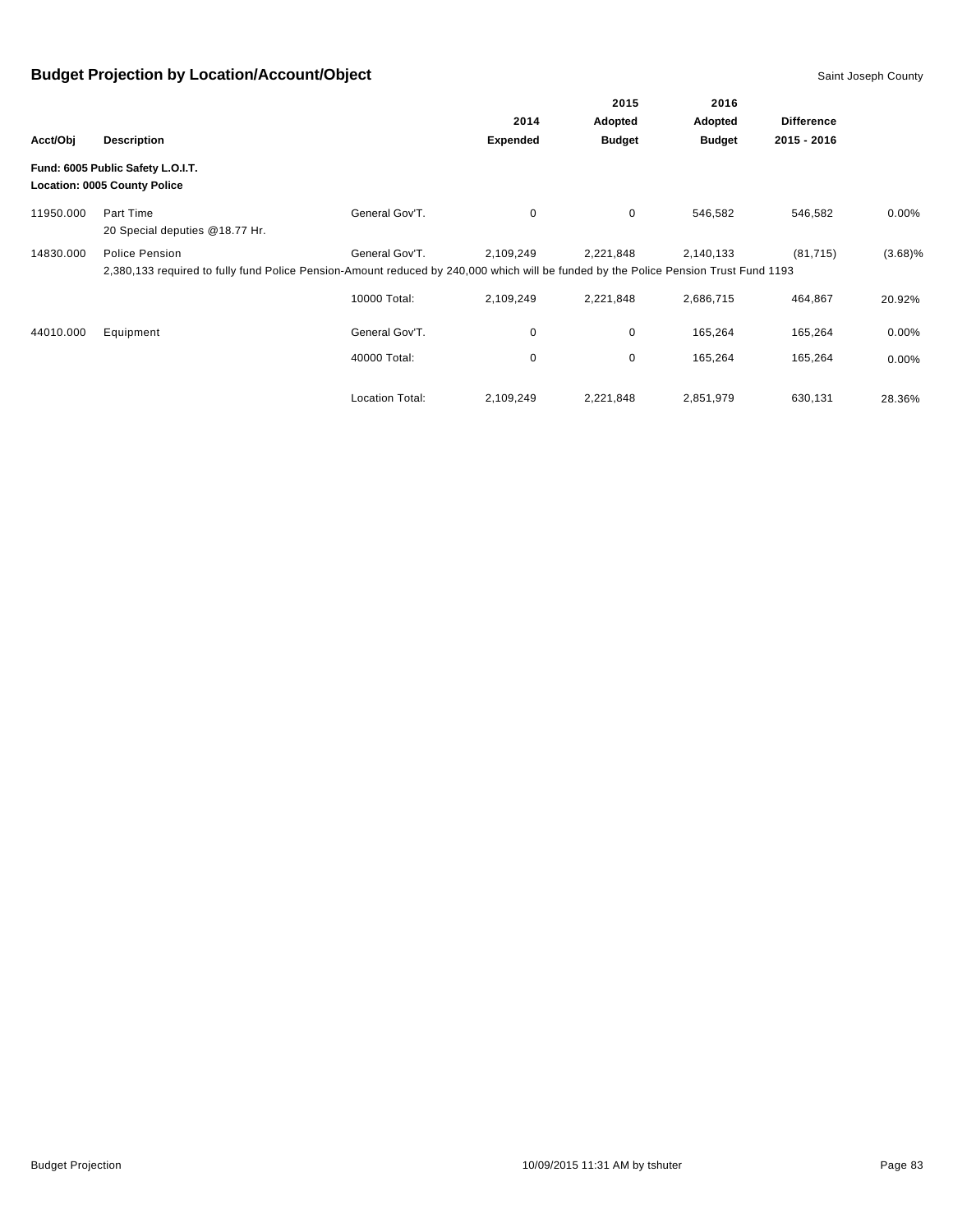|           |                                                                    |                        |                 | 2015<br>Adopted | 2016<br>Adopted | <b>Difference</b> |       |
|-----------|--------------------------------------------------------------------|------------------------|-----------------|-----------------|-----------------|-------------------|-------|
|           |                                                                    |                        | 2014            |                 |                 |                   |       |
| Acct/Obj  | <b>Description</b>                                                 |                        | <b>Expended</b> | <b>Budget</b>   | <b>Budget</b>   | 2015 - 2016       |       |
|           | Fund: 6005 Public Safety L.O.I.T.<br>Location: 0006 Cty Jail Admin |                        |                 |                 |                 |                   |       |
| 24100.000 | Food                                                               | General Gov'T.         | 318,690         | 930,000         | 930,000         | $\mathbf 0$       | 0.00% |
|           |                                                                    | 20000 Total:           | 318.690         | 930,000         | 930,000         | 0                 | 0.00% |
| 31150.000 | <b>Medical Services</b>                                            | General Gov'T.         | 2,009,875       | 1,987,123       | 2,022,143       | 35,020            | 1.76% |
|           |                                                                    | 30000 Total:           | 2,009,875       | 1,987,123       | 2,022,143       | 35,020            | 1.76% |
|           |                                                                    | <b>Location Total:</b> | 2,328,565       | 2,917,123       | 2,952,143       | 35,020            | 1.20% |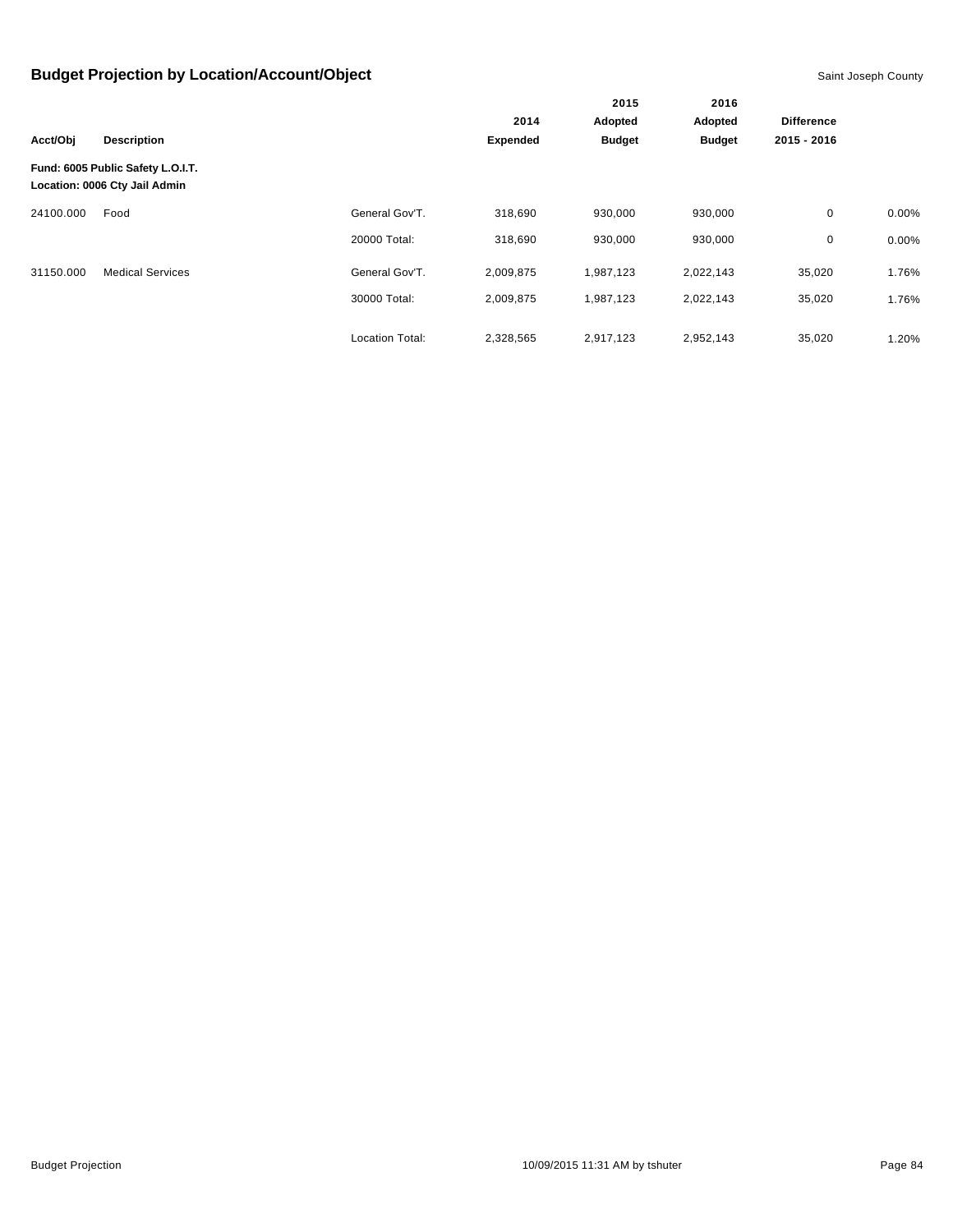|           |                                                                                        |                        |          | 2015          | 2016          |                   |          |
|-----------|----------------------------------------------------------------------------------------|------------------------|----------|---------------|---------------|-------------------|----------|
|           |                                                                                        |                        | 2014     | Adopted       | Adopted       | <b>Difference</b> |          |
| Acct/Obj  | <b>Description</b>                                                                     |                        | Expended | <b>Budget</b> | <b>Budget</b> | 2015 - 2016       |          |
|           | Fund: 6005 Public Safety L.O.I.T.<br><b>Location: 0009 Emergency Management Agency</b> |                        |          |               |               |                   |          |
| 36200.000 | Repairs - Other Equipment                                                              | General Gov'T.         | 0        | 0             | 40,000        | 40,000            | $0.00\%$ |
|           |                                                                                        | 30000 Total:           | 0        | 0             | 40,000        | 40,000            | $0.00\%$ |
|           |                                                                                        | <b>Location Total:</b> | 0        | 0             | 40,000        | 40,000            | $0.00\%$ |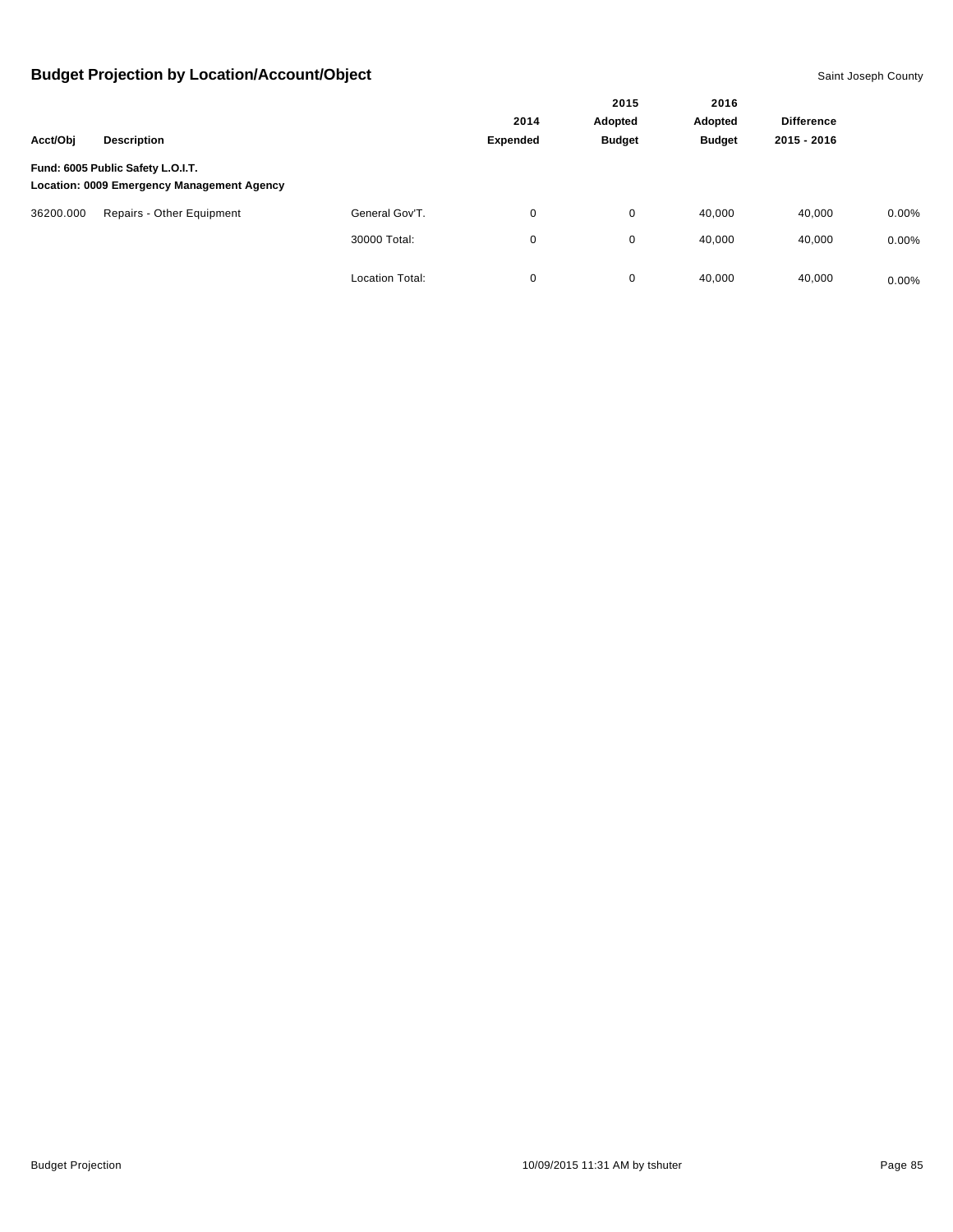|           |                                                                             |                        |                 | 2015          | 2016          |                   |          |
|-----------|-----------------------------------------------------------------------------|------------------------|-----------------|---------------|---------------|-------------------|----------|
|           |                                                                             |                        | 2014            | Adopted       | Adopted       | <b>Difference</b> |          |
| Acct/Obj  | <b>Description</b>                                                          |                        | <b>Expended</b> | <b>Budget</b> | <b>Budget</b> | 2015 - 2016       |          |
|           | Fund: 6005 Public Safety L.O.I.T.<br>Location: 0049 Juvenile Justice Center |                        |                 |               |               |                   |          |
| 11379.000 | Counselor/Caseworker                                                        | General Gov'T.         | 7,368           | $\mathbf 0$   | $\mathbf 0$   | 0                 | 0.00%    |
|           |                                                                             | 10000 Total:           | 7,368           | $\mathbf 0$   | $\mathbf 0$   | 0                 | 0.00%    |
| 36010.000 | Repairs-Bldgs & Structures                                                  | General Gov'T.         | 0               | $\mathbf 0$   | 200,000       | 200,000           | $0.00\%$ |
|           |                                                                             | 30000 Total:           | 0               | $\mathbf 0$   | 200,000       | 200,000           | 0.00%    |
| 44010.000 | Equipment                                                                   | General Gov'T.         | 0               | $\mathbf 0$   | 200,000       | 200,000           | $0.00\%$ |
|           |                                                                             | 40000 Total:           | 0               | $\mathbf 0$   | 200,000       | 200,000           | 0.00%    |
|           |                                                                             | <b>Location Total:</b> | 7,368           | $\mathbf 0$   | 400,000       | 400,000           | 0.00%    |
|           |                                                                             | Fund Totals:           | 4,445,182       | 5,138,971     | 6,244,122     | 1,105,151         | 0.00%    |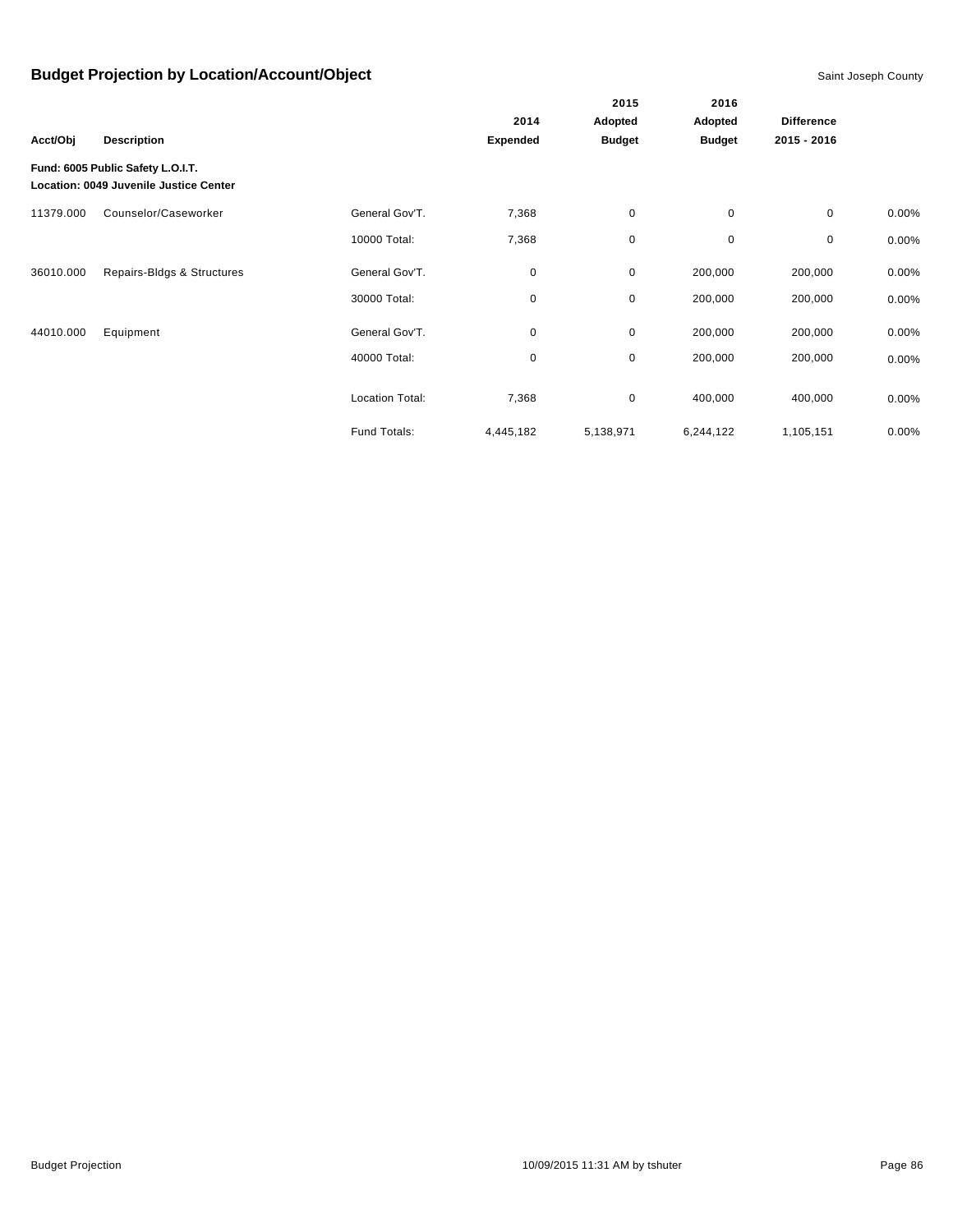|                               |                                      |                 |                 | 2015          | 2016          |                   |          |
|-------------------------------|--------------------------------------|-----------------|-----------------|---------------|---------------|-------------------|----------|
|                               |                                      |                 | 2014            | Adopted       | Adopted       | <b>Difference</b> |          |
| Acct/Obj                      | <b>Description</b>                   |                 | <b>Expended</b> | <b>Budget</b> | <b>Budget</b> | 2015 - 2016       |          |
| <b>Location: 0002 Auditor</b> | Fund: 7312 C.E.D.I.T. Fund           |                 |                 |               |               |                   |          |
| 31070.000                     | <b>Other Contractual Services</b>    | General Gov'T.  | 209,065         | $\pmb{0}$     | 0             | $\mathbf 0$       | $0.00\%$ |
| 38014.000                     | Payments on Bonds                    | General Gov'T.  | 0               | 0             | 363,242       | 363,242           | $0.00\%$ |
| 38015.000                     | <b>PSAP Assess Operating/Capital</b> | General Gov'T.  | 0               | 0             | 2,180,328     | 2,180,328         | $0.00\%$ |
|                               |                                      | 30000 Total:    | 209,065         | 0             | 2,543,570     | 2,543,570         | $0.00\%$ |
| 65030.000                     | Inter Fund Transfer                  | General Gov'T.  | 0               | 0             | 2,000,000     | 2,000,000         | $0.00\%$ |
|                               |                                      | 60000 Total:    | 0               | 0             | 2,000,000     | 2,000,000         | $0.00\%$ |
|                               |                                      | Location Total: | 209,065         | 0             | 4,543,570     | 4,543,570         | $0.00\%$ |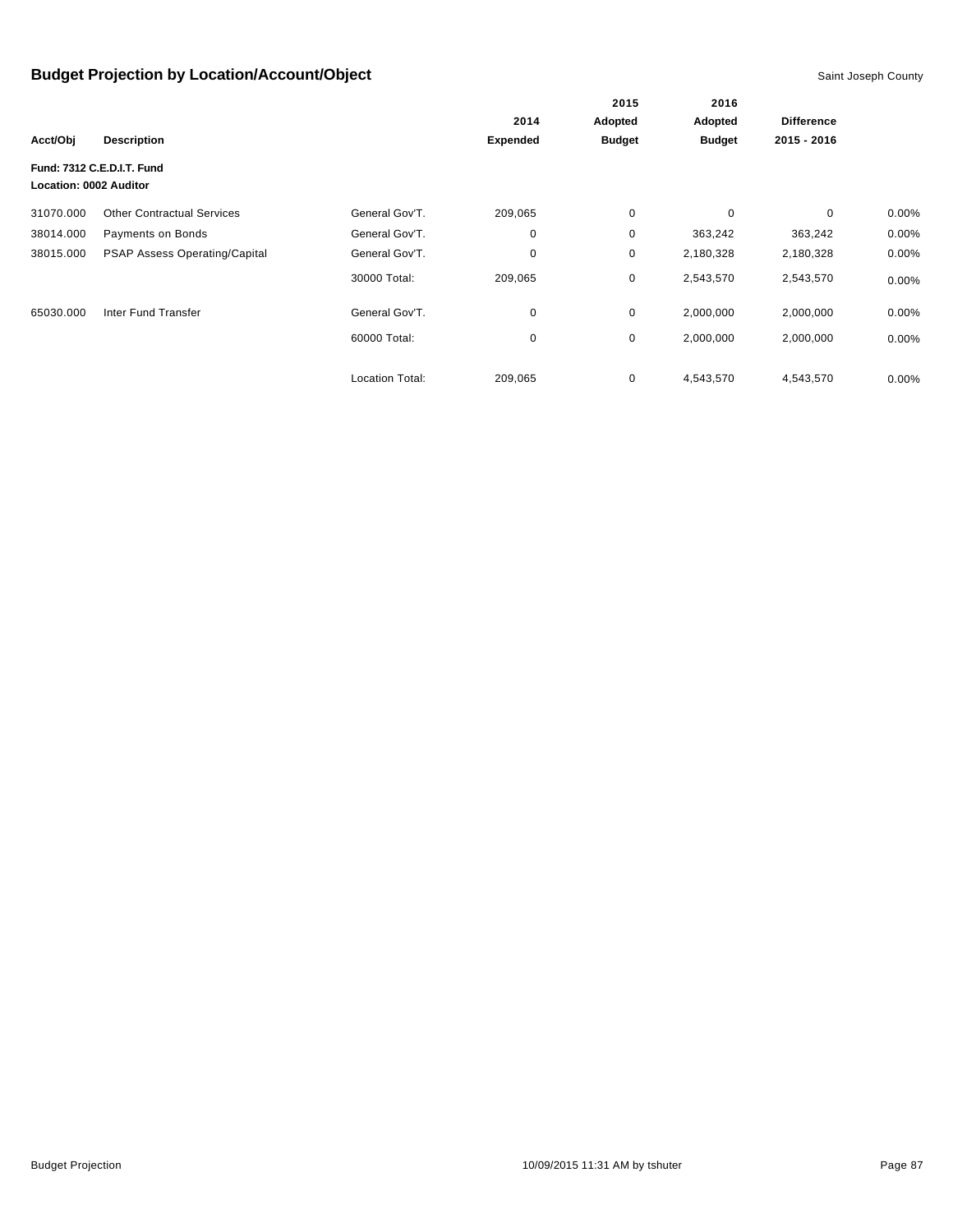|           |                                                                   |                        |                 | 2015          | 2016          |                   |              |
|-----------|-------------------------------------------------------------------|------------------------|-----------------|---------------|---------------|-------------------|--------------|
|           |                                                                   |                        | 2014            | Adopted       | Adopted       | <b>Difference</b> |              |
| Acct/Obj  | <b>Description</b>                                                |                        | <b>Expended</b> | <b>Budget</b> | <b>Budget</b> | 2015 - 2016       |              |
|           | Fund: 7312 C.E.D.I.T. Fund<br><b>Location: 0034 Commissioners</b> |                        |                 |               |               |                   |              |
| 11032.000 | <b>Executive Director</b>                                         | General Gov'T.         | 0               | 0             | 80,000        | 80,000            | 0.00%        |
| 14800.000 | <b>Fica Contribution</b>                                          | General Gov'T.         | 0               | 0             | 6,120         | 6,120             | 0.00%        |
| 14810.000 | P.E.R.F.                                                          | General Gov'T.         | 0               | 0             | 8,960         | 8,960             | 0.00%        |
| 14840.000 | Group Insurance                                                   | General Gov'T.         | 0               | 0             | 12,000        | 12,000            | 0.00%        |
|           |                                                                   | 10000 Total:           | 0               | 0             | 107,080       | 107,080           | 0.00%        |
| 31070.000 | <b>Other Contractual Services</b>                                 | General Gov'T.         | 2,609,124       | 275,000       | 0             | (275,000)         | $(100.00)\%$ |
| 39215.000 | <b>Economic Development</b>                                       | General Gov'T.         | 0               | 100,000       | 0             | (100,000)         | $(100.00)\%$ |
| 39450.000 | <b>Environmental Control</b>                                      | General Gov'T.         | 29,069          | 75,000        | 0             | (75,000)          | $(100.00)\%$ |
|           |                                                                   | 30000 Total:           | 2,638,193       | 450,000       | 0             | (450,000)         | $(100.00)\%$ |
| 42010.000 | <b>Buildings &amp; Structures</b>                                 | General Gov'T.         | 1,444,159       | 250,000       | 0             | (250,000)         | $(100.00)\%$ |
| 43050.000 | Major Bridge Maintenance/Rehab                                    | General Gov'T.         | 121,580         | 0             | 0             | $\mathbf 0$       | 0.00%        |
| 43201.000 | 2010 Road Projects                                                | General Gov'T.         | 3,051,585       | 1,000,000     | 0             | (1,000,000)       | $(100.00)\%$ |
| 44606.000 | <b>Emergency Disp Radio System</b>                                | General Gov'T.         | 1,167,579       | 1,100,000     | 1,095,487     | (4, 513)          | $(0.41)\%$   |
|           |                                                                   | 40000 Total:           | 5,784,903       | 2,350,000     | 1,095,487     | (1, 254, 513)     | $(53.38)\%$  |
| 90001.000 | Jackson Road Landfill                                             | General Gov'T.         | 53,021          | 40,000        | 30,000        | (10,000)          | $(25.00)\%$  |
| 90002.000 | Mishawaka Grade Seperation                                        | General Gov'T.         | 500,000         | 500,000       | 0             | (500,000)         | $(100.00)\%$ |
|           |                                                                   | 90000 Total:           | 553,021         | 540,000       | 30,000        | (510,000)         | $(94.44)\%$  |
|           |                                                                   | <b>Location Total:</b> | 8,976,117       | 3,340,000     | 1,232,567     | (2, 107, 433)     | $(63.10)\%$  |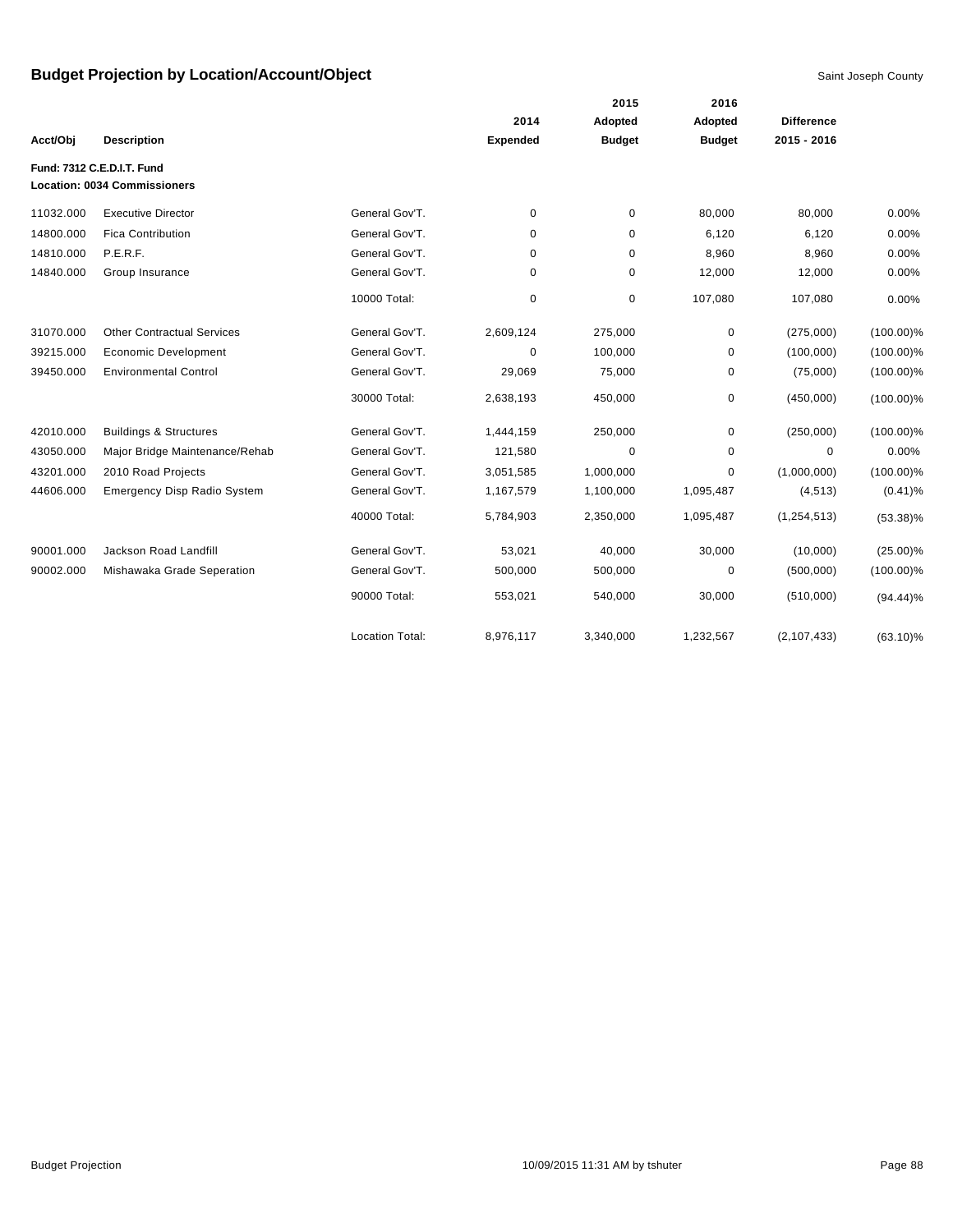|           |                                                          |                        |                 | 2015          | 2016          |                   |          |
|-----------|----------------------------------------------------------|------------------------|-----------------|---------------|---------------|-------------------|----------|
|           |                                                          |                        | 2014            | Adopted       | Adopted       | <b>Difference</b> |          |
| Acct/Obj  | <b>Description</b>                                       |                        | <b>Expended</b> | <b>Budget</b> | <b>Budget</b> | 2015 - 2016       |          |
|           | Fund: 7312 C.E.D.I.T. Fund<br>Location: 0057 Parks & Rec |                        |                 |               |               |                   |          |
| 23010.000 | Repair & Maint Supplies-Bldgs                            | General Gov'T.         | 0               | $\mathbf 0$   | 20,782        | 20,782            | $0.00\%$ |
| 23015.000 | <b>Construction Supplies</b>                             | General Gov'T.         | 0               | 0             | 16,700        | 16,700            | $0.00\%$ |
|           |                                                          | 20000 Total:           | 0               | $\mathbf 0$   | 37,482        | 37,482            | 0.00%    |
| 36010.000 | Repairs-Bldgs & Structures                               | General Gov'T.         | 7,357           | $\mathbf 0$   | 8,000         | 8,000             | $0.00\%$ |
| 36015.000 | <b>Contractual Services</b>                              | General Gov'T.         | 1,306           | $\mathbf 0$   | 24,518        | 24,518            | 0.00%    |
|           |                                                          | 30000 Total:           | 8,663           | $\mathbf 0$   | 32,518        | 32,518            | 0.00%    |
|           |                                                          | <b>Location Total:</b> | 8,663           | 0             | 70,000        | 70,000            | 0.00%    |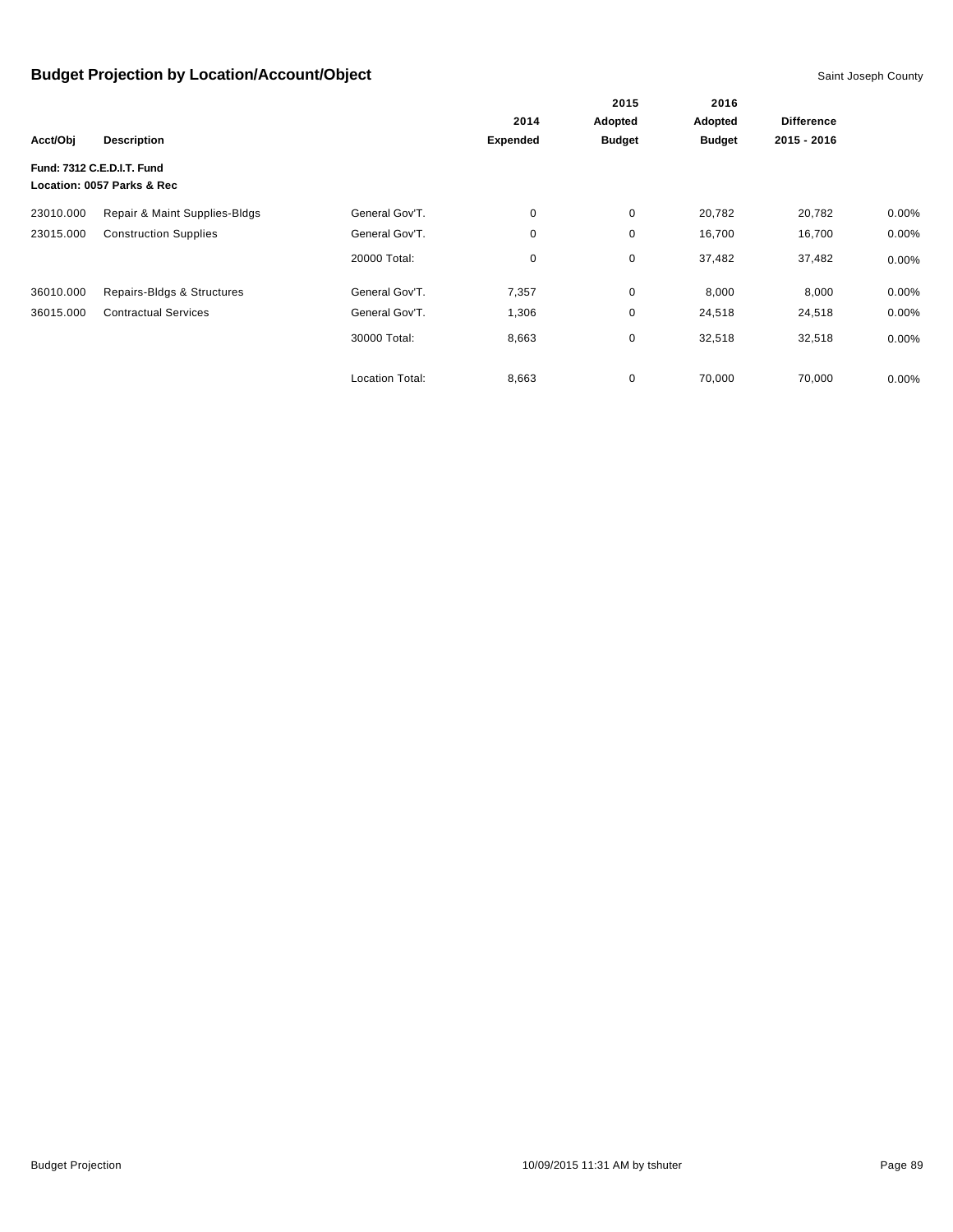|           |                                                              |                        |                 | 2015          | 2016          |                   |          |
|-----------|--------------------------------------------------------------|------------------------|-----------------|---------------|---------------|-------------------|----------|
|           |                                                              |                        | 2014            | Adopted       | Adopted       | <b>Difference</b> |          |
| Acct/Obj  | <b>Description</b>                                           |                        | <b>Expended</b> | <b>Budget</b> | <b>Budget</b> | 2015 - 2016       |          |
|           | Fund: 7312 C.E.D.I.T. Fund<br>Location: 0064 Highway Gen Exp |                        |                 |               |               |                   |          |
| 22010.000 | Gas Oil & Lubricants                                         | General Gov'T.         | 254,847         | 0             | 1,000,000     | 1,000,000         | 0.00%    |
|           |                                                              | 20000 Total:           | 254,847         | 0             | 1,000,000     | 1,000,000         | 0.00%    |
|           |                                                              | <b>Location Total:</b> | 254.847         | 0             | 1.000.000     | 1.000.000         | $0.00\%$ |
|           |                                                              | Fund Totals:           | 9.448.692       | 3.340.000     | 6,846,137     | 3,506,137         | $0.00\%$ |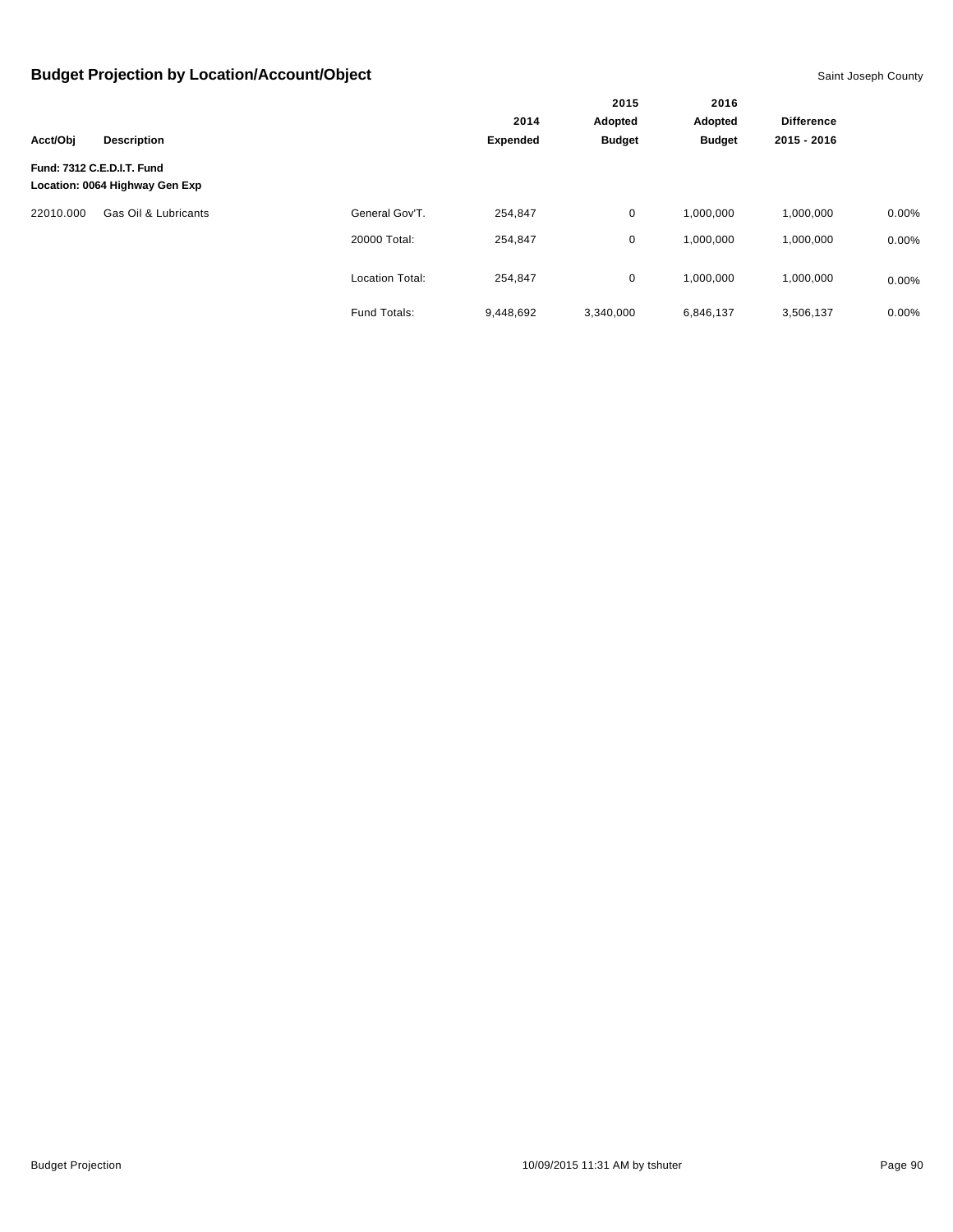|                        |                                            |                        |             | 2015          | 2016          |                   |          |
|------------------------|--------------------------------------------|------------------------|-------------|---------------|---------------|-------------------|----------|
|                        |                                            |                        | 2014        | Adopted       | Adopted       | <b>Difference</b> |          |
| Acct/Obj               | <b>Description</b>                         |                        | Expended    | <b>Budget</b> | <b>Budget</b> | 2015 - 2016       |          |
| Location: 0002 Auditor | Fund: 7400 County C.O.I.T. Dist. Fund      |                        |             |               |               |                   |          |
| 11312.000              | I.T. Manager                               | General Gov'T.         | 0           | 0             | 66,000        | 66,000            | $0.00\%$ |
| 11315.000              | Software Developer I                       | General Gov'T.         | 0           | 0             | 52,000        | 52,000            | $0.00\%$ |
| 11362.000              | Technician<br>1@ 65,000 1@ 60,000 2@30,000 | General Gov'T.         | 0           | 0             | 185,000       | 185,000           | 0.00%    |
| 14810.000              | P.E.R.F.<br>11.2%                          | General Gov'T.         | $\mathbf 0$ | 2,300,000     | 3,069,069     | 769,069           | 33.44%   |
|                        |                                            | 10000 Total:           | 0           | 2,300,000     | 3,372,069     | 1,072,069         | 46.61%   |
| 32072.000              | Technology - Inovations                    | General Gov'T.         | 0           | 0             | 760,000       | 760,000           | 0.00%    |
|                        |                                            | 30000 Total:           | 0           | 0             | 760,000       | 760,000           | $0.00\%$ |
|                        |                                            | <b>Location Total:</b> | 0           | 2,300,000     | 4,132,069     | 1,832,069         | 79.66%   |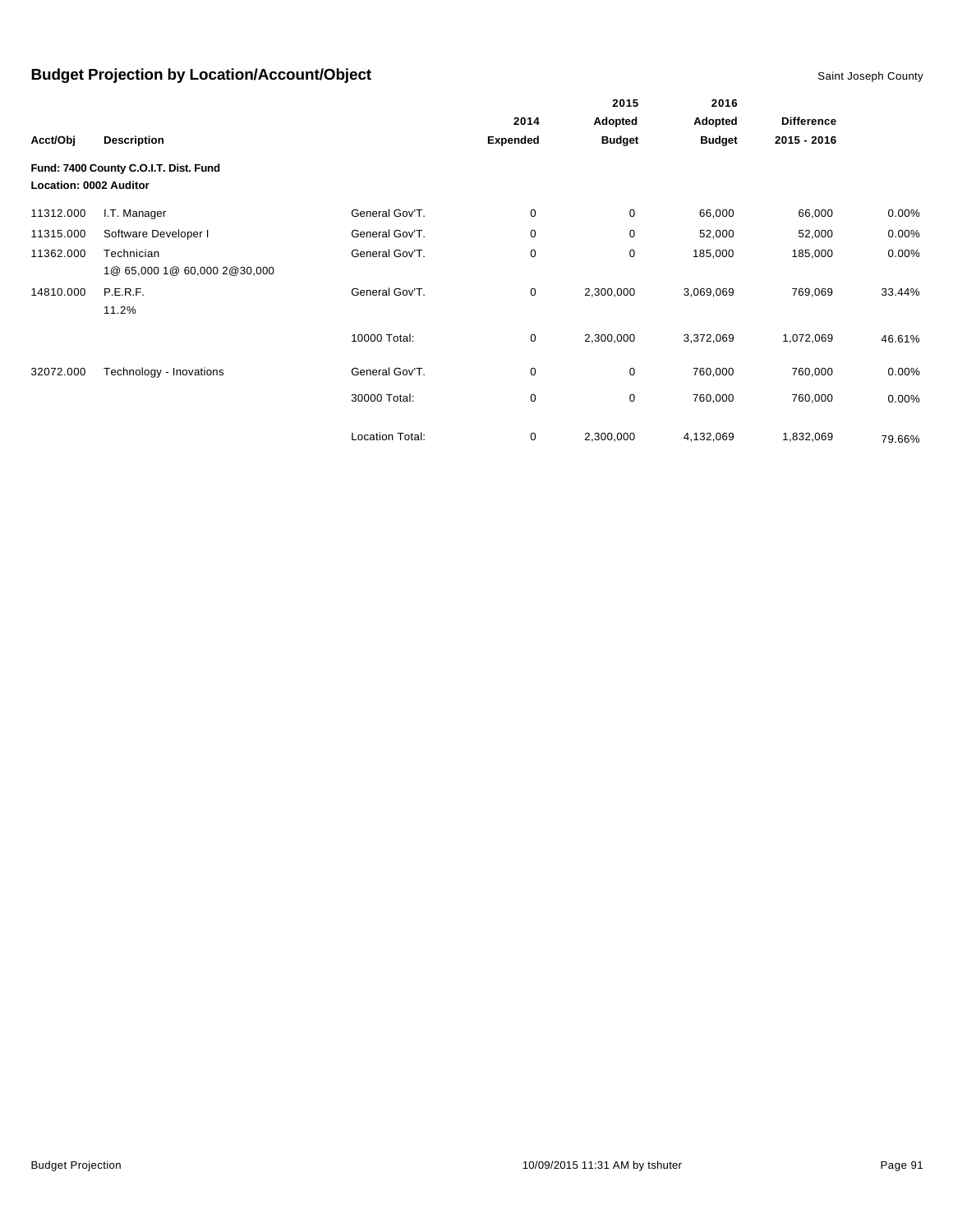|           |                                                                              |                        |                 | 2015          | 2016          |                   |          |
|-----------|------------------------------------------------------------------------------|------------------------|-----------------|---------------|---------------|-------------------|----------|
|           |                                                                              |                        | 2014            | Adopted       | Adopted       | <b>Difference</b> |          |
| Acct/Obi  | <b>Description</b>                                                           |                        | <b>Expended</b> | <b>Budget</b> | <b>Budget</b> | 2015 - 2016       |          |
|           | Fund: 7400 County C.O.I.T. Dist. Fund<br><b>Location: 0034 Commissioners</b> |                        |                 |               |               |                   |          |
| 14840.000 | Group Insurance                                                              | General Gov'T.         | 7,000,000       | 6,000,000     | 6,000,000     | $\mathbf{0}$      | $0.00\%$ |
|           |                                                                              | 10000 Total:           | 7,000,000       | 6,000,000     | 6,000,000     | 0                 | 0.00%    |
|           |                                                                              | <b>Location Total:</b> | 7,000,000       | 6,000,000     | 6,000,000     | 0                 | 0.00%    |
|           |                                                                              | Fund Totals:           | 7,000,000       | 8,300,000     | 10,132,069    | 1,832,069         | 0.00%    |